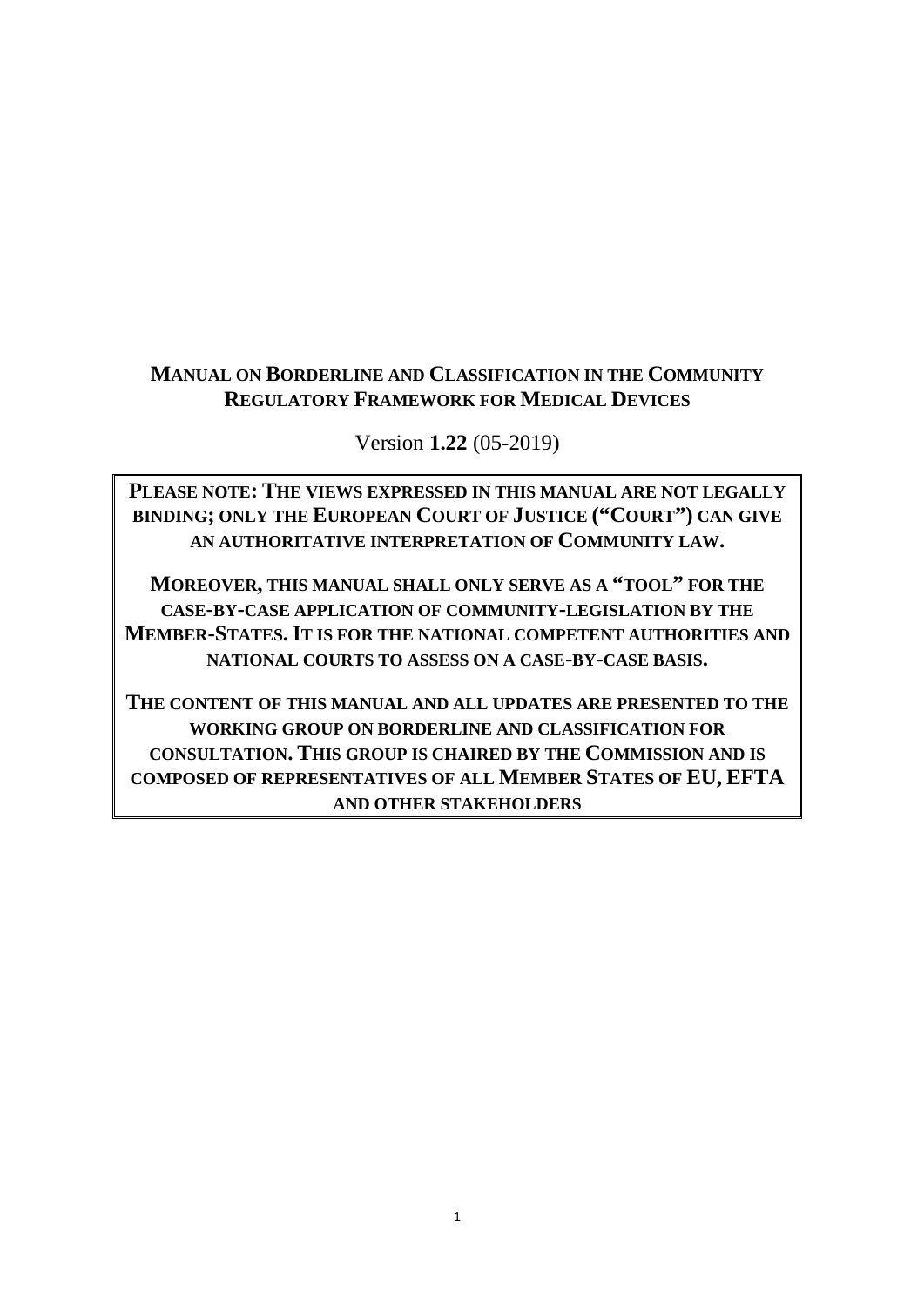| 1. |      | MEDICAL DEVICE/IN VITRO DIAGNOSTIC MEDICAL DEVICE -                          |  |
|----|------|------------------------------------------------------------------------------|--|
|    |      |                                                                              |  |
|    | 1.1. |                                                                              |  |
|    | 1.2. |                                                                              |  |
|    | 1.3. |                                                                              |  |
|    | 1.4. |                                                                              |  |
|    | 1.5. |                                                                              |  |
|    | 1.6. |                                                                              |  |
|    | 1.7. |                                                                              |  |
|    | 1.8. | System for the determination of bacterial contamination in blood             |  |
|    | 1.9. |                                                                              |  |
|    |      |                                                                              |  |
|    |      |                                                                              |  |
|    |      | 1.12. Urine Diverter / Funnel Element for Mid-Stream Urine Collection  16    |  |
|    |      | 1.13. Air purifiers / Air decontamination units / Mobile air decontamination |  |
|    |      |                                                                              |  |
|    |      |                                                                              |  |
|    |      |                                                                              |  |
|    |      |                                                                              |  |
|    |      |                                                                              |  |
|    |      |                                                                              |  |
|    |      |                                                                              |  |
|    |      |                                                                              |  |
|    |      |                                                                              |  |
|    |      |                                                                              |  |
|    |      |                                                                              |  |
|    |      |                                                                              |  |
|    |      | 1.26. Lubricants intended for body massages and/or sexual intercourse  24    |  |
|    |      |                                                                              |  |
|    |      |                                                                              |  |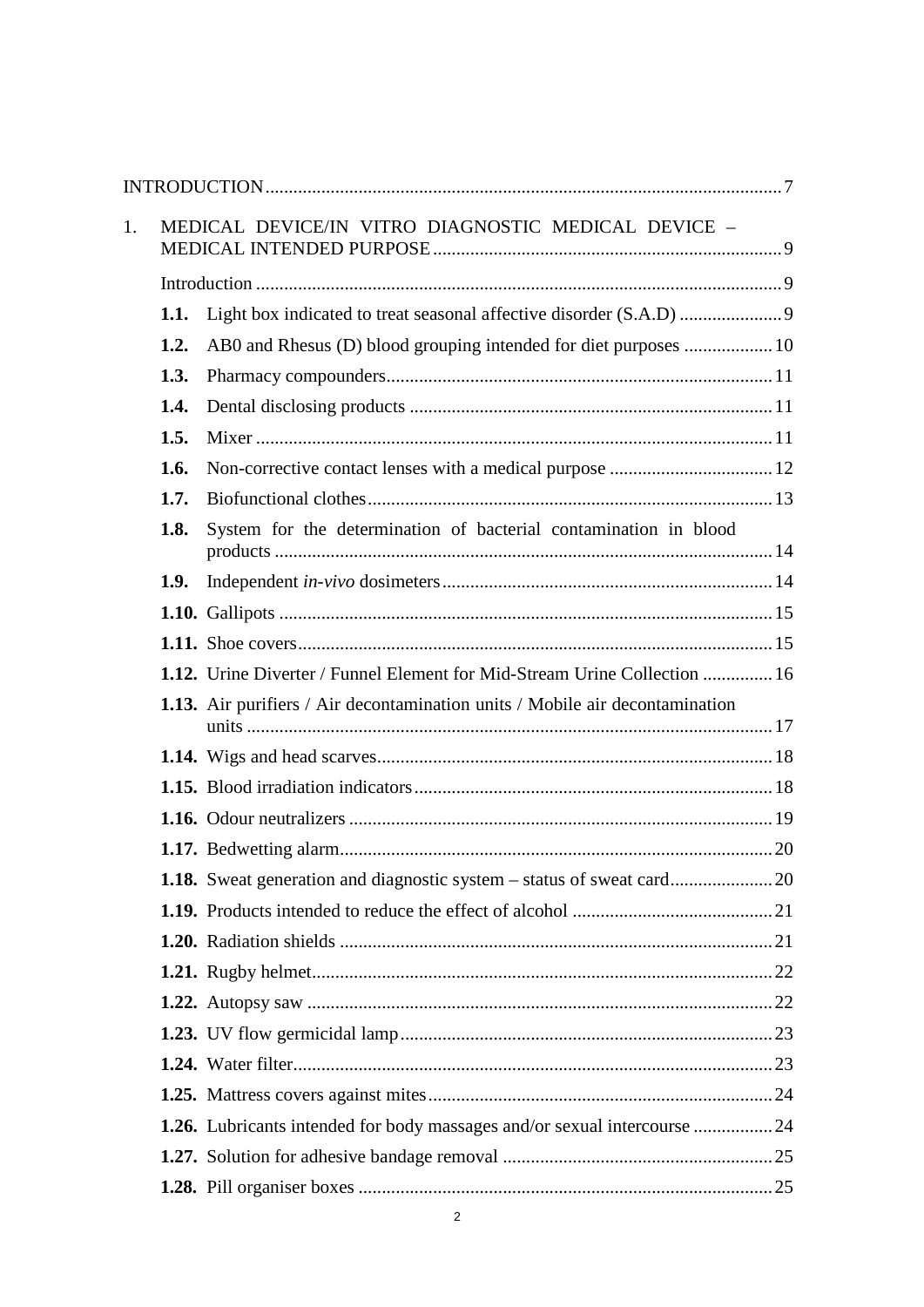| 2. |      | BORDERLINE IN VITRO DIAGNOSTIC MEDICAL DEVICE  26                                                                                         |  |
|----|------|-------------------------------------------------------------------------------------------------------------------------------------------|--|
|    |      |                                                                                                                                           |  |
|    | 2.1. | Sample receptacles and sampling devices which are intended to be<br>used for the collection by the lay user of samples, which are         |  |
|    | 2.2. |                                                                                                                                           |  |
|    | 2.3. |                                                                                                                                           |  |
|    | 2.4. |                                                                                                                                           |  |
| 3. |      | BORDERLINE ACTIVE IMPLANTABLE MEDICAL DEVICE -                                                                                            |  |
|    |      |                                                                                                                                           |  |
| 4. |      | BORDERLINE MEDICAL DEVICE - MEDICINAL PRODUCT 30                                                                                          |  |
|    |      |                                                                                                                                           |  |
|    | 4.1. |                                                                                                                                           |  |
|    | 4.2. |                                                                                                                                           |  |
|    | 4.3. | In-Vitro Fertilisation (IVF) and Assisted Reproductive Technologies                                                                       |  |
|    | 4.4. |                                                                                                                                           |  |
|    | 4.5. | Agents for transport, nutrition and storage of organs intended for                                                                        |  |
|    | 4.6. |                                                                                                                                           |  |
|    | 4.7. | Eye drops intended for related to the alleviation of 'soreness',<br>'discomfort' or 'irritation' caused by environmental factors (such as |  |
|    | 4.8. |                                                                                                                                           |  |
|    | 4.9. |                                                                                                                                           |  |
|    |      |                                                                                                                                           |  |
|    |      |                                                                                                                                           |  |
|    |      |                                                                                                                                           |  |
|    |      |                                                                                                                                           |  |
|    |      | 4.14. Mousse for rapid relief from irritation, itching, burning and sensitivity                                                           |  |
|    |      |                                                                                                                                           |  |
|    |      |                                                                                                                                           |  |
|    |      | 4.17. Dentistry products with aluminium chloride used in haemostasia44                                                                    |  |
|    |      | 4.18. Qualification and classification of a wound gel containing soluble beta                                                             |  |
|    |      |                                                                                                                                           |  |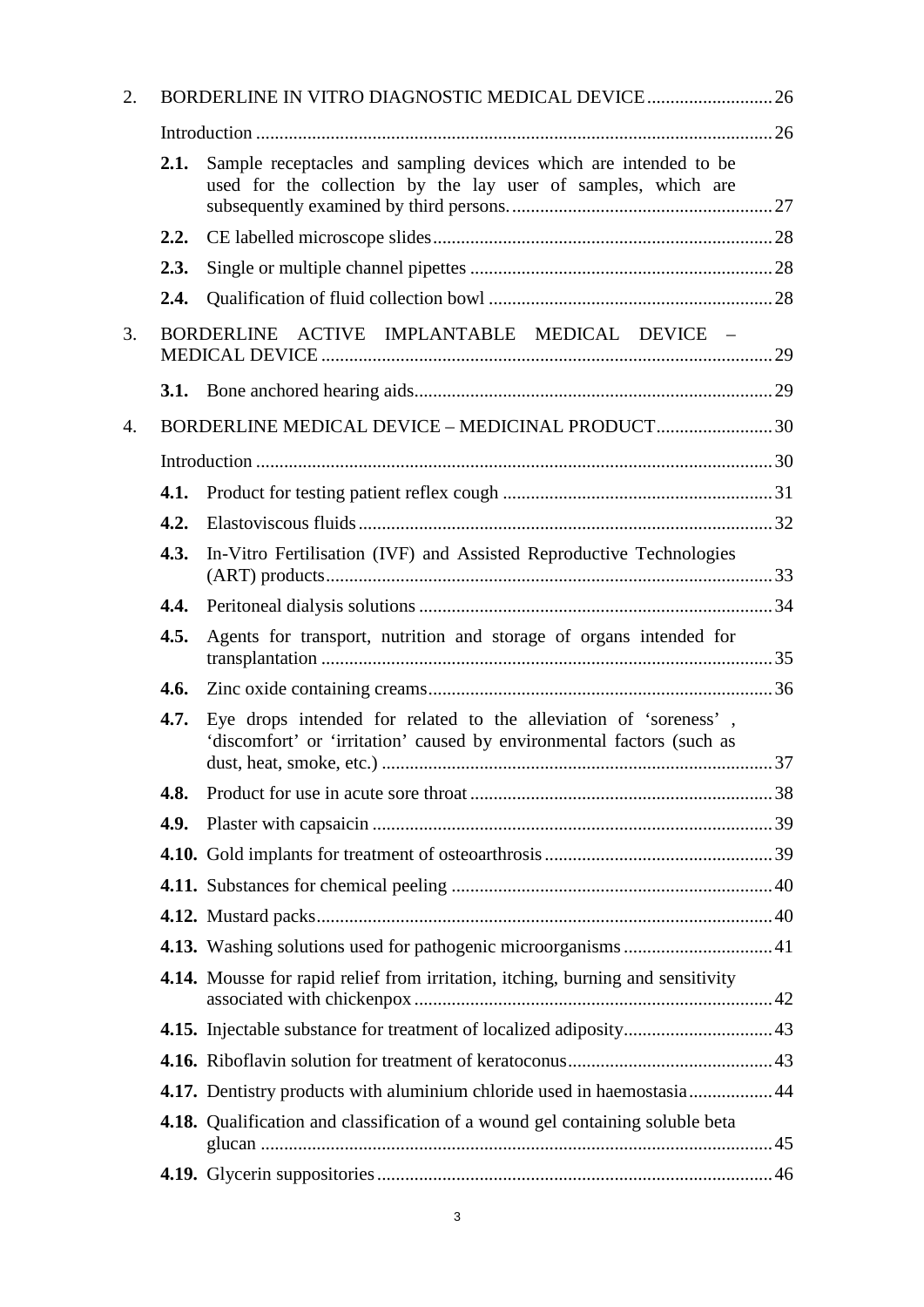|    |      | 4.21. Solution of 8-MOP in extracorporeal photochemotherapy  47     |  |
|----|------|---------------------------------------------------------------------|--|
|    |      |                                                                     |  |
|    |      |                                                                     |  |
| 5. |      |                                                                     |  |
|    |      |                                                                     |  |
|    | 5.1. |                                                                     |  |
|    | 5.2. |                                                                     |  |
|    | 5.3. |                                                                     |  |
|    | 5.4. | Brushes and sponges for washing/cleaning nails, hands and/or harms  |  |
| 6. |      |                                                                     |  |
|    |      |                                                                     |  |
|    | 6.1. |                                                                     |  |
|    | 6.2. |                                                                     |  |
| 7. |      | ACCESSORY TO A MEDICAL DEVICE OR AN IN-VITRO                        |  |
|    |      |                                                                     |  |
|    | 7.1. |                                                                     |  |
|    | 7.2. |                                                                     |  |
|    | 7.3. |                                                                     |  |
|    | 7.4. |                                                                     |  |
|    |      |                                                                     |  |
|    | 7.6. |                                                                     |  |
| 8. |      |                                                                     |  |
|    |      |                                                                     |  |
|    | 8.1. | Light box indicated to treat seasonal affective disorder (S.A.D) 57 |  |
|    | 8.2. |                                                                     |  |
|    | 8.3. | Examination gloves coated with polyhexamethylene biguanide          |  |
|    | 8.4. | Picture Archiving and Communication Systems (PACS)58                |  |
|    | 8.5. |                                                                     |  |
|    | 8.6. |                                                                     |  |
|    | 8.7. |                                                                     |  |
|    | 8.8. |                                                                     |  |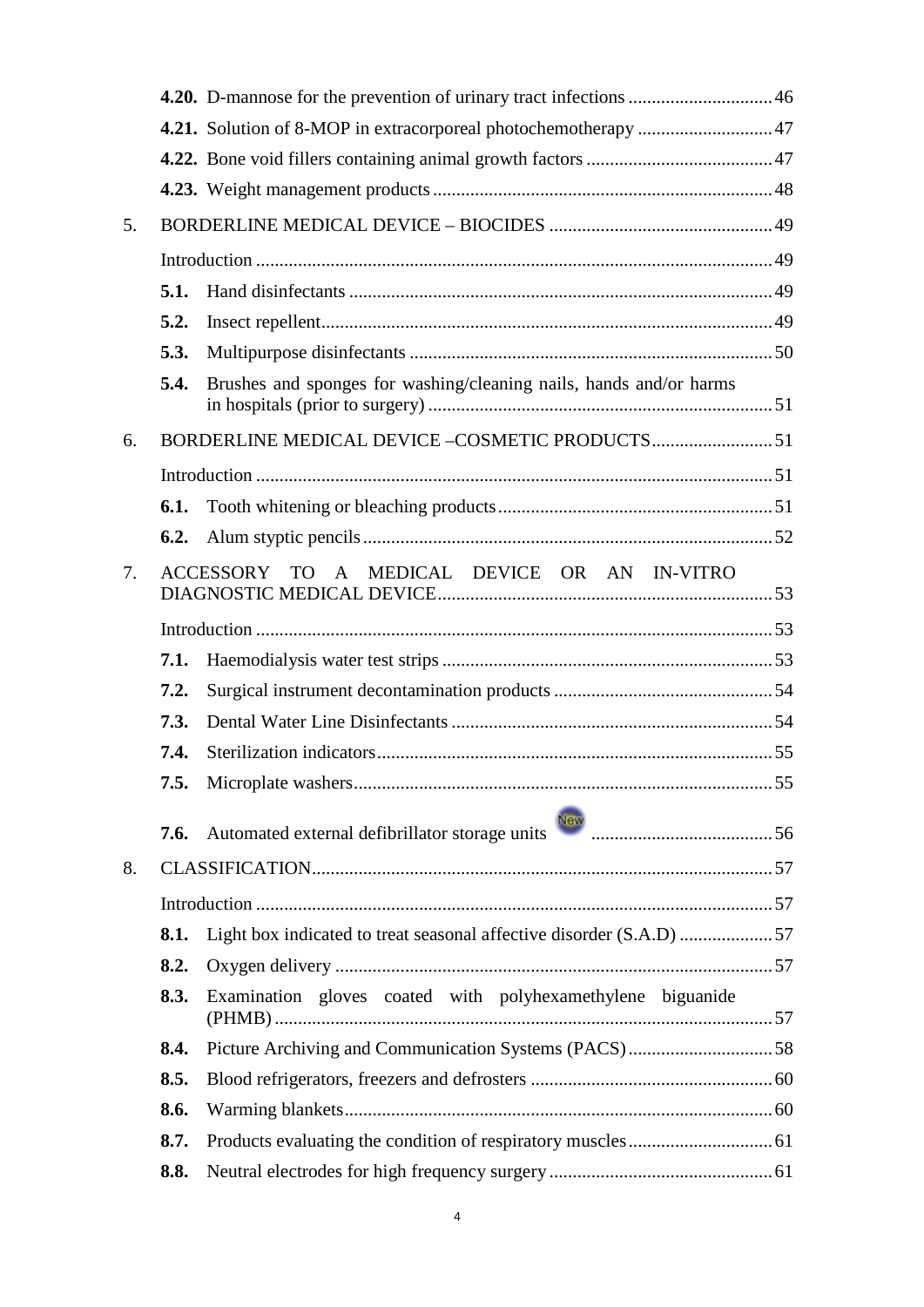|    | 8.9. |                                                                                                                                    |  |
|----|------|------------------------------------------------------------------------------------------------------------------------------------|--|
|    |      |                                                                                                                                    |  |
|    |      |                                                                                                                                    |  |
|    |      | <b>8.12.</b> Bacterial/viral filter for use on patient undergoing pulmonary function                                               |  |
|    |      |                                                                                                                                    |  |
|    |      |                                                                                                                                    |  |
|    |      |                                                                                                                                    |  |
|    |      |                                                                                                                                    |  |
|    |      |                                                                                                                                    |  |
|    |      |                                                                                                                                    |  |
|    |      |                                                                                                                                    |  |
|    |      |                                                                                                                                    |  |
|    |      |                                                                                                                                    |  |
|    |      |                                                                                                                                    |  |
|    |      |                                                                                                                                    |  |
|    |      |                                                                                                                                    |  |
|    |      |                                                                                                                                    |  |
|    |      |                                                                                                                                    |  |
|    |      |                                                                                                                                    |  |
|    |      |                                                                                                                                    |  |
|    |      | 8.29. Liquid nitrogen for cryopreservation of cells and tissues of human                                                           |  |
|    |      |                                                                                                                                    |  |
|    |      |                                                                                                                                    |  |
|    |      |                                                                                                                                    |  |
| 9. |      |                                                                                                                                    |  |
|    |      |                                                                                                                                    |  |
|    | 9.1. |                                                                                                                                    |  |
|    | 9.2. | A mobile application for the communication between patient and                                                                     |  |
|    | 9.3. | A mobile medical application for viewing the anatomy of the human                                                                  |  |
|    | 9.4. |                                                                                                                                    |  |
|    | 9.5. | Qualification and classification of software for delivery and<br>management of cognitive remediation and rehabilitation programs79 |  |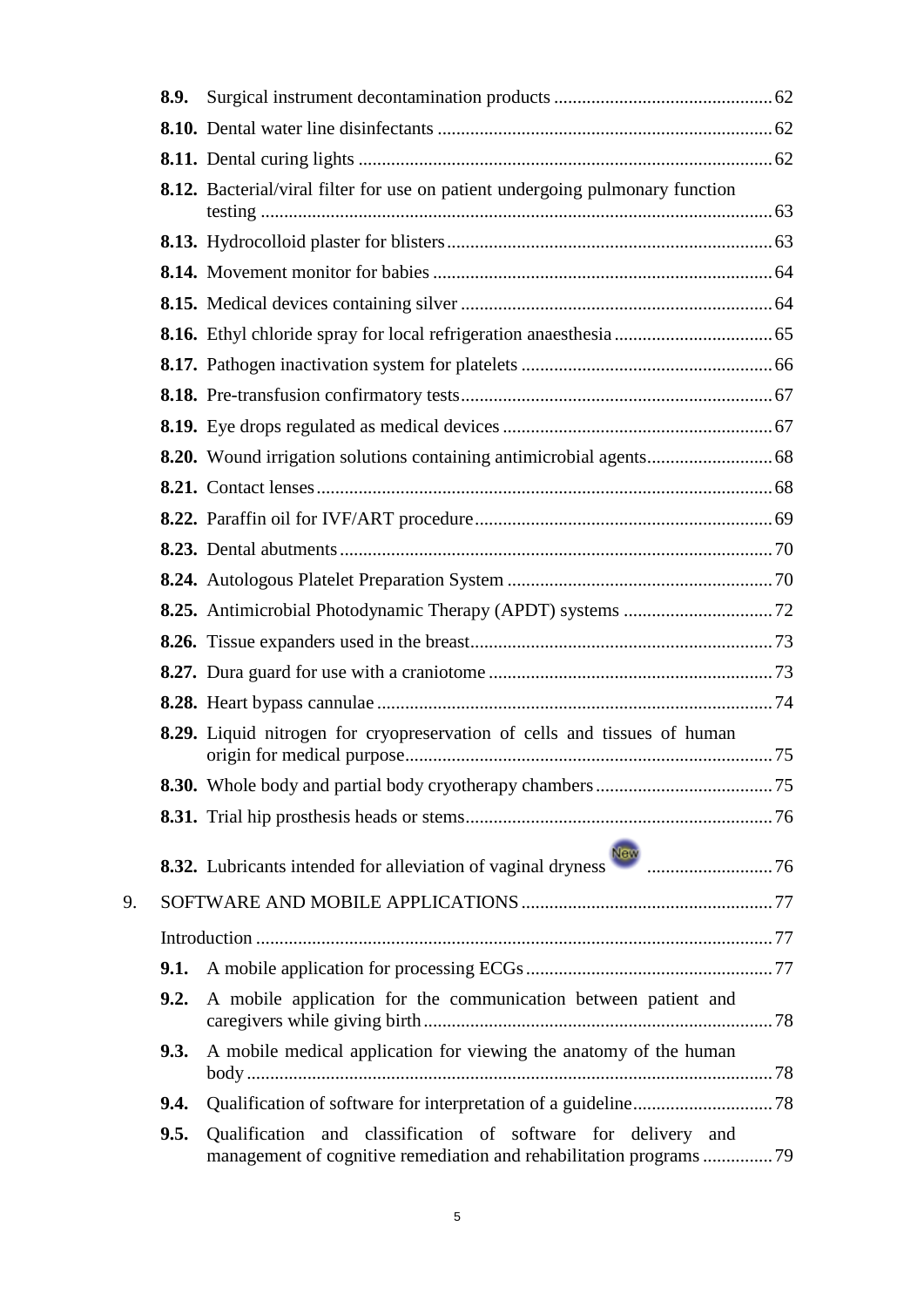| 9.7. |                                                                     |                                                                                                                                                                                                                                                                                                                                                                                                                                                                                                                                                                                                               |
|------|---------------------------------------------------------------------|---------------------------------------------------------------------------------------------------------------------------------------------------------------------------------------------------------------------------------------------------------------------------------------------------------------------------------------------------------------------------------------------------------------------------------------------------------------------------------------------------------------------------------------------------------------------------------------------------------------|
| 9.8. |                                                                     |                                                                                                                                                                                                                                                                                                                                                                                                                                                                                                                                                                                                               |
| 9.9. |                                                                     |                                                                                                                                                                                                                                                                                                                                                                                                                                                                                                                                                                                                               |
|      |                                                                     |                                                                                                                                                                                                                                                                                                                                                                                                                                                                                                                                                                                                               |
|      |                                                                     |                                                                                                                                                                                                                                                                                                                                                                                                                                                                                                                                                                                                               |
|      |                                                                     |                                                                                                                                                                                                                                                                                                                                                                                                                                                                                                                                                                                                               |
|      |                                                                     |                                                                                                                                                                                                                                                                                                                                                                                                                                                                                                                                                                                                               |
|      |                                                                     |                                                                                                                                                                                                                                                                                                                                                                                                                                                                                                                                                                                                               |
|      |                                                                     |                                                                                                                                                                                                                                                                                                                                                                                                                                                                                                                                                                                                               |
|      |                                                                     |                                                                                                                                                                                                                                                                                                                                                                                                                                                                                                                                                                                                               |
|      | substance with ancillary action according to MEDDEV 2.1/3 rev 2  84 |                                                                                                                                                                                                                                                                                                                                                                                                                                                                                                                                                                                                               |
|      |                                                                     |                                                                                                                                                                                                                                                                                                                                                                                                                                                                                                                                                                                                               |
|      |                                                                     | 9.6. Classification of software for information management and patient<br>Product intended to facilitate conception based on basal body<br>9.10. Product intended to facilitate conception and enable contraception<br><b>9.11.</b> Stand-alone software application for conception and contraception<br>10.1. Products currently qualified as medical devices according to<br>10.2. Products qualified as accessory to medical devices according to<br><b>10.3.</b> Products currently qualified as medicinal products according to<br>10.4. Products qualified as medical devices incorporating a medicinal |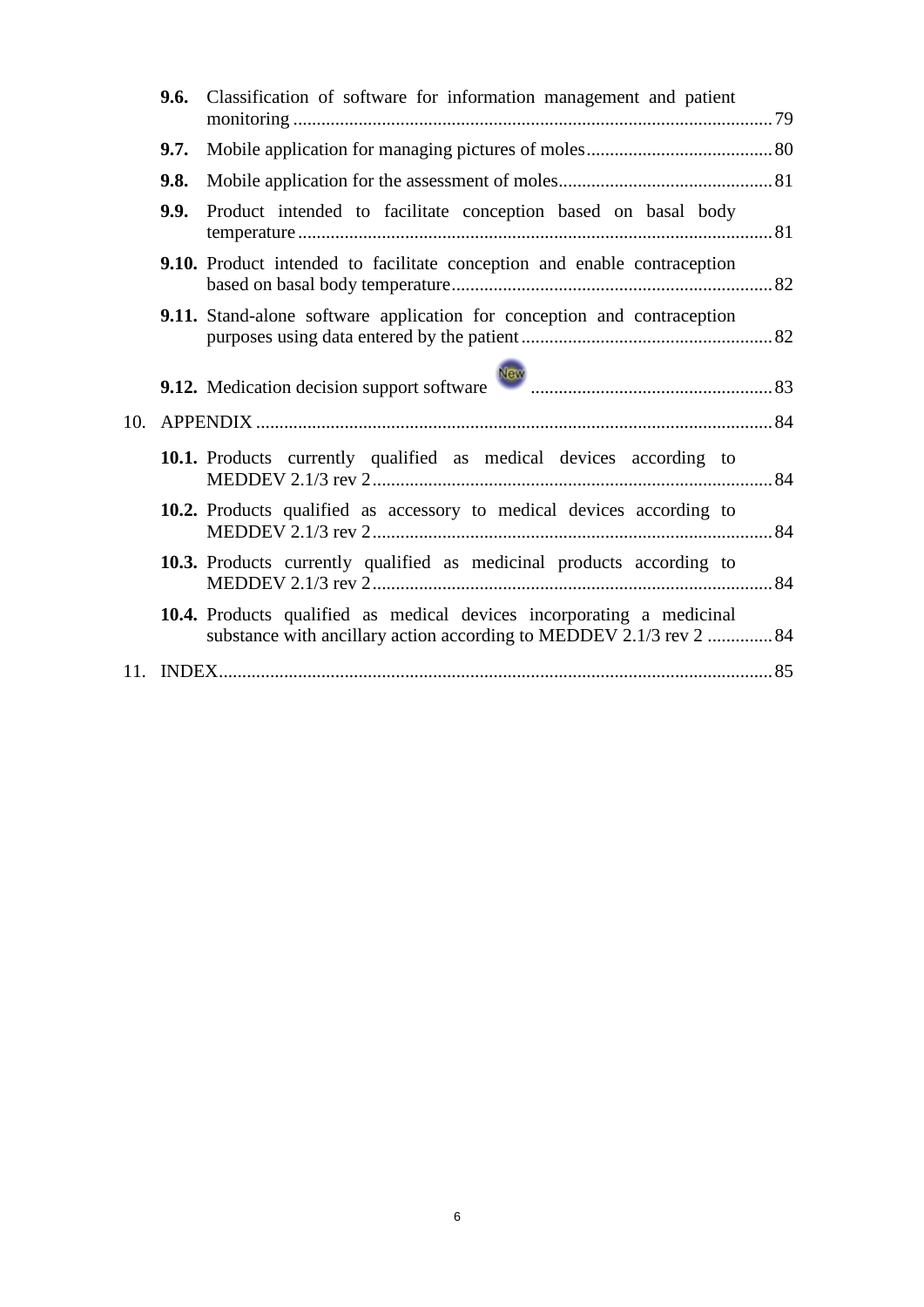### <span id="page-6-0"></span>**INTRODUCTION**

- **1. Borderline cases are considered to be those cases where it is not clear from the outset whether a given product is a medical device, an in vitro diagnostic medical device, an active implantable medical device or not. Or alternatively, borderline cases are those cases where the product falls within the definition of a medical device but is excluded from the Directives by their scope. Where a given product does not fall within the definition of medical device or is excluded by the scope of the Directives, other Community and/or national legislation may be applicable.**
- **2. Classification cases can be described as those cases where there exists a difficulty in the uniform application of the classification rules as laid down in the MDD (or where for a given device, depending on interpretation of the rules, different classifications can occur).**
- **3. There may be cases where 'claims' of a medical nature are made for certain products, where those claims cannot be substantiated by technical, clinical and scientific data. If there is insufficient clinical, technical and scientific data to support the claims made, the product would not meet the requirements of the medical device directives and therefore may not be CE marked as a medical device. For such products no medical claim can be made.**
- **4. Defining a given product as a medical device and interpretation of the application of the classification rules fall within the competence of the competent authorities of the Member States where the product is on the market.**
- **5. Different interpretations of Community legislation occur, and, can put public health at risk and distort the internal market. Both issues are of great concern to Member States and the Commission. Therefore, the Commission finds it important to facilitate a dialogue among regulators and industry where diverse interpretations exist.**
- **6. To this end, the working party on borderline and classification comprised of Commission services, experts of Member States and other stakeholders meet on a regular basis to discuss borderline and classification cases in order to ensure a uniform approach. The borderline and classification meeting's primary aim is to provide for a forum to exchange opinions, and, possibly reach consensus.**
- **7. This manual represents the views agreed by the regulators in this group, after a broad consultation with stakeholders, on products, or categories of products, which have raised doubts. The Commission, Member States and other stakeholders concluded that guidance is needed which goes beyond abstract rules and addresses their actual application.**
- **8. However, please note that the views expressed in this manual are not legally binding, since only the European Court of Justice ("the Court") can give an authoritative interpretation of Community law.**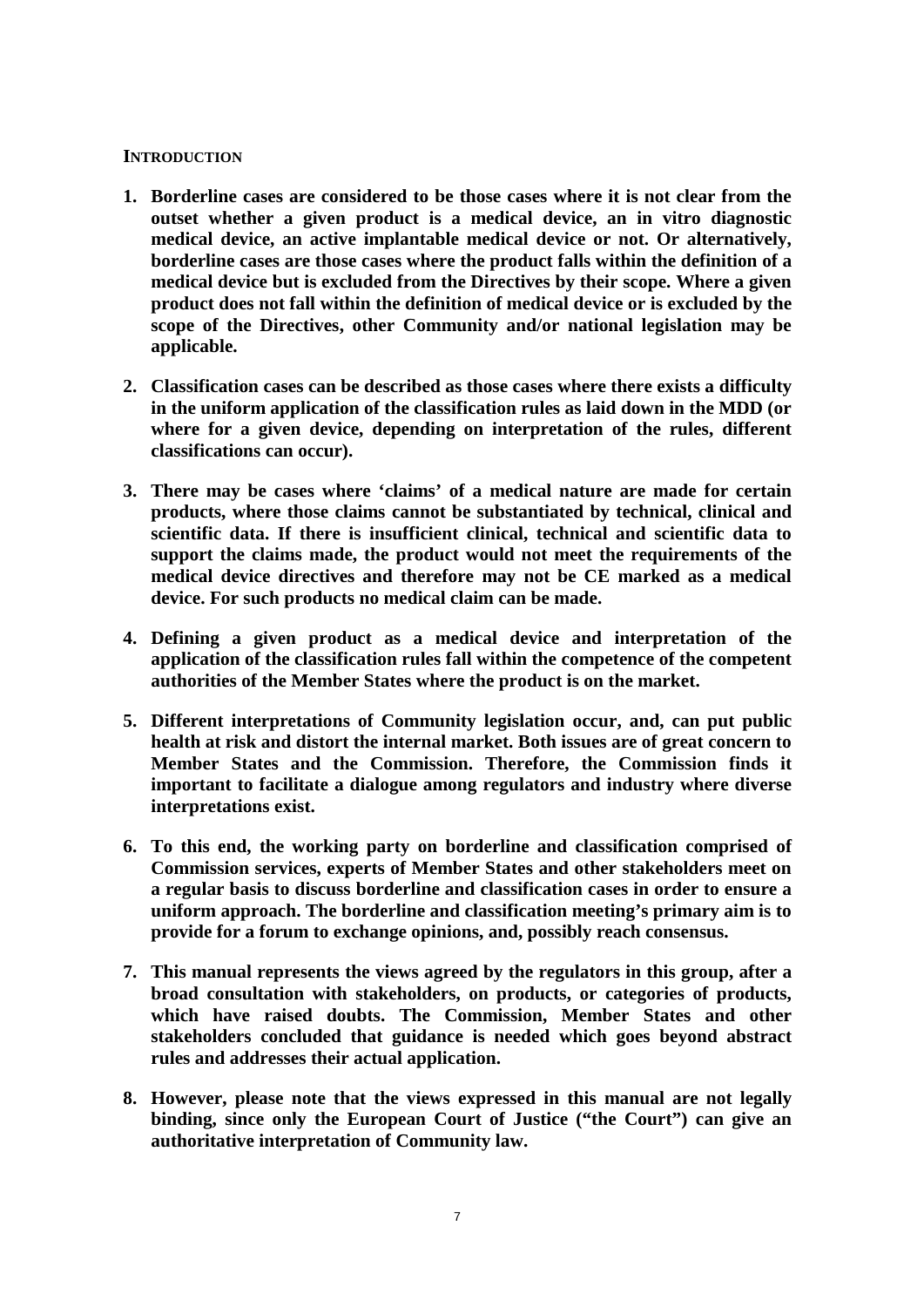- **9. This manual does not relieve national competent authorities from their obligation to render decisions in these areas for any individual product, on a case-by-case basis. National authorities, acting under the supervision of the courts, must proceed on a case-by-case basis, taking account of all the characteristics of the product.**
- **10. Therefore, this manual shall not "prescribe" which regulatory framework applies or how the classification rules must be applied by national authorities. Rather, it shall serve as one out of many elements supporting the national competent authorities in their case-by-case decision on individual products.**
- **11. In particular, this manual does not prevent a national authority from consulting with colleagues from other regulated sectors concerned in order to reach a complete view on all aspects related to a given product.**
- **12. This manual will be updated in the light of the outcomes of the discussions of the working party on borderline and classification issues.**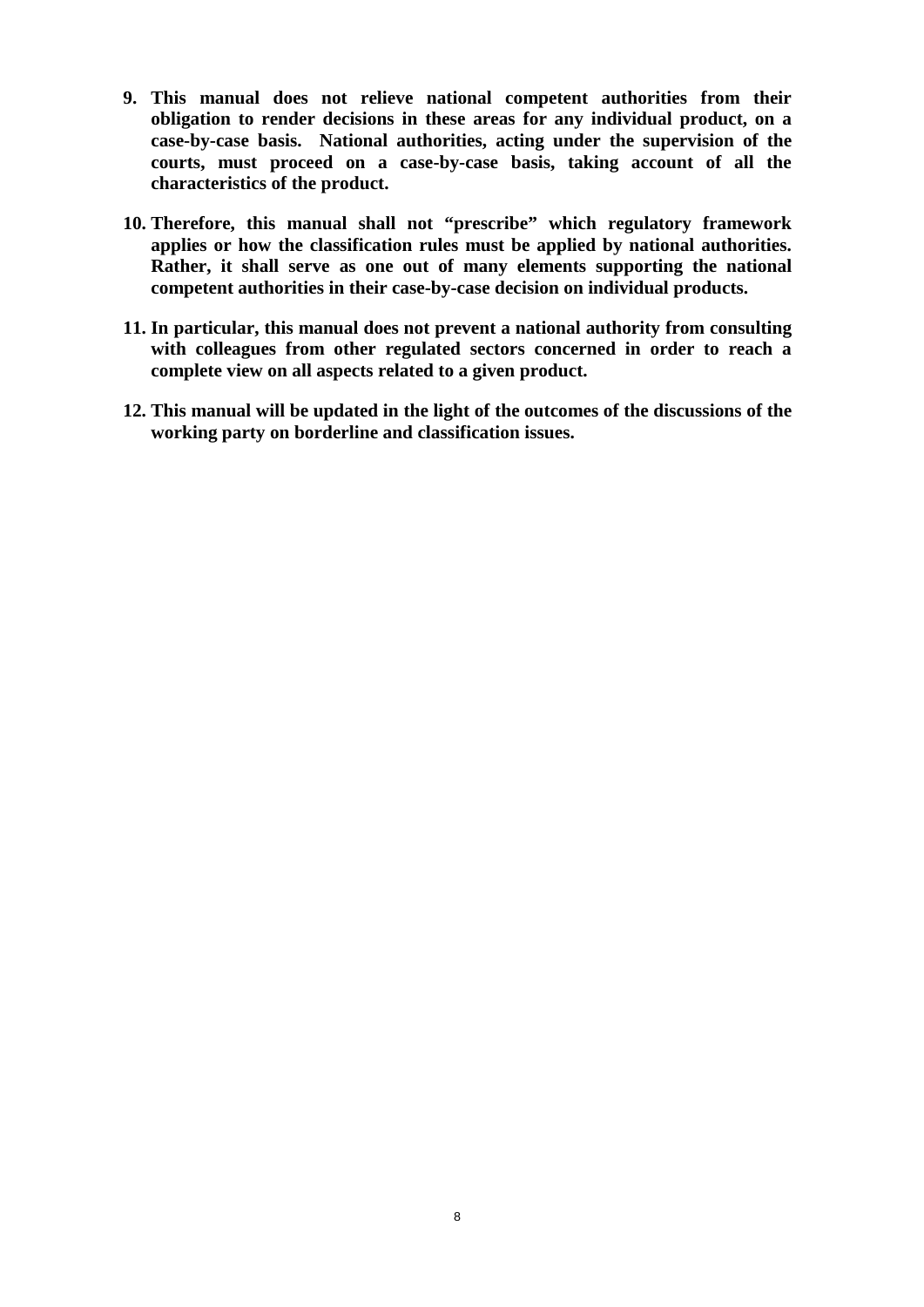### <span id="page-8-0"></span>**1. MEDICAL DEVICE/IN VITRO DIAGNOSTIC MEDICAL DEVICE – MEDICAL INTENDED PURPOSE**

#### <span id="page-8-1"></span>**Introduction**

According to article 1 (2)a [MDD](http://eur-lex.europa.eu/LexUriServ/LexUriServ.do?uri=CONSLEG:1993L0042:20071011:EN:PDF) "'*medical device' means any instrument, apparatus, appliance, material or other article, whether used alone or in combination, including the software necessary for its proper application intended by the manufacturer to be used for human beings for the purpose of:* 

*— diagnosis, prevention, monitoring, treatment or alleviation of disease,*

*— diagnosis, monitoring, treatment, alleviation of or compensation for an injury or handicap,*

*— investigation, replacement or modification of the anatomy or of a physiological process,*

*— control of conception,*

*and which does not achieve its principal intended action in or on the human body by pharmacological, immunological or metabolic means, but which may be assisted in its function by such means;"*

According to article 1 (2)b [IVDD](http://eur-lex.europa.eu/LexUriServ/LexUriServ.do?uri=CONSLEG:1998L0079:20090807:en:PDF) *"'in vitro diagnostic medical device' means any medical device which is a reagent, reagent product, calibrator, control material, kit, instrument, apparatus, equipment, or system, whether used alone or in combination, intended by the manufacturer to be used in vitro for the examination of specimens, including blood and tissue donations, derived from the human body, solely or principally for the purpose of providing information:*

*— concerning a physiological or pathological state, or*

*— concerning a congenital abnormality, or*

*— to determine the safety and compatibility with potential recipients,*

*or*

*— to monitor therapeutic measures."*

From this definition it follows that in order to fall within the definition of an in vitro diagnostic medical device, the product must also meet the definition of a medical device.

It is suggested to consult [MEDDEV 2.1/1](http://ec.europa.eu/consumers/sectors/medical-devices/files/meddev/2_1-1___04-1994_en.pdf) for more detailed guidance on the interpretation of the definition of "medical device" and [MEDDEV 2.14/1](http://ec.europa.eu/consumers/sectors/medical-devices/files/meddev/2_14_ivd_borderline_issues_jan2004_en.pdf) for more detailed guidance on the interpretation of the definition of "in vitro diagnostic medical device".

### <span id="page-8-2"></span>**1.1. Light box indicated to treat seasonal affective disorder (S.A.D)**

### - **Background**

The product in question is a light box that emits bright light and the manufacturer states that light therapy is 'a convenient and effective way of compensating for the lack of light without resorting to medication'. The manufacturer also states: 'in autumn and winter, the seasons with the least sunlight because the days are shorter, increased symptoms resulting from light depravation may be experienced. Even standard artificial lighting in buildings cannot compensate for a shortage of natural light. The consequences of this may be depression, lack of drive, interrupted sleep and melancholia – the typical autumn winter blues'.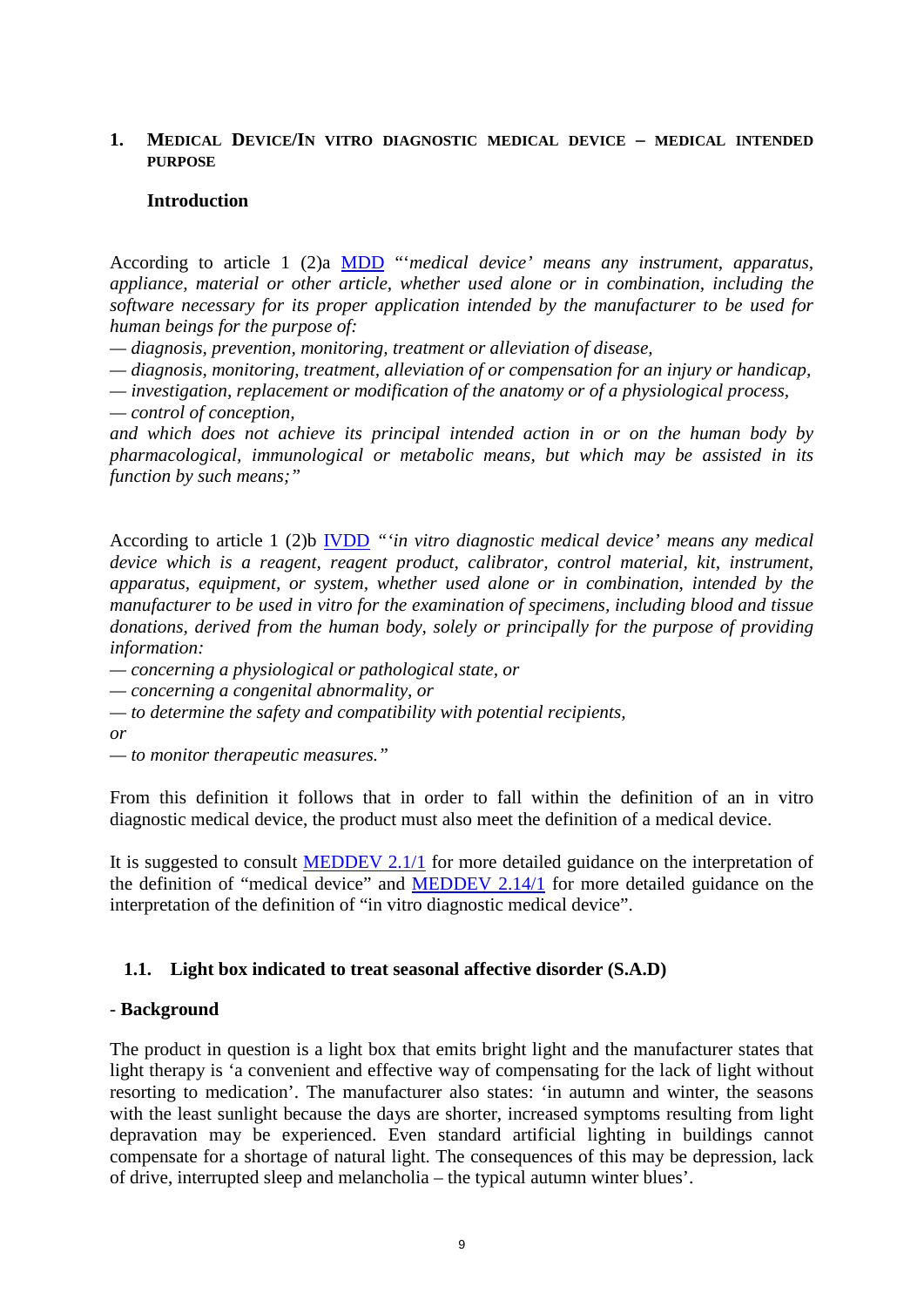# - **Outcome**

These statements are effectively claims for treatment of seasonal affective disorder (S.A.D.), which is a generally recognised medical condition, and therefore this product is considered a medical device.

For the classification of this product see [paragraph 8.1.](#page-56-2)

# <span id="page-9-0"></span>**1.2. AB0 and Rhesus (D) blood grouping intended for diet purposes**

# - **Background**

These products are tests for AB0 and Rhesus (D) Blood Grouping, which is sold through the internet and which is used by lay persons in the home environment.

The manufacturer states the following: HOME-KIT, For in Vitro Diagnostic Use, Not for Bed-Side Testing; and currently in the text, which describes interpretation of the result, the manufacturer states NOT FOR CLINICAL USE. The manufacturer has stated that the main reason and purpose of the tests is educational. It is indicated that the product enables the user to ascertain their blood group in order to determine whether a specific (food) diet should be followed. This decision was *not* related to following a specific diet for medical purposes.

### - **Outcome**

According to the information given by the manufacturer, it is concluded that even though it can be argued that this product fits some parts of the definition of an in vitro diagnostic medical device, it does not meet the definition of a medical device. As the definition on in vitro diagnostic medical device (Article 1 (2) b IVDD) reads "*'in vitro diagnostic medical device' means any medical device*, the product must also meet the definition of medical device.

It can be concluded that as the intended purpose of this product cannot be qualified as a medical purpose as described in definition of a medical device (Article 1 (2) a MDD), this product is not an in vitro diagnostic medical device. The product in question is not a blood typing test for a medical purpose.

This conclusion is reached in the light of the information provided by the manufacturer. It would be necessary to check if these statements are correct, and, consequently do not contain a deceptive and misleading labelling. Therefore, no reference to in vitro diagnostic medical device (e.g. 'for in vitro diagnostic use') can be made. Also, as the product is intended to be used by lay persons, there is a need for a strong and clear disclaimer which is understandable for lay users; i.e. a statement that the test results cannot be used for transfusion purposes or for blood group determination for medical purposes. It has to be noted that only a statement that the product is not a medical device can not constitute a reason to escape from the Directive and to avoid the CE marking if the criteria of the definition of a medical device are satisfied.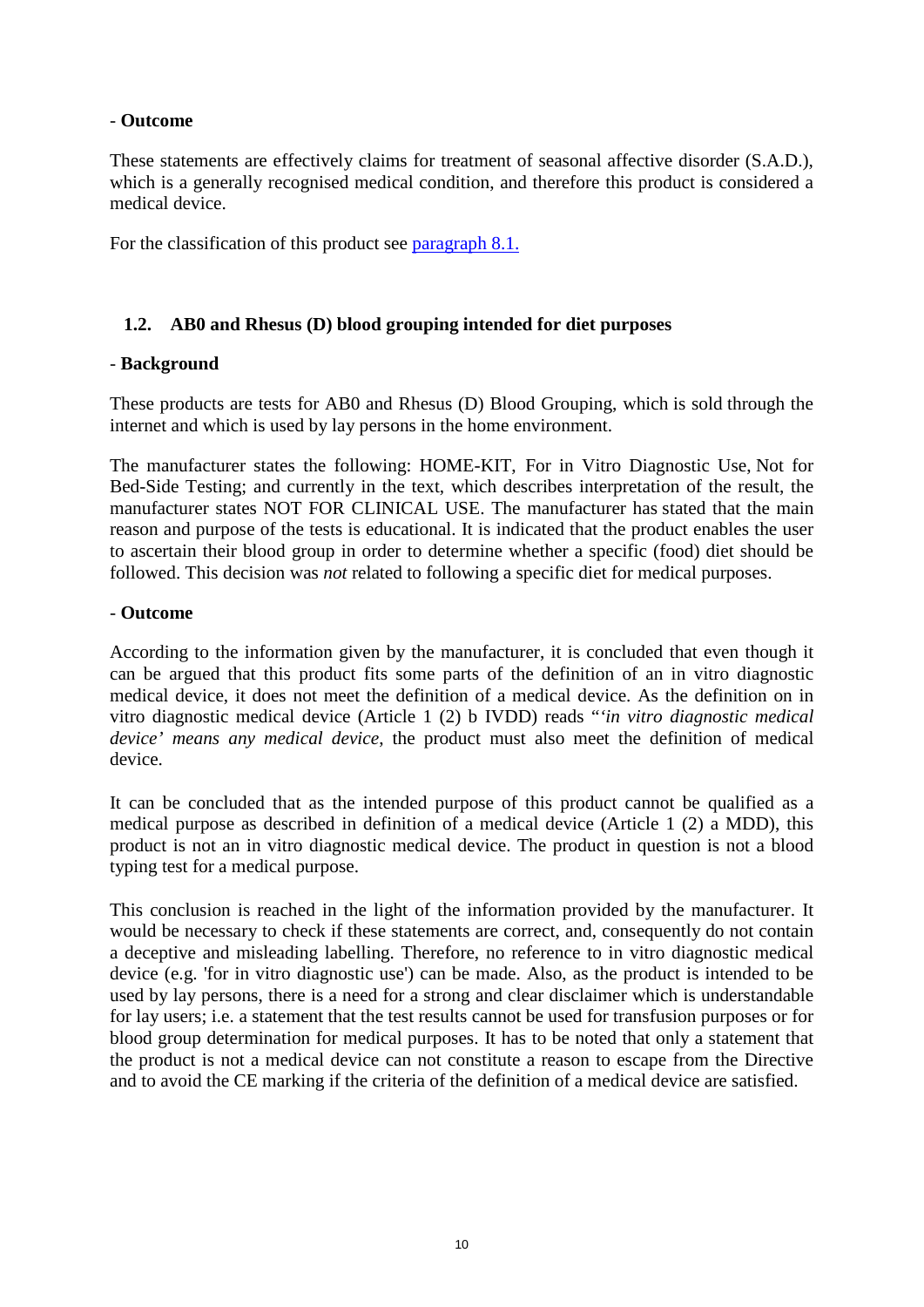# <span id="page-10-0"></span>**1.3. Pharmacy compounders**

# **- Background**

Pharmacy compounders may be used in a hospital pharmacy or in an industrial environment. They are products that are intended for the production of fluids for administration to a patient, usually as intravenous fluids (IV fluids) for administration parentally. They are intended to be used by clinical nutritionist specialists and pharmacists. They mix a number of ingredients that are subsequently administered to the patient. These fluids may be nutritional solutions or pharmaceuticals. They may also be used for compounding formulas for cardioplegia, hydration, fluid drugs and renal replacement therapy.

The issue is whether pharmacy compounders are medical devices, particularly if the compounder is specifically intended to be used by clinical nutritionist specialists and pharmacists to correctly prescribe nutritional solutions for Total Parenteral Nutrition.

### **- Outcome**

Pharmacy compounders are regarded as processing equipment and should not be qualified as medical devices. The compounder is only used for mixing the solution to be administered to patients, but it does not administer itself anything to a patient. It should therefore not be qualified as a medical device.

# <span id="page-10-1"></span>**1.4. Dental disclosing products**

### **- Background**

Dental disclosing products are intended to 'disclose' plaque, *i.e.* to highlight the areas around the teeth where the plaque is in order to aid its removal. There may be claims to 'aid oral hygiene', to 'aid correct brushing regimes' or simply to identify the plaque for its removal.

Dental disclosing products may be in the form of solutions, tablets or an applicator containing the solution and may be intended for use by dentists or by individuals at home.

The question is to whether these products should be qualified as medical devices, or whether they are simply intended for oral hygiene and therefore shall not be considered as medical devices.

### **- Outcome**

Although in severe cases, in addition with other contributory factors, plaque may lead to dental decay or gum disease, plaque is not considered to be a disease in its own right.

Therefore dental disclosing products, intended to disclose plaque in order to help its removal, cannot be qualified as medical devices.

### <span id="page-10-2"></span>**1.5. Mixer**

### **- Background**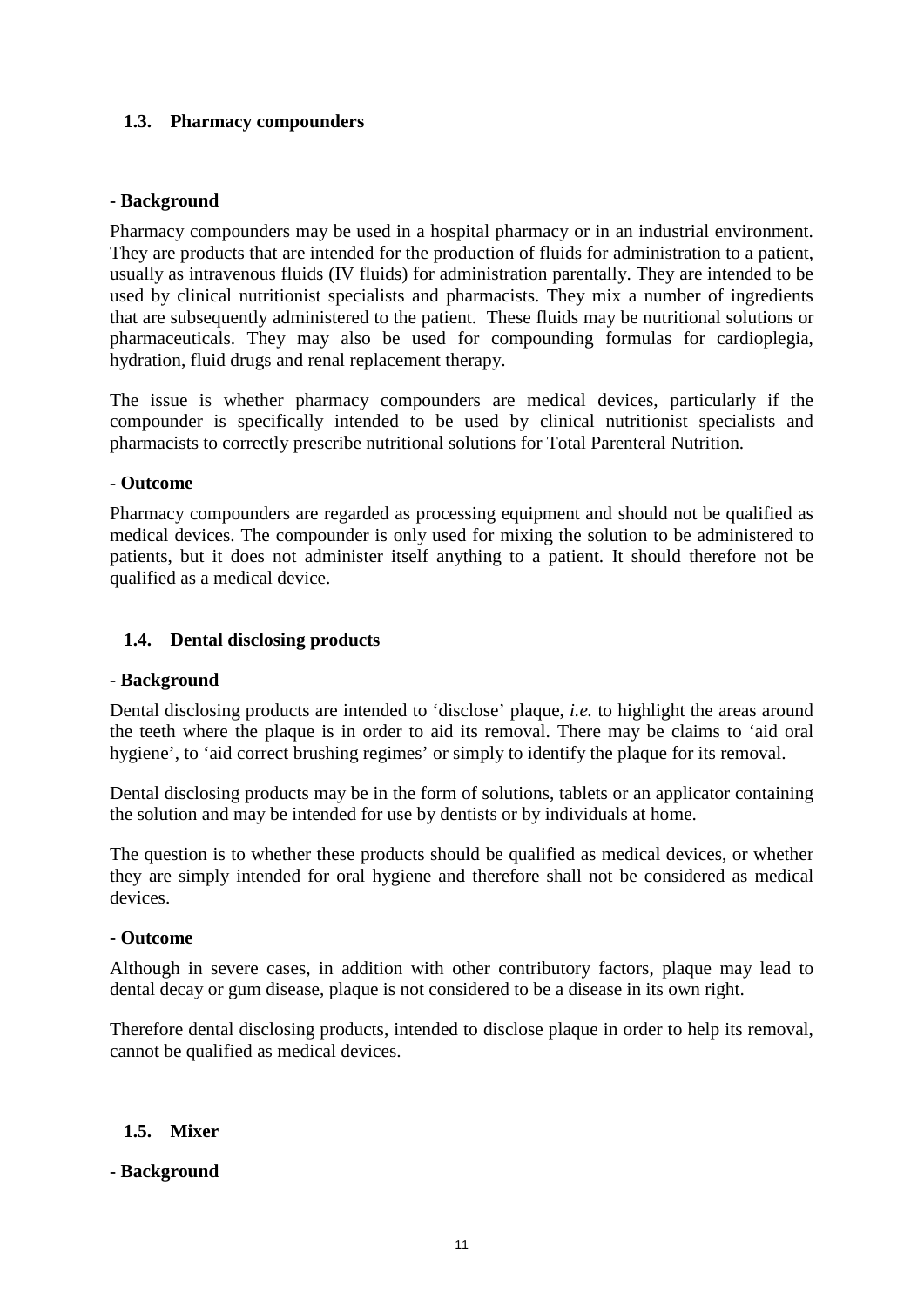The product is a Thermomixer (mixer) intended to control the temperature of (and mix) liquids in closed micro test tubes and micro test plates. The manufacturer claims that this mixer is specifically intended for the preparation and processing of samples from the human body within the scope of *in-vitro* diagnostic applications, in order to allow the *in-vitro*  diagnostic medical device to be used as intended. Therefore the manufacturer considers this Thermomixer, being an *in-vitro* diagnostic accessory, to fall within the scope of Directive 98/79/EC.

# **- Outcome**

MEDDEV 2.14/1 rev.1, states that "*if, however, the product does not in fact possess specific characteristics that make it suitable for one or more identified in vitro diagnostic examination procedures, then the manufacturer is not free to bring it within the scope of the IVDD merely by affixing the CE marking to it. In other words, a manufacturer is not able to bring within the scope of the IVDD a product that, in reality, is a piece of general laboratory equipment simply by affixing the CE mark to it".*

For example, the point 4 of MEDDEV 2.14/rev.1 mentions that laboratory centrifuges are not usually considered to fall within the scope of the IVD directive.

According MEDDEV 2.14/1 rev.1, the fact that this mixer is intended by the manufacturer to be used especially for *in vitro* diagnostic procedures is not sufficient to qualify it as an IVD medical device, if this mixer does not possess specific characteristics that make it suitable for one or more identified *in vitro* examination procedures.

If this mixer possesses such specific characteristics, the manufacturer will have to demonstrate these specific characteristics and the link with one or more identified *in vitro* examination procedures.

This case is similar to the cases of pipettes or glass slides, considered as products for general laboratory use, already published in the manual.

On the basis of the above this mixer could not be considered as an *in vitro* diagnostic medical device.

# <span id="page-11-0"></span>**1.6. Non-corrective contact lenses with a medical purpose**

### **- Background**

In general, non-corrective contact lenses (commonly known as 'plano' lenses) are not considered to be medical devices as they have no corrective function.

Some non-corrective contact lenses, coloured or not, however may have a medical purpose. They serve to treat a number of congenital or traumatic conditions. They are often used in clinical practice or post-surgical setting as a medical prosthesis.

Examples of non-corrective contact lenses with medical purpose are:

• UV blocking contact lenses that help protect against transmission of harmful UV radiation to the cornea and into the eye so as to alleviate photophobia as seen in albinism.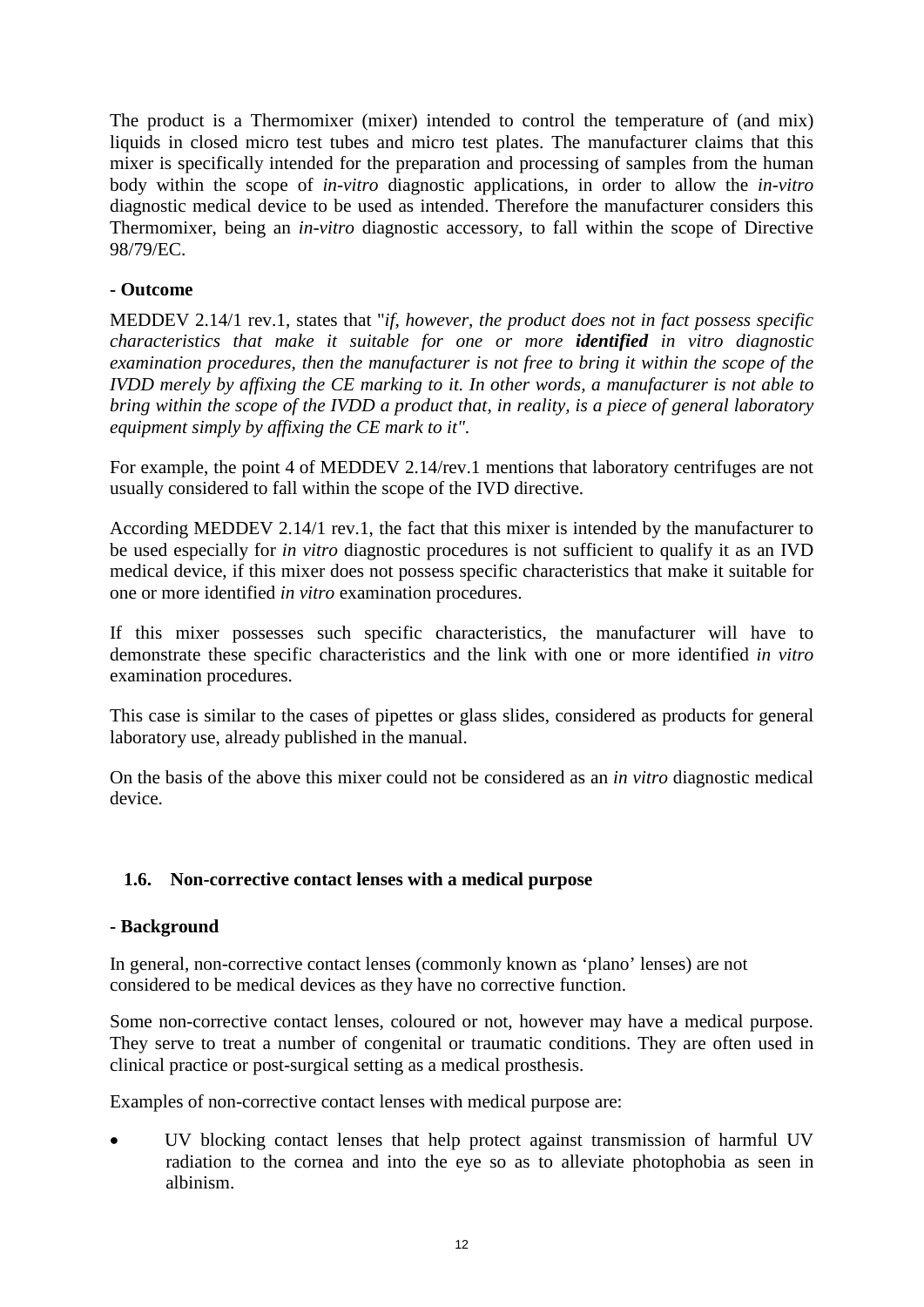- Contact lenses for therapeutic use as a bandage lens for the following acute and chronic ocular conditions:
	- For corneal protection in lid and corneal abnormalities such as entropion, trichiasis, tarsal scars and recurrent corneal erosion. In addition they are indicated for protection where sutures or ocular structure malformation, degeneration or paralysis may result in the need to protect the cornea from exposure or repeated irritation;
	- For corneal pain relief in conditions such as bullous keratopathy, epithelial erosion and abrasion, filamentary keratitis, and postkeratoplasty,
	- For use as a barrier during the healing process of epithelial defects such as chronic epithelial defects, corneal ulcer, neurotrophic and neuroparalytic keratitis, and chemical burns;
	- For post-surgical conditions where bandage lens use is indicated such as post refractive surgery, lamellar grafts, corneal flaps, and additional ocular surgical conditions;
	- For structural stability and protection in piggy back lens fitting where the cornea and associated surfaces are too irregular to allow for corneal rigid gas permeable (RGP) lenses to be fitted. In addition the use of the lens can prevent irritation and abrasions in conditions where there are elevation differences in the host/graph junction or scar tissue.

### **- Outcome**

All of the above are recognised medical conditions and therefore non-corrective lenses, coloured or not, which have the above mentioned functions are considered to be medical devices on the basis that they prevent, monitor, treat or alleviate disease.

Manufacturers of such products must, however, clearly indicate the specific intended medical purposes for these non-corrective contact lenses both on the packaging / labelling and in the instructions for use. Non corrective contact lenses without specific claims (such as those listed above) would be regarded as having no medical purpose and therefore not medical devices.

# <span id="page-12-0"></span>**1.7. Biofunctional clothes**

# **- Background**

Bio functional clothes or "therapeutic clothes" consist of clothes (e.g. socks, leggings, pyjamas, undershirts…) impregnated with silver and brown algae extract. These clothes are presented as having anti-bacterial, anti-microbial, breathable, thermal regulating and antiodour properties. According to the manufacturer, the silver ions (positively charged) integrated into the fiber reduce the microbial growth in the fabric and inhibit microbial growth on the skin, and the brown algae extract protects against rash act by neutralization of neuromediators and vasodilator agents responsible for flushing. The intended use of these clothes is to prevent inflammatory crisis of atopic dermatitis.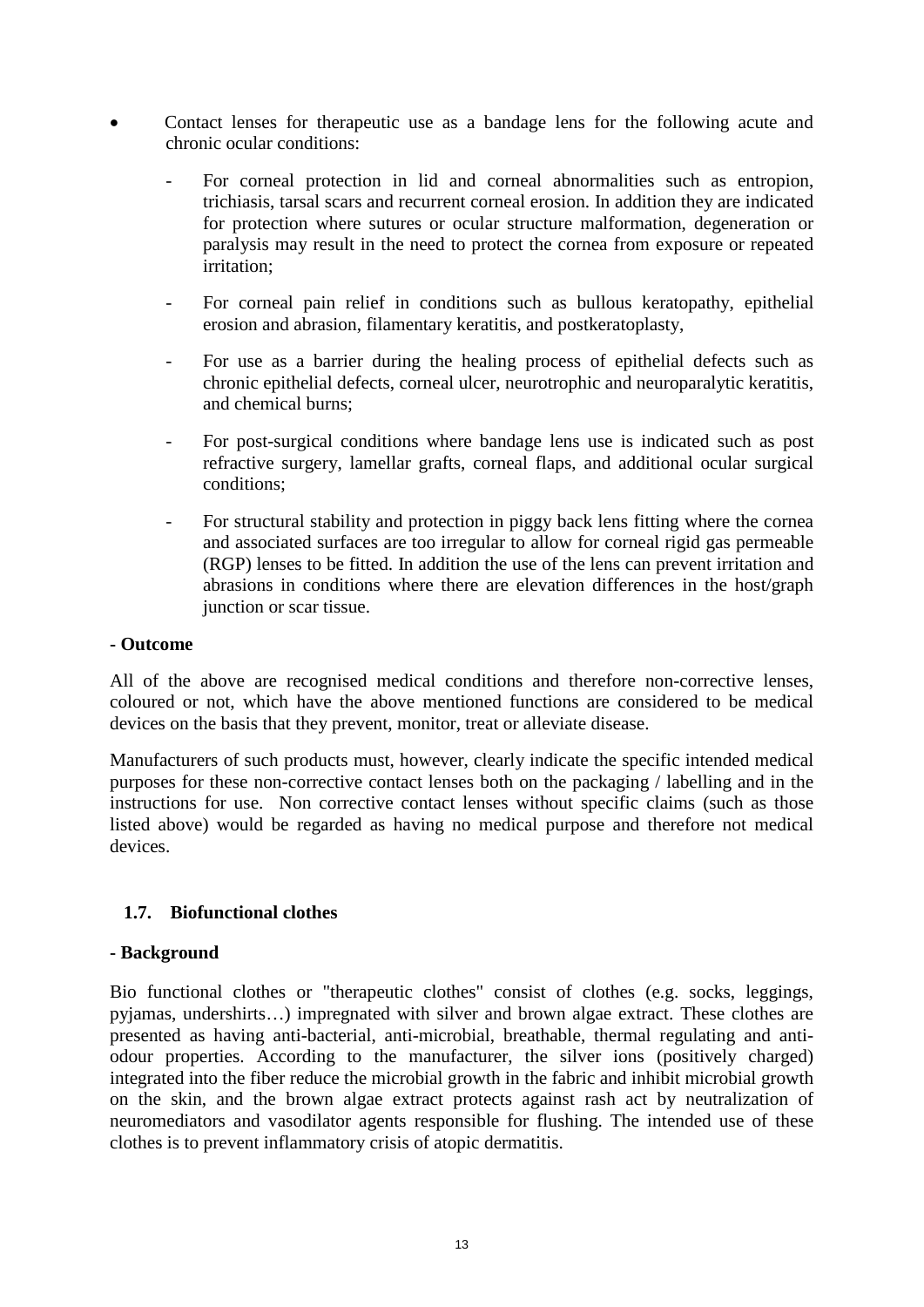The main mode of action described by the manufacturer is the creation of a physical barrier that prevents the contact of sensitive skin with the outside and other tissues potentially sensitizing, creating an environment helping to the attenuation of skin conditions. The actions of silver and algae extract were presented as an ancillary action. The product was presented as a Class I medical device.

# **- Outcome**

The clothing in itself cannot be considered as a medical device unless it achieves a specific medical purpose. Silver is a medicinal substance, presented as having anti-microbial properties. The combination of clothes with a medicinal substance might not be qualified as a medical device.

In addition, the intended use described by the manufacturer, prevention of inflammatory crisis of atopic dermatitis, is likely to be achieved by pharmacological or immunologic means and linked to the presence of silver and algae extract. Therefore the clothes would not be considered as a medical device, based on the determination of the principal mode of action.

In case the clothes would have in themselves a medical purpose and the principal mode of action would not be achieved by metabolic, pharmacologic or immunologic means, the product might be seen as a medical device. However in that case, the medical device would fall in Class III under rule 13, due to the combination with a medicinal substance.

# <span id="page-13-0"></span>**1.8. System for the determination of bacterial contamination in blood products**

### **- Background**

The bacterial contamination of blood components represents a high infectious risk in blood transfusion, particularly for platelets concentrate. In order to estimate the bacterial contamination, manufacturers have developed some bacterial detection systems near the time of blood collection. A new system has been developed based on the detection and identification of a wide spectrum of common pathogenic bacteria. Following the identification, a direct count is obtained by cytometry.

### **- Outcome**

These devices are intended to reduce the risk of transfusion reaction due to the bacterial contamination. The system is providing information regarding the safety of blood donation and therefore should be qualified as an in vitro diagnostic medical device.

### <span id="page-13-1"></span>**1.9. Independent** *in-vivo* **dosimeters**

### **- Background**

In vivo dosimetry systems are used in radiotherapy to monitor the radiation dose received by the patient during a radiotherapy treatment. The device consists in a semi-conductor detector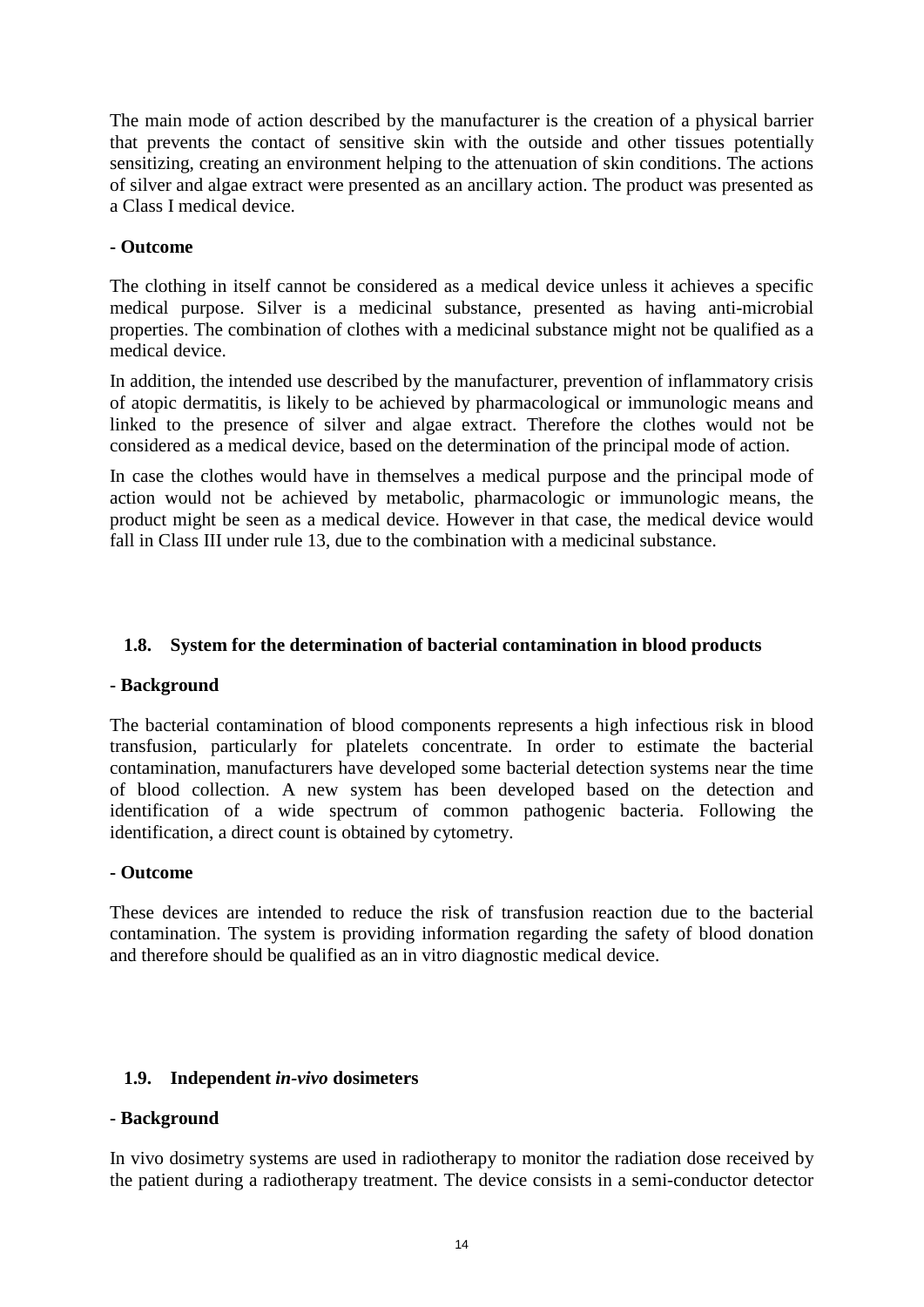placed on the patient's skin and an electrometer placed in the control room where the physicians control the radiotherapy equipment. When performed early in treatment as an additional measure, the in vivo measurements of the radiation dose are an additional safeguard against setup, calculation or transcription errors. If the dose delivered to the patient is higher than the calculated dose, the system, independently of the radiotherapy equipment, can alert the physician, allowing him to act on the treatment.

#### **- Outcome**

Even if the in-vivo dosimeter is independent of the radiotherapy equipment, it can be considered that it is used to control the performance of the radiotherapy device. Therefore the in-vivo dosimeter should be qualified as a medical device. The in vivo dosimeter controls the performance of an active device intended to emit ionizing radiation and therefore should be classified as Class IIb, according to rule 10.

#### <span id="page-14-0"></span>**1.10. Gallipots**

Gallipots are containers usually made from metal or plastic. They may be sterile or non-sterile and may be disposable. They are intended to be used to contain various items including medicinal products or disinfectants for antiseptic fluids to scrub the incision area prior to surgery. They are defined variously as "a small glazed pot used by apothecaries for medicines, confections, or the like<sup>[1](#page-14-2)</sup>", as "a small glazed earthenware jar formerly used by druggists for medicaments<sup>[2](#page-14-3)</sup>", and as "a small usually ceramic vessel with a small mouth; especially: one used by apothecaries to hold medicines<sup>[3](#page-14-4)</sup>".

#### **- Outcome**

Gallipots do not meet the definition of a medical device: They do not diagnose, prevent, monitor, treat or alleviate disease, diagnose, monitor, treat or alleviate or compensate for injury or handicap or investigate, replace or modify the anatomy or physiological process. Nor do they fit the definition of an accessory to a medical device. Therefore Gallipots are not considered to be medical devices or accessories to medical devices.

#### <span id="page-14-1"></span>**1.11. Shoe covers**

#### **- Background**

 $\overline{a}$ 

On the EU market there are shoe covers sold at hospitals used for different purposes :

• Shoe covers which are intended by their manufacturer to be worn by the nursing staff to limit cross contamination in operating theatre and care units.

• Shoe covers for visitors which are intended to be worn by visitors to prevent patient's contamination when they visit a patient.

<span id="page-14-2"></span><sup>&</sup>lt;sup>1</sup> Source: Dictionary.com Unabridged (v 1.1)

<span id="page-14-3"></span><sup>2</sup> Source: The American Heritage® Dictionary of the English Language, Fourth Edition

<span id="page-14-4"></span><sup>3</sup> Source: Merriam-Webster's Medical Dictionary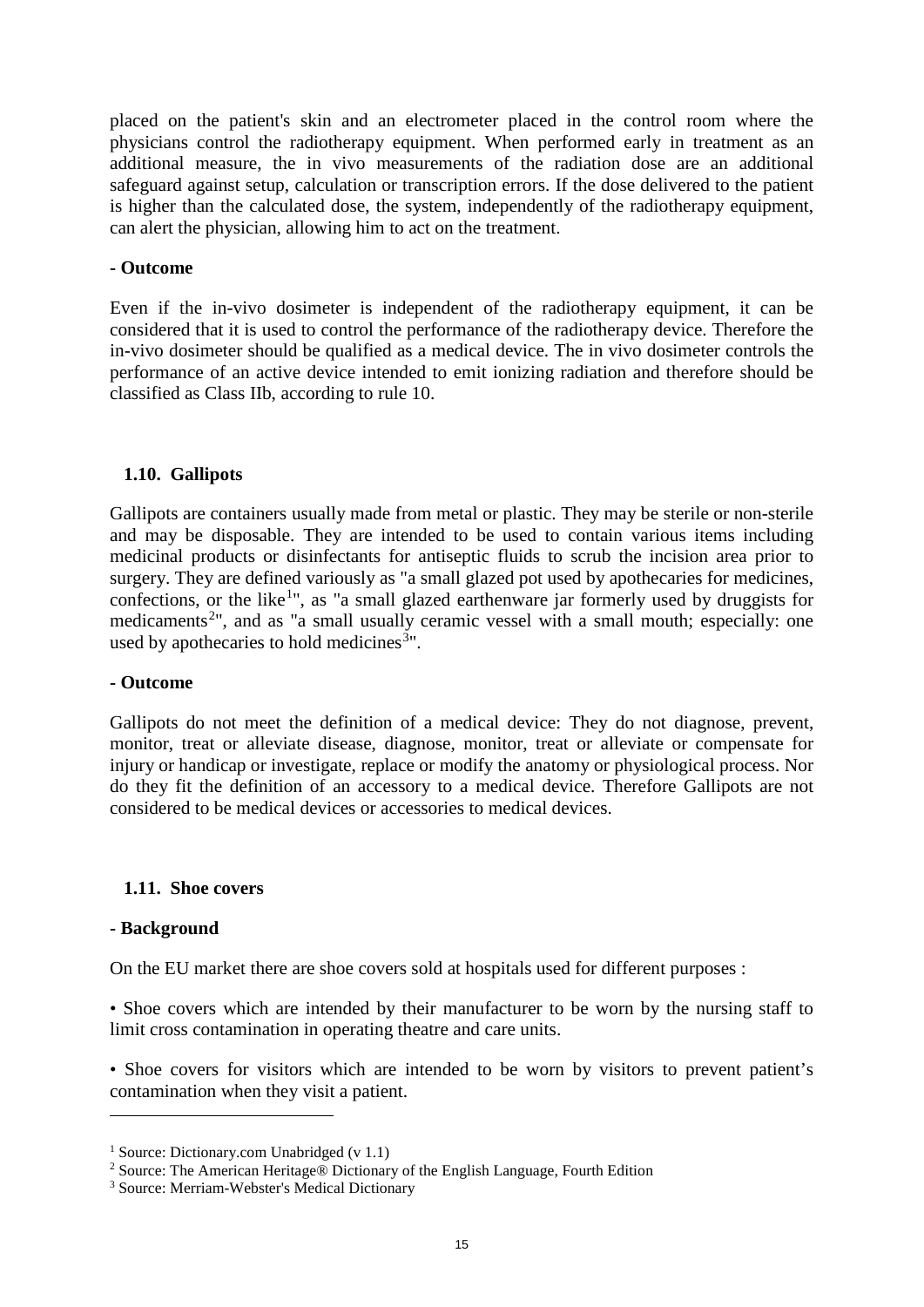# **- Outcome**

According to the section 3.3 of Meddev 2.1/4, the labelling of the product is crucial for its classification under the directive 93/42/EEC. "As a general rule, the principal intended purpose can be established as being the one of a medical device if the product is intended to be used in a medical context with the aim to provide protection of health and safety for the patient, regardless of whether the product aims simultaneously to protect also the user. Where a product is mainly intended to protect the person using it, irrespectively whether in a medical environment or not, it falls under Directive 89/686/EEC."

Consequently, shoe covers which are specifically intended by their manufacturer to be used in operating rooms, intensive care units or immunodepressed patients to protect the patient from potential contamination are medical devices. In application of rule 1, they are in class I.

In this case, shoe covers are considered as being similar to surgeons' gowns and hats.

On the other hand, shoe covers for visitors even in a hospital are products of control of environment.

# <span id="page-15-0"></span>**1.12. Urine Diverter / Funnel Element for Mid-Stream Urine Collection**

### **- Background**

There are a number of mid-stream urine collection kits on the EU market. In general, these products consist of a specimen receptacle and a urine diverter / funnel element. They are usually packaged together in a 'kit' and in general the funnel part is not attached to the specimen receptacle in the kit. The user puts the two parts together, produces the sample, then removes the 'funnel' and closes the specimen receptacle.

The specimen receptacle is an IVD medical device as it is intended for the primary containment and transport of the urine sample.

The question arose as to the qualification of the urine diverter or 'funnel' and whether it is a general medical device (Class I) or an IVD medical device.

Some of these 'funnels' are intended to be held away from the body, whilst others are intended to be applied to the body. Some of these have been specifically designed for female use and this can be seen in their shape and form. In the majority of these cases the intention is for the 'funnel' to be held against the body whilst the urine specimen is collected.

### **- Outcome**

The funnel / diverter itself does not fit the definition of an IVD medical device: it does not directly diagnose or provide information. It has no diagnostic function in itself. It therefore cannot be an IVD medical device in its own right, but is regarded as an accessory to the specimen receptacle.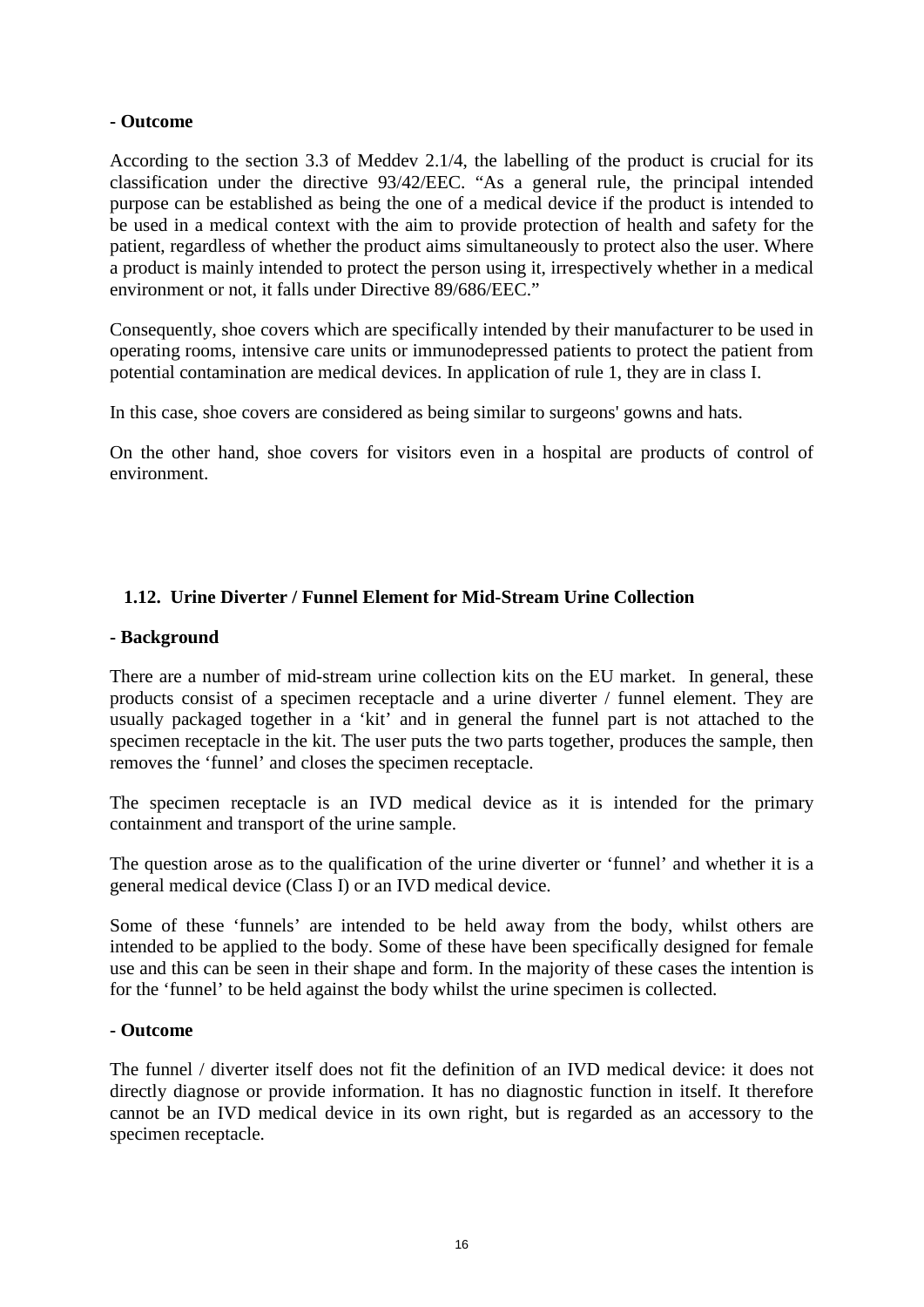Directive 98/79/EC states in Article 1.2 (c) that for the purposes of the definition of an accessory, invasive devices or those which are 'directly applied to the human body' are not considered to be accessories to IVD devices, therefore the 'funnel' / diverter cannot be considered to be an accessory to the specimen receptacle.

MEDDEV 2.14/1 states that specimen receptacles which come into contact with the patient fall within the MDD and not the IVDD. It also reiterates Article 1.2 (c) of the Directive and states that devices which are made available with IVD devices and which are directly applied to the human body for the purpose of obtaining a specimen within the meaning of Directive 93/42/EEC are not considered to be accessories to IVDs and come within the scope of Directive 93/42/EEC.

Therefore, where the funnel / urine diverter is intended to be directly applied to the human body for the purpose of obtaining a specimen (within the meaning of Directive 93/42/EEC) it shall not be an accessory to an *in vitro* diagnostic medical device but it will be a Class I medical device. The intended direct application to the female/male body for obtaining the specimen is demonstrated by the instructions for use, the labelling and/or other information provided by the manufacturer.

# <span id="page-16-0"></span>**1.13. Air purifiers / Air decontamination units / Mobile air decontamination units**

# **- Background**

There are various types of air purifiers and air decontamination products on the market. There are two main types:

- 'Stand alone' / mobile units which are intended to purify or decontaminate the air in individual rooms or areas, which may be moved from room to room in accordance with the perceived need to purify or decontaminate the air in the room. They stand in the room and function independently. They are not connected to individual patients directly (e.g. via the use of a mask). These may or may not include filters.
- Units which are installed into the fabric of the healthcare institution, supplying purified / decontaminated air through pipe works that are part of the fabric of the building, into specific rooms /areas. Filters may also be used within the systems.

The claims for these products vary from 'purifying' the air to 'decontaminating' the air; however in general they are intended to remove allergens (dust, pollen etc.) and / or to remove bacteria from the air in a specific room or area.

Some of these systems contain filters in order to remove particulates in the air whilst others claim to destroy airborne micro-organisms.

In both cases the purified air is supplied into rooms and not directly connected to individual patients (e.g. via a mask) nor to breathing machines (which are directly connected to a patient).

In hospitals, these systems for air decontamination are used to reduce infection risks in intensive care units and operating theatres. They include Burnt units or systems comprising a mobile air decontamination unit and a mobile deployable room put directly above the patient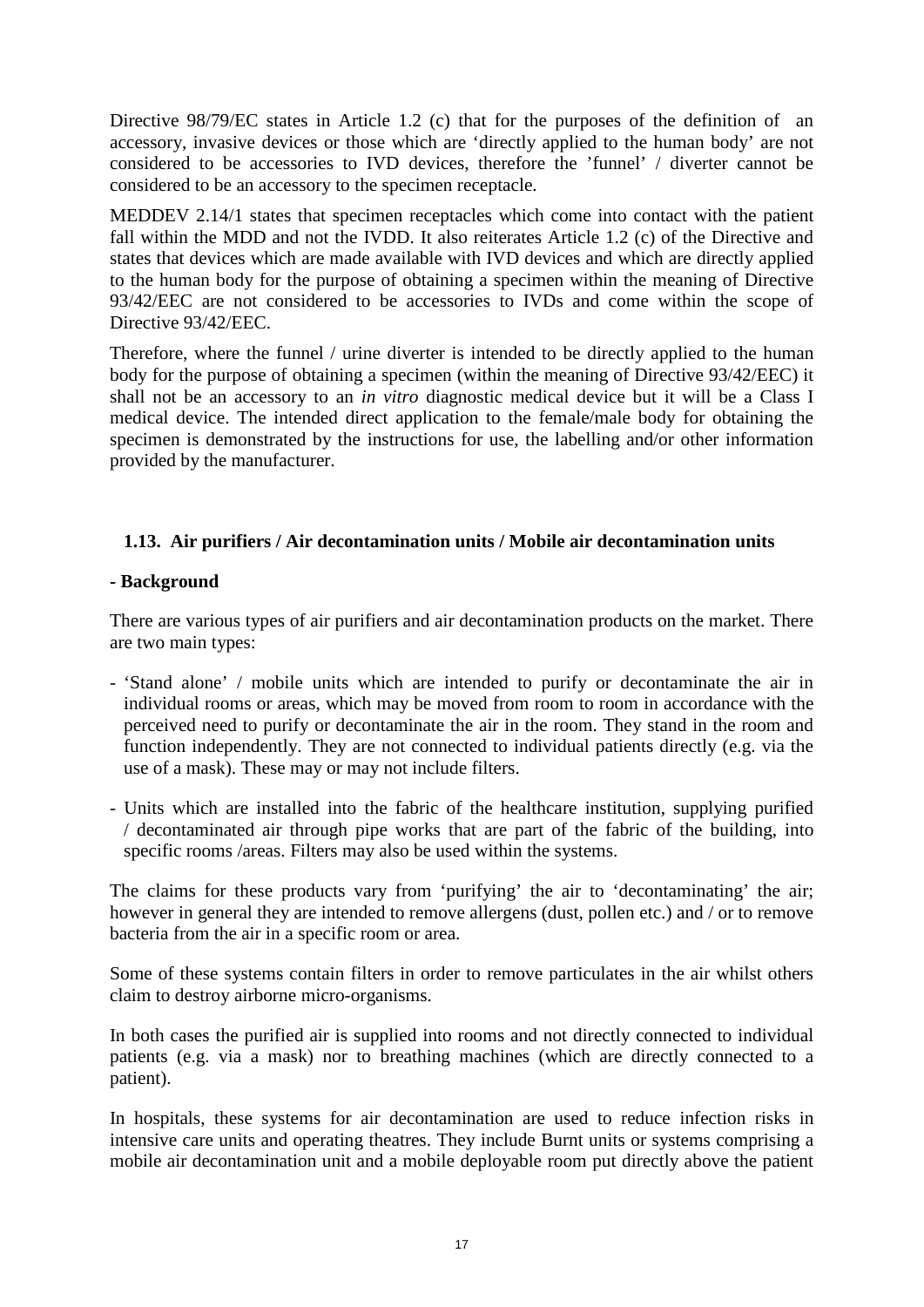with the intent to protect burnt patients or immuno-compromised patients from air contamination.

The question has arisen as to whether such products are considered to be medical devices, since it is claimed that they reduce infection risks to patients or protect patients from airborne contaminants.

### **- Outcome**

These products are intended to 'control the environment' by removing allergens or microbial contamination from the air. They do not act directly on an individual patient and there is no direct contact with an individual patient. In order for a product to be a medical device, the device must have a direct association with the individual patient.

Although maintaining clean air may contribute to keeping a patient in an appropriate environment, this is not considered to be a 'medical purpose'. Air is part of the environment of the patient and its cleanness is necessary in a similar way as for surfaces, walls, floors and other objects which also need to be cleaned and disinfected.

Since these products do not fulfil the definition of a medical device, they are not considered to be medical devices, but are rather products for the general environment.

# <span id="page-17-0"></span>**1.14. Wigs and head scarves**

### **- Background**

Both wigs and head scarves are routinely used by people for aesthetic reasons. They may also be used by patients undergoing chemotherapy or suffering from alopecia (hair-loss) from other causes.

The question arose whether wigs and head scarves intended for such patients would be regarded as medical devices on the basis that they may protect the head, reduce physical or emotional effects of hair loss and so on.

### **- Outcome**

Wigs and head scarves are primarily intended for a cosmetic purpose, i.e. to improve or change the appearance of the wearer.

They do not treat or alleviate any specific medical conditions and do not fit the definition of a medical device. They are therefore not qualified as medical devices.

# <span id="page-17-1"></span>**1.15. Blood irradiation indicators**

### **- Background**

Lymphocytes contained in the blood components can bring to Transfusion Associated Graftversus-Host Disease (TA-GvHD) in specific cases. Lymphocytes may be deprived of the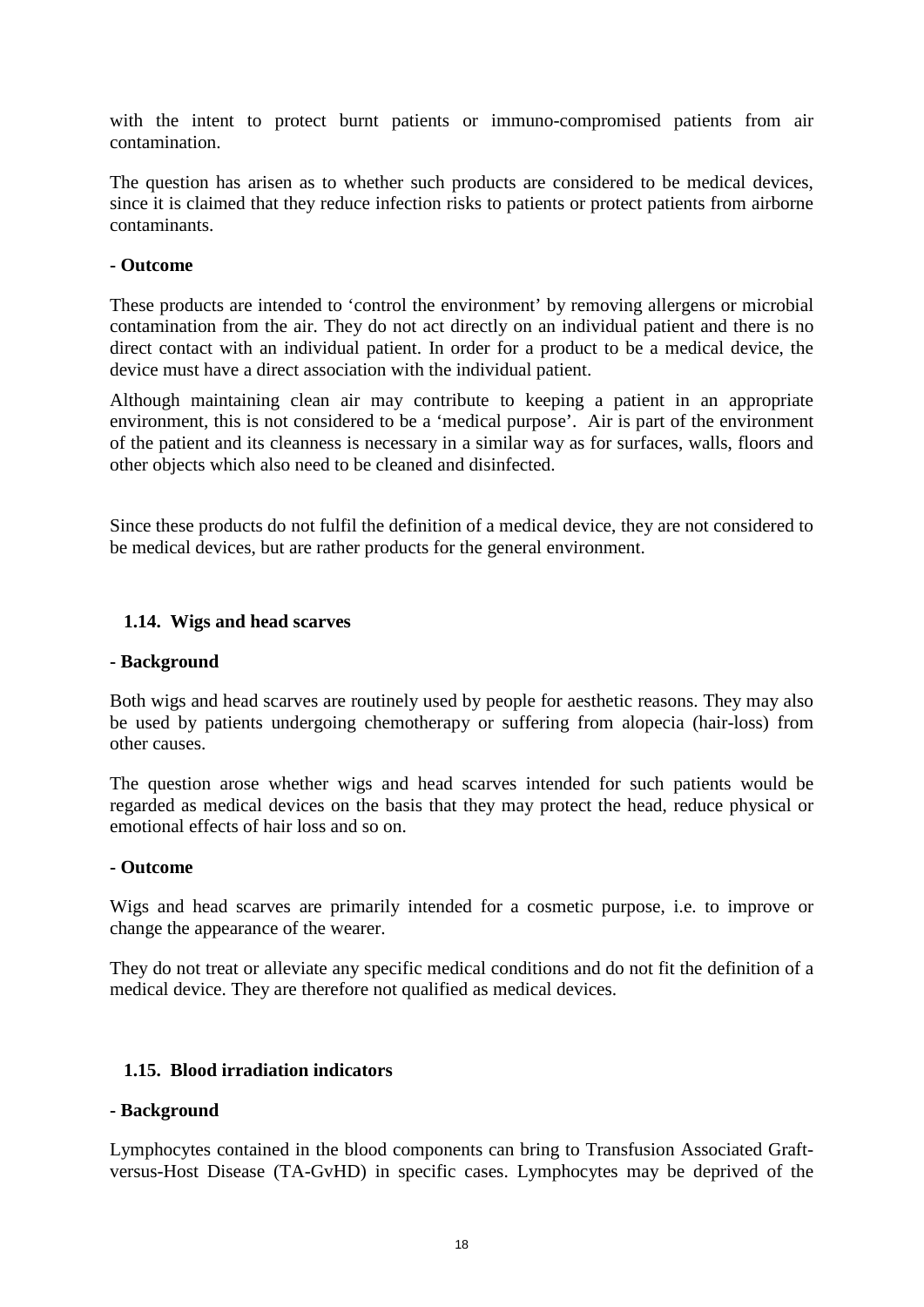possibility of multiplication through the use of irradiation. Therefore, for example red cells for intrauterine transfusion and whole blood for exchange transfusion in neonates should be irradiated prior transfusion.

Blood irradiation indicators provide information as to whether the blood products have been irradiated and protect from repeated irradiation of those products.

According to instruction for use, indicators only indicate that irradiation has occurred, while they do not measure the dose from an irradiator.

The manufacturer of the above mentioned indicators has placed these products on the market as class I medical devices.

### **- Outcome**

The blood irradiation indicators simply show that blood product has been irradiated. They do not affect the irradiation process and only provide additional information to the user.

In this connection, blood irradiation indicators do not fulfil the definition of a medical device laid down in Article 1(2)(a) of Directive 93/42/EEC; therefore they are not considered to be medical devices.

Blood irradiation indicators cannot be considered to be accessory to a medical device because they are not intended specifically by its manufacturer to be used together with a device to enable it to be used in accordance with the use of the device intended by the manufacturer of the device.

# <span id="page-18-0"></span>**1.16. Odour neutralizers**

### **- Background**

Odour neutralizers, which may be presented in a spray form or as oil, are products used for the control of odours generated by the ostomy devices. The spray is intended to neutralize odours in room where in use ostomy equipment is present, while the oil is intended to be instilled in ostomy pouches.

These products are intended to improve the quality of life of people holding ostomy pouches by controlling the odours.

#### **- Outcome**

It is considered that these products have no medical purpose and therefore cannot be qualified as medical devices.

The sprays are not considered to be medical devices – they are intended to be used in a room and do not fit the definition of a medical device.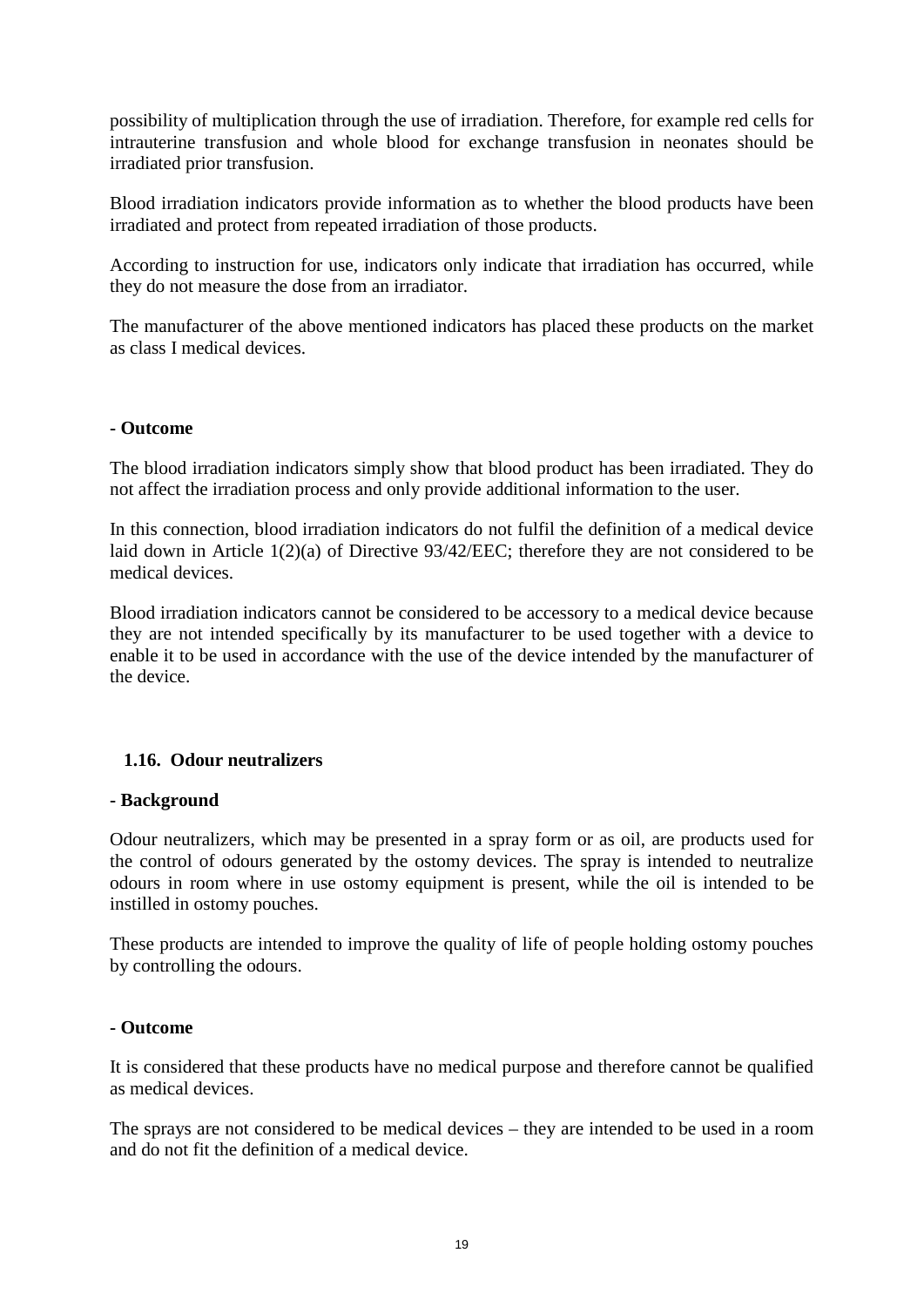The oils meet the definition of an accessory to a medical device only when these articles are intended specifically by their manufacturer to enable the pouches to be used in accordance with their intended purpose, as specified by their manufacturer, according to the definition of accessory in Article 1 par. 2(b) of Directive 93/42/EEC.

# <span id="page-19-0"></span>**1.17. Bedwetting alarm**

# **- Background**

A bedwetting alarm is a device intended to be used as a treatment of nocturnal enuresis. Each device has a moisture sensor component and an alarm component. A moisture sensor snaps onto underwear. The alarm sounds at the first sign of moisture, and interrupts the wetting process. The bedwetting alarm conditions the user to timely recognize bladder fullness, and awaken before wetting occurs.

# **- Outcome**

When such devices are intended for treatment of nocturnal enuresis, which is generally recognized as medical condition, they should be qualified as a medical device. Such bedwetting alarm devices should be classified as Class I under rule 12 of Annex IX of the Directive 93/42/EEC.

# <span id="page-19-1"></span>**1.18. Sweat generation and diagnostic system – status of sweat card**

### **- Background**

The product is a sweat card which is part of a system intended to measure chloride ions in sweat for the diagnosis of cystic fibrosis. The system runs the sweat test in two stages: iontophoresis sweat stimulation done by delivering pilocarpine through the skin to stimulate sweating (by exciting the sweat glands) and measurement of the chloride concentration in sweat sample. It includes three components namely:

- a) sweat cards: contains pilocarpine for delivery via iontophoresis and a gel component that collects the resultant sweat;
- b) remote module: sweat card is inserted into a unit, which is placed in direct contact with skin and is held in place via a strap; this battery powered module stimulates delivery of pilocarpine and resultant production of sweat is collected, analysed and sent to a receiver base;
- c) terminal or receiver base: this contains a unit for calculation and display of results.

The manufacturer considered that the sweat card element of the system would be either a class IIa medical device or an IVD medical device. He did not consider the sweat card to be a class III rule 13 medical device on the basis that the main purpose of the sweat sensor card is not to elicit a response via a pharmacological action but to diagnose cystic fibrosis by measuring sweat chloride. They considered that the pilocarpine iontophoresis is used for stimulation of sweat as a first step and hence the pilocarpine iontophoresis is an ancillary process to collect sweat.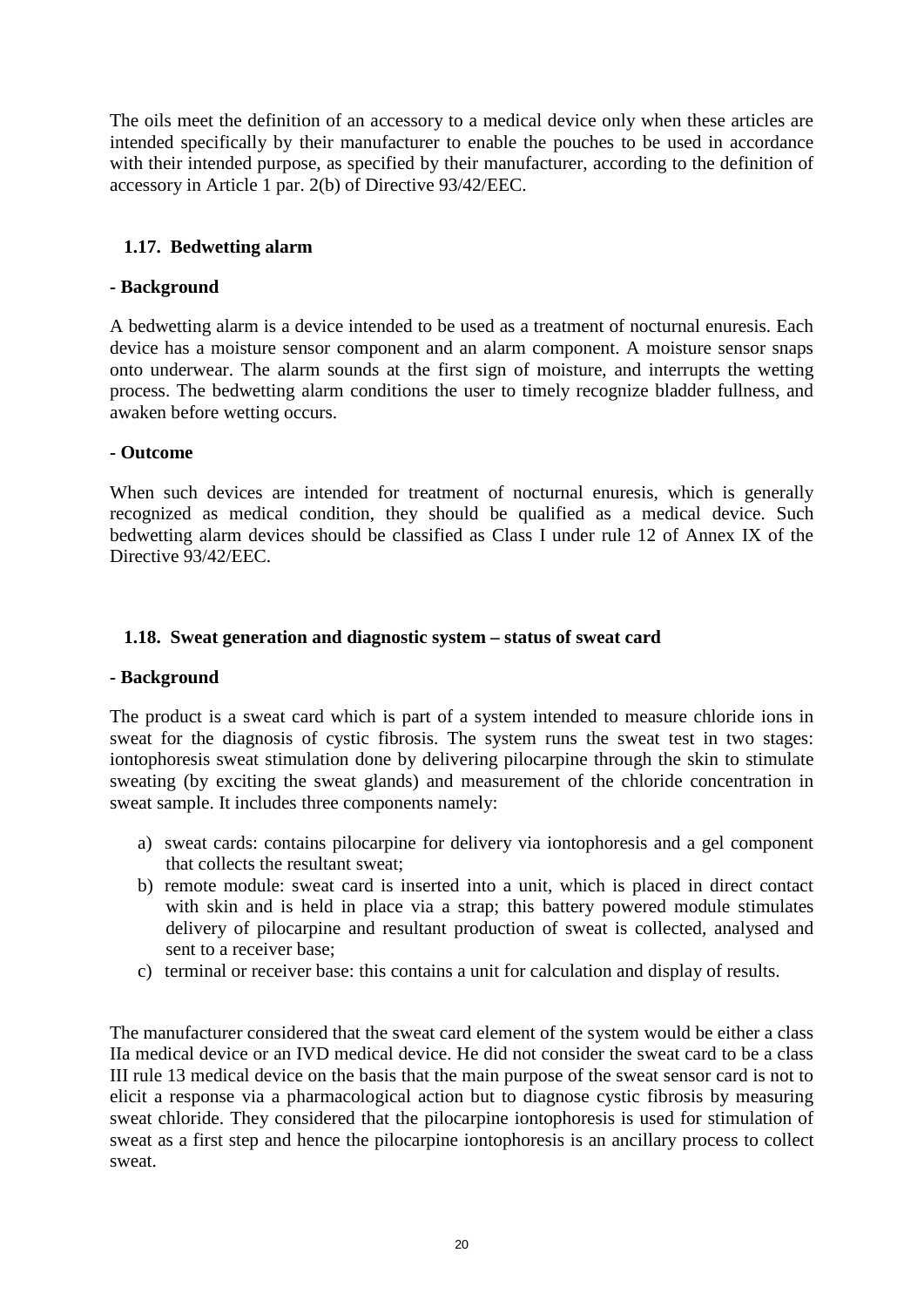# **- Outcome**

The primary purpose of the sweat card is sweat collection; the pilocarpine is acting in an ancillary manner by stimulating glands to ensure collection of sweat is more effective.

The sweat card is directly applied to the human body for the purposes of obtaining a sample and therefore is not considered to be an IVD Medical Device as per MEDDEV Guideline 2.14/1 but rather a medical device according to Directive 93/42/EEC.

This device incorporates, as an integral part, pilocarpine which, if used separately, can be considered to be a medicinal product, as defined in Article 1 of Directive 2001/83/EC, and that is liable to act on the human body with action ancillary to that of the device. Therefore, the sweat cards should be qualified as medical devices and regarded as class III medical devices in accordance to rule 13 in Annex IX of the Medical Devices Directive 93/42/EEC.

# <span id="page-20-0"></span>**1.19. Products intended to reduce the effect of alcohol**

# **- Background:**

The product is formulated as a suspension to ingest before drinking alcohol. This kind of suspension is intended to help reduce the absorption of ethylic alcohol in the intestinal lumen after ingestion. The main component of the product is a mineral salt (zeolite).

The product is used before the consumption of alcohol with the intention to reduce the blood content of alcohol. Consequently, the product is claimed to reduce the caloric intake, behavioural effects of alcohol and also the production of substances liable to be toxic linked to the metabolism of alcohol.

According to the manufacturer, the product is a medical device because it prevents and reduces the risk of developing some diseases as hepatic cirrhosis, arterial hypertension, ischemic/haemorrhagic ictus.

### **- Outcome:**

The reduction of the absorption of ethylic alcohol, without any medical purpose, in order to reduce the blood content in alcohol cannot be considered as a medical purpose.

In the case of alcoholism (addictive illness) this product would not have a medical purpose, because it would not help the control of the behaviour (compulsive inability to stop drinking), nor of the dependence.

The product does not fall within the scope of the definition of medical device set out in Article 1.2 of Directive 93/42/EEC, concerning medical devices and should not be qualified as such.

# <span id="page-20-1"></span>**1.20. Radiation shields**

# **- Background:**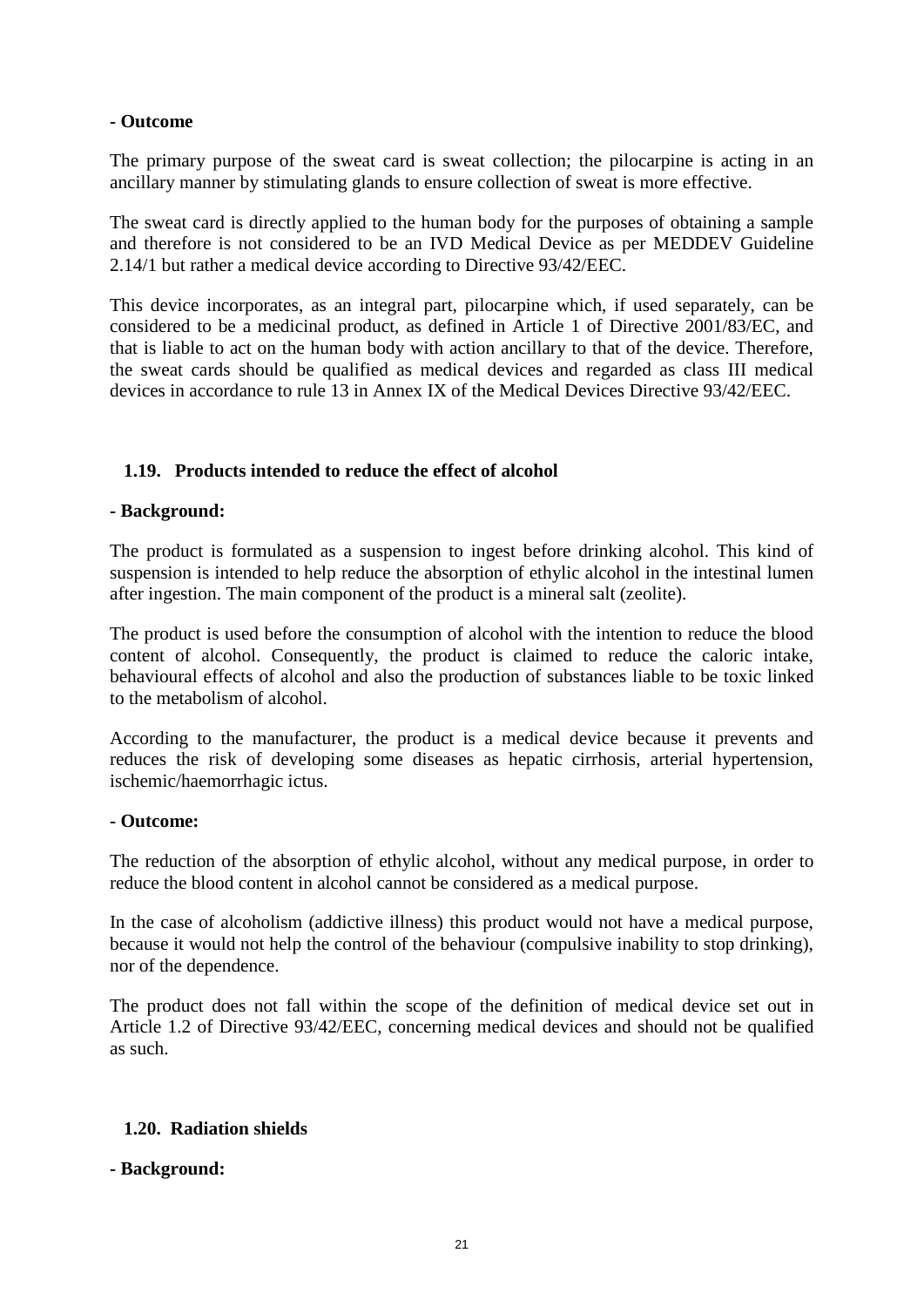Radiation shields are used to protect against unintended exposure to radiation, for example when using X-ray machines, during radiotherapy and long term surgery such as cardiology interventional procedures (occupational exposure).

Some radiation shields may be worn by an individual healthcare worker, however other radiation shields may be wall mounted, mounted on X-ray machinery, ceiling mounted or may be free-standing.

Products that are worn by an individual healthcare worker are regulated under the regulations covering personal protective equipment; however, these regulations do not cover products which are not worn by an individual. Products intended to protect the patient would be regarded as medical devices.

The question is whether radiation shields that are not worn by an individual may be qualified as medical devices.

# **- Outcome:**

The shields are intended to protect persons in the vicinity of the equipment when it is in use (e.g. healthcare professionals) against exposure to radiation – they are not intended to protect the patient.

Although the shields will protect against over-exposure to radiation, radiation is not a disease although it may cause disease.

The purpose of these shields is similar to that of filters used for general protection of the persons in the building.

Therefore these types of radiation shields should not be qualified as medical devices.

# <span id="page-21-0"></span>**1.21. Rugby helmet**

### **- Background:**

A helmet that is intended to be worn by any person participating in rugby can protect the skull from non-penetrating direct impacts that could lead to brain injury and other clinical complications.

### **- Outcome:**

A helmet worn during rugby can prevent brain tissue damage or other trauma by providing mechanical protection against a hazard e.g. impact to the head. The helmet does not prevent, treat or alleviate a disease nor does it treat or alleviate an injury. Therefore the helmet does not meet the definition of a medical device and should not be qualified as such.

### <span id="page-21-1"></span>**1.22. Autopsy saw**

### **- Background:**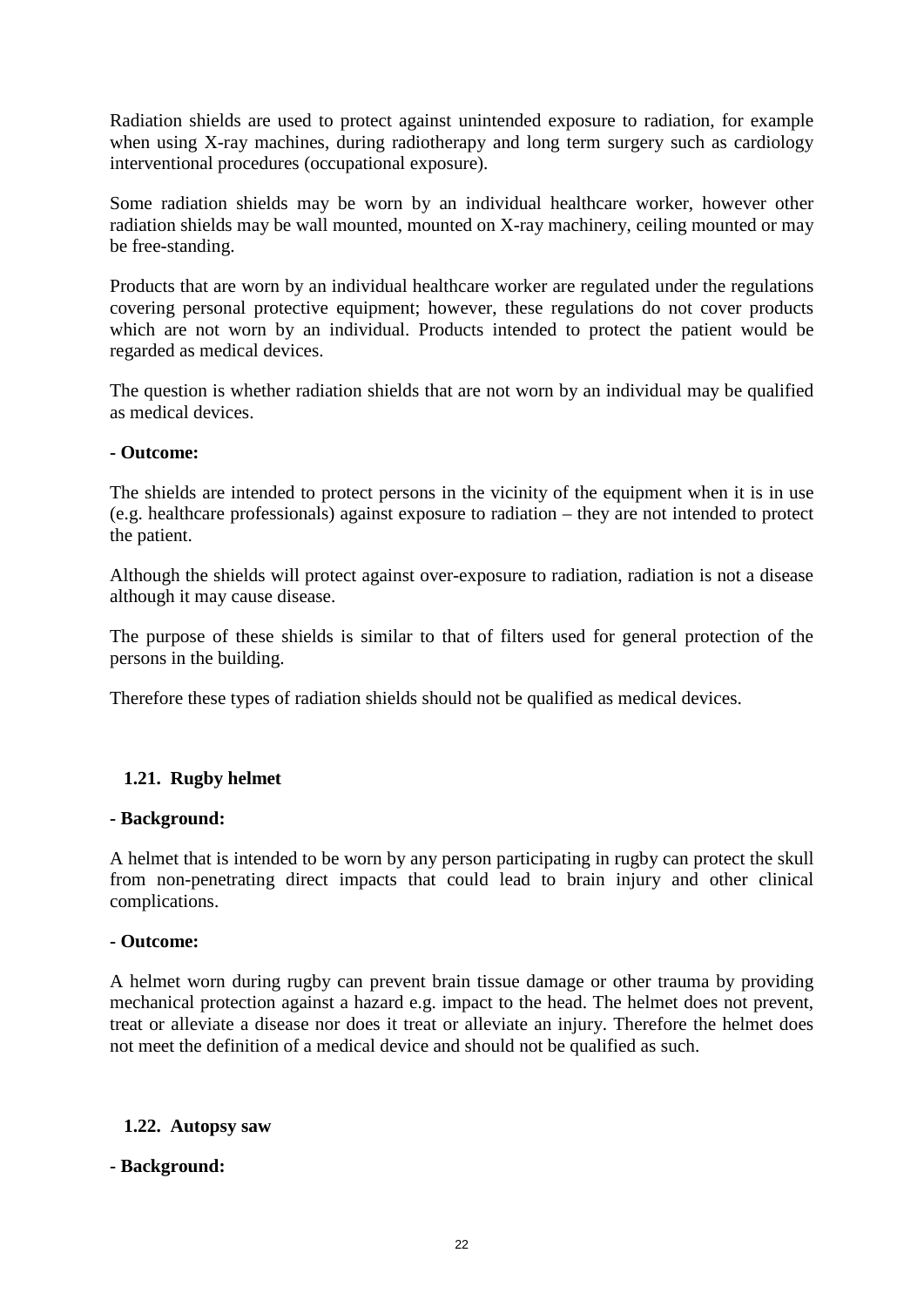The product under discussion is a saw with extractor unit intended for use only in the mortuary for autopsy. The question has arisen as to whether such a product can be considered to be a medical device, since it is claimed by the manufacturer that it is intended for diagnosis of disease, diagnosis of an injury or handicap or investigation of the anatomy or of a physiological process.

### **- Outcome:**

This product should not be qualified as a medical device because it is not intended for use on living human beings.

# <span id="page-22-0"></span>**1.23. UV flow germicidal lamp**

# **- Background:**

UV flow germicidal lamps are intended to decrease the level of microbiological load in hospitals (operating rooms, treatment rooms, patient rooms, emergency room, isolation room and the refuse disposal site). These lamps are able to destroy bacteria, viruses, fungi, and other microorganisms. Contaminated air is drawn by a fan, through a filter that retains dust and other particles, into the disinfection chamber.

# **- Outcome:**

Although maintaining clean air may contribute to keeping a patient in an appropriate environment, this is not considered to be a 'medical purpose'. Also, these devices are not intended to be used for disinfecting medical devices but only for disinfecting air. Since these products do not fulfil the definition of a medical device or definition of accessory of medical device, they should not be qualified as such.

# <span id="page-22-1"></span>**1.24. Water filter**

### **- Background:**

The product is a water filter with a fibre membrane for removing microorganisms from the water without changing its chemical composition. The manufacturer claims that filtered water is specifically intended for washing wounds and rinsing invasive medical equipment (e.g. endoscopic material) and that the filter should be classified as a medical device of class llb according to rule 4 or 15 (both apply according to the manufacturer).

The question has arisen as to whether such a product meets the definition of medical device or accessory of medical device.

# **- Outcome:**

The water filter does not come into contact with injured skin and it does not disinfect medical devices, so neither rule is applicable. Water filtration systems that use mechanical barriers such as a fibre membrane for removing microorganisms should be regarded as general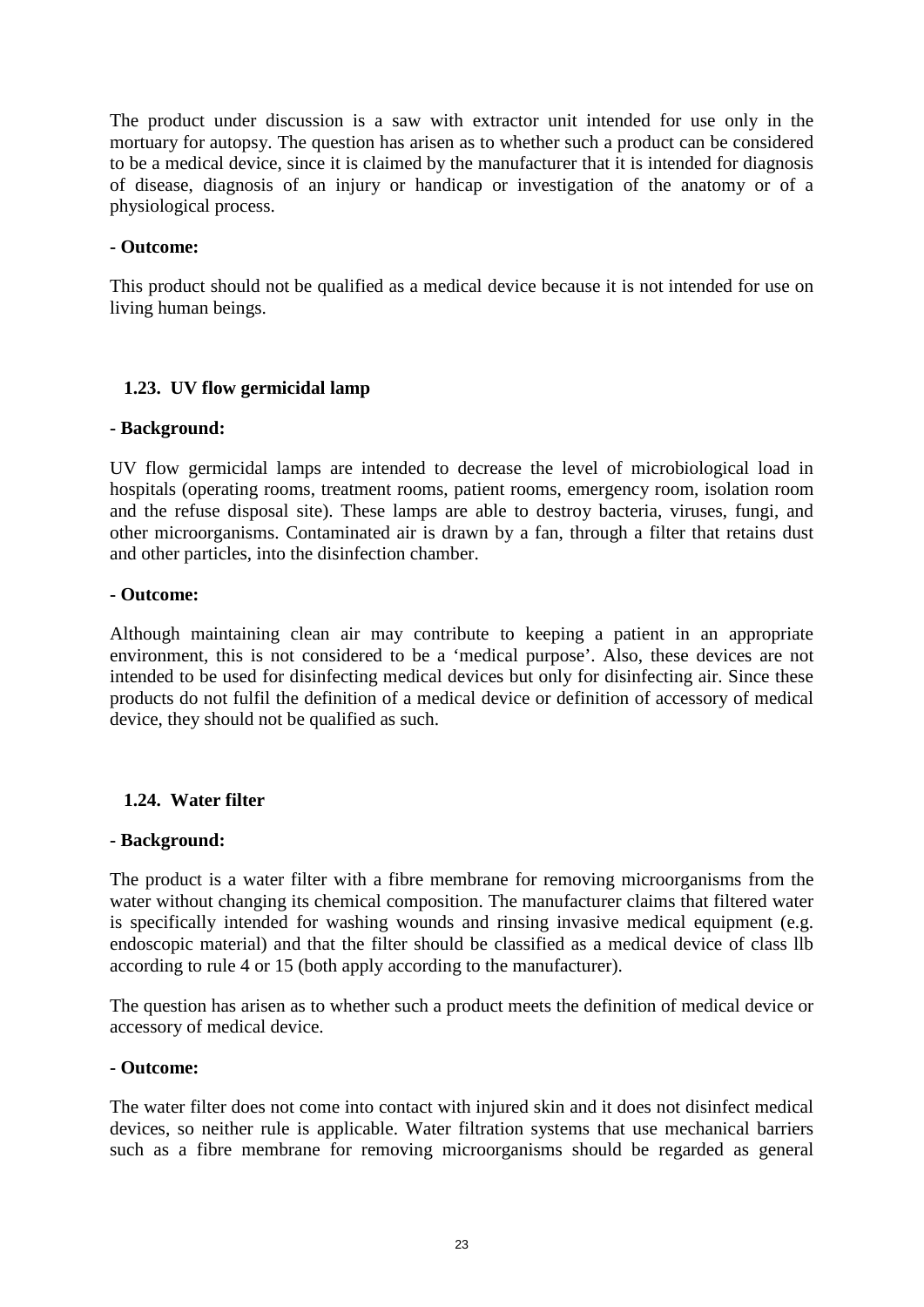hospital equipment and should not be qualified as a medical device or accessory of medical device.

# <span id="page-23-0"></span>**1.25. Mattress covers against mites**

# **- Background:**

The product is a type of mattress cover made of cotton fibre fabric which acts as a barrier against mites. Fibres are previously compressed, which, according to the manufacturers, enables the filtration of the finest particles of dust mite, cat and pollen allergens. The product is placed on the mattress in order to cover it. The user can sleep on the protected mattress, as on any mattress, with the additional use of bed linen.

The manufacturers claim that the mattress cover protects the user from allergens in the mattress, and that consequently the user will be able to use any bed with this protection without onset or progression of the symptoms of the allergy.

# **- Outcome:**

A mattress cover does not alleviate the allergic disease. It constitutes only a barrier between the user and a part of its environment protecting him from allergens.

Such a mattress cover could be a part of the treatment plan of patients suffering from allergy by this barrier against dust mite allergens. This fact alone, however would not qualify the product as a medical device as the mattress cover under bed linen does not act directly on an individual patient.

Consequently, a mattress cover against mites should not be qualified as a medical device.

# <span id="page-23-1"></span>**1.26. Lubricants intended for body massages and/or sexual intercourse**

### - **Background:**

Lubricants and moisturizers can be effective in relieving pain during intercourse for women with mild to moderate vaginal dryness, or in easing penetration with a condom.

According to MEDDEV 2.1/1, the definition of "accessory" requires that an accessory is specifically intended by its manufacturer to be used together with a particular device. The intended use of the accessory must be such as to enable a device to be used in accordance with its intended use. Therefore a product can only become an accessory to a medical device if the manufacturer of such a product establishes an intended use in conjunction with one or several medical devices.

### **- Outcome:**

Water- or silicone-based lubricants that are only intended to be used for body massage or to stimulate sexual intercourse (sexual arousal, pleasure) should not be qualified as medical devices, as such uses do not have a medical purpose.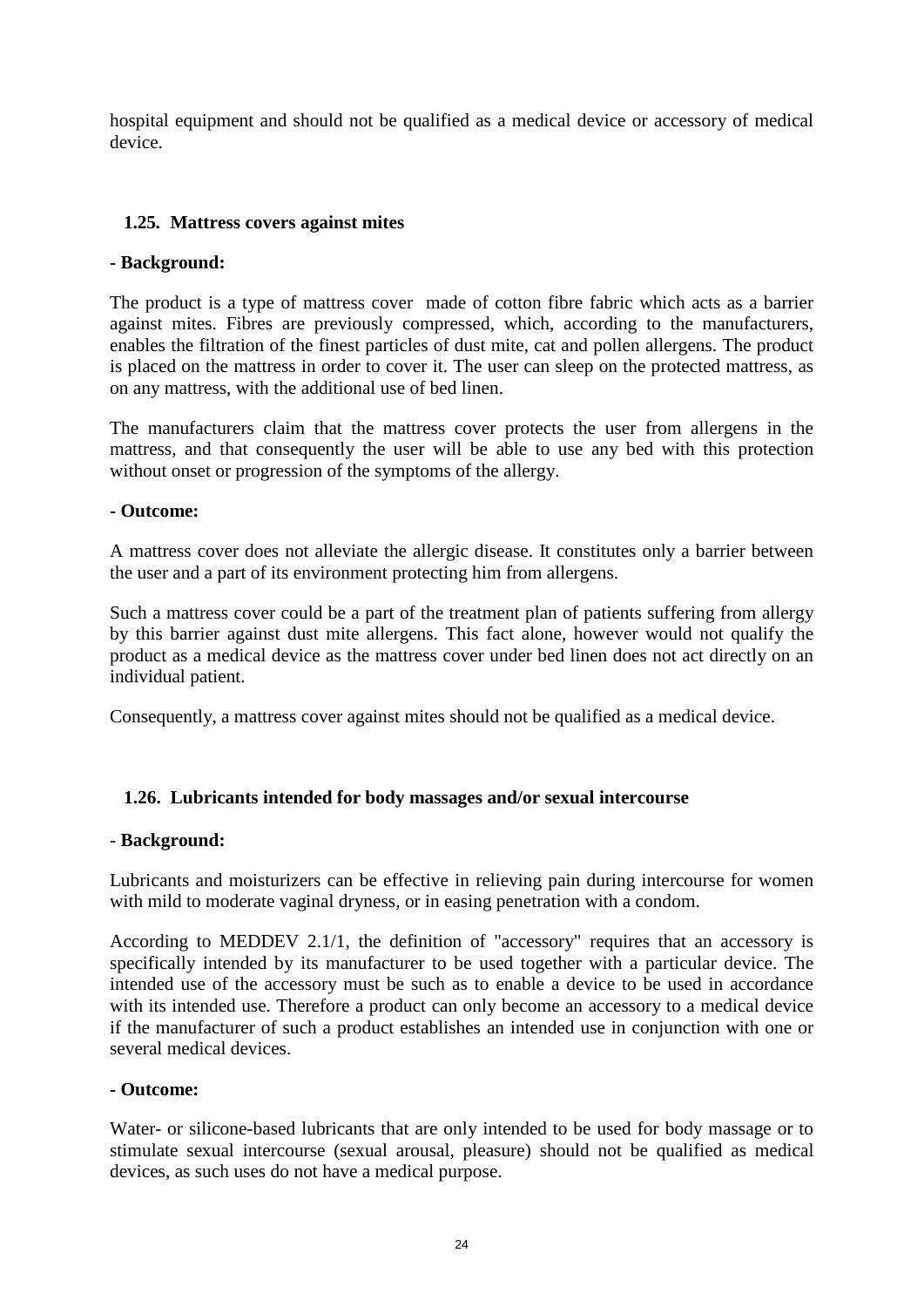However, water- or silicone-based lubricants which are intended by the manufacturer for the alleviation of vaginal dryness, or for other medical purposes, should be qualified as medical devices.

Water- or silicone-based lubricants should be qualified as an accessory to a medical device (condom) if they are necessary for the condom to function as intended, which should be stated by the manufacturer. The fact, or mere indication, that lubricants can be safely used in combination with (latex) condoms does not mean that lubricants enable the condom to be used in accordance with its intended purpose.

# <span id="page-24-0"></span>**1.27. Solution for adhesive bandage removal**

# **- Background:**

The product in question is a solution intended by the manufacturer for removal of adhesive tapes and elastic adhesive bandages. According to the manufacturer, it also removes any adhesive residue which may be left on the skin. It is intended to be applied to the bandage to soak it and acts by dissolving the adhesive, allowing easy removal from the skin.

# **- Outcome:**

A solution for removal of adhesive tapes and elastic adhesive bandages, in general, does not fulfil the definition of a medical device, since there is no medical purpose for the solution itself intended by the manufacturer.

In general, it also cannot be considered as an accessory to adhesive tapes and elastic adhesive bandages, if those are medical devices, because it is neither intended to enable them to be used in accordance with their intended use (the bandages can be used without the adhesive remover), nor does it directly assist the medical functionality of those bandages in terms of their intended purpose.

Nevertheless, some adhesive remover solutions could be considered as medical devices or accessories to medical devices if specifically intended for a medical purpose or to enable the correct use of a specific medical device, respectively. An example could be a solution intended to be used with ostomy bags in order to prevent injuries to the stoma if the bags are not removed correctly.

In conclusion, a solution for removal of adhesive tapes and adhesive bandages with no specific medical intended purpose and which cannot be considered as an accessory to a medical device should not be qualified as such.

### <span id="page-24-1"></span>**1.28. Pill organiser boxes**

### **- Background:**

Pill organiser boxes are intended for storing the pills in dedicated compartments for a given period for administration at the right time. There are different kinds of boxes: boxes for one day, boxes for one week, 7-day boxes consisting of seven daily compartments and others. The purpose of these boxes is to facilitate and control medication.

# **- Outcome:**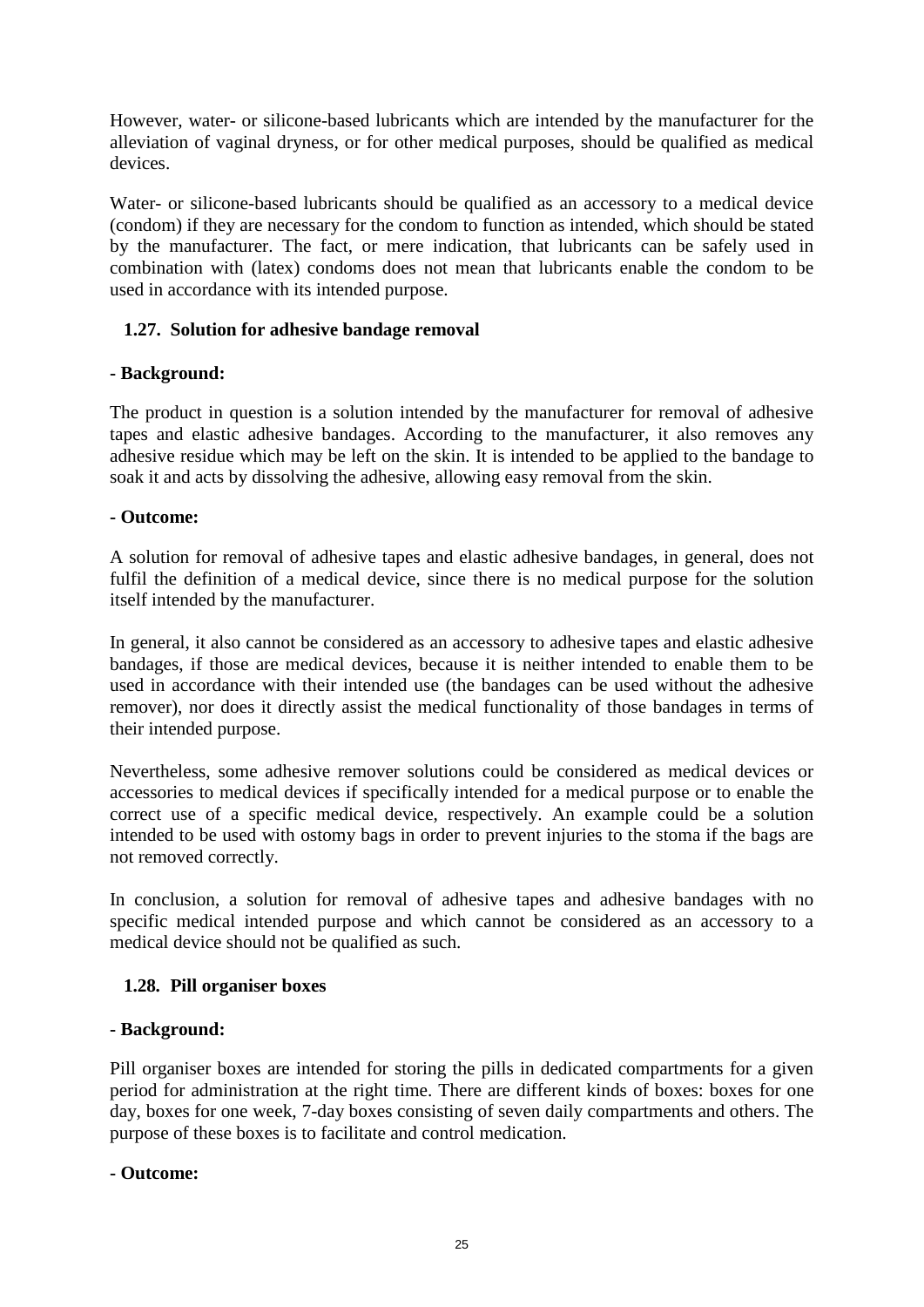Although taking the correct dose of medication at the right time is an important part of medical treatment, tools facilitating this do not fulfil the definition of a medical device, because they are not intended to diagnose, prevent, monitor, treat or alleviate disease themselves. The box is only a convenient tool to help the patient remember whether or not they have taken their medication. Since these pill organiser boxes do not fulfil the definition of a medical device, they should not be qualified as such.

\*\*\*

#### <span id="page-25-1"></span><span id="page-25-0"></span>**2. BORDERLINE IN VITRO DIAGNOSTIC MEDICAL DEVICE**

#### **Introduction**

The definition of in vitro diagnostic medical devices reads as follows:

Article 1 (2) b of the IVD Directive 98/79/EC *"'in vitro diagnostic medical device' means any medical device which is a reagent, reagent product, calibrator, control material, kit, instrument, apparatus, equipment, or system, whether used alone or in combination, intended by the manufacturer to be used in vitro for the examination of specimens, including blood and tissue donations, derived from the human body, solely or principally for the purpose of providing information:*

*— concerning a physiological or pathological state, or*

*— concerning a congenital abnormality, or*

*— to determine the safety and compatibility with potential recipients,*

*or*

*— to monitor therapeutic measures."*

From this definition it follows that in order to fall within the definition of an in vitro diagnostic medical device, the product must also meet the definition of a medical device.

Article 1 (2)a of the MD Directive 93/42/EEC *"'medical device' means any instrument, apparatus, appliance, material or other article, whether used alone or in combination, including the software necessary for its proper application intended by the manufacturer to be used for human beings for the purpose of:* 

*— diagnosis, prevention, monitoring, treatment or alleviation of disease,*

*— diagnosis, monitoring, treatment, alleviation of or compensation for an injury or handicap,*

*— investigation, replacement or modification of the anatomy or of a physiological process,*

*— control of conception,*

*and which does not achieve its principal intended action in or on the human body by pharmacological, immunological or metabolic means, but which may be assisted in its function by such means;"*

Other relevant provisions are:

Article 1 (2) b IVDD "*Specimen receptacles are considered to be in vitro diagnostic medical devices. 'Specimen receptacles' are those devices, whether vacuum-type or not, specifically intended by their manufacturers for the primary containment and preservation of specimens derived from the human body for the purpose of in vitro diagnostic examination."*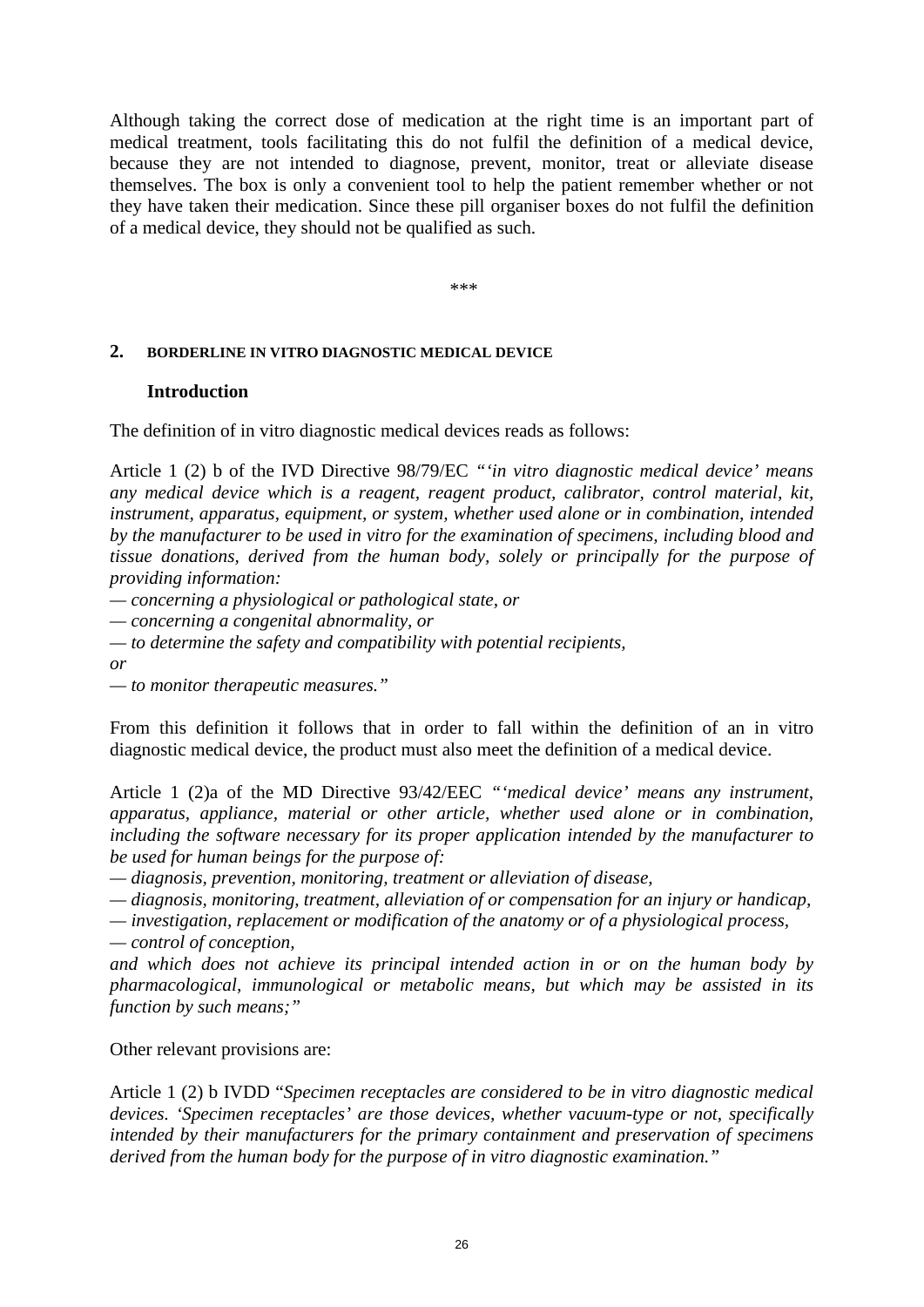Article 1 (2)b IVDD "*Products for general laboratory use are not in vitro diagnostic medical devices unless such products, in view of their characteristics, are specifically intended by their manufacturer to be used for in vitro diagnostic examination;"*

It is suggested to consult MEDDEV 2.14/1 for more detailed guidance concerning in vitro diagnostic medical devices.

# <span id="page-26-0"></span>**2.1. Sample receptacles and sampling devices which are intended to be used for the collection by the lay user of samples, which are subsequently examined by third persons.**

# - **Background**

The products in question are IVD kits which are being supplied to the public for a variety of medical conditions including tests for food allergies and infections such as Chlamydia. These tests are being supplied by post to members of the public in the following manner:

The patient orders the kit from the company concerned and the kit is despatched to him. The kit contains the required equipment to take a sample. The patient is instructed to take the sample (for example, usually a urine sample or blood sample – either via a lancet, or they are advised to take their kit to their doctor for a blood sample to be taken). The sample is then placed in some type of storage container. Once the sample is obtained, the patient is instructed to send it back to the company supplying the kit. The patient is then supplied with the result of the test, indicating whether or not they have a positive result. None of these activities involve healthcare professionals.

### - **Outcome**

These kits are in vitro diagnostic medical devices by means of applying article 1 (2) b IVDD which states that: *"Specimen receptacles are considered to be in vitro diagnostic medical devices. 'Specimen receptacles' are those devices, whether vacuum-type or not, specifically intended by their manufacturers for the primary containment and preservation of specimens derived from the human body for the purpose of in vitro diagnostic examination."*

The question arises whether these specimen receptacles could be considered as a 'device for self-testing' in accordance with article 1 (2)d IVDD according to which '*device for selftesting' means any device intended by the manufacturer to be able to be used by lay persons in a home environment;* 

In this determination, the notion 'used' is essential. Firstly, it is necessary to examine the instructions for use. Where the instructions for use require an action to be taken by the enduser of the device in question, the notion 'used' is fulfilled. In addition, the definition of 'selftesting' provides guidance on the action to be taken i.e. "testing".

Thus where a specimen receptacle is simply used by the patient to contain a specimen it remains a specimen receptacle. To become a 'device for self-testing', either the filling of the receptacle with a specimen should result directly in a result being given or the patient should need to do something directly to the specimen prior to its despatch in order to fulfil the concept of 'used'.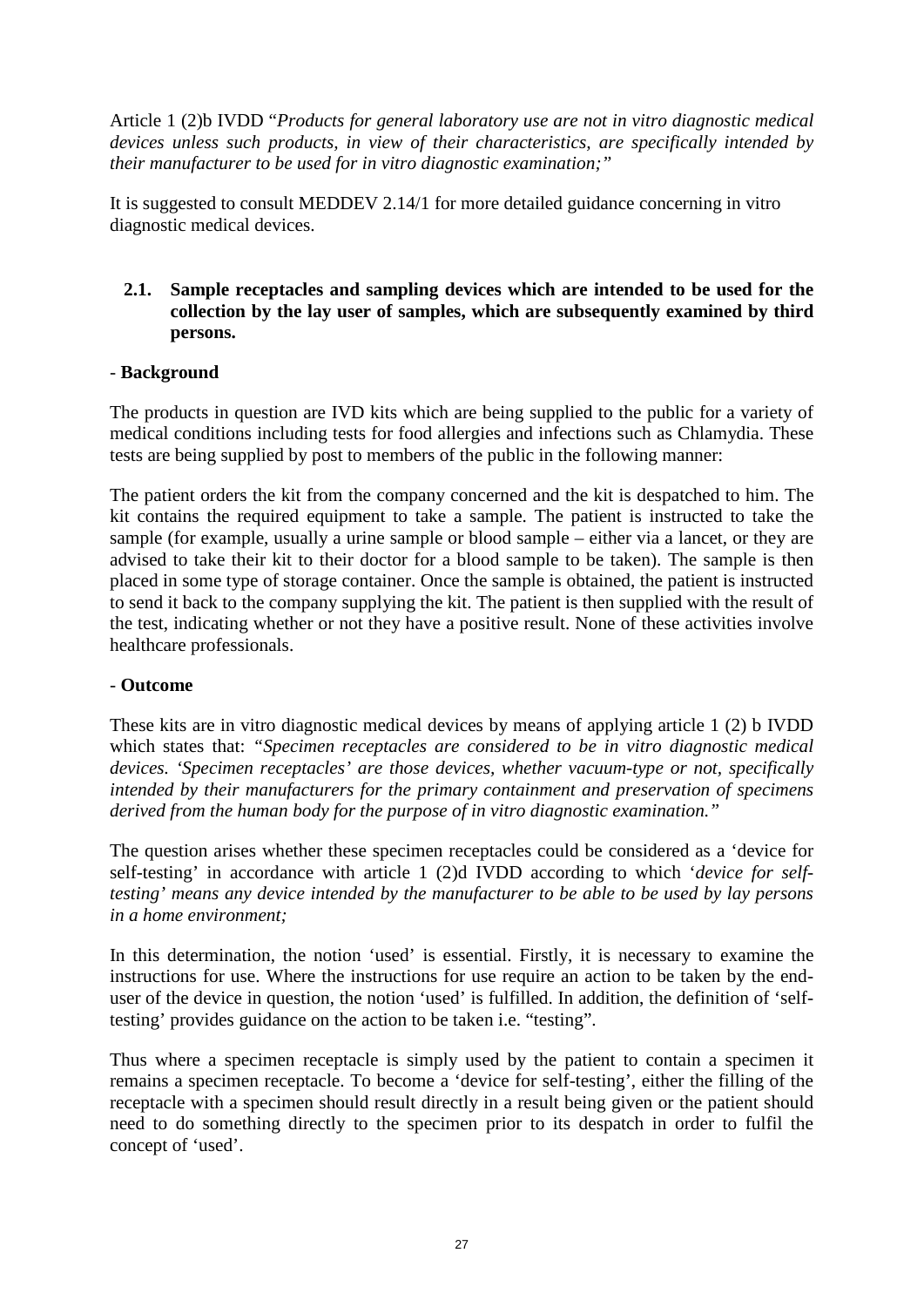# <span id="page-27-0"></span>**2.2. CE labelled microscope slides**

This product is a microscope slide which is made of a thin sheet of glass used to hold objects for examination under a microscope. Unless the manufacturer's intended purpose falls within the definition of an in vitro diagnostic medical device, it must be regarded as a general laboratory product. The latter are excluded from the IVDD by article 1 (2) b IVDD.

In addition, MEDDEV 2.14/1 rev.1 states in this context:

"*if, however, the product does not in fact possess specific characteristics that make it suitable for one or more identified in vitro diagnostic examination procedures, then the manufacturer is not free to bring it within the scope of the IVDD merely by affixing the CE marking to it. In other words, a manufacturer is not able to bring within the scope of the IVDD a product that, in reality, is a piece of general laboratory equipment simply by affixing the CE mark to it".*

# <span id="page-27-1"></span>**2.3. Single or multiple channel pipettes**

The single or multiple channel pipettes are used for aspirating and dispensing specific volumes in the microlitre scale. The volume is set by rotating the thumbwheel or the pushbutton. These pipettes have various laboratory purposes.

Unless the manufacturer's intended purpose falls within the definition of an in vitro diagnostic medical device, these pipettes must be regarded as a general laboratory product. The latter is excluded from the IVDD by article 1 (2) b IVDD.

In addition, MEDDEV 2.14/1 rev.1 states in this context:

"*if, however, the product does not in fact possess specific characteristics that make it suitable for one or more identified in vitro diagnostic examination procedures, then the manufacturer is not free to bring it within the scope of the IVDD merely by affixing the CE marking to it. In other words, a manufacturer is not able to bring within the scope of the IVDD a product that, in reality, is a piece of general laboratory equipment simply by affixing the CE mark to it".*

Moreover, the MEDDEV 2.14/1 rev. 1 specifically refers to pipette. Under point 4 *"Products for general laboratory use",* it is mentioned that pipettes are laboratory products that are not usually considered to fall within the scope of the IVD directive*.*

# <span id="page-27-2"></span>**2.4. Qualification of fluid collection bowl**

### **- Background**

The product is a single-use plastic device consisting of a round container, a cover, a drainer and a liquid-absorbent inner layer. The absorbent material would receive the waste fluid from syringes, therefore avoiding spillage.

This product is intended to facilitate the safe disposal of fluids during a medical procedure (e.g. in operating theatres), avoiding any spills or splashes.

### **- Outcome**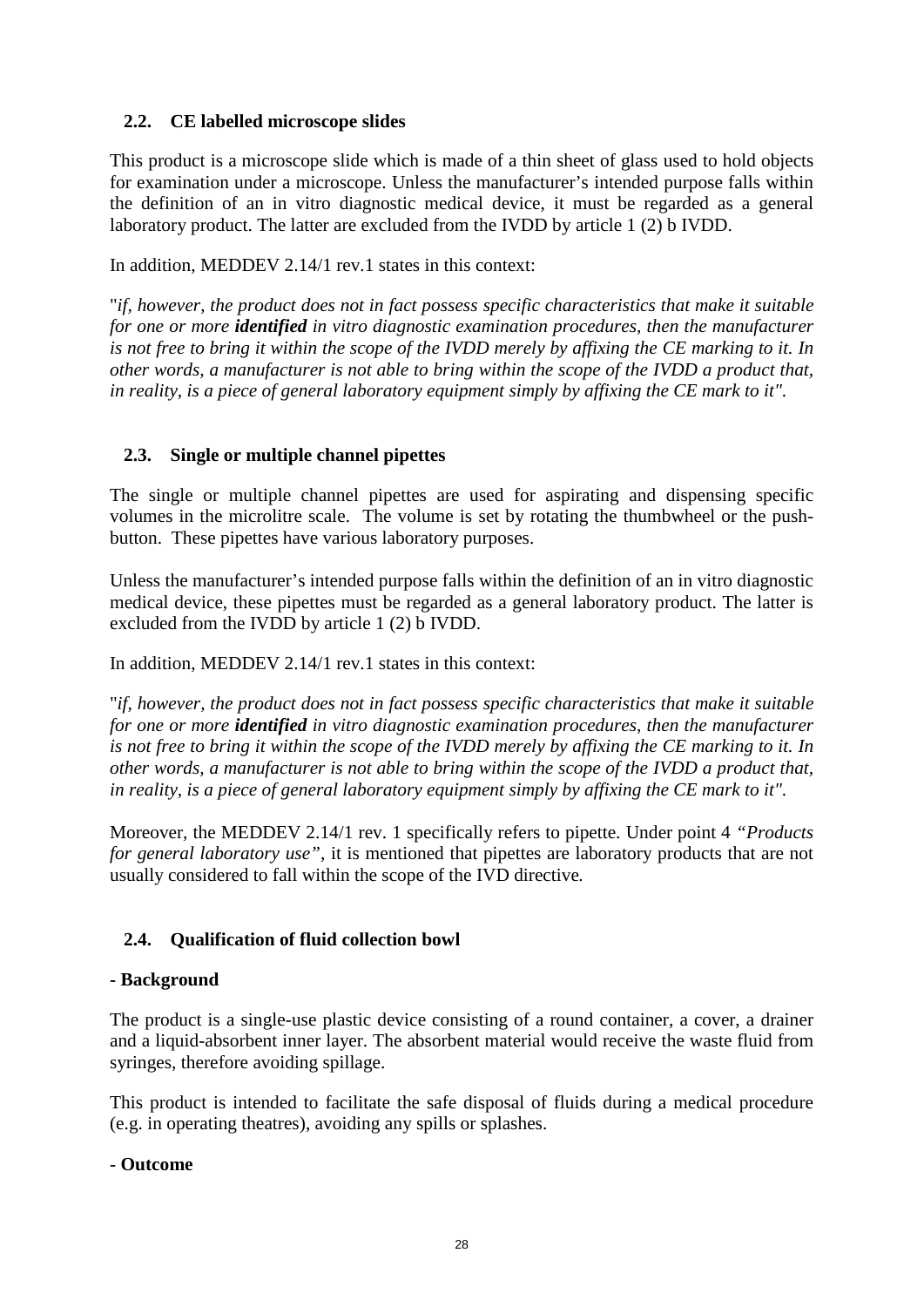The product's intended purpose is the safe disposal of body fluids collected during a medical procedure and therefore this product is not intended to be used so as to achieve a medical purpose.

This bowl is similar to containers for used syringes, needles and other bio-hazardous materials or waste, which are not qualified as medical devices. They could also be compared to gallipots, which, as stated in the entry 1.10. of the Manual on Borderline and Classification, should not be qualified as medical devices.

Therefore, this product should not be qualified as a medical device.

\*\*\*

# <span id="page-28-0"></span>**3. BORDERLINE ACTIVE IMPLANTABLE MEDICAL DEVICE – MEDICAL DEVICE**

# <span id="page-28-1"></span>**3.1. Bone anchored hearing aids**

### **- Background**

Bone anchored hearing aids consist of a titanium implant (that is screwed into the patients cranium), an abutment to transfer vibrations and a sound processor (hearing aid). The sound processor collects sound, amplified the vibrations and passes them on to the implant (*via* the abutment). The vibrations find their way to the inner ear without the help from any other devices and make it possible for the patients to hear. The sound processor relies on an electrical power source, while both the abutment and the implantable titanium piece are passive.

It must be noted that bone anchored hearing aids are different from cochlear implants which are intended to stimulate the hearing nerve directly via an electrode array inserted into the cochlea (inner ear). According to [MEDDEV 2. 1/2 rev 2,](http://ec.europa.eu/enterprise/medical_devices/meddev/2_1-2___04-1994.pdf) cochlear implants activated by an external power transmitter are regarded as active implantable medical devices as the implanted component clearly depends on a power source for its function and its purpose is to convert the power it receives into electrical signals which trigger appropriate sensory channels in the brain.

The question is whether bone anchored hearing aids fall under the Directive 93/42/EEC on medical devices or under the Directive 90/385/EEC on active implantable medical devices.

### **- Outcome**

Guidance MEDDEV 2. 1/2 rev 2 states that a product falls under the definition of an active implantable medical device if it is at the same time both active and implantable. Under its point 2.1.2 the MEDDEV 2.1/2 rev.2 excludes that a device is active if the function of the device is only a mere transmission of vibration. With the bone anchored hearing aid the implantable component is not an active medical device – it is a titanium 'rod'. The sound processor, which is the active component, is not implanted.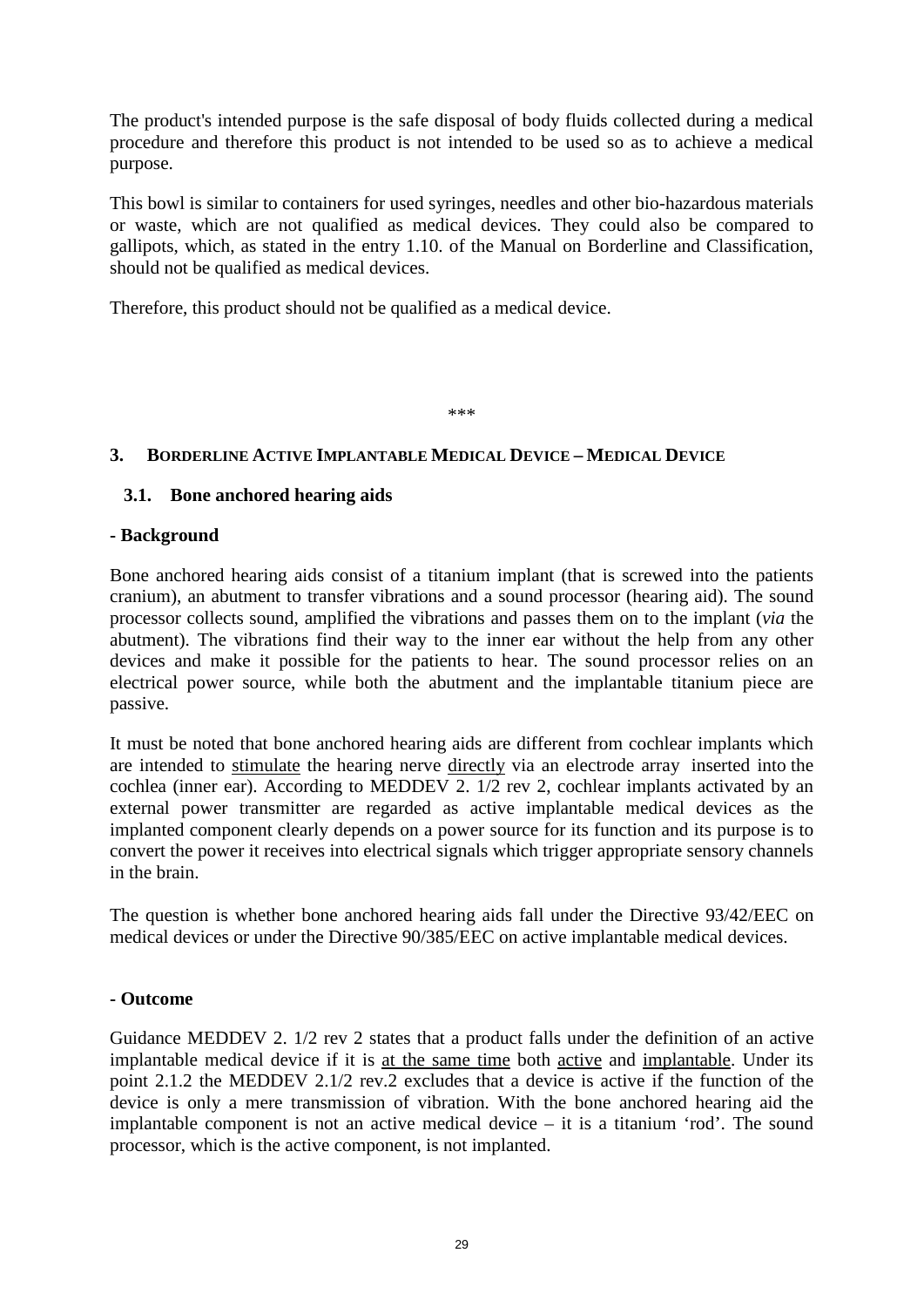On the basis of the above, bone anchored hearing aids fall under Directive 93/42/EEC on medical devices. The sound processor shall be classified as class IIa medical device according to classification rule 9 while the implant is regarded as class IIb medical device according to classification rule 8 of Annex IX of Directive 93/42/EEC. Where the two elements are supplied as one system, the higher classification applies to the overall product and the system is therefore classified as class IIb medical device.

\*\*\*

# <span id="page-29-1"></span><span id="page-29-0"></span>**4. BORDERLINE MEDICAL DEVICE – MEDICINAL PRODUCT**

### **Introduction**

It is suggested to consult  $\overline{MEDDEV}$  2.1/3 rev 3 for more detailed guidance on the borderline issues concerning medical devices and pharmaceuticals.

The definitions of medical device and medicinal product, as well as the Article 2(2) of [Directive 2001/83/EC](http://eur-lex.europa.eu/LexUriServ/LexUriServ.do?uri=CONSLEG:2001L0083:20091005:EN:PDF) are reproduced here for reference.

# • **Medical device definition (Article 1(2)a of Directive 93/42/EEC, as amended):**

(*a) 'medical device' means any instrument, apparatus, appliance, material or other article, whether used alone or in combination, including the software necessary for its proper application intended by the manufacturer to be used for human beings for the purpose of:* 

*- diagnosis, prevention, monitoring, treatment or alleviation of disease,* 

*- diagnosis, monitoring, treatment, alleviation of or compensation for an injury or handicap,* 

*- investigation, replacement or modification of the anatomy or of a physiological process,* 

*- control of conception,* 

*and which does not achieve its principal intended action in or on the human body by pharmacological, immunological or metabolic means, but which may be assisted in its function by such means*

# • **Medicinal product definition (Article 1(2) of Directive 2001/83/EC, as amended):**

*(a) Any substance or combination of substances presented as having properties for treating or preventing disease in human beings;*

*or*

*(b) Any substance or combination of substances which may be used in or administered to human beings either with a view to restoring, correcting or modifying physiological functions*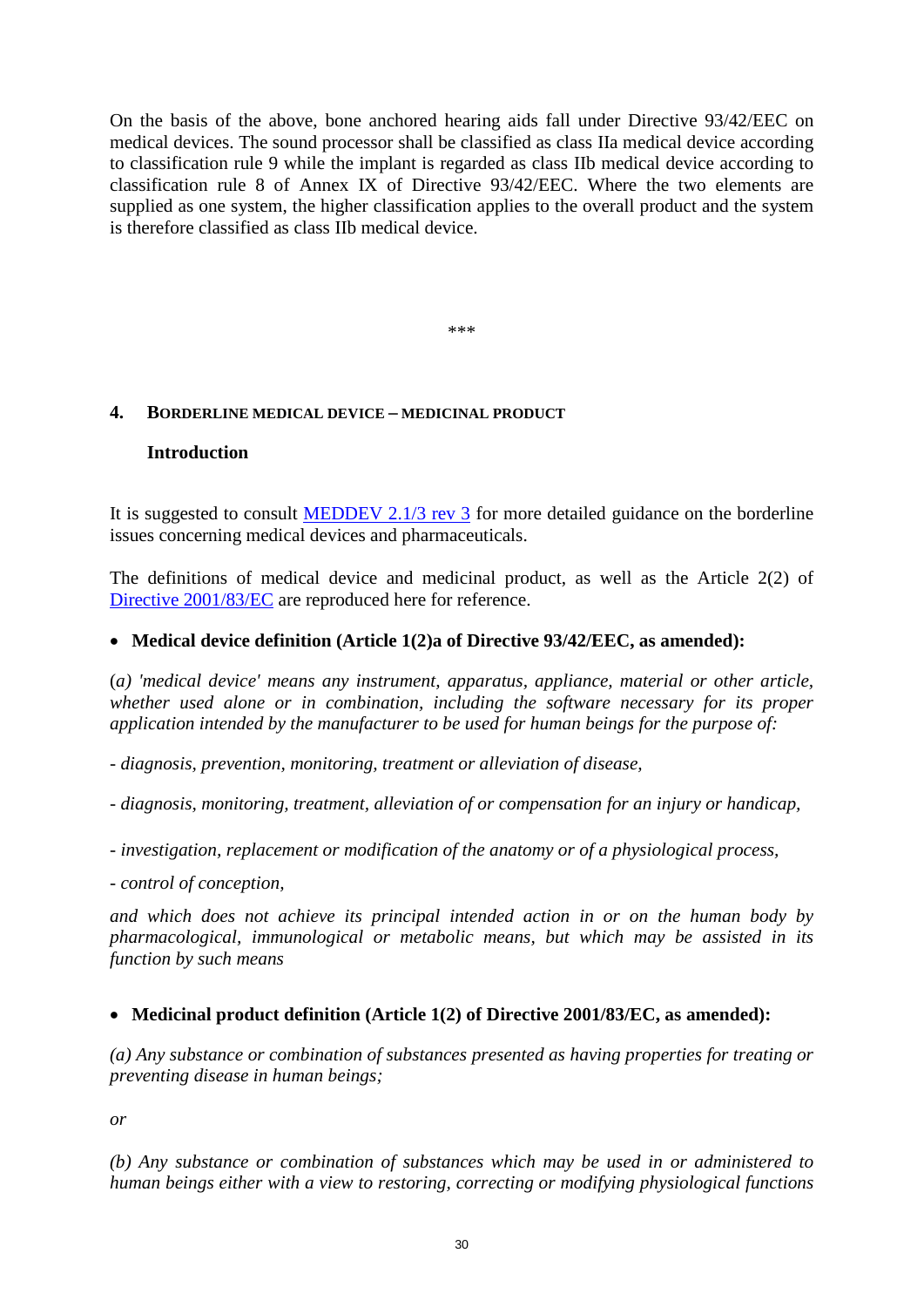*by exerting a pharmacological, immunological or metabolic action, or to making a medical diagnosis.*

# • **Article 2(2) of Directive 2001/83/EC, as amended:**

*In cases of doubt, where, taking into account all its characteristics, a product may fall within the definition of a "medicinal product" and within the definition of a product covered by other Community legislation the provisions of this Directive shall apply.*

**Note:** It must be noted that for the purposes of determining whether a product falls within the definition of a medicinal product by function, the national authorities must decide on a caseby- case basis, taking account of all the characteristics of the product, in particular its composition, its pharmacological properties to the extent to which they can be established in the present state of scientific knowledge, the manner in which it is used, the extent of its distribution, its familiarity to consumers and the risks which its use may entail.

# <span id="page-30-0"></span>**4.1. Product for testing patient reflex cough**

### - **Background**

The product may be used, following initial diagnosis, by health care professionals as a part of a neurological evaluation to assess the patient's laryngeal cough reflex (LCR), neurological airway protection and the vagal (cranial nerve X) component of reflex cough. The test uses 1- 3 inhalations of a nebulized 20% solution of L-(+)-tartaric acid in a medicinal non-ventilatory nebulizer. Tartaric acid acts as a mild irritant to the mucosa of the larynx.

The resultant involuntary reflex response, i.e., cough, is indicative of whether the upper airway is neurologically protected. The expected result of a normal test is an immediate series of a forceful coughs, which are primarily expiratory "airway cleaning" in character. The expected result of an abnormal test is represented by an absence of coughing, or a diminished (weak) coughing, or coughing not immediately after administration of the test stimulus. The testing is terminated when the subject either elicited a cough or failed to cough after three valid inhalations.

According to the manufacturer's statements the test functions like many other devices which assess neurological pathways, including the reflex hammer, nerve conduction stimulators, and the fiberoptic endoscopic evaluation of the swallowing with sensory testing, where a physical stimulus (either electrical or physical) challenges a neurological pathway to elicit a response.

The manufacturer regards 20% tartaric acid (TA) solution used to induce cough as a physical stimulus, although it cannot be denied that it induces chemical changes to the sensory nerves and that there may be "pharmacological" agents involved. Another consideration given by the manufacturer is that TA in the dose used will have no measurable effect on general body metabolism, and it should therefore not be considered to have a "metabolic" action. Finally the manufacturer stresses that the purpose of the TA test is not diagnostic. As with the use of other physical stimuli, the patient's diagnosis will already have been established (e.g. stroke) and the test will be used to determine appropriate treatment for the individual patient.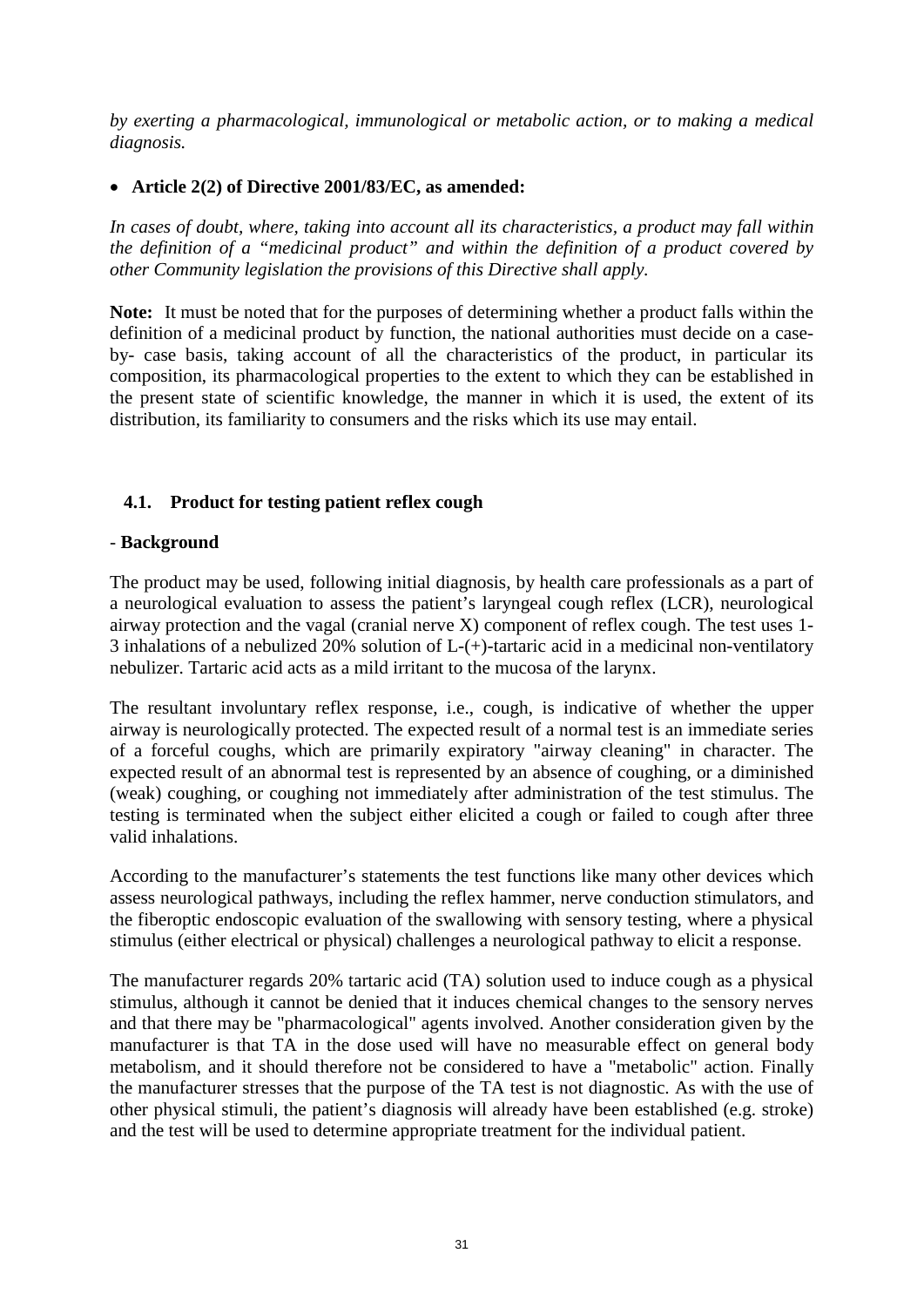The manufacturer will market 20% L-(+)-tartaric acid in normal saline as a sterile, pure solution. The item will be used with a commercially available disposable jet nebulizer for single-patient use (the nebulizer is not pre-filled with the solution). Continuous flow will deliver the agent through the inspiratory cycle, and will allow re-charge of the agent during the exhalation phase. According to the manufacturer's statements the use of the solution is deemed ancillary to the nebulizer, as the solution cannot be administered without nebulization.

# - **Outcome**

The tartaric acid is intended to be used for neurologically impaired patients to test the functioning of their laryngeal cough reflex in order to determine appropriate treatment. A pharmacological action on the patient cannot be excluded.The tartaric acid is used as an irritant to produce a cough reflex and is a substance administered for in-vivo diagnostic purposes. The administration of this substance could be considered as a component of the general medical diagnosis since it consents to improve definition of the extent of neurological damage.

On the basis of the above, the product does not meet the definition of a medical device.

# <span id="page-31-0"></span>**4.2. Elastoviscous fluids**

# - **Background**

This product is a sterile, non-pyrogenic, elastoviscous fluid containing hylans (derivatives of hyaluronan-sodium salt of hyaluronic acid that consists of repeating disaccharide units of Nacetylglucosamine and sodium glucoronate). It is biologically similar to hyaluronan which is a component of synovial fluid which is responsible for its viscoelasticity. The product achieves its therapeutic effect through viscosupplementation, a process whereby the physiological and rheological states of the arthritic joint tissues are restored. Viscosupplementation is a treatment to decrease pain and discomfort, allowing more extensive movement of the joint. The product has to be injected in the affected joint to achieve its effect. Hylans are degraded in the body by the same pathway as hyaluronan.

### - **Outcome**

The data presented does not allow issuing a general statement for the qualification of the elastoviscous fluids.

Viscoelastic materials with intended use for mechanical/physical purposes such as protection of tissues during and after surgery and separation of tissues are considered to be medical devices. Such materials are also used as synovial fluid replacements where viscosupplementation provides support and lubrication. Additional pharmacological benefits claimed which are ancillary to the mechanical action do not alter the medical device status. However, certain of these materials such as some hyaluranon based products, where the predominant claims are of a pharmacological nature and not primarily related to any viscoelastic characteristics, are classed as medicinal products.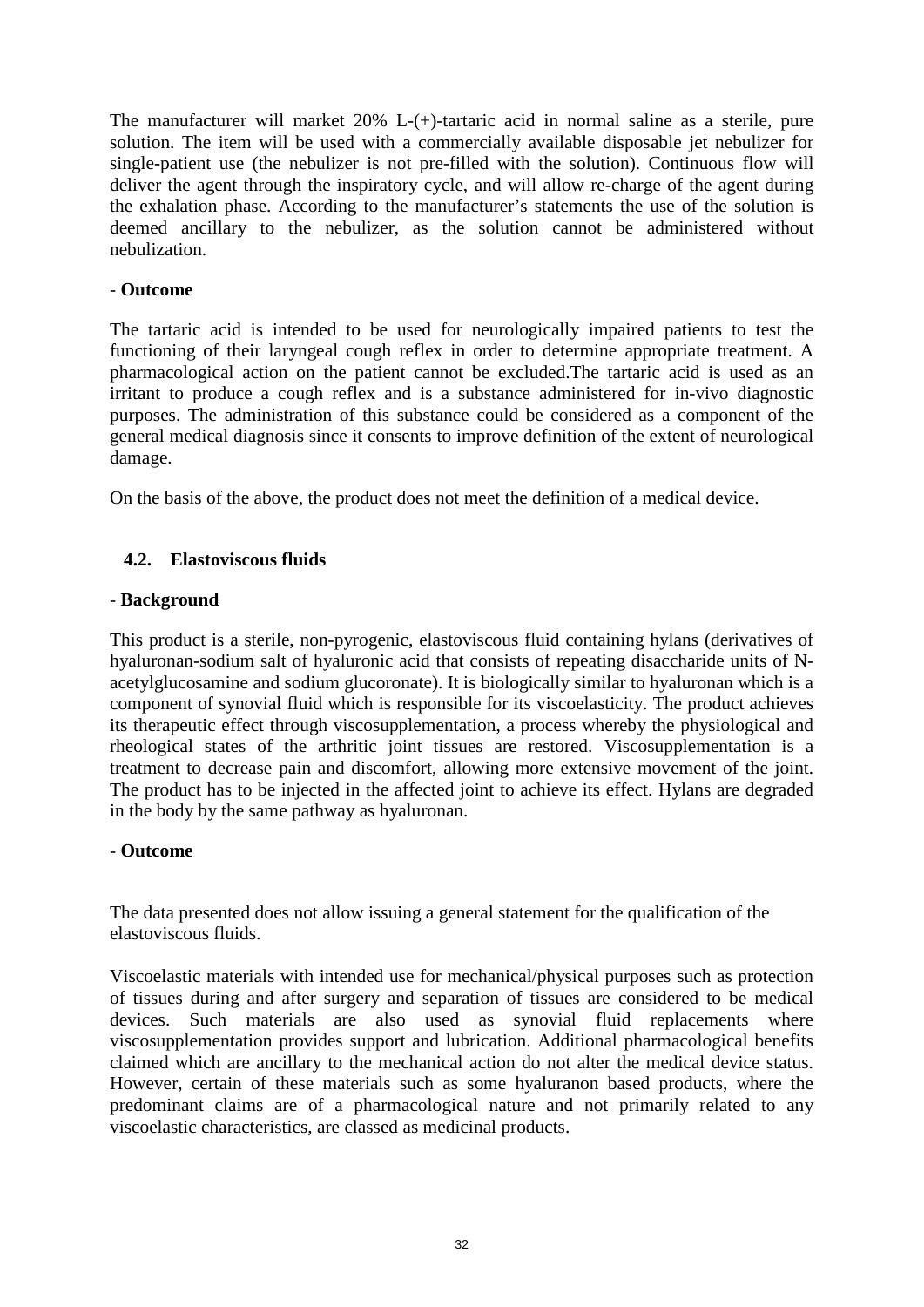Therefore it is appropriate to follow a case by case approach, taking into account all product characteristics and in particular:

- The intended purpose of the product and the claims of the manufacturer, taking into account the way the product is presented;

- The nature of the principal intended action. For example, is there any pharmacological or metabolic action (e.g. anti-inflammatory effect, stimulation of in vivo hyaluronic acid synthesis etc.) not ancillary to the mechanical/physical action of the product?

# <span id="page-32-0"></span>**4.3. In-Vitro Fertilisation (IVF) and Assisted Reproductive Technologies (ART) products**

# - **Background**

The In-Vitro Fertilisation (IVF) and Assisted Reproductive Technologies (ART) products cover a large spectrum of products.

For some of these products the principle intended action is clearly a pure physical or mechanical action. On the other hand, a number of products that fall within this category contain substances that act by pharmacological, immunological or metabolic action. In the latter cases, it is of utmost importance to assess whether such a pharmacological, immunological or metabolic action represents an ancillary or primary action. It is concluded that this analysis should be done on a case by case basis.

### - **Outcome**

IVF/ART products may be qualified and regulated as medical devices provided that they meet the definition of a medical device as laid out in Directive 93/42/EEC, taking into consideration the principal intended action and intended purpose of the product. The concept of 'used for human beings' is interpreted in the broadest sense. The whole IVF/ART procedure and related products would be seen as (indirectly) *"(…) used for human beings for the purpose of (…) replacement or modification of (…) a physiological process"* by promulgating pregnancy*.* Therefore, the definition of medical devices can include IVF/ART products.

Examples of products which could be qualified as medical devices (classification is only indicative and must be assessed on a case by case basis taking into account all product characteristics):

- Devices that act in a physical or mechanical way intended to be used for IVF/ART (such as pipettes or syringes) should be classified according to the rules set out in Annex IX of Directive 93/42/EEC, depending mainly on their intended use;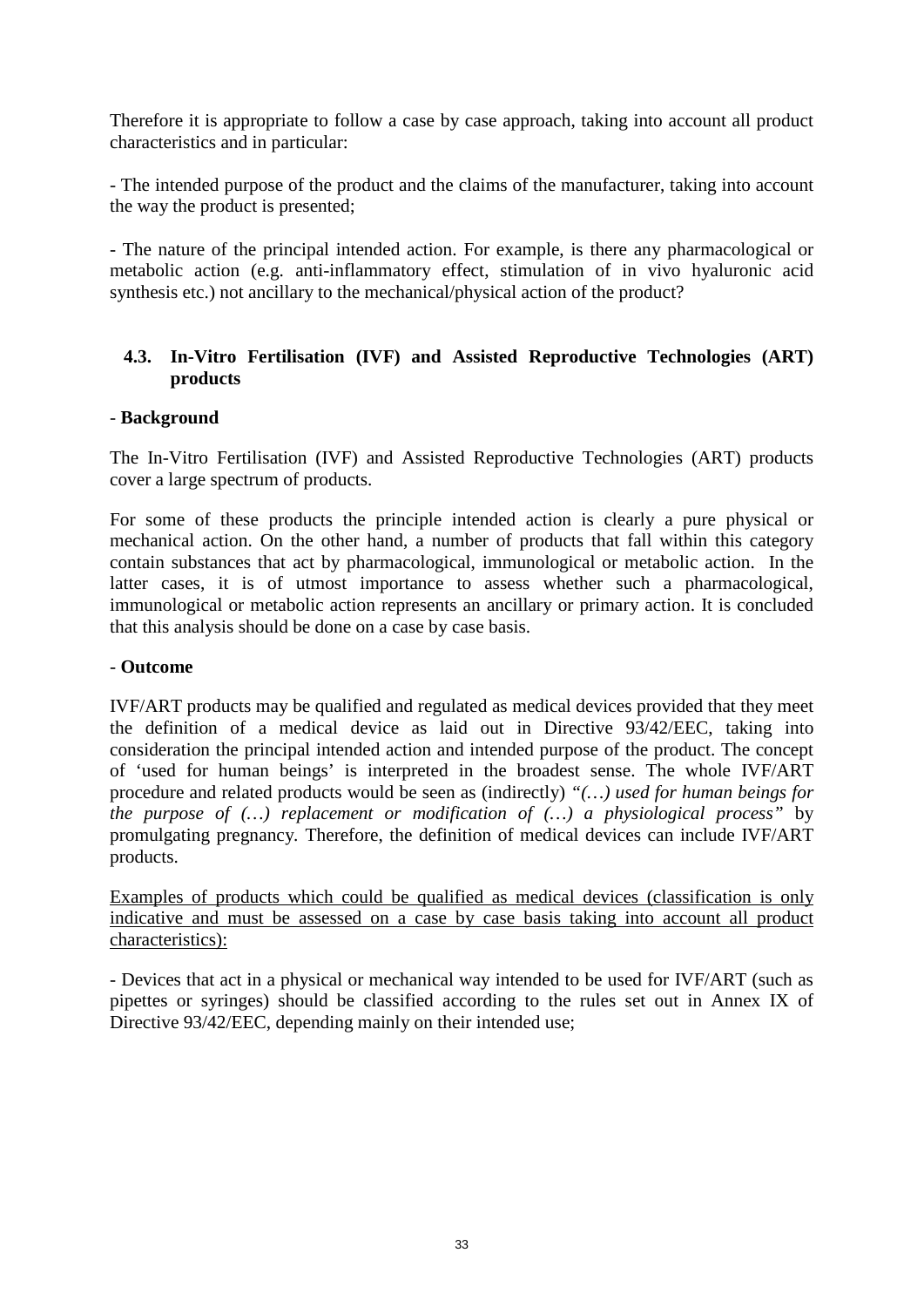- Devices, such as washing, separating, sperm immobilizing, cryoprotecting solutions, which are liable to act with close contact on the inner or outer cells during the IVF/ART are likely to be considered as Class IIb medical devices, in particular by analogy of rule 3.[4](#page-33-1)

- Devices manufactured utilizing animal tissues or derivatives rendered non-viable are considered as Class III medical devices according to rule 17;

- Devices incorporating, as an integral part,

(i) a human blood derivative or

(ii) a substance which, if used separately, can be considered to be a medicinal product, as defined in Article 1 of Directive 2001/83/EC, and which is liable to act on the human body with action ancillary to that of the devices,

are considered as Class III medical devices according to rule 13. The assessment of the ancillary nature of the pharmacological, immunological or metabolic action of any medicinal product contained in IVF/ART products should be done on a case by case basis, taking also into account the purpose of the inclusion of this substance into the product. Although case by case analysis should always be performed, media intended for use in the IVF process to support the growth / storage of the embryo may generally be considered to be Class III medical devices.

In case of doubt where taking into account all product characteristics, and provided that the concerned product meets both definitions of a medicinal product and of a medical device, Article 2(2) of Directive 2001/83/EC could apply.

# <span id="page-33-0"></span>**4.4. Peritoneal dialysis solutions**

# - **Background**

Solutions for peritoneal dialysis are preparations for intraperitoneal use which contain electrolytes in a similar concentration to that in plasma, and also contain glucose or another suitable osmotic agent.

Peritoneal dialysis solutions always contain sodium, chloride, and hydrogen carbonate or a precursor. They may also contain calcium, magnesium, and potassium.

In peritoneal dialysis, the solution is infused into the peritoneal cavity, where exchange of electrolytes takes place by diffusion and convection, and excess fluid is removed by osmosis, using the peritoneal membrane as an osmotic membrane. Such exchange of electrolytes induces a metabolic effect.

### - **Outcome**

 $\overline{a}$ 

Peritoneal dialysis solutions are used for specific and restricted medical conditions to be administered parenterally to patients with an identified medically diagnosed condition and

<span id="page-33-1"></span><sup>4</sup> These products are considered to present the same level of risk as non-invasive devices intended for modifying the biological or chemical composition of blood, other body liquids or other liquids intended for infusion into the body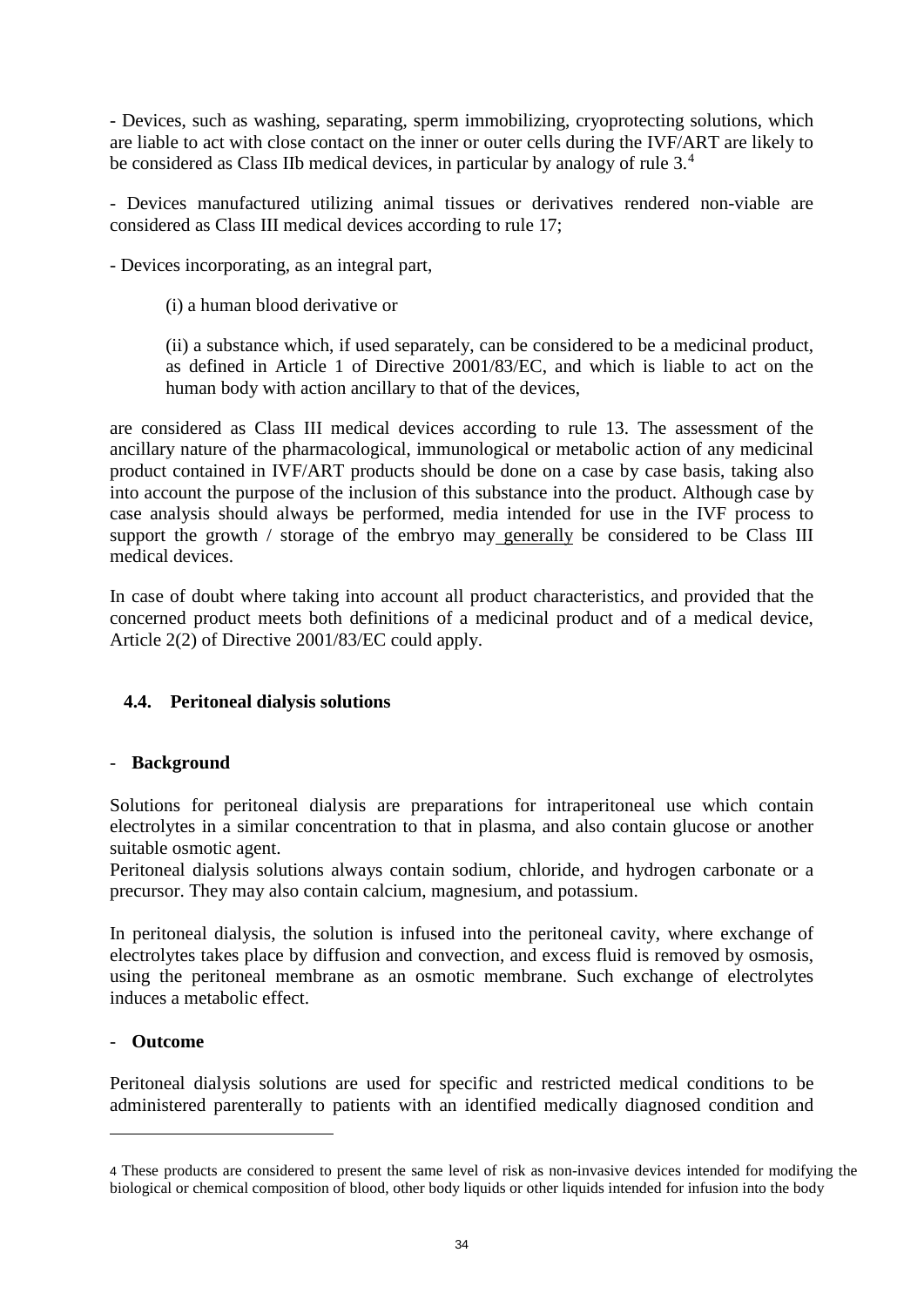have a metabolic mode of action. Therefore such solutions cannot be qualified as medical devices.

# <span id="page-34-0"></span>**4.5. Agents for transport, nutrition and storage of organs intended for transplantation[5](#page-34-1)**

# **- Background**

Historically, solutions for the transport and storage / preservation / nutrition of organs for transplant have been regarded as medicinal products.

However these products are not currently regulated in all Member States as medicinal products since some authorities do not consider that they fit the definition of a medicinal product.

There is a direct parallel between IVF media and these solutions for the preservation, storage, nutrition and transport of organs, cells or body parts. The solutions are intended to store and / or maintain the viability of the organs / cells until such time as they are reintroduced to the human body.

# **- Outcome**

 $\overline{a}$ 

Some agents for transport, nutrition and storage of organs intended for transplantation may be qualified and regulated as medical devices provided that they meet the definition of a medical device as laid out in Directive 93/42/EEC, taking into consideration the principal intended action and intended purpose of the product. In this case, the transplantation procedure would be seen as *used* (indirectly) f*or human beings for the purpose of replacement or modification of the anatomy*.

1) The physical containers for the transport of organs are regulated as medical devices and are given as an example in MEDDEV 2.4/1 under classification rule 2, second indent 'devices intended for temporary storage and transport of organs for transplantation' and 'devices intended for the long term storage of biological substances and tissues such as corneas, sperm, human embryos, etc.'

2) Agents for transport, nutrition and storage of organs intended for transplantation usually act through pharmacologic, immunologic or metabolic means. Therefore the assessment of the ancillary nature or not of the pharmacological, immunological or metabolic action of the product is a crucial element for the qualification of the product.

According to Article 1 (2)a of Directive 93/42/EEC, medical devices do not achieve their principal intended action in or on the human body by pharmacological, immunological or metabolic means but may be assisted in its function by such means.

Provided that they meet the definition of a medical device as laid out in Directive 93/42/EEC:

<span id="page-34-1"></span><sup>5</sup> Corresponding section in MEDDEV 2.1/3 rev.2 is currently under revision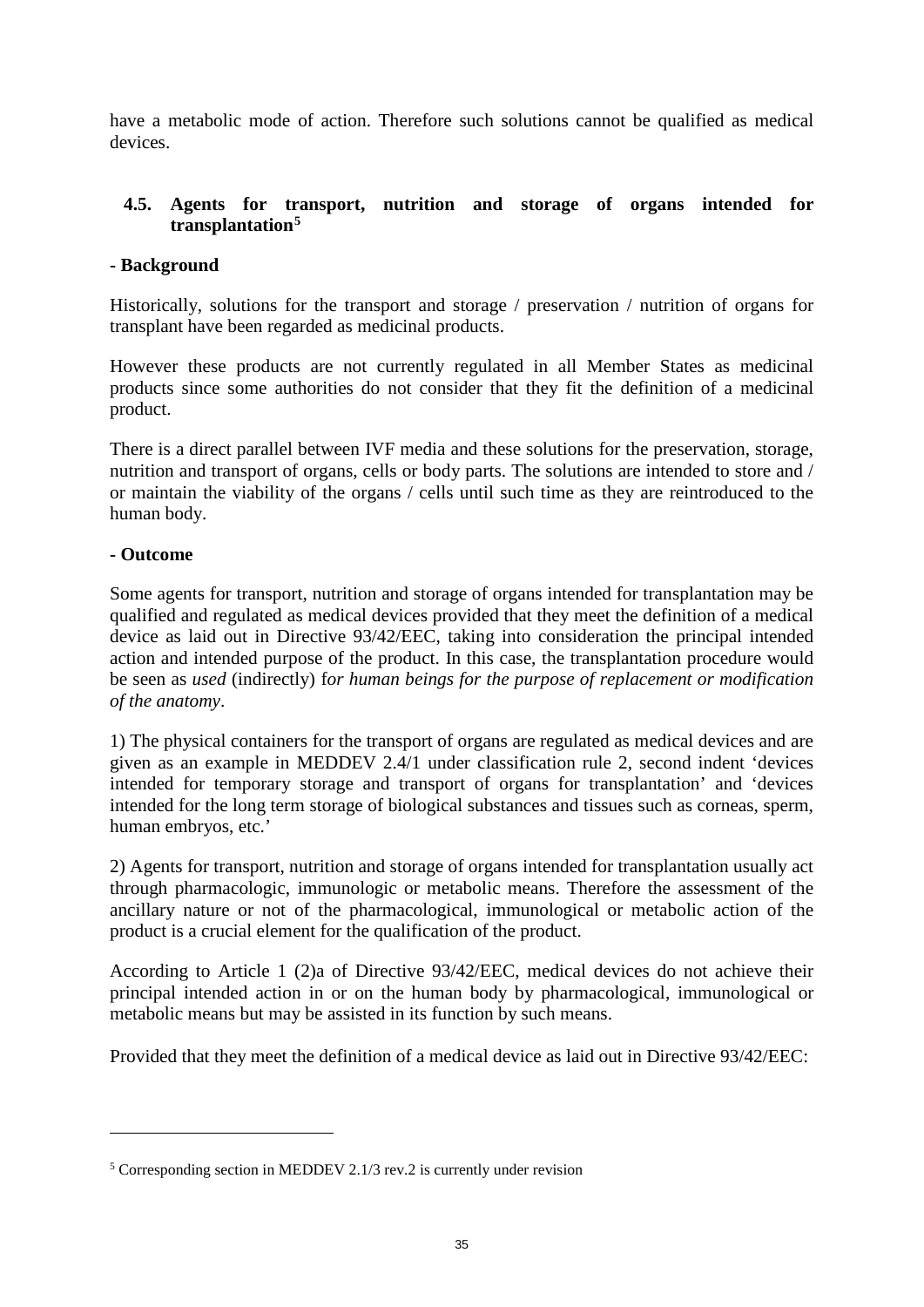- Devices manufactured utilizing animal tissues or derivatives rendered non-viable are considered as Class III medical devices according to rule 17;
- Devices incorporating, as an integral part,

(i) a human blood derivative or

(ii) a substance which, if used separately, can be considered to be a medicinal product, as defined in Article 1 of Directive 2001/83/EC, and which is liable to act on the human body with action ancillary to that of the devices,

are considered as Class III medical devices according to rule 13.

The assessment of the ancillary nature of the pharmacological, immunological or metabolic action of any medicinal product contained in agents for transport, nutrition and storage of organs intended for transplantation should be done on a case by case basis, taking also into account the purpose of the inclusion of this substance into the product.

In accordance with Article 2(2) of Directive 2001/83/EC, in case of doubt where taking into account all product characteristics, and provided that the concerned product meets both definitions of a medicinal product and of a medical device, the provisions of Directive 2001/83/EC shall apply.

# <span id="page-35-0"></span>**4.6. Zinc oxide containing creams**

### - **Background**

Products containing zinc oxide are available as creams for local administration.

Some zinc oxide containing products, depending on their claims and intended use, might be covered by Directive 76/768/EEC on cosmetic products.

The discussion below only concerns zinc oxide containing products used to treat or prevent minor skin irritations (*e.g.* burns, cuts, nappy rash, eczema etc.).

### - **Outcome**

A medical device should not achieve its principal intended action in or on the human body by pharmacological, immunological or metabolic means, but may be assisted in its function by such means.

For zinc oxide containing products, according to the literature, a pharmacological and metabolic action is demonstrated, *e.g.* may play a role in enzymatic processes, support of wound granulation.

The pharmacological action may, however, be ancillary when the product concerned is primarily a barrier cream.

In such cases the qualification of zinc-oxide containing products is defined taking into account the claims, the intended purpose and the relevant primary mode of action. Some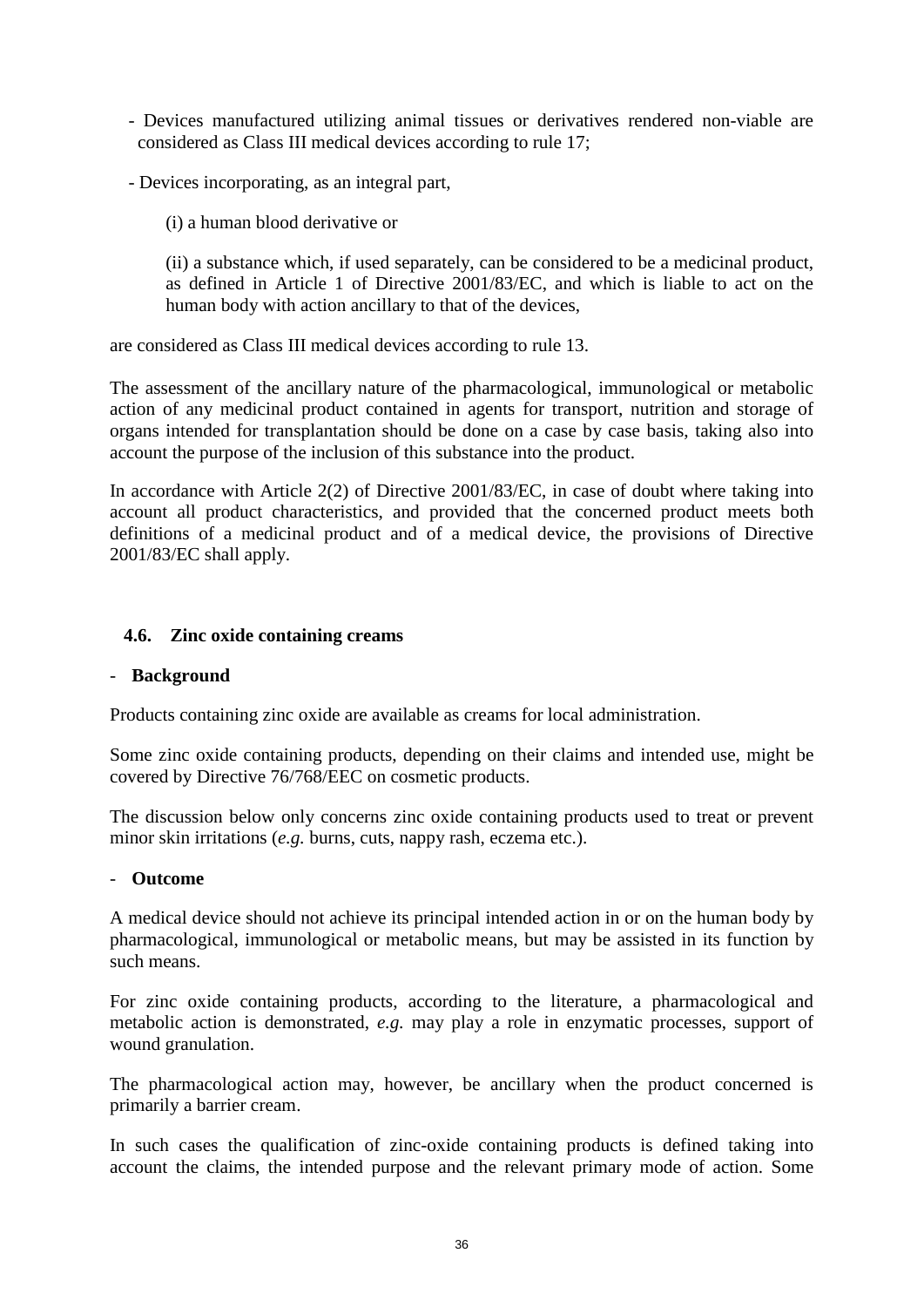products that act primarily as a barrier may therefore be acceptable as Class III medical devices in accordance with rule 13 of Annex IX of Directive 93/42/EEC.

In accordance with Article 2(2) of Directive 2001/83/EC, in case of doubt where taking into account all product characteristics, and provided that the concerned product meets both definitions of a medicinal product and of a medical device, the provisions of Directive 2001/83/EC shall apply.

# **4.7. Eye drops intended for related to the alleviation of 'soreness' , 'discomfort' or 'irritation' caused by environmental factors (such as dust, heat, smoke, etc.)**

## **- Background**

On the EU market there are many different types of eye drops used for different purposes.

## **1) Eye drops regulated as medicinal products:**

Eye drops used in or administered to human beings with a view to making a medical diagnosis are regulated as medicinal products in accordance with article 1(2) of Directive 2001/83/EC.

Eye drops with pharmacological, immunological or metabolic principal mode of action will fall under the definition of a medicinal product if they may be used in or administered to human beings either with a view to restoring, correcting or modifying physiological functions.

#### **2) Eye drops regulated as medical devices**:

Products specifically intended to be used for disinfecting, cleaning, rinsing or, when appropriate, hydrating contact lenses are medical devices.

Eye drops with a physical mode of action that are clearly indicated for a medical purpose are acceptable as medical devices (*e.g.* for the treatment of hay fever).

Therefore, the discussion below only concerns products for which no 'medical' claims are made, nor any claims associated with the use of contact lenses. Commonly the only claims made relate to the alleviation of 'soreness' , 'discomfort' or 'irritation' caused by environmental factors (such as dust, heat, smoke, etc.) or simply 'for tired eyes'.

#### - **Outcome**

The qualification of a particular eye drop products shall depend upon the intended purpose and mode of action of the product, and must be assessed on a case by case basis.

Some products may claim indications such as 'treatment' of a physiological response to external factors (*i.e.* dust, smoke, dry heat, air conditioning) and are used to create a humidification of the eyes or to treat minor irritations of the eyes. As such, they are designed to complement physiological functions provided by normal tears to help meet an increased demand for humidification / lubrication of the eyes.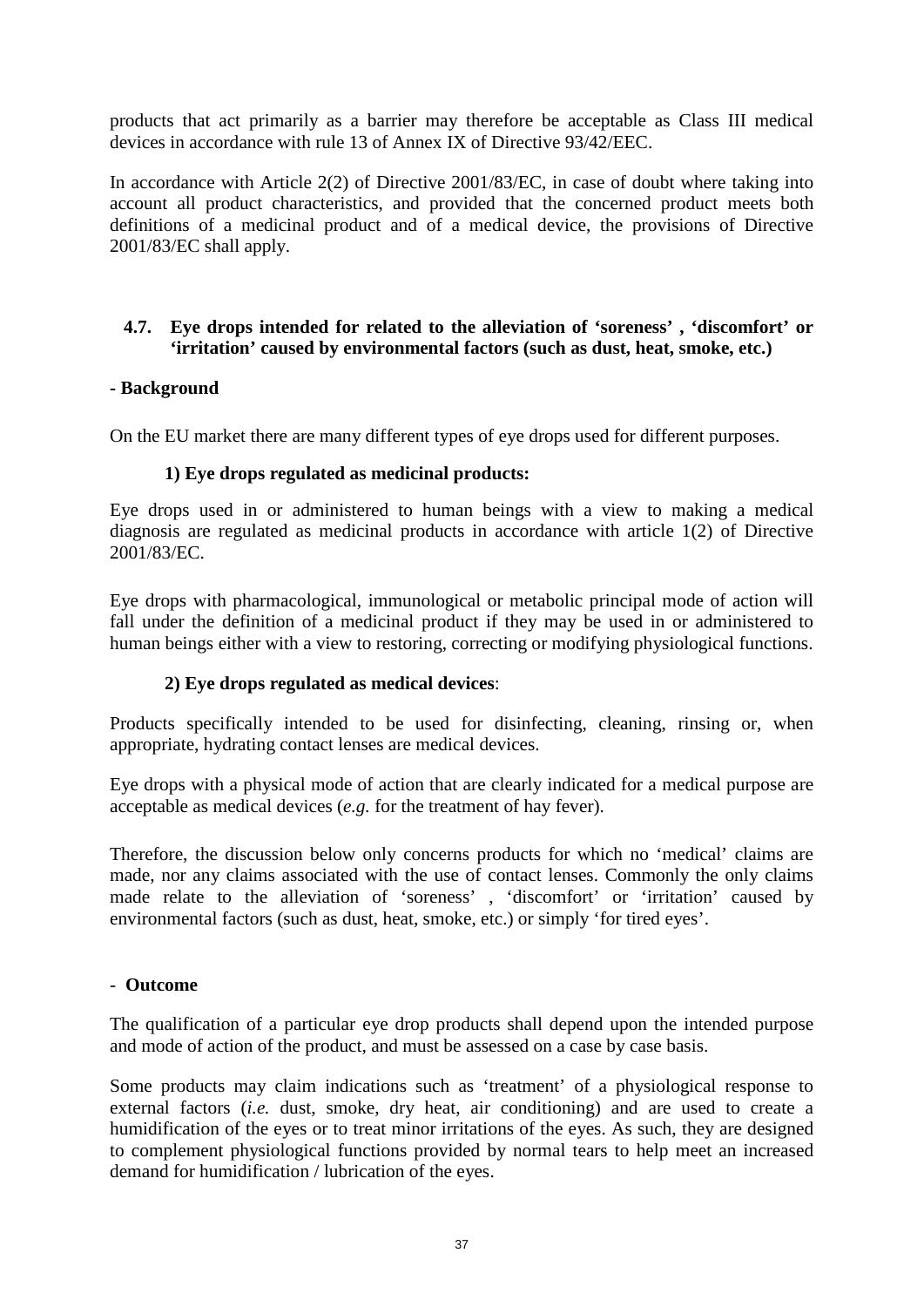These products do not need to stimulate physiological functions of the natural tears. The intended effect may be achieved by physical means only, *i.e.* by washing the eye surface (effect of dust, smoke), or supplement the aqueous layer of natural tear film with additional water under conditions of significantly increased evaporation (dry heat, air conditioning). By decreasing the exposure to irritants they may be helpful in treatment of 'minor irritations' of the eye.

Therefore products which claim to treat damage caused by environmental factors may be acceptable as medical devices (or medicinal products, dependant on their mode of action) provided that they clearly claim to treat or alleviate damage to or irritation of the eye (*e.g.* via repairing damage to the tear film caused by environmental conditions).

These products must not claim to be artificial tears, or any kind of replacement of natural tears. Products called 'artificial tears' are usually those that replace or complement natural tear functions when natural tear function has been compromised. The term 'artificial tears' should therefore only be used for products that replace the function of natural tears. Such products may be regulated as either medical devices or medicinal products, depending upon their mode of action.

For the classification of these products see [paragraph 8.19.](#page-66-0)

# **4.8. Product for use in acute sore throat**

#### **- Background**

The product is intended to be used, according to the instruction for use, in acute sore throat with irritated mucosa. This product contains Icelandic Moss and benzocaine.

The mechanism of action of Icelandic Moss is a mucilaginous drug which spreads on the oral and pharyngeal mucosa, forming an internal coating on the mucosa, acts by covering the mucosa with a protective layer. The benzocaine helps reducing further sensitivity.

The European Pharmacopoeia contains monographs for "Iceland Moss" and "Benzocaine (benzocainum)".

Icelandic moss may be considered as a medicinal substance and is described as having pharmacological properties including anti-inflammatory, antibacterial and antiviral activities.

Benzocaine is a known medicinal substance with pharmacological action as local anaesthetic and is found in several medicinal products intended for temporary local relief of pain associated with sore throat.

#### **- Outcome**

A pharmacological action of Icelandic moss cannot be excluded, as it is described to have pharmacological properties including anti-inflammatory, antibacterial and antiviral activity*.* 

Furthermore, even if the Icelandic moss may be considered as providing a physical barrier, the benzocaine contained in this product could not be considered having an ancillary action.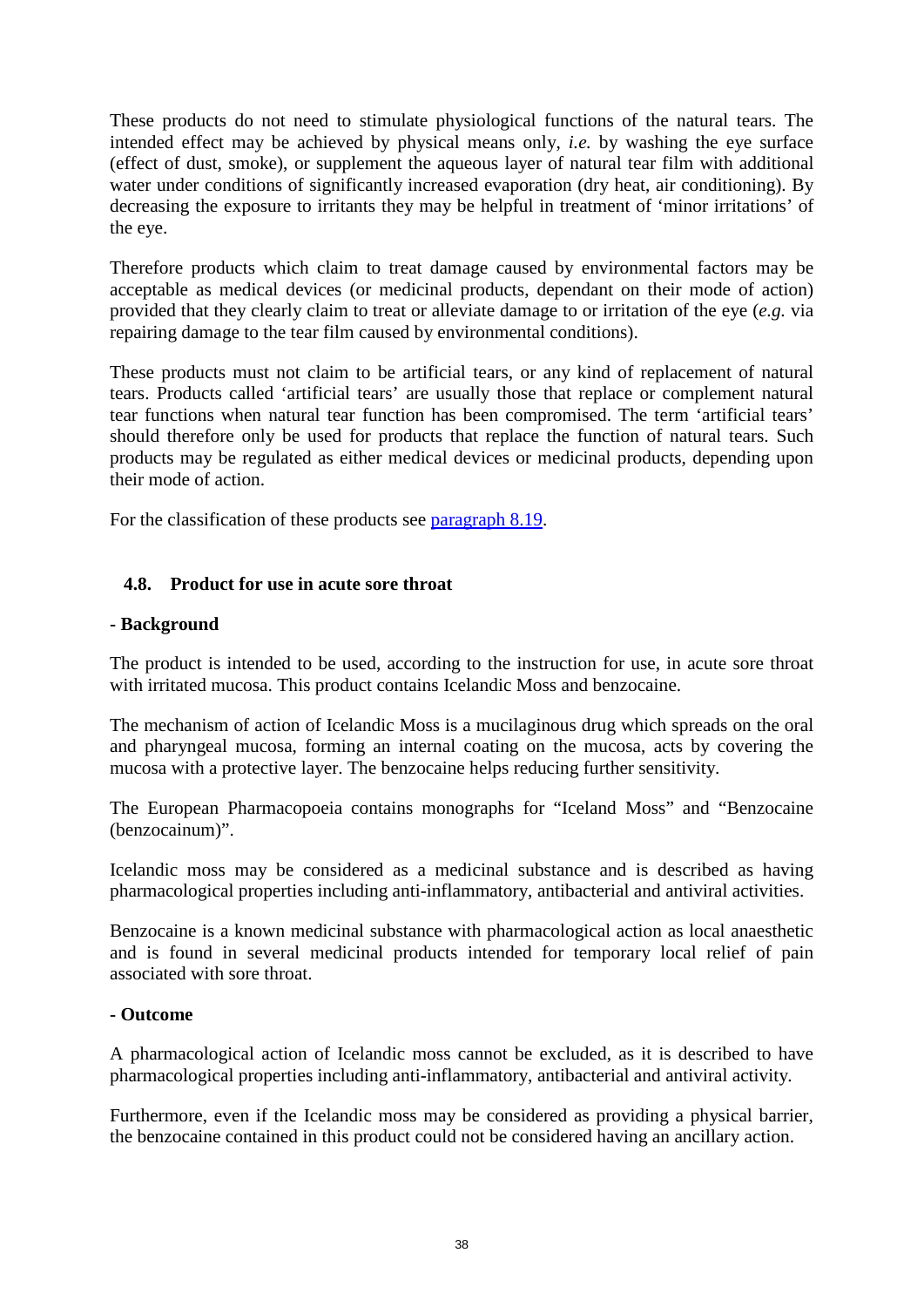On the basis of the above, it is concluded that this product achieves its principal intended action by pharmacological means and therefore do not meet the definition of a medical device.

# **4.9. Plaster with capsaicin**

# **- Background**

The products in question are warming plasters (adhesive) containing capsaicin (capsicum oleoresin or capsicum extract). These plasters are intended for heat-treatment, local analgesia and are indicated to treat muscular, rheumatic and neuralgic pains.

The European Pharmacopoeia contains monographs for "Capsici fructus" and "Capsicum Oleoresin". The European Scientific Cooperation on Phytotherapy (ESCOP) has classified "Capsici fructus" as an herbal medicinal product.

According to classification rule 13, devices incorporating, as an integral part, a substance which, if used separately, can be considered to be a medicinal product, and which is liable to act on the human body with action ancillary to that of the device, are in Class III.

## **- Outcome**

The adhesive plaster described appears to be acting as a carrier for the substance (Capsaicin) in order for the substance to be delivered to the body to produce the analgesic effect. It therefore cannot be excluded that this product achieves its principal intended action by pharmacological means. Therefore warming plasters with capsaicin may not be qualified as a medical device.

# **4.10. Gold implants for treatment of osteoarthrosis**

#### **- Background**

Various gold salts are available for systemic treatment of painful joint diseases, mainly arthritis and arthrosis. There is increasing evidence that the gold salts exert their effect by a direct intervention with the cellular immune response. It is generally assumed that the active part of the gold salts is the gold ions.

Solid gold implants for local treatment of painful joint diseases in animals have been used by veterinarians in a number of years. Several studies have documented a therapeutic effect of solid gold implants in animals. Research has provided evidence that gold ions are released from the implanted gold and diffuse into the surrounding tissue, where they can be detected in connection with inflammatory cells from the immune system. The researchers concluded that solid gold implants as a local treatment, mimics systemic treatment with a gold-containing drug.

The question is whether gold implants should be qualified as medical devices or not.

# - **Outcome**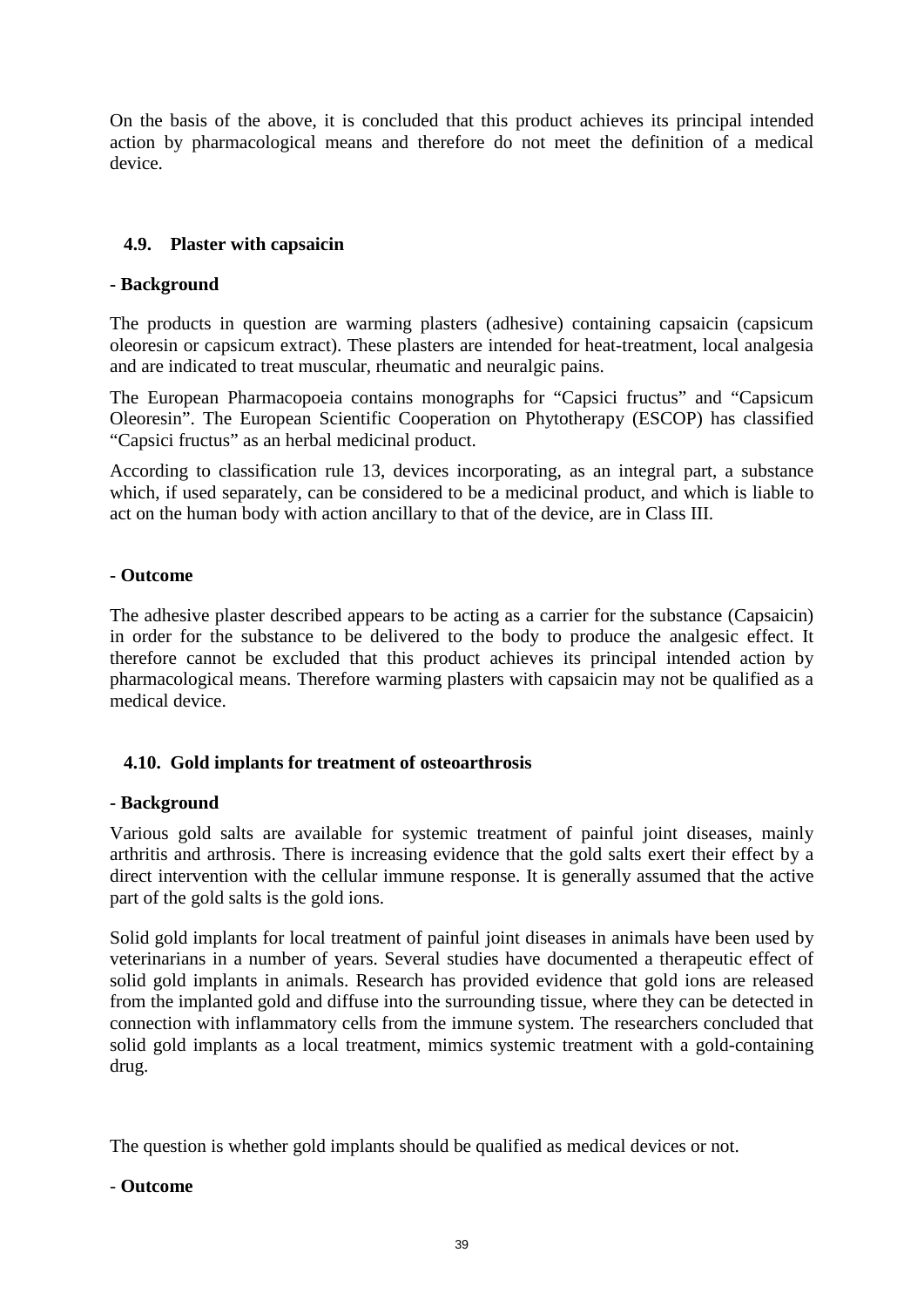In the view of the above mentioned mode of action which mimics systemic treatment with a gold-containing drug, gold implants for treatment of osteoarthrosis exert their effect by a direct intervention with the cellular immune response and therefore cannot be qualified as medical devices.

# **4.11. Substances for chemical peeling**

# **- Background**

Skin exfoliation is widely used to reduce the signs of aging in the skin since it diminishes imperfections by peeling away the skin's top layers (solution to sun-damaged, unevenly pigmented, and finely wrinkled facial areas). It is also used on acneic skin and on acne scars. Skin exfoliation could be obtained by different means such as mechanical peeling (also called dermabrasion which consists of a sand blasting technique with particles), physical peeling (carbon dioxide ultrapulsed laser, erbium:YAG laser) and chemical substances. In this case, the depth of peeling depends of many factors such as the substance used (e.g. alpha hydroxy acids (AHA), beta hydroxyl acids as salicylic acid, trichloroacetic acid (TCA) and phenol), its concentration, the pH of the solution, and the length of the application.

Considering their intended use on acneic skin some manufacturers requested an opinion about placing chemical peeling containing salicylic acid (and glycolic acid) as class I medical device. The question is whether these chemical peeling must have a specific action on treatment of acnea to be considered as a medical device or whether the claim that they are indicated in case of acneic skin could be sufficient to qualified them as medical device.

#### **- Outcome**

It is concluded that, depending on their principal mode of action and in the case they have a specific medical purpose (for example treatment of acne), these products might be qualified as medical devices. However the claim that they may be used on acneic skin is not considered sufficient to indicate a medical purpose.

When these products could be qualified as medical devices they shall be classified as class III medical devices according rule 13 if they contain a medicinal substance with ancillary action.

# **4.12. Mustard packs**

#### **- Background**

Mustard packs, consisting of mustard seed powder, are usually applied on the chest, abdomen or articulations and the intended use is to alleviate the symptoms of common colds and other respiratory system ailments, and rheumatism. The mechanism of action of the mustard pack remains unclear and the properties which could prove their suitability for the treatment of disease and prophylaxis are still unknown.

The mustard packs work in a manner analogous with Capsaicin plasters (see section 4.9.).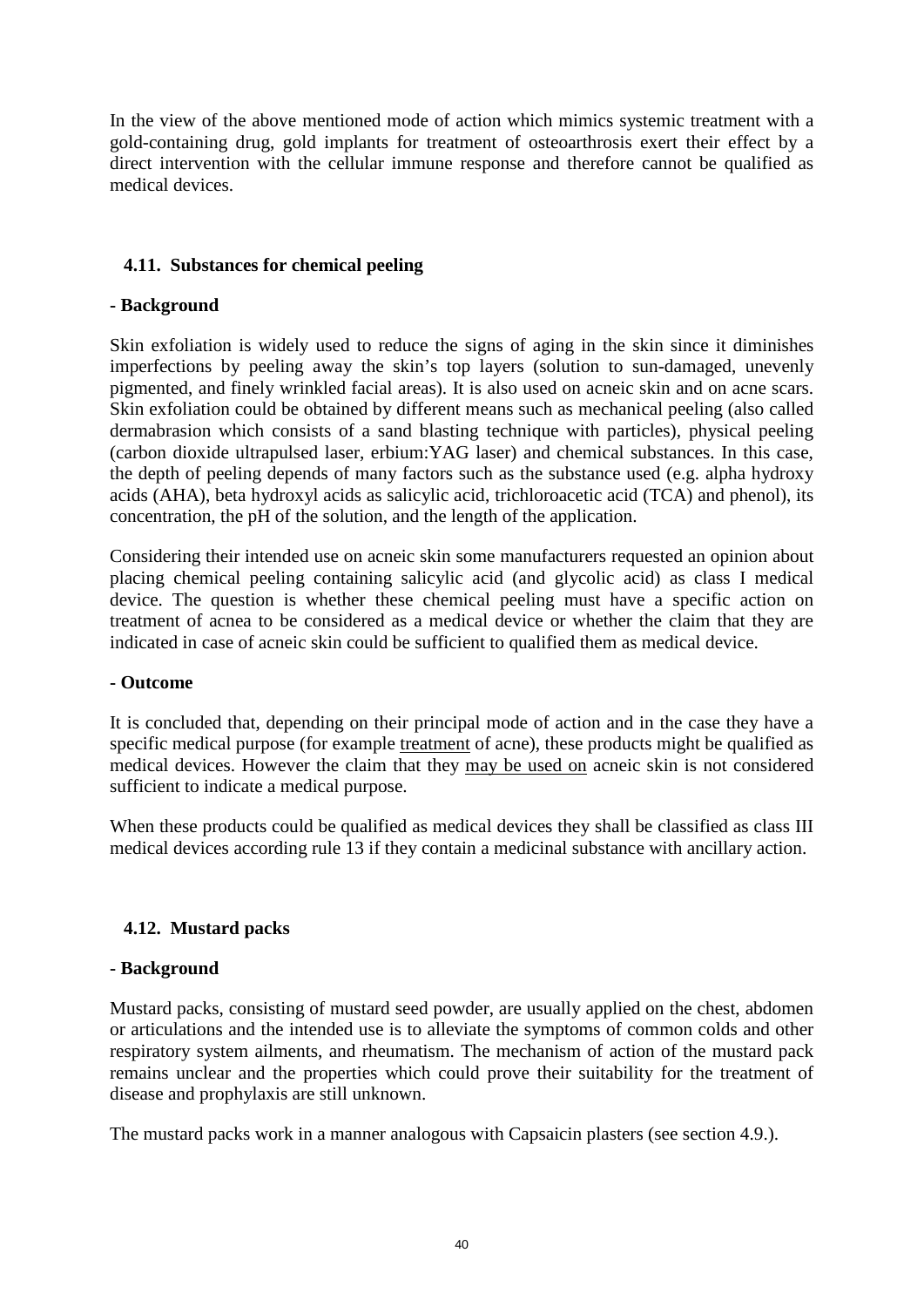## **- Outcome**

It is considered that the mustard seed powder produce a heating effect by causing capillaries to expand and an analgesic effect by interacting with skin receptors to reduce sensitivity due to the release of allyl isothiocyanate compounds that follows the hydrolyzation of the glucosinolates contained in the seeds.

Therefore, mustards packs principal intended action is achieved by pharmacological means and cannot be qualified as medical devices.

## **4.13. Washing solutions used for pathogenic microorganisms**

#### **- Background**

There are washing solutions with antimicrobial properties, destined for the disinfection of healthy skin, being placed on the market as class III medical devices, even though, according to European guidance, topical disinfectants (antiseptics) for use on patients are given as examples of medicinal products.

According to manufacturer information, these washing solutions (which are presented as concentrate solutions, gel, foam and impregnated wipes) are intended for multi-drug resistant organisms decolonization by physical cleansing (inhibiting their spreading and transmission with sustained antimicrobial barrier effect), and may also be used for pre-operative cleansing.

General treatment indications include washing of hair, face, ears, nose, upper body, lower body, perineum, urethra and catheter entry sites, legs, and others such as spectacles, jewellery and prosthesis.

These washing solutions are also presented as oral solutions/mouthwashes for: the disinfection of the oral cavity and pharynx; prevention of plaque formation, caries, periodontitis, gingivitis, and are applicable on impaired mucous membranes, according to manufacturer claims.

#### **- Outcome**

Considering that:

- These washing solutions for inhibition of pathogen microorganisms present medical claims such as: multi-drug resistant organisms' decolonization, prevention of plaque formation, caries, periodontitis, and gingivitis;

- Only products intended for disinfecting medical devices or cleaning contact lenses (rule 15 of annex IX of the MMD) are medical devices;

- As indicated on point 5.1 of the Manual on Borderline and Classification: "Hand disinfectants do not appear to be qualified as an accessory to a medical device. These products are for disinfecting the hands and not devices.";

- According to MEDDEV 2.1/3 rev 3, section A.2.2.2.: "Topical disinfectants (antiseptics) for use on patients" are given as examples of medicinal products;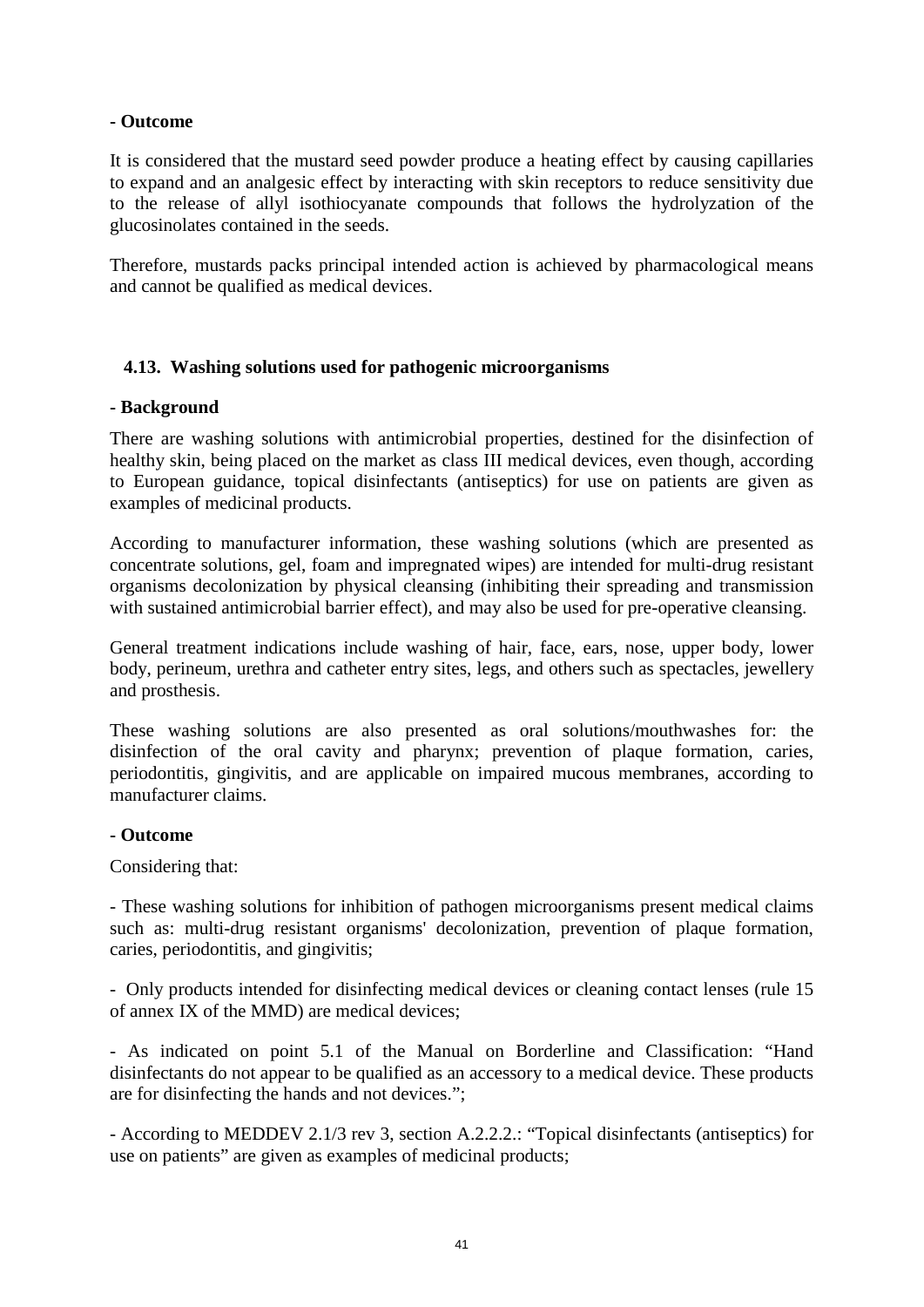- Mouthwashes are medicinal products when the intended purpose is to treat or prevent oropharynx diseases;

The solutions presented have a pharmacological main mode of action as antiseptics/disinfectants.

Therefore, washing solutions used for pathogenic microorganisms cannot be considered to be medical devices.

# **4.14. Mousse for rapid relief from irritation, itching, burning and sensitivity associated with chickenpox**

#### **- Background**

A product, available as a mousse (foam), designed to relieve the symptoms of chickenpox on large surfaces of the skin and used for rapid relief from irritation, itching, burning and sensitivity associated with chickenpox, was placed on the market as a class I medical device, according to rule 4 of Annex IX of the Directive 93/42/EEC.

According to information provided by the manufacturer, the product is based on a patented complex (that results from the filtration process of the Aloe barbadensis gel) which helps to protect and soothe the irritated skin, this ingredient supports the skin's own natural immune system. Its polysaccharide chains have the unique characteristic of binding to harmful bacteria. This blocks the bacteria, thus protecting the skin cells from being attacked. This patented complex creates a barrier for pathogenic bacteria avoiding the invasion of the hosts' tissue.

#### **- Outcome**

Considering that:

- According to expert opinion, this complex acts in a manner similar to that of the body's immunological response;

E.g. There are several receptors for the recognition of pathogenic organisms, some of them are present in the bloodstream, and in tissue fluids as soluble blood serum proteins, and others can be found in cell membranes of macrophages, neutrophils and dendritic cells.

An example of soluble forms that bind to the microbial surface and promote their opsonization is mannose binding lectin and C-reactive protein. These receptors, when connected to the microbial surface, also have the ability of triggering the complement system, turning the invader into a sort of target for the complement-mediated lysis.

- There is an antimicrobial action through the blockage of pathogenic bacteria's receptors;

- There is insufficient data to demonstrate a mere physical action;

- In case of doubt where taking into account all product characteristics, and provided that the concerned product meets both definitions of a medicinal product and of a medical device, Article 2(2) of Directive 2001/83/EC could apply.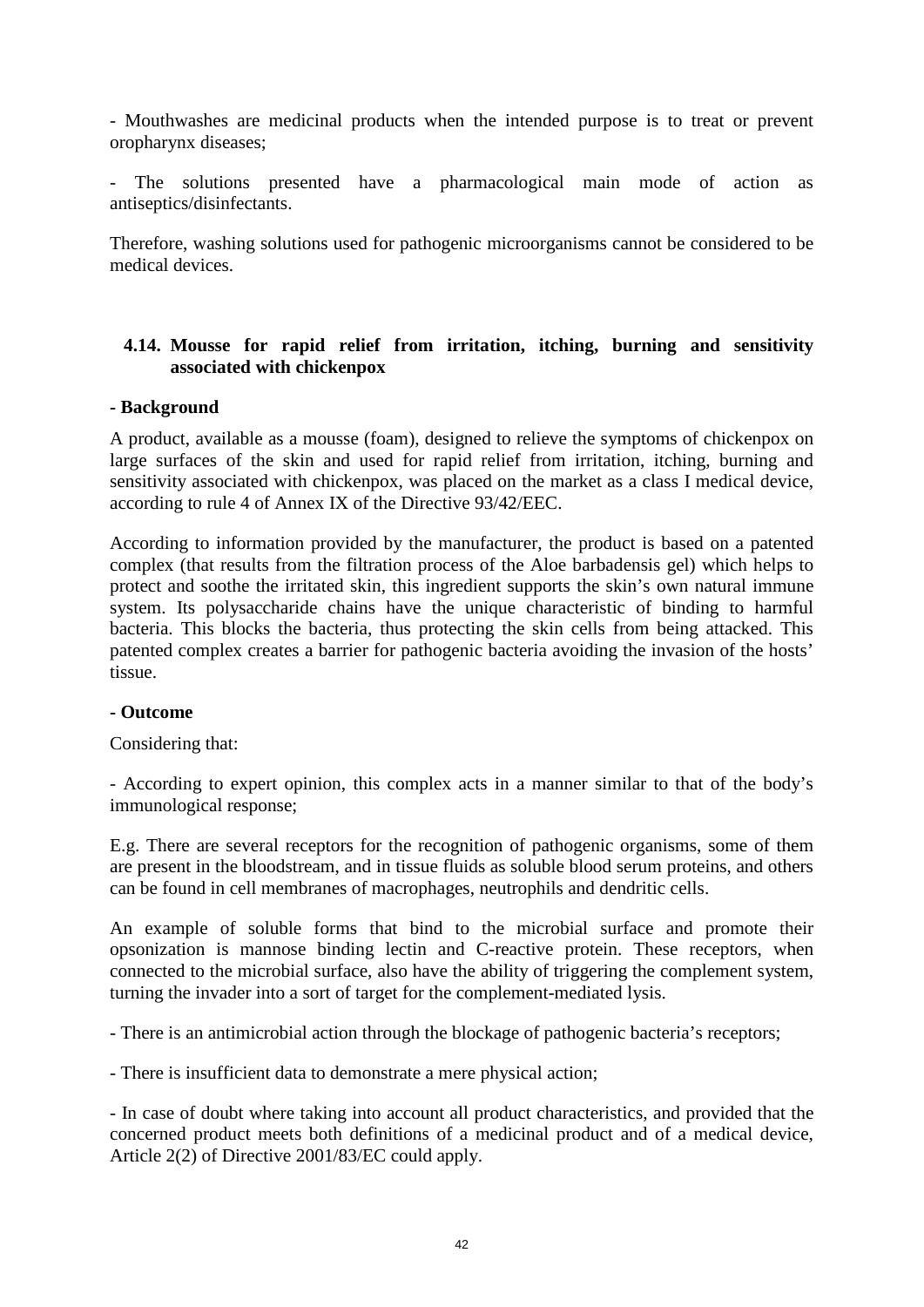On the basis of the above, it is concluded that this product does not meet the definition of a medical device.

# **4.15. Injectable substance for treatment of localized adiposity**

# **- Background**

The product is described by the manufacturer as an injectable aqueous solution with a microgelatinous base, which helps to modulate and favour the action of external ultrasound waves (generated by the use of a medical ultrasound generator) for the non-surgical treatment of localized adiposity by means of intralipotherapy. It is placed on the market as a class III medical device.

According to manufacturer information the product is a totally resorbable solution, composed of an aqueous gelatinous micro-containing polymer. The solution is injected into the adipose tissue, during intralipotherapy technique, and produces a swelling in the tissue, and, when followed by the external application of ultrasound to the skin, leads to the generation of micro-cavitation in the area where the solution was injected, increasing the drainage of the fluid present in the treated area.

Also, according to the labelling and instructions for use, this product has as the intended use simply the treatment of localized adiposity, without any relation to a specific pathology, although it bears the instructions that it is intended to be used only by physicians.

The IFU mention the use on the "culotte de cheval" as well as in medicine and aesthetic surgery / dermatology, as the manufacturer intends the product to be used for the treatment and improvement of body imperfections due to small accumulations of adiposity. The indication is limited only to healthy patients.

# **- Outcome**

Considering that the treatment of localized adiposity on healthy patients is not a medical purpose, and that the product does not have any medical claim, it is concluded that the product does not meet the definition of a medical device and cannot be qualified as such.

# **4.16. Riboflavin solution for treatment of keratoconus**

# **- Background:**

The product is a solution containing riboflavin supplied in the form of eye drops and is intended for the treatment of keratoconus (a degenerative disorder of the eye which causes structural changes within the cornea).

The riboflavin solution is administered into the eye and is activated via illumination with UV-A light for approximately 30 minutes. The riboflavin causes new bonds to form across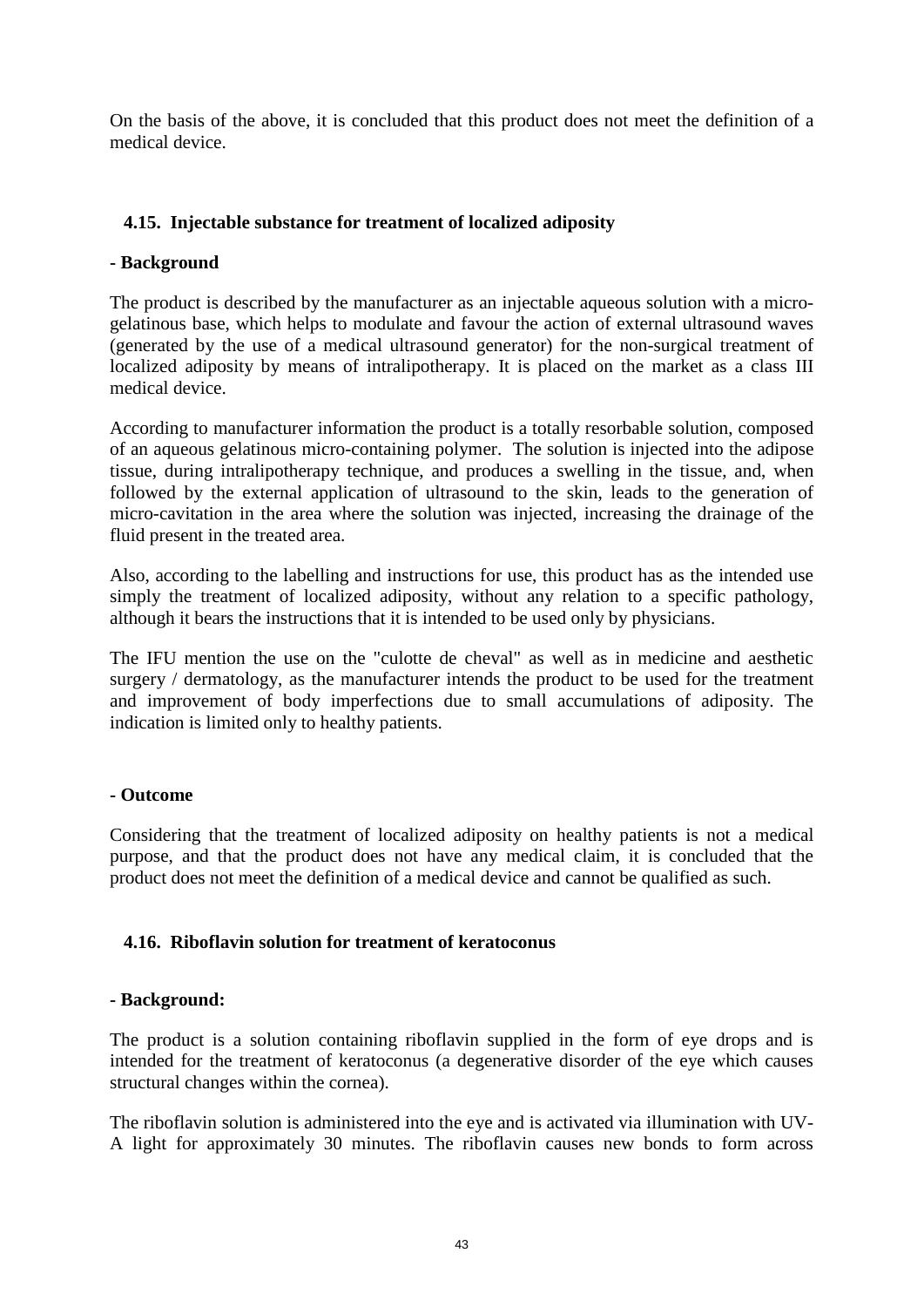adjacent collagen strands in the stromal layer of the cornea which increases the tensile strength of the cornea.

The intended purpose of the product is to increase the collagen cross linking by using riboflavin in treatment of keratoconus by causing the collagen fibrils to thicken, stiffen and cross link and reattach to each other making the cornea stronger, more stable and in turn halting the disease progression.

The question is if the mode of action of the riboflavin in this clinical indication is a chemical reaction or a pharmacological, immunological or metabolic action.

## **- Outcome:**

The available information indicates that the riboflavin has a dual function, firstly on the production of oxygen free radicals, and secondly by absorbing the UV-A radiation and preventing damage to deeper ocular structures, such as corneal endothelium, the lens and the retina.

The application of riboflavin results in an alteration of the normal chemical process of crosslinking of collagen. Considering this, as well as the definition of medical device and metabolic action included in MEDDEV 2. 1/3 rev 3[6](#page-43-0) (an action which involves an alteration, including stopping, starting or changing the speed of the normal chemical processes participating in, and available for, normal body function), it can be concluded that this product should not be qualified as a medical device.

# **4.17. Dentistry products with aluminium chloride used in haemostasia**

# **- Background**

 $\overline{a}$ 

Dentistry products with aluminium chloride are used in haemostasia. These products contain aluminium chloride in various concentrations. Liquids and gels contain from 20% to 25% aluminium chloride, while impregnated retraction cords contain from 5% to 10%

The products formulated as liquid and gel are intended to staunching perigingival bleeding that results from decay cavities preparation. The aluminium chloride provides a local astringent effect. The action of these products is based on precipitation of albumins which in turn block the vessels (capillaries). These products are used on the mucous membranes or injured skin creating a protective layer and contracting gums. It is claimed that bleeding stops after several minutes enabling single day treatment without need for temporary dressing.

The impregnated retraction cord is used for retraction of the gingival tissues around the teeth for improving the results of dental impressions and haemostasis of the gingival margin. The aluminium chloride reduces the liquid in gingival pocket and closes the smaller blood vessels. The effective retraction when the cord is correctly placed would take few minutes. Some product types additionally contain lidocainum.

<span id="page-43-0"></span><sup>6</sup> [http://ec.europa.eu/health/medical-devices/files/meddev/2\\_1\\_3\\_rev\\_3-12\\_2009\\_en.pdf](http://ec.europa.eu/health/medical-devices/files/meddev/2_1_3_rev_3-12_2009_en.pdf)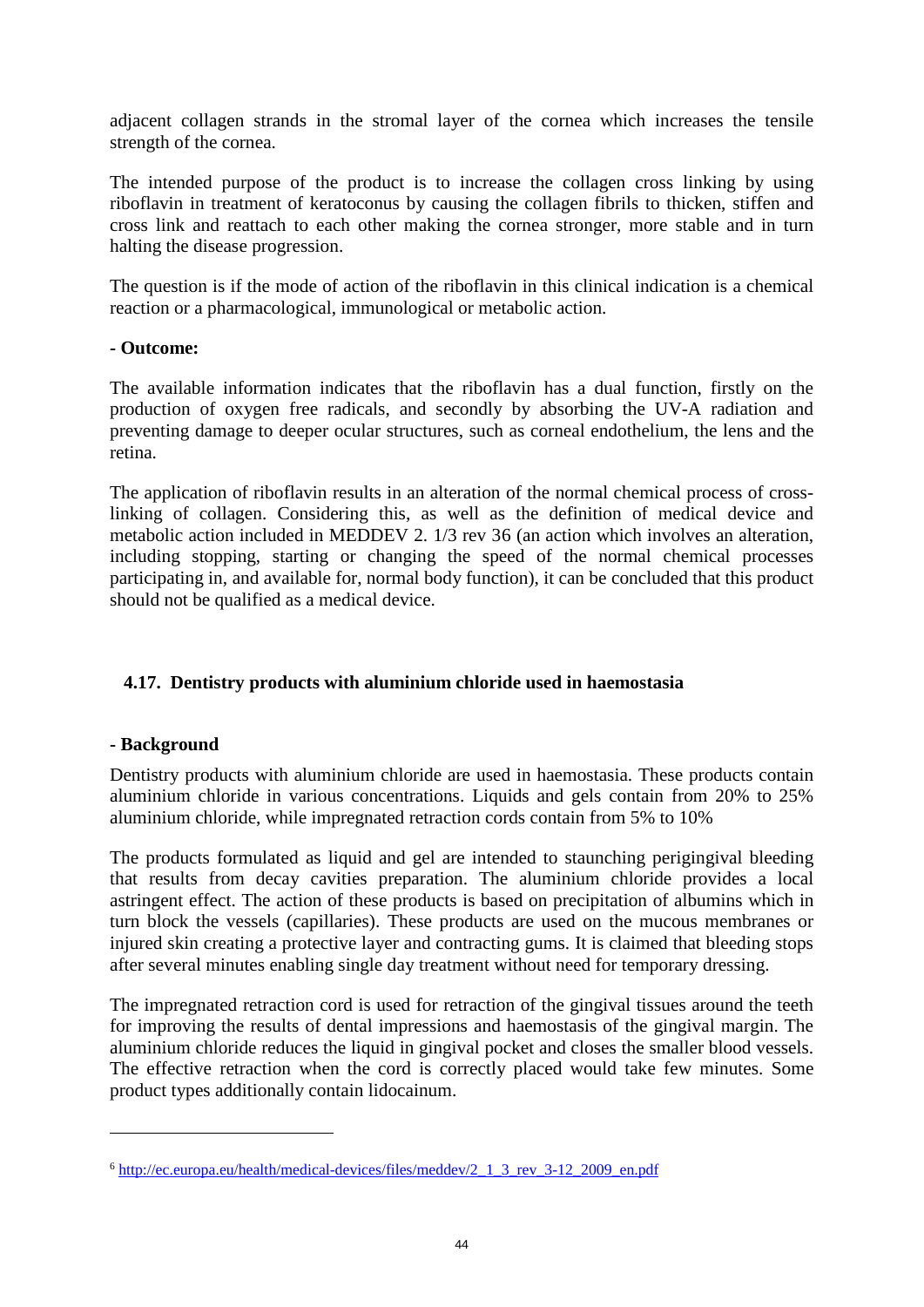# **- Outcome**

As that the mode of action of aluminium chloride is other than pharmacological, immunological or metabolic, these products should be qualified as medical devices.

## **4.18. Qualification and classification of a wound gel containing soluble beta glucan**

# **- Background**

The product is a sterile, non-preserved, amorphous and thixotropic wound filling gel containing water, glycerol, carboxymethylcellulose and soluble beta-glucan (SBG) 2%. It is to be administered to the wound surface as a primary wound dressing, which then would be covered with a conventional secondary dressing.

The question is whether such a product would be qualified as a medical device and classified as a class III medical device with ancillary medicinal action under classification rule 13.

The soluble beta-glucan utilised is an aqueous soluble 1,3/1,6-glucan produced from baker's yeast; it is a polymer containing glucose as the only monomer. A 2% formulation in water presents as an adhesive gel-like solution. SBG has been found to be an inducer of innate immune responses through its action on phagocytic cells at the beta-glucan receptor Dectin-1, which stimulates macrophage migration into wounds. The gel product also contains carboxymethylcellulose (CMC) and glycerol, which are both established components of wound healing dressings presented as gels.

The manufacturer claims that the product has as its primary function, as a hydrogel wound dressing, the moistening and an assisting debriding effect in the wound bed. This is achieved by the functionality of glycerol and CMC being able to bind excessive amounts of water (i.e. having a high viscosity event at 1 to 2% concentration), but also by the soluble beta-glucan polysaccharide component which forms a weak gel at a 2% concentration in water.

The soluble beta-glucan is claimed to have a dual action. The ancillary, or medicinal substance effect, is claimed to stimulate the wound healing process by modulating phagocytic cells in the wound bed, especially macrophage functions. Soluble beta-glucan may also contribute to reducing the risk for secondary wound infection by modulating the functions of cells belonging to the innate immunological system and by recruiting phagocytic cells into the wound area.

#### **- Outcome**

For this specific product, the data provided sufficient evidence to indicate that while the principal action is exerted by the moist wound healing effect, the soluble beta-glucan which, if used separately, can be considered to be a medicinal product, as defined in Article 1 of Directive 2001/83/EC, is liable to act on the human body with action ancillary to that of the wound healing process. Therefore this product should be qualified as medical device and regarded as a class III medical device under rule 13. This should not be taken to mean, however, that other products containing soluble beta-glucans or other dual action products should be always qualified as medical devices.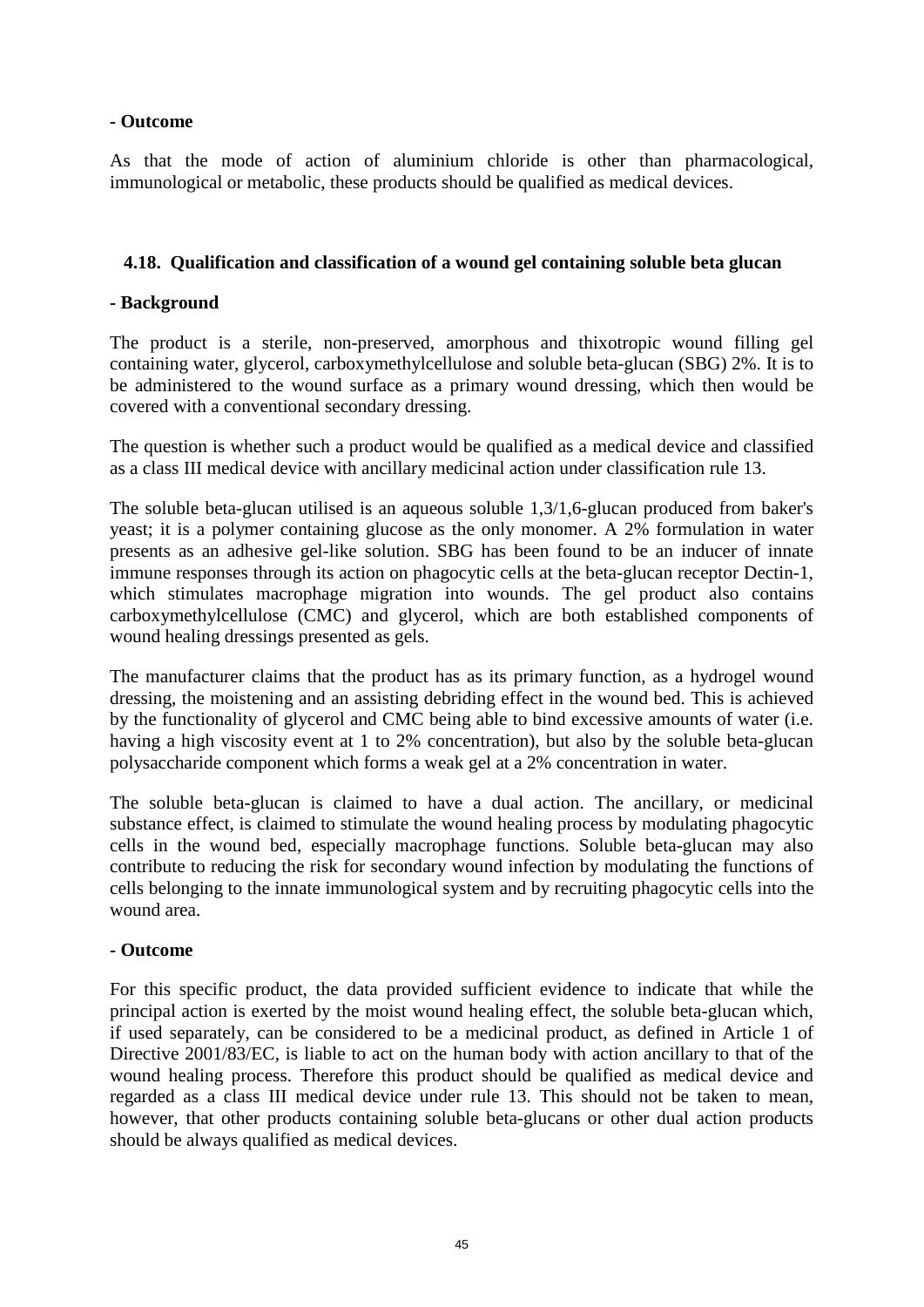# **4.19. Glycerin suppositories**

# **- Background:**

This product is used to relieve occasional constipation. Glycerin suppositories act as a hyperosmotic laxative by drawing water into the intestine. This effect usually results in a bowel movement. Glycerin suppositories act by increasing the transportation of electrolytes through the bowel membrane (osmotic effect) and by stimulating nerve endings of rectum triggering defecation reflex (stimulant effect).

In this case an osmotic process leads to a metabolic effect while the stimulant effect is considered as a pharmacological mode of action.

#### **- Outcome:**

Glycerin suppositories are a product intended to treat and prevent constipation that act via a metabolic and pharmacological mode of action and should not be qualified as a medical device.

# **4.20. D-mannose for the prevention of urinary tract infections**

## **- Background**

D-mannose for the prevention of urinary tract infections (UTIs) was placed on the European market in 2015 as a Class IIa medical device.

UTIs are predominantly caused by *Escherichia coli* (*E. coli*). The first step in infection is the adhesion of *E. coli* to the urothelium, the epithelial cells of the urinary tract. This step is mediated by the binding of FimH – a mannose-binding protein located at the tip of bacterial type 1 fimbriae – to the mannosylated proteins, called uroplakins, coating the urothelium.

In vitro experiments have shown that D-mannose binds to FimH, thereby preventing the binding of *E. coli* to the uroplakins. At a sufficient concentration in urine, D-mannose causes saturation of FimH and prevents *E. coli* from colonizing the urothelium. At the same time, the reduction of bacterial levels in urine by D-mannose has also been confirmed in in vivo animal UTI models.

# **- Outcome**

According to the judgment of the Court of 6 September 2012, case C-308/11, Article 1(2)(b) of Directive 2001/83/EC must be interpreted as meaning that, for a substance to be regarded as exerting a "pharmacological action" within the meaning of that provision, it is not necessary for there to be an interaction between the molecules of which it consists and a cellular constituent of the user's body, as an interaction between that substance and any cellular constituent present within the user's body may be sufficient.

Many peer-reviewed journal publications support the molecular interaction between Dmannose and FimH – a cellular constituent of the fimbria of *E. coli* present within the user's body – resulting in the prevention of the adhesion to and colonization of the urinary tract by *E. coli*.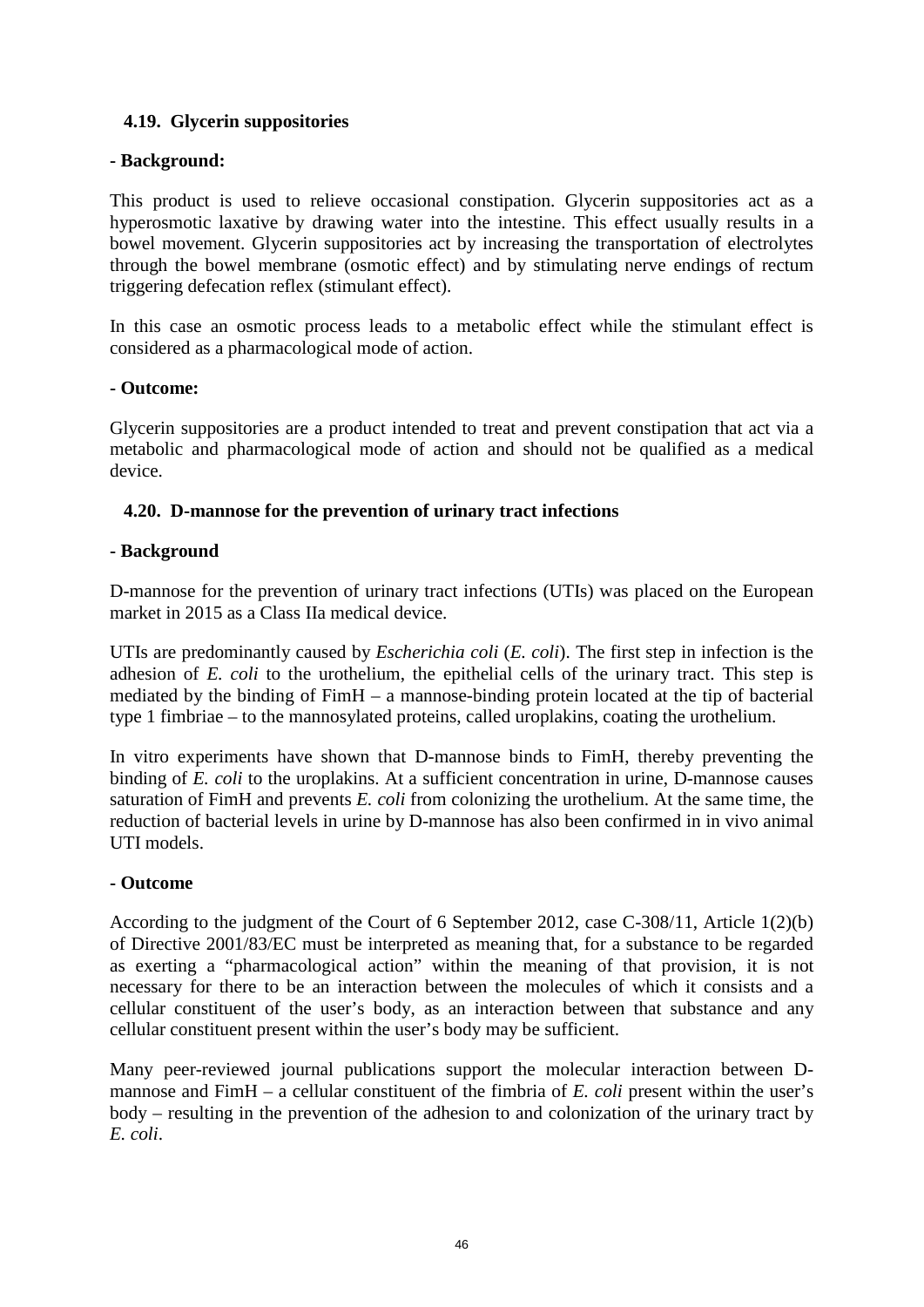In the light of the above rationale, D-mannose intended to prevent UTI does not act by a mechanical or physical action, but by a pharmacological mode of action. Consequently Dmannose intended to prevent UTIs does not meet the definition of a medical device and should not be qualified as such.

# **4.21. Solution of 8-MOP in extracorporeal photochemotherapy**

## **- Background**

The 8-methoxypsoralen (8-MOP) solution is intended to be used with a system of extracorporeal photochemotherapy. The 8-MOP solution is placed on the market separately. The intended use of the solution is to treat erythrodermic cutaneous T-cell lymphoma (CTCL). The solution is applied to a sample of the autologous mononuclear cells (MNC) outside of the body and 8-MOP is activated by UV illumination. The treated cells are subsequently re-injected into the patient.

The presence of photo activated 8-MOP results in cellular modifications, including cell membrane damage and antigen modification, irreversible cross-linking between 8-MOP and DNA, as well as the formation of covalent bonds with several cytosolic proteins and fatty acids, leading to apoptosis of the treated cells. The principal intended action of this technique is achieved through the activated substance 8-MOP by pharmacological, immunological and metabolic means.

8-MOP would not be an accessory to any of the medical devices used during the therapy, i.e. the apheresis machine or the UV illumination device, as it is not required for these devices to fulfil their intended function.

#### **- Outcome:**

In the described case, the 8-MOP solution is intended to treat a specific pathology of the blood (CTCL) by pharmacological, immunological and metabolic action of 8-MOP on autologous MNC.

Consequently, the 8-MOP solution intended to be used with a system of extracorporeal photochemotherapy in the treatment of erythrodermic cutaneous T-cell lymphoma (CTCL), does not fulfil the definition of a medical device and should therefore not be considered as medical device.

#### **4.22. Bone void fillers containing animal growth factors**

#### **- Background**

A bone void filler (BVF) made of a resorbable matrix (β-tricalcium phosphate granules (β-TCP, 46 w-%), polyethylene glycol (PEG, 20 w-%), glycerol (31 w-%), stearic acid (1.8 w- %)) and animal growth factors is indicated for the filling of non-load bearing osseous defects of the extremities and pelvis. The manufacturer claims (i) that the matrix provides an osteoconductive scaffold in the bone void for new bone formation and (ii) that the animal growth factors stimulate bone growth and enhance the resorption of the matrix (osteoinduction).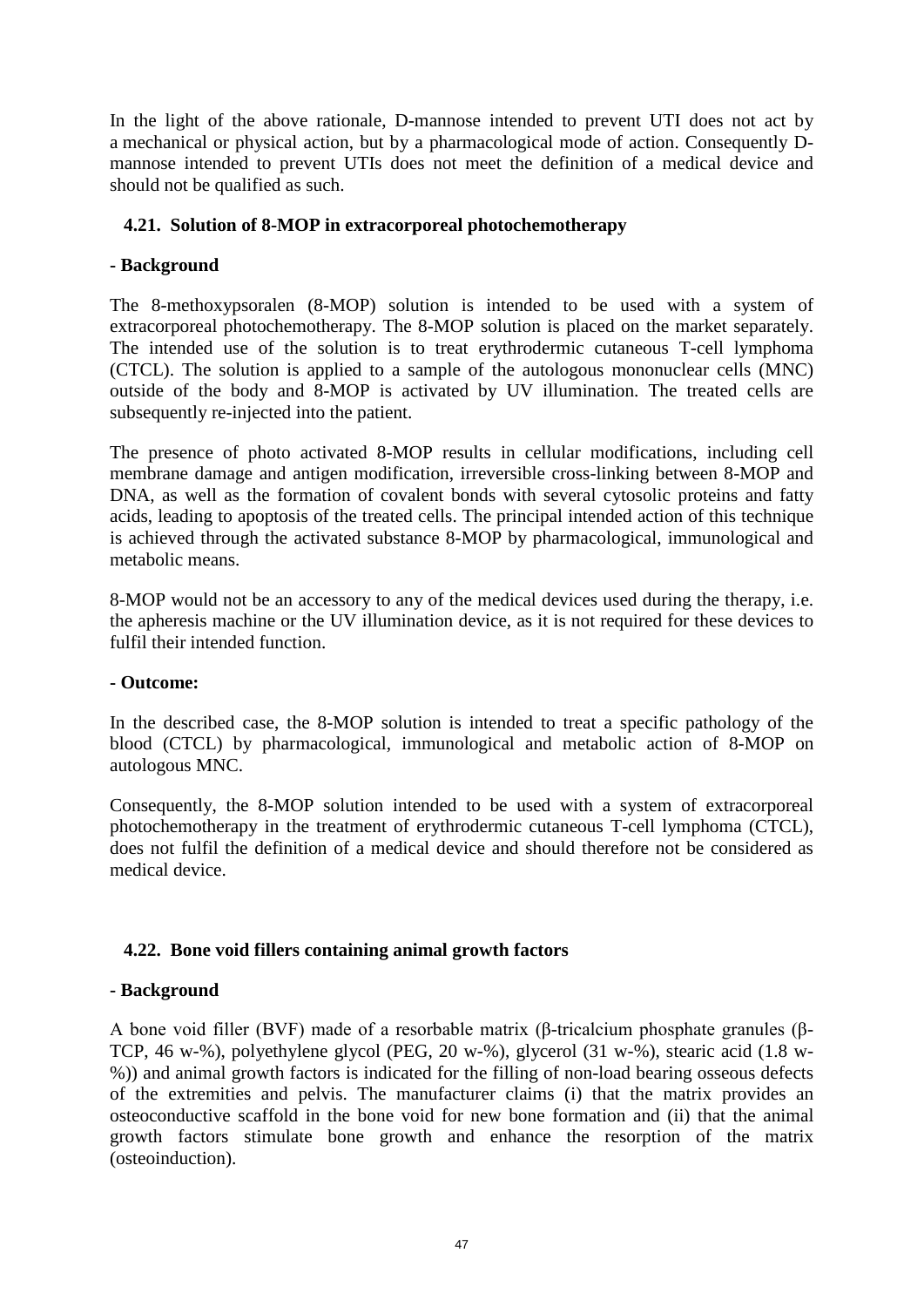It has been categorised by its manufacturer as a medical device and attributed to class III according to rule 17 of Annex IX MDD concerning devices manufactured with non-viable products derived from animal tissue. Regulation EU 722/2012 lays down particular requirements in relation to the placing on the market of such medical devices. The TSE risk has thus been assessed according to EN ISO 22442. The pharmacological properties of the growth factors have, however, been ignored in the assessment procedure in spite of the claimed osteoinductive action of the animal growth factors.

# **- Outcome:**

With the assumption that the principal intended action of the resorbable BVF is achieved by the osteoconductive matrix and is only assisted in its function by the osteoinductive action of the animal growth factors, the BVF should be qualified as a medical device and attributed to class III according to rules 8, 13 and 17.

In this case, the assessment procedure includes not only

- the risk management measures in connection with tissues of animal origin (as referred to in Directive 2003/32/EC) applied to reduce the risk of infection, but also
- the consultation procedure for medicinal products (see Section 7.4 of Annex I of MDD, and part C of MEDDEV 2. 1/3 rev 3).

If it cannot be clearly established that the osteoinductive nature of the animal growth factors is merely ancillary to the osteoconductive matrix, the BVF will fall within the definition of a medicinal product (see MEDDEV 2.1/3 rev 3 chapter B.4.1 and MEDDEV 2.1/3 rev 3 chapter B.2.1) and should therefore not be qualified as a medical device.

# **4.23. Weight management products**

# **- Background**

Following dietary intake of carbohydrates, the digestive enzyme alpha-amylase is released. It catalyses the hydrolysis of the alpha-1,4-glucosidic linkages of the starch molecules and eventually converts them into monosaccharides such as glucose which can be absorbed from the intestine. Any excess carbohydrates will be converted into fat following several metabolic routes (e.g. lipogenesis) and stored. Excessive carbohydrate intake over time may consequently result in weight gain and possibly obesity.

The extract from *Phaseolus vulgaris* contains the active ingredient phaseolamin, a proteinaceous substance (glycoprotein) that has been claimed to reduce the activity of alphaamylase in digesting dietary carbohydrates. When the product is ingested with a starchcontaining meal, the active ingredient mimics the molecular structure of starch, and competes with starch molecules for binding to alpha-amylase. Consequently fewer starch molecules will be processed. The reduced amount of carbohydrate being absorbed by the body will decrease the amount of carbohydrates available for conversion into stored fat.

A product based on extract from *Phaseolus vulgaris* is marketed for general weight management and prevention and treatment of obesity. The mode of action is inhibition of the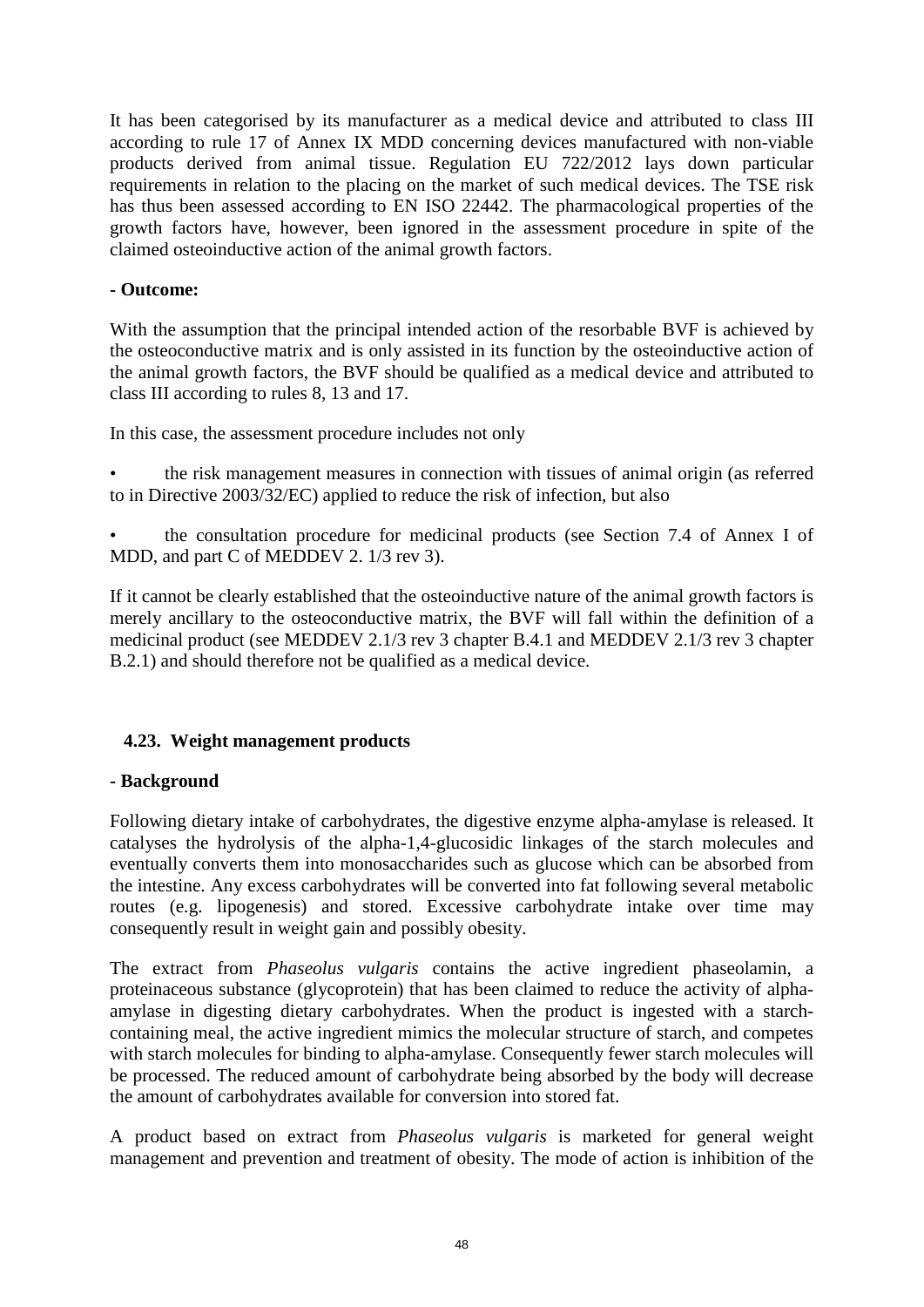activity of alpha-amylase and as a consequence facilitation of weight loss or reduction of weight gain.

#### **- Outcome:**

The product achieves its principal intended action in the human body by inhibiting an endogenous enzyme, which is an alteration of a metabolic process. Therefore the product does not meet the definition of a medical device and should not be qualified as such.

\*\*\*

## **5. BORDERLINE MEDICAL DEVICE – BIOCIDES**

#### **Introduction**

General disinfectants fall under the **[Biocides Directive](http://ec.europa.eu/environment/biocides/pdf/dir_98_8_biocides.pdf)**<sup>[7](#page-48-0)</sup>. Article 1 (2) of this Directive excludes products that are defined or within the scope of Directive 93/42/EEC on medical devices (MDD) and Directive 90/385/EEC on active implantable medical devices (AIMDD).

A [guidance document](http://ec.europa.eu/environment/biocides/pdf/cosmetic_products.pdf) exists for borderline cases between the Biocides Directive and the Cosmetics Regulation as well as a [manual](http://ec.europa.eu/environment/biocides/pdf/mod_040705.pdf) of decisions for implementation of the Biocides Directive.

# **5.1. Hand disinfectants**

#### **- Background**

A manufacturer directed a request to the Commission services on the qualification of a range of products. These products are hand disinfectants.

#### **- Outcome**

Hand disinfectants do not appear to be qualified as an accessory to a medical device. These products are for disinfecting the hands and not devices. Such products are likely to be covered by other Community legislation, for example the Biocides Directive.

# **5.2. Insect repellent**

# **- Background**

 $\overline{a}$ 

<span id="page-48-0"></span><sup>7</sup> Directive 98/8/EC of the European Parliament and of the Council of 16 February 1998 concerning the placing of biocidal products on the market, OJ L 123, 24.4.1998, p. 1–63.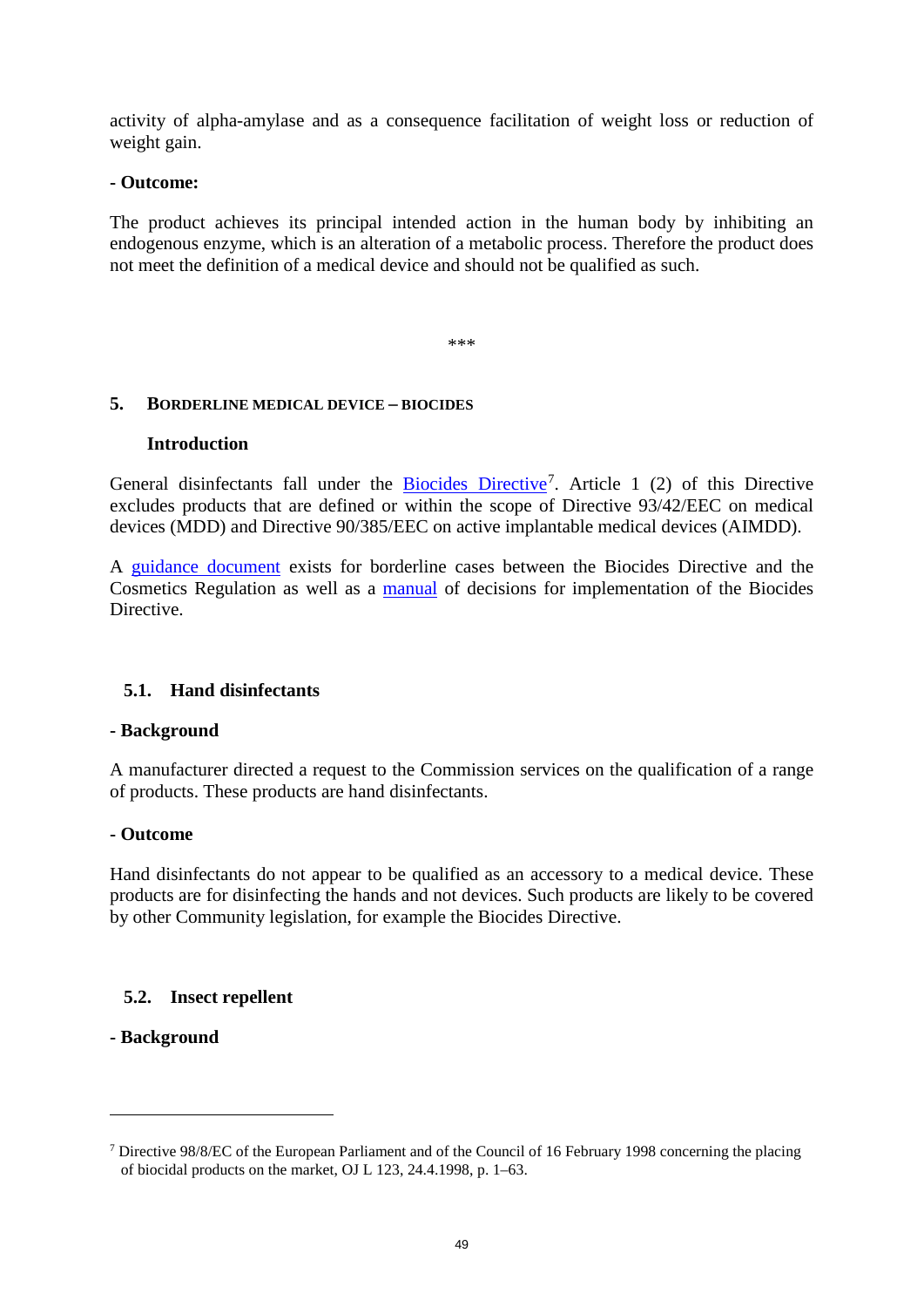The product is an insect repellent packaging in a spray and consisting of lactic acid. According to the manufacturer's claims the product is intended to be applied on the human skin and is intended to prevent diseases by preventing human exposure to diseases transferred by mosquitoes. The manufacturer also claims that the product alleviates injuries on the skin since the product reduces the amount of skin penetration caused by the bites of mosquitoes. According the manufacturer, the mode of action is that the product acts as a barrier on the skin against mosquitoes and other blood sucking insects, with an effect during four hours. Therefore, the manufacturer intends to put its product on the market as a medical device.

## **- Outcome**

This product is primary intended to repel insects in order to prevent mosquitoes and insects bites. This product is not intended to be used principally for a medical use. According to Annex V of Directive 98/8/EC, repellents and attractants products including those that are used for human or veterinary hygiene either directly or indirectly are considered biocides products. In addition, insect repellents are considered to have a primary effect on the insects and not on the human body.

On the basis of the above this insect repellent cannot be consider as a medical device.

# **5.3. Multipurpose disinfectants**

# **- Background**

Disinfectants cover a wide area of uses and, while some are specifically intended for the disinfection of medical devices, others are of a multipurpose use covering the disinfection of various surfaces including floors, walls, sanitary facilities and sometimes also medical devices.

While usually disinfectant products are regulated within the biocides legal framework, those that are specifically intended for disinfecting medical devices fall within the scope of the Directive 93/42/EEC.

"Products with a multiple purpose which may be used occasionally in a medical environment are normally not medical devices" (MEDDEV 2. 1/1 paragraph 1.1).

" Examples of accessories of medical devices

- Disinfectants specifically intended for use with medical devices (e.g. endoscopes),

Note: Multipurpose disinfectants or sterilisation agents are not covered by MDD; they are covered by the directive on biocides." ( MEDDEV 2. 1/3 rev 3, paragraph A.2.1.4)

#### **- Outcome**

General disinfectants fall under the Directive 98/8/EC on the placing of Biocidal products on the market. This directive will be repealed and replaced by the Regulation (EU) No 528/2012 applicable 1 September 2013.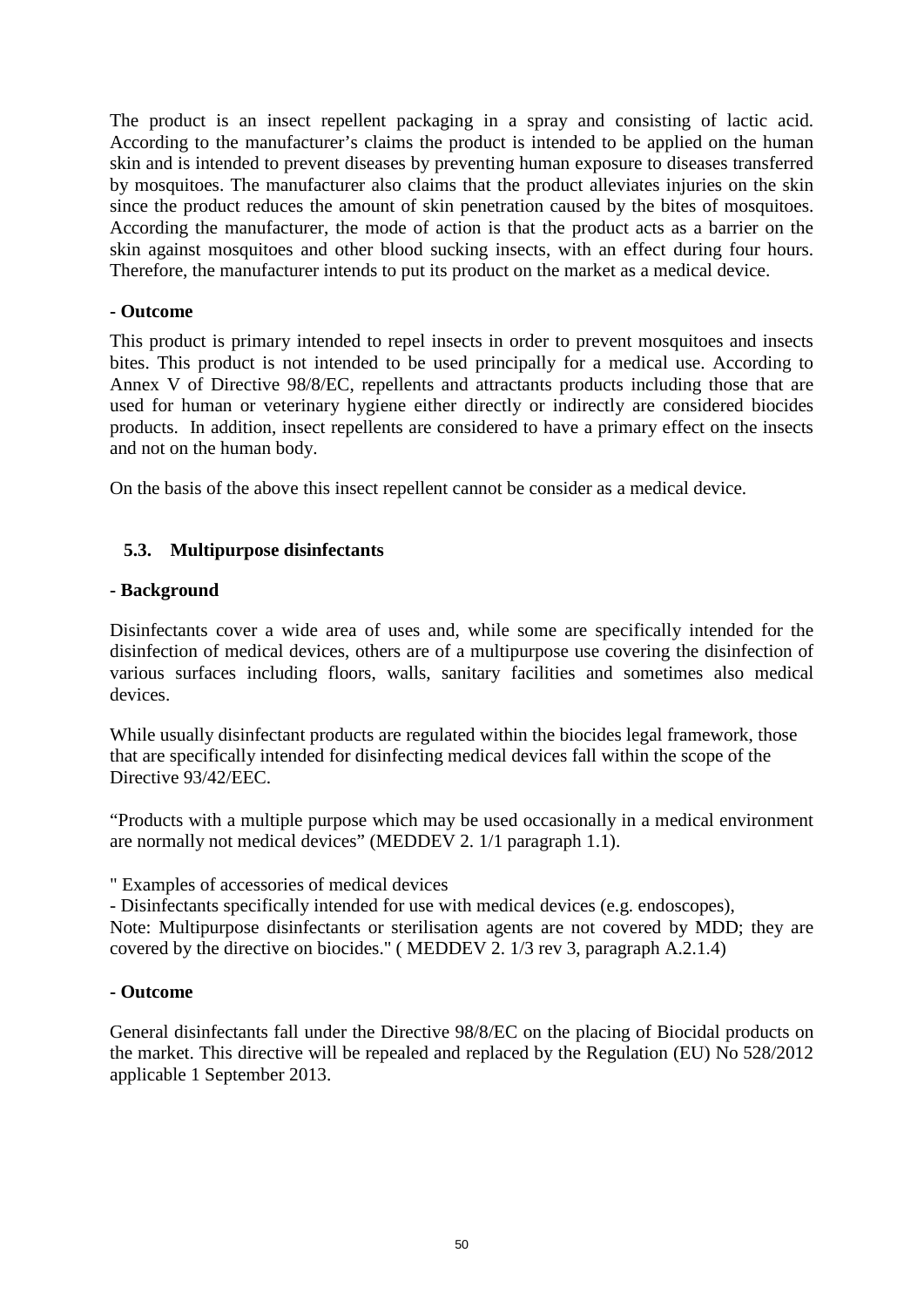# **5.4. Brushes and sponges for washing/cleaning nails, hands and/or harms in hospitals (prior to surgery)**

# **- Background**

Single use sterile brushes and sponges with or without disinfectants are used by healthcare professionals for washing and cleaning the nails, hands and/or arms before surgical procedures.

Manufacturers claim that, as these products act to prevent infections in patients undergoing surgical procedures, they are medical devices.

#### **- Outcome**

Brushes and sponges, with or without disinfectants, for washing and cleaning the nails, hands and/or arms, used by healthcare professionals, do not qualify as medical devices as they do not meet the definition of a medical device according to Directive 93/42/EEC.

Additionally, it should be noted that only products intended specifically to be used for disinfecting medical devices come into the scope of the MDD.

\*\*\*

## **6. BORDERLINE MEDICAL DEVICE –COSMETIC PRODUCTS**

#### **Introduction**

Article 1(5) d MDD states that the MDD does not apply to cosmetic products covered by [Directive 76/768/EEC](http://ec.europa.eu/consumers/sectors/cosmetics/regulatory-framework/index_en.htm) on cosmetic products.<sup>[8](#page-50-0)</sup>

It is suggested to consult MEDDEV 2.1/1 section 1.1. (d) for more detailed guidance on the borderline issues concerning cosmetics.

# **6.1. Tooth whitening or bleaching products**

#### **- Background**

 $\overline{a}$ 

Dental cosmetic products are intended to clean the teeth and/or to whiten/bleach discoloured teeth in order to remove the plaque and other residues and/or remove discoloration of the teeth. There may be various claims, such as prevention of odour from the oral cavity or even of some kind of dental caries.

<span id="page-50-0"></span><sup>8</sup> Council Directive of 27 July 1976 on the approximation of the laws of the Member States relating to cosmetic products, OJ L 262, 27.9.1976, p. 169, as last amended.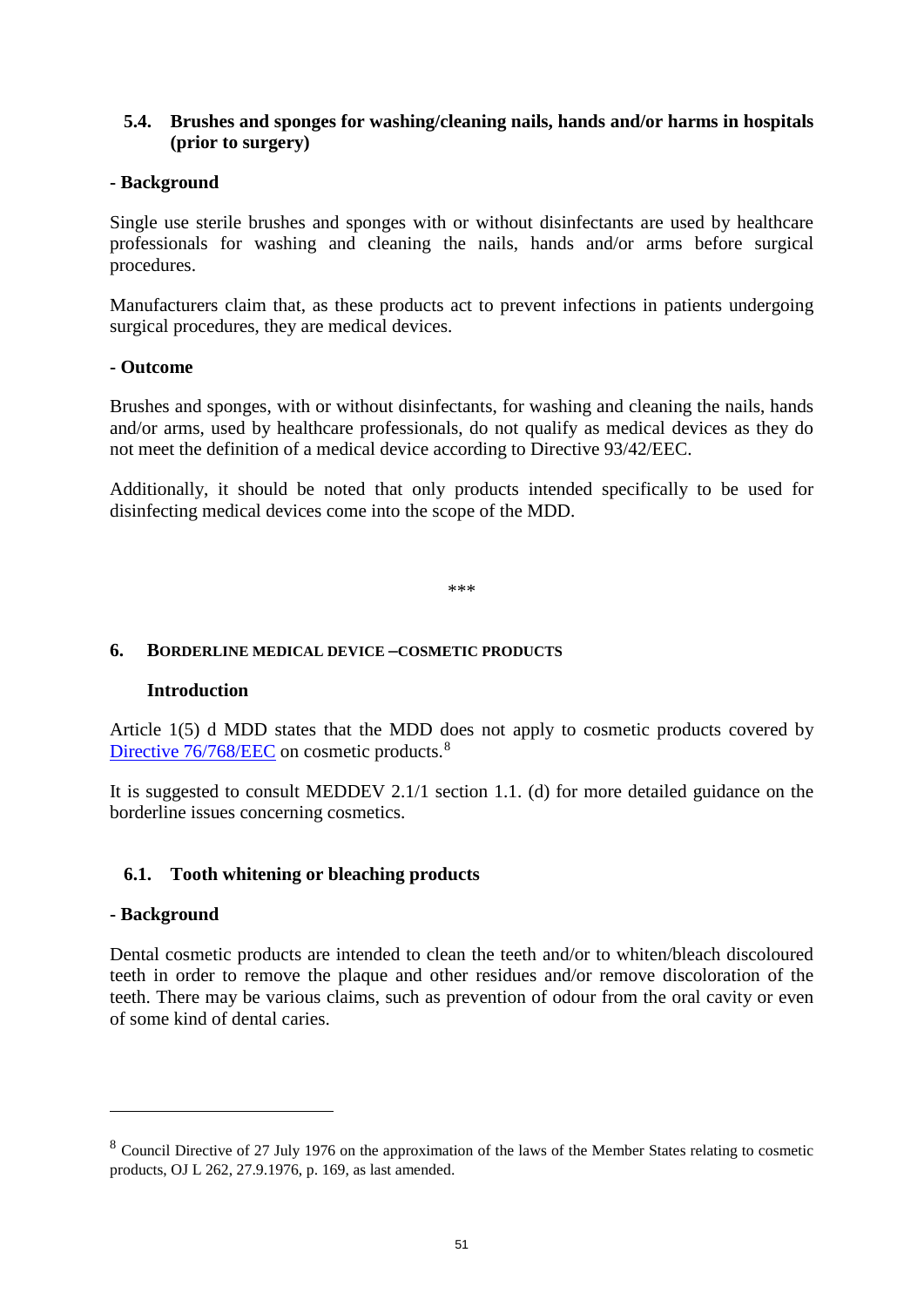Dental cosmetic products may be in the form of solutions, pastes or other forms and are typically intended for use by individuals at home, but also for use in a professional medical environment e.g. by dentists.

The question is whether tooth whitening/bleaching products may be qualified as medical devices, or whether they are simply intended for aesthetic purposes / toiletry purpose and therefore cannot be considered as medical devices.

## **- Outcome**

In some cases, in addition to other contributory factors, discoloration of teeth may be caused by a disease. Nevertheless discoloration of teeth is not considered to be a disease in itself. Besides, application of tooth-whitening/bleaching products is not intended to treat the underlying disease; it only may mask a sign of an underlying disease.

Art. 1 of the Directive 93/42/EEC defines that a medical device is intended to be "used for human beings for the purpose of: - diagnosis, prevention, monitoring, treatment or alleviation of disease [..]". This definition clearly establishes a link between prevention or treatment and disease.

Describing the colour of the teeth after treatment does not give an indication about the effectiveness to treat an underlying disease or to prevent a disease.

It should be mentioned that, according to the definition of a cosmetic product as laid down in article 2 of Regulation (EC) No. 1223/2009 on cosmetics products ('Cosmetics Regulation') tooth whitening or bleaching products qualify as cosmetic products. This has been confirmed in Annex III of this Regulation (entry 12 (d) and (e)), which sets maximum concentrations of hydrogen peroxide, present or released, use conditions and labelling warnings<sup>[9](#page-51-0)</sup>.

Therefore, tooth whitening/bleaching products whether placed within the tooth cavity or placed on the surface of the teeth should not be qualified as medical devices.

# **6.2. Alum styptic pencils**

# **- Background:**

 $\overline{a}$ 

Styptic or haemostatic pencils are sticks made of powdered crystal from an alum block ― aluminium sulfate or potassium aluminium sulfate ― and a waxy binder, which are pressed into a pencil shape. They are generally used to seal cuts and minor abrasions, especially from razors. They are applied directly to the bleeding site and will stop the bleeding rapidly. The ingredients have astringent properties and act as vasoconstrictor in order to disable blood flow.

Styptic pencils are presently (2015) put on the European market both as cosmetic products and medical devices.

<span id="page-51-0"></span><sup>9</sup> OJ l 283, 29.10.2011, p. 36. At the time, the rules were incorporated into Council Directive 76/768/EEC of 27 July 1976 on the approximation of the laws of the Member States relating to cosmetic products, OJ L 262, 27.9.1976, which is now replaced by the Cosmetics Regulation.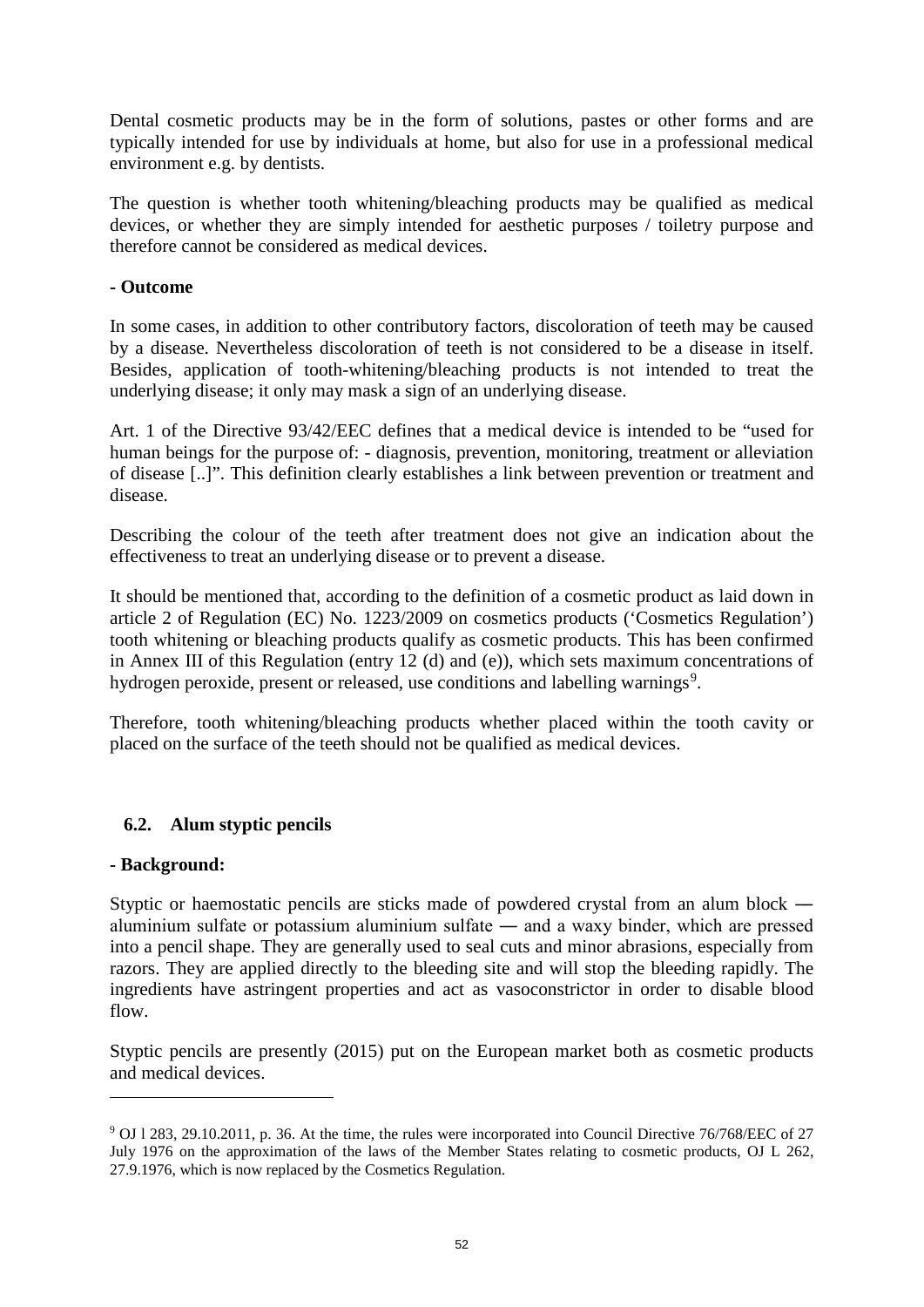## **- Outcome:**

Styptic pencils are not considered as cosmetic products, since they are intended to come into contact with injured skin. The aluminium sulfate salts provide a local astringent effect. The action of these salts is based on (1) the precipitation of proteins on the superficial layer of the skin which in turn (2) constricts the tissues, thereby (3) controlling the bleeding. The precipitation is a simple chemical reaction leading to the physical blockage of the damaged blood vessels. As the mode of action of aluminium sulfate salts is other than pharmacological, immunological or metabolic, styptic pencils should fall under the medical devices regulatory route, namely as Class IIa medical devices according to rule 4, third indent of Annex IX of Directive 93/42/EEC.

#### \*\*\*

#### **7. ACCESSORY TO A MEDICAL DEVICE OR AN IN-VITRO DIAGNOSTIC MEDICAL DEVICE**

#### **Introduction**

The definitions of accessory read as follows:

Article 1 MDD (b) *'accessory' means an article which whilst not being a device is intended specifically by its manufacturer to be used together with a device to enable it to be used in accordance with the use of the device intended by the manufacturer of the device;*

Article 1 (2)c IVDD *"'accessory' means an article which, whilst not being an in vitro diagnostic medical device, is intended specifically by its manufacturer to be used together with a device to enable that device to be used in accordance with its intended purpose. For the purposes of this definition, invasive sampling devices or those which are directly applied to the human body for the purpose of obtaining a specimen within the meaning of Directive 93/42/ EEC shall not be considered to be accessories to in vitro diagnostic medical devices;"*

It is suggested to consult MEDDEV 2.14/1 for more detailed guidance concerning in vitro diagnostic medical devices, and MEDDEV 2.1/1 on the definition of accessory for medical devices.

#### **7.1. Haemodialysis water test strips**

#### - **Background**

The matter at hand concerned the question whether the following two products can be considered as an accessory to a haemodialysis machine which is a medical device. Both products are used together with the haemodialysis machine, one is a residual peroxide reagent strip, which confirms, when used, that the residue of disinfection agents used in the haemodialysis machine have been reduced to safe levels. The other is a reagent strip used to test the water in the haemodialysis machine to ensure that the level of water hardness has been reduced to a level where it is safe to proceed with haemodialysis.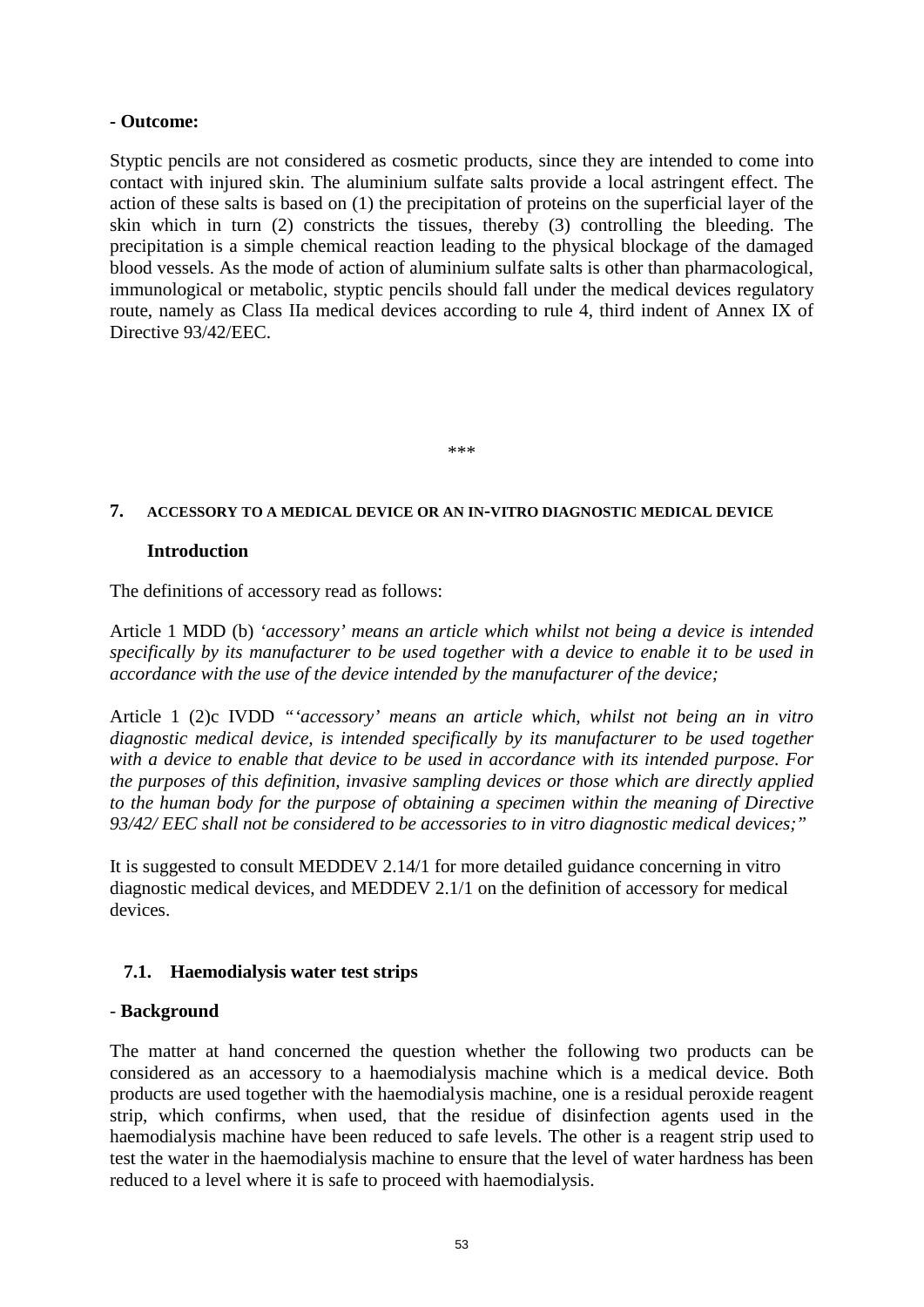# - **Outcome**

From the information provided by the manufacturer of the strips, they do not enable the haemodialysis machine to be used. The strips are used for testing and are not necessary for the functioning of the machine.

According to Article 1 (2) b of Directive 93/42/EEC and the developed guidance (MEDDEV 2.1/1) the decisive criterion to decide whether a product is an accessory to a medical device is whether or not the product is specifically used together with a medical device to enable it to be used in accordance with the use intended by its manufacturer.

The notion "enabled it to be used" implies that the accessory is necessary for the medical device to function.

Therefore, such strips are not considered to be 'accessories' of a medical device within the meaning of Article 1 (2) (b) MDD.

If a manufacturer can claim, substantiated with a solid reasoning that the strips are necessary for the proper functioning of the machine, then these products might be qualified as 'accessories'.

# **7.2. Surgical instrument decontamination products**

#### **- Background**

A manufacturer directed a request to the Commission services on the qualification of a range of products. The products in question are surgical instrument decontamination products.

#### **- Outcome**

Surgical instrument decontamination products are covered by the definition of accessories to medical devices in Article 1 (2) b of Directive 93/42/EEC. The respective guidance (MEDDEV 2. 1/1) expressively mentions disinfectants specifically intended for invasive medical devices as one example for accessories.

For the classification of these products see [paragraph 8.9](#page-61-0)

# **7.3. Dental Water Line Disinfectants**

#### **- Background**

A manufacturer directed a request to the Commission services on the qualification of a range of products. The products in question are Dental Water Line Disinfectants.

#### **- Outcome**

Dental Water Line Disinfectants are covered by the definition of accessories to medical devices in Article 1 (2) b of Directive 93/42/EEC.

For the classification of these products [see paragraph 8.10](#page-61-1)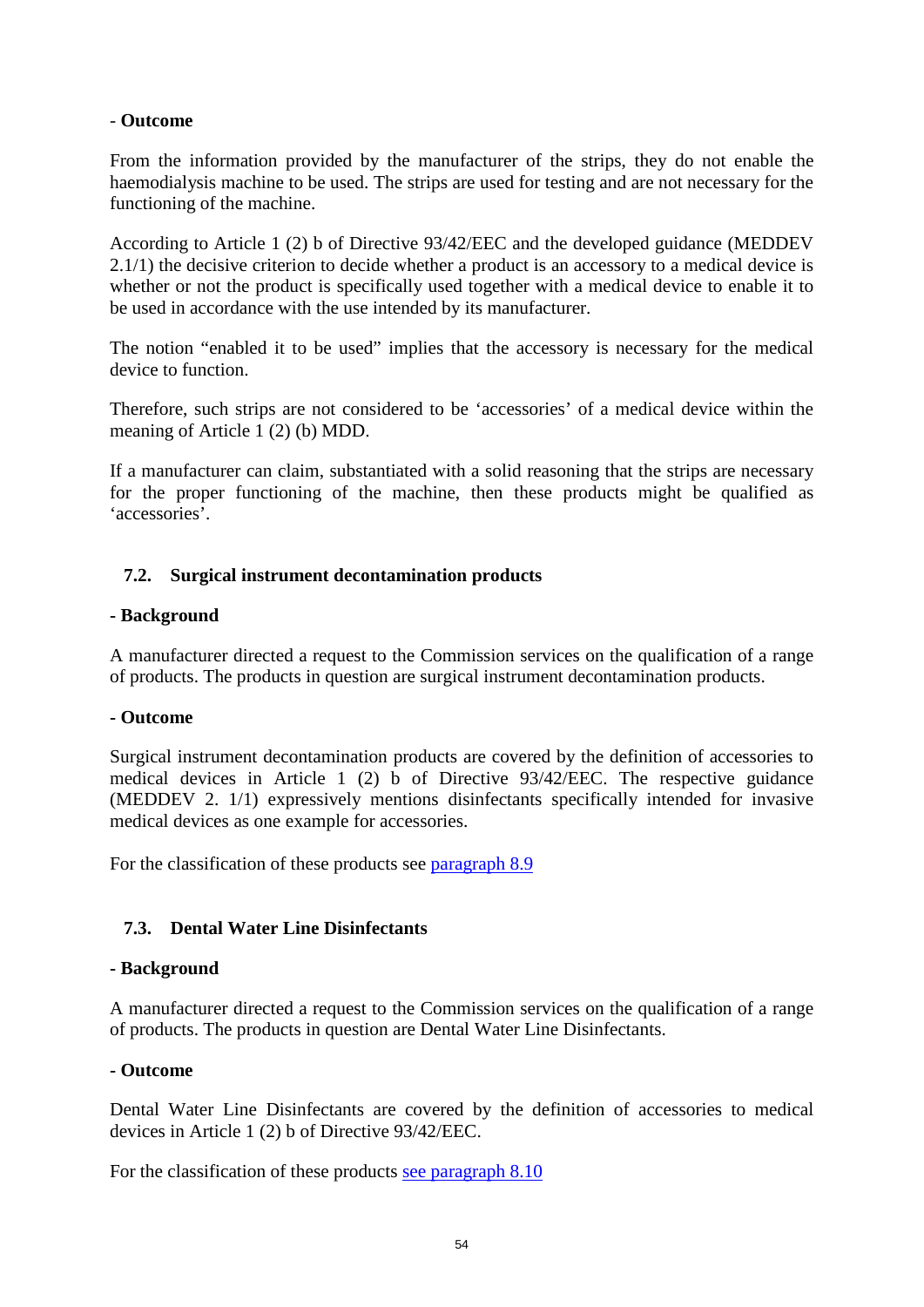# **7.4. Sterilization indicators**

## **- Background**

The sterilization procedure is monitored routinely by using chemical and biological indicators to evaluate the sterilizing conditions and indirectly the microbiologic status of the processed items.

#### **- Outcome**

Sterilization indicators monitor the performance of the sterilizer. They do not affect the sterilization procedure and only provide additional information to the user.

Sterilization indicators do not fulfil either the definition of a medical device laid down in Article 1(2)a of Directive 93/42/EEC or the definition of an accessory laid down in Article 1(2)b of Directive 93/42/EEC as they are not intended specifically to be used together with a device to enable it to be used in accordance with its stated use.

## **7.5. Microplate washers**

#### **- Background**

The product is a microplate washer intended to wash standard flat-bottom 96-well plates or microstrips during the enzyme-linked immunosorbent assay (ELISA) in diagnostic laboratories.

This microplate washer is a fully programmable device ensuring multi-step solution ripening and aspiration.

The manufacturer claims that this microplate washer falls within the scope of the Directive 98/79/EC and meets the definition of in vitro diagnostic medical device because this microplate washer is intended for the performance of the ELISA protocols and therefore specifically intended for the use for in vitro diagnostic examination. However, this microplate washer is not used for direct examination of specimens and calculation of the ELISA results and no specific IVD requires this washer to be used to enable the IVD to perform its intended purpose.

# **- Outcome**

This microplate washer is not intended to be used in vitro for the examination of specimens, solely or principally for the purpose of providing information concerning a physiological or pathological state or concerning a congenital abnormality or to determine the safety and compatibility with potential recipients or to monitor therapeutic measures. No specific ELISA requires this washer to be used for in vitro diagnostic tests.

In addition, MEDDEV 2.14/1 rev.1 states in this context: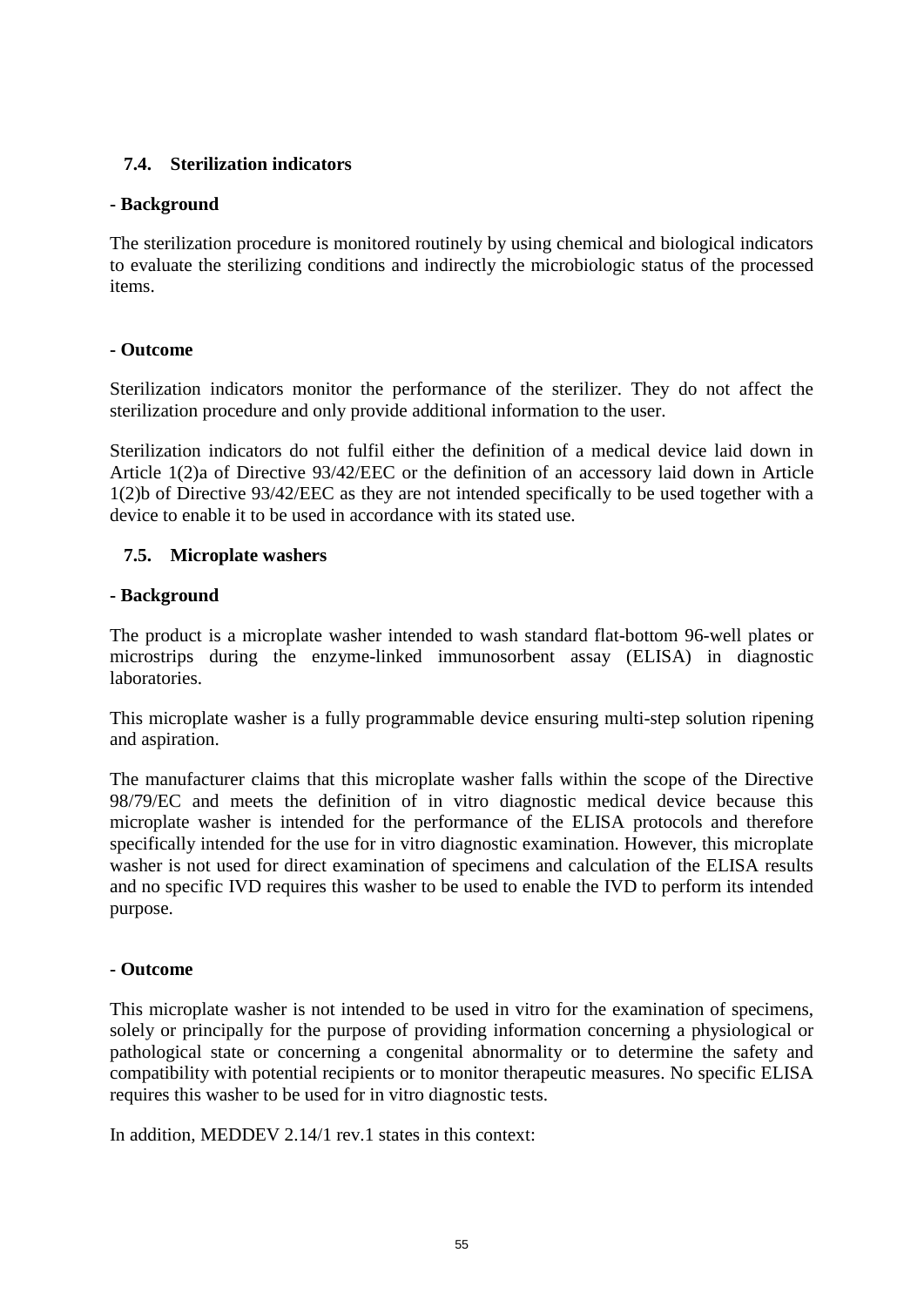"if, however, the product does not in fact possess specific characteristics that make it suitable for one or more identified in vitro diagnostic examination procedures, then the manufacturer is not free to bring it within the scope of the IVDD merely by affixing the CE marking to it. In other words, a manufacturer is not able to bring within the scope of the IVDD a product that, in reality, is a piece of general laboratory equipment simply by affixing the CE mark to it".

If this microplate washer possessed such specific characteristics, the manufacturer would have to demonstrate them and the link with one or more specifically identified in vitro diagnostic tests.

On the basis of the above this microplate washer should be regarded as a general laboratory product. This is excluded from the IVDD by article 1 (2) b IVDD.

# **7.6. Automated external defibrillator storage units**

# **- Background**

Automated external defibrillators (AEDs) are intended by their manufacturer for use in emergency situations and are usually designed to function as intended within certain environmental conditions e.g. within temperature and humidity ranges that are specified in the instructions for use and on the device labelling.

To ensure AEDs are available for use in an emergency situation, they are often stored in public locations (e.g. shopping centres and public streets). Due to the varying environmental conditions that the AED can be exposed to in these locations AEDs are stored in storage units which claim to maintain the AEDs within the recommended environmental conditions. An AED is a medical device in accordance with the MDD. The question is whether the AED storage units could be considered as an accessory to the AED.

# **- Outcome**

An AED storage unit is intended to be used with an individual AED to store it in the environmental conditions in which the AED was designed to function. The AED storage unit protects the AED from extreme environmental conditions in the location where it is stored so that the AED performs as intended when needed in an emergency situation.

An AED storage unit that is intended to maintain the specified environmental conditions required for an AED to perform as intended should be qualified as an accessory to a medical device as per Article 1 (2) b of the MDD. An AED storage unit that uses a power supply to achieve its intended purpose should be classified as class I under Rule 12 of the Annex IX of the MDD. If no power supply is used, the unit should be classified as class I under Rule 1.

On the other hand, an AED storage unit that is not intended to maintain the required environmental conditions for the AED should not be qualified as an accessory to a medical device.

\*\*\*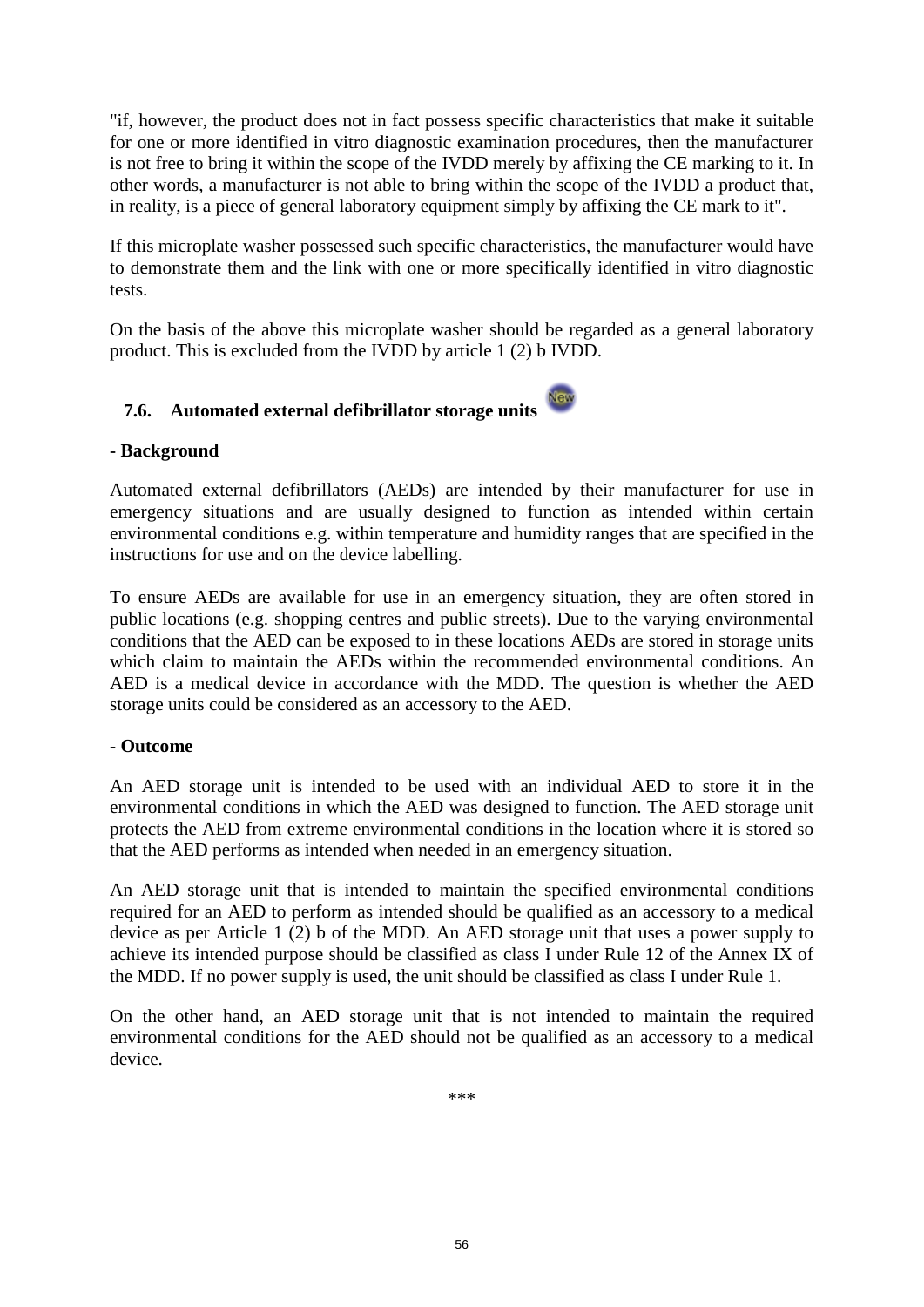# **8. CLASSIFICATION**

# **Introduction**

It is suggested to consult [MEDDEV 2.4/1 rev 9](http://ec.europa.eu/consumers/sectors/medical-devices/files/meddev/2_4_1_rev_9_classification_en.pdf) for more detailed guidance concerning the classification rules for medical devices.

# **8.1. Light box indicated to treat seasonal affective disorder (S.A.D)**

# - **Background**

The product in question is a light box that emits bright light and the manufacturer states that light therapy is 'a convenient and effective way of compensating for the lack of light without resorting to medication'. The manufacturer also states: 'in autumn and winter, the seasons with the least sunlight because the days are shorter, increased symptoms resulting from light depravation may be experienced. Even standard artificial lighting in buildings cannot compensate for a shortage of natural light. These statements are effectively claims for treatment of seasonal affective disorder (S.A.D.), which is a recognised medical condition and therefore this product is considered a medical device.

## - **Outcome**

In the classification of this product, it must be decided whether it performs any active action as defined in Annex IX I - Definition 1.5 'Active therapeutic device'.

That is, does it support, modify, replace, or restore biological functions or structures with a view to treatment or alleviation of a disease? If the device performs an 'active' function, then it is class IIa.

# **8.2. Oxygen delivery**

#### - **Background**

These products are intended to deliver oxygen to the patient and are connected to active devices such as ventilators, anesthetic machines etc. and / or to a pressure regulator.These devices may be connected to the different kind of oxygen delivery systems with regulators; via oxygen piping to the oxygen supply/oxygen delivery centre, to oxygen bottles/oxygen cylinders or to oxygen concentrators.

#### - **Outcome**

In the classification of this product, Class IIa is appropriate based upon rule 2, 5 or 11 of Annex IX.

# **8.3. Examination gloves coated with polyhexamethylene biguanide (PHMB)**

# - **Background**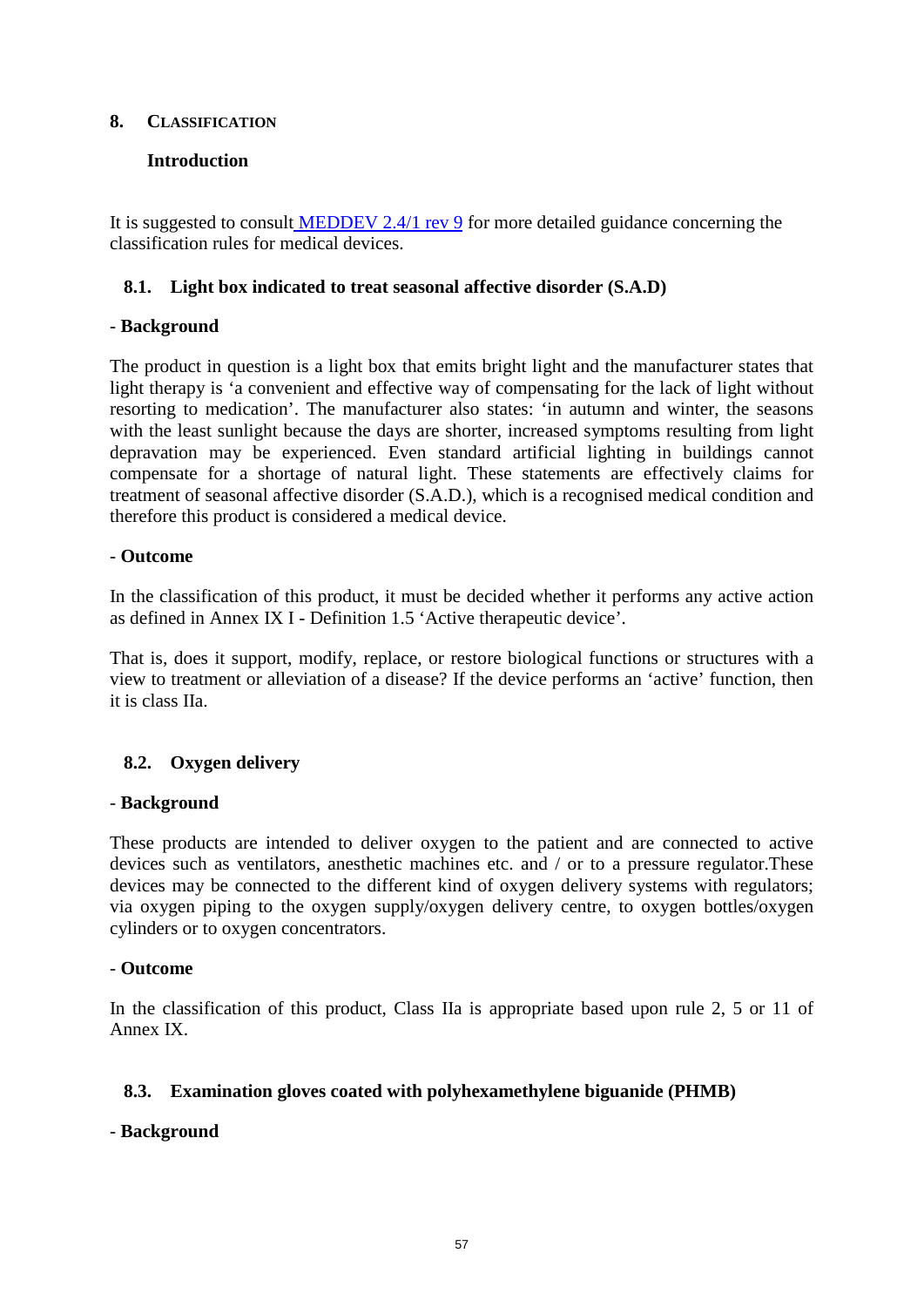The case relates to examination gloves with PHMB which is a broad spectrum bactericide. This substance is also used as an ingredient in various products (contact lens solutions and surgical scrubs and swimming pools). The intended use is to reduce bacterial transfer between the healthcare professional and the patient. The gloves would be single use.

# - **Outcome**

Examination gloves are usually considered to be Class I medical devices, however MEDDEV 2.1/3 in section A.5 states that 'wound dressings, surgical or barrier drapes (including tulle dressings) with antimicrobial agent' are considered to be devices incorporating medicinal substances and therefore Class III devices.

Antimicrobial agents on surgical or barrier drapes intended to come in to contact with the patient have no 'ancillary' effect on the patient and neither would an antimicrobial coating on an examination glove, however the MEDDEV implies that these examination gloves with a PHMB coating should be considered as Class III medical devices.

Medical devices may incorporate substances as an integral part which, if used separately, may be considered to be a medicinal product. This is specifically addressed in article 1(4) MDD which makes it clear that such products are devices, provided that the action of the medicinal substance is ancillary to that of the device, as reflected in the product claim and as supported by the scientific data provided by the manufacturer of the devices. Rule 13 places these devices in Class III.

In essence two issues need to be considered: a) is the substance (PHMB), if used separately a medicinal product; b) is the substance liable to act on the human body with action ancillary to that of the devices?

a) Taking into account the published literature, it can be concluded that the PHMB is a substance which could be administered topically to human beings in view to restore or modify physiological functions by mainly means of pharmacological action (e.g. treatment of Acanthamoeba keratitis). As such it could be regarded as a medicinal product in accordance with Article 1(2) of Directive 2001/83/EC as amended.

b) The risk that the PHMB acts on the patient highly depends on the intended use of these gloves. For example, an examination of a wound or a mucous membrane will lead to a considerably increased risk of action of PHMB on the patient.

On the basis of the above and taking into account the Rule 13, the classification of these gloves as Class III would appear the most appropriate.

# **8.4. Picture Archiving and Communication Systems (PACS)**

# - **Background**

Basically, a PACS workstation is specifically designed to be networked with a wide variety of diagnostic imaging systems, e.g. x-ray, nuclear medicine, magnetic resonance imaging (MRI) or ultrasound, as well as laboratory or hospital information systems. It does not contain controls for the direct operation of a diagnostic imaging system and is designed to receive, archive, and transmit data both on-line and off-line. It is typically located at a site remote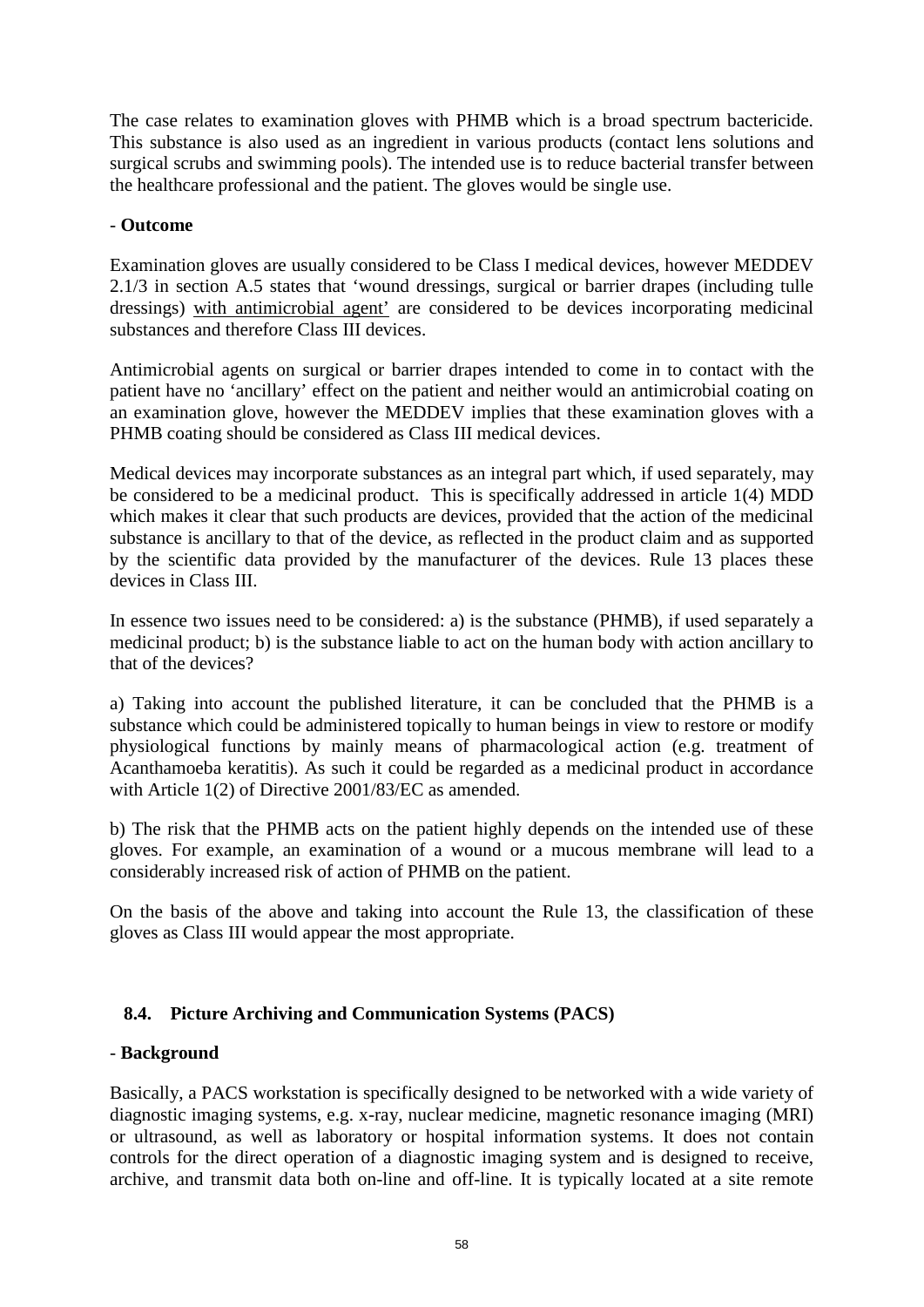from imaging systems and is configured to provide limited or extensive capabilities to further process, manipulate and/or view patient images and information collected from diagnostic imaging systems. The manufacturer of the PACS states that the system does not influence the radiation of the diagnostic x-ray machine.<sup>[10](#page-58-0)</sup>

Generally speaking there are various types of PACS:

**(a)** PACS used for viewing, archiving and transmitting images.

**(b)** Where the post-processing of the image for diagnostic purposes is such as:

- image processing functions which alter the image data (e.g. filtering, multiplanar reconstruction, 3D reconstruction)

- complex quantitative functions (e.g. arterial stenosis evaluation, ventricular volume calculation, calcium scoring, automatic indication (detection) of potential lesions

**(c)** With image enhancing by controlling image acquisition

# - **Outcome**

In cases where the PACS falls under the definition of a medical device, *i.e.* is specifically intended by the manufacturer to be used for one or more of the medical purposes set out in the medical device definition, the following situations can be foreseen:

(i) In relation to **PACS (a)** intended by its manufacturer to be used for viewing, archiving and transmitting images, it is considered that applying rule 12 could be appropriate and accordingly this type of PACS are generally classified as Class I medical devices. However, PACS that are only intended for archiving or storage of data may not fall within the definition of a medical device provided that data is not manipulated.

(ii) Those types of **PACS (b)** which drive a device or influence the use of a source device fall automatically in the same class in accordance with implementing rule 2.3, which classifies them as Class IIa or IIb. If this type of PACS does not drive or influence the use of the source device, this type of PACS can be classified under rule 10 if such PACS are intended to allow direct diagnosis, classifying them as Class IIa.

(iii) PACS with image enhancing by controlling image acquisition **(c)** should fall into the same class as the source device. This is based upon, firstly, implementing rule 2.3*"Software, which drives a device or influences the use of a device, falls automatically in the same class*." and the last paragraph of MEDDEV 2.4/1 - rev. 8, Section 3.2 stating that: "*Standalone software, e.g. software which is used for image enhancement is regarded as driving or influencing the use of a device and so falls automatically into the same class. Other standalone software, which is not regarded as driving or influencing the use of a device, is classified in its own right*". Applying this classification rule and the interpretation of the MEDDEV allows this type of PACS to be classified as Class IIa or IIb medical devices according to the classification of the device itself.

 $\overline{a}$ 

<span id="page-58-0"></span><sup>10</sup> GMDN code 40943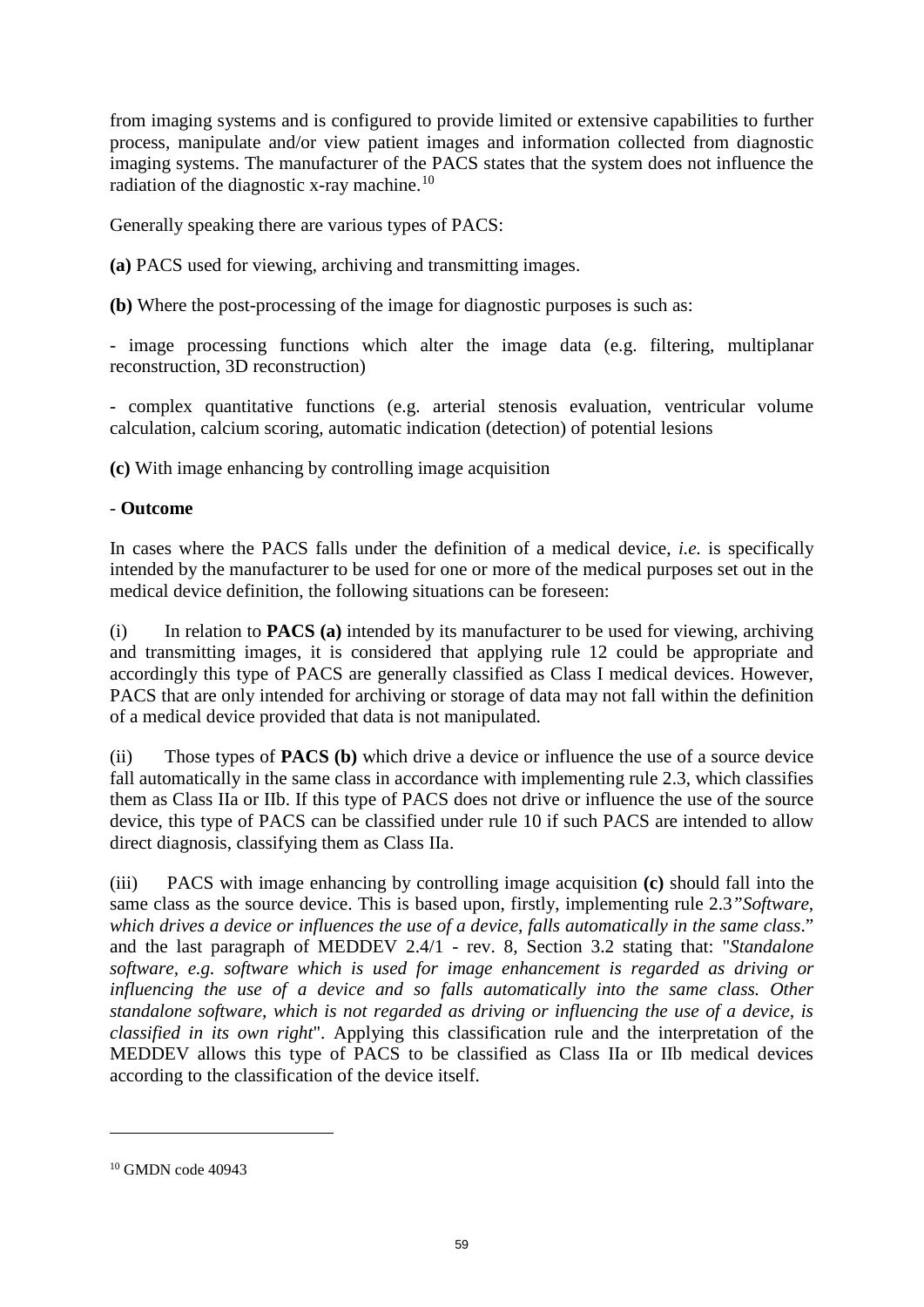# **8.5. Blood refrigerators, freezers and defrosters**

## **- Background**

The product in question concerns blood product cooling devices/blood bank refrigerators. A blood storage refrigerator and a blood storage freezer are devices intended for medical purposes that are used to preserve blood and blood products by storing them at cold or freezing temperatures. Plasma defrosters are designed for defrosting of blood plasma.

## **- Outcome**

Blood storage refrigerators, freezers and defrosters sold for the specific intended purpose of dealing with blood should be medical devices in their own right.

The cooling device or refrigerator store substances that will be eventually delivered into the body and are Class IIa (rule 2). The plasma defrosters are in Class I (rule 1).

## **8.6. Warming blankets**

## - **Background**

This matter relates to the classification of warming blankets. It concerns a manufacturer who markets warming blankets on the basis of warm air, produced by an extra warming device.

The manufacturer considers the blanket to be an <u>accessory</u> to the <u>active device</u> and as such the manufacturer considered it Class I.

#### **- Outcome**

#### *1/ Medical device or not?*

The medical purpose has to be clearly identified and substantiated to qualify these products as medical devices

# *2/ If the blanket and the generator are sold as a single medical device:*

Classification rule 9 would classify these products as class IIa or class IIb medical devices depending on the state of the patient (which is inherently linked to different levels of risks). When the product is intended to be used on an unconscious patient (who therefore cannot remove the blanket), *e.g.* in reanimation services, the device is to be classified as class IIb medical device. If the device is intended to be used on a conscious patient (who therefore can react), the device is to be classified as class IIa medical device.

#### *3/ If the blanket and the generator are sold separately:*

The blanket sold separately cannot be considered as an active medical device and is a Class I medical device in accordance with rule 1.

The generator sold alone would be class IIa or class IIb in accordance with classification rule 9. The manufacturer will have to specify the use of such generator.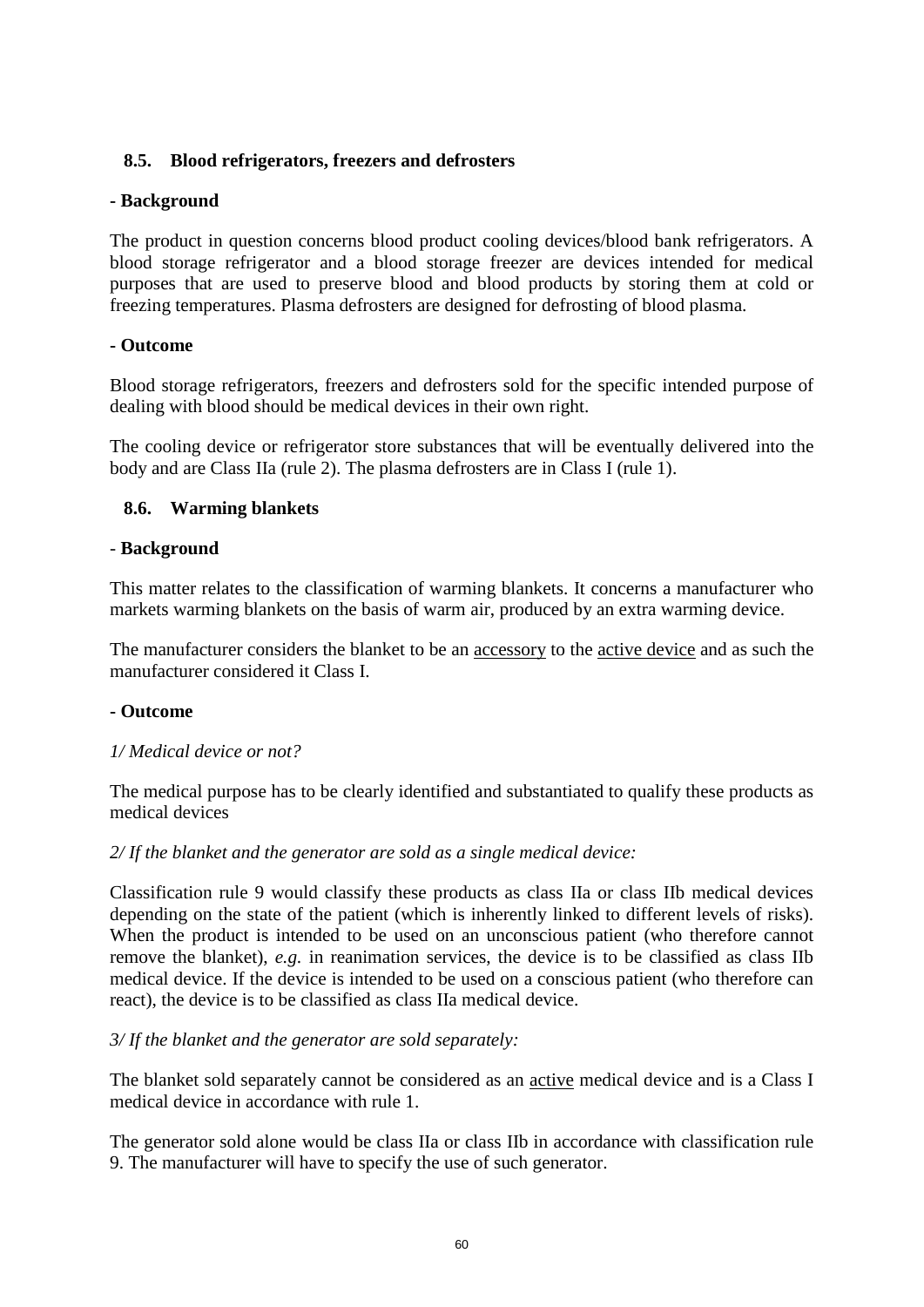# **8.7. Products evaluating the condition of respiratory muscles**

## **- Background**

The product assists in evaluating the condition of the respiratory muscles. It is a small battery operated device that performs two tests: the Pmax and the Sniff tests. Both tests measure pressure.

The Pmax test operates through the mouth through a voluntary respiratory manoeuvre. This test requires a maximal respiratory effort by the patient. The test starts by a deep breath filling the full capacity of the lungs and then the patient tries to breathe out into a plastic tube which is closed from all sides except the connection to the mouth. The device measures the maximum pressure that is developed in the tube and sustained for at least one second. This pressure is then compared to normal pressures. This is done for both expiratory and inspiratory pressures. The Sniff test measures the pressure that develops in the nose during a sniff manoeuvre. Both tests are supposed to give similar results.

It gives an indication whether the respiratory muscles are working properly. Bad readings do not necessarily indicate a disease but an indication that further clinical investigation might be appropriate. Neither does it monitor any physiological process since it does not allow air flow through it, so it cannot monitor respiration.

#### **- Outcome**

The product measures how fast a person can exhale air. It is one of many tests that measure the function of the airways, which are commonly affected by diseases such as asthma. This product is intended to measure the condition of the respiratory muscles and as such is to be classified as a Class IIa medical device in accordance with classification rule 10 third indent.

#### **8.8. Neutral electrodes for high frequency surgery**

#### **- Background**

The issue relates to the classification of neutral electrodes which are accessories for High Frequency (HF) surgery. In general there are two types of electrodes used in high frequency surgery: those which are 'active' concentrate the energy and convert it into heat and those which are 'neutral' and simply transfer the energy between two points.

The MEDDEV does not make this distinction and places both electrodes active and neutral under rule 9, consequently they are both considered to be in Class IIb. This is the result from discussions a few years ago, and that is why the MEDDEV puts both electrodes in the same Class IIb. However, manufacturers do make this distinction.

#### **- Outcome**

Current guidance (MEDDEV 2.4/1 under rule 9) indicates that all such electrodes should be considered as Class IIb products, irrespective of their nature (active or neutral) as they may be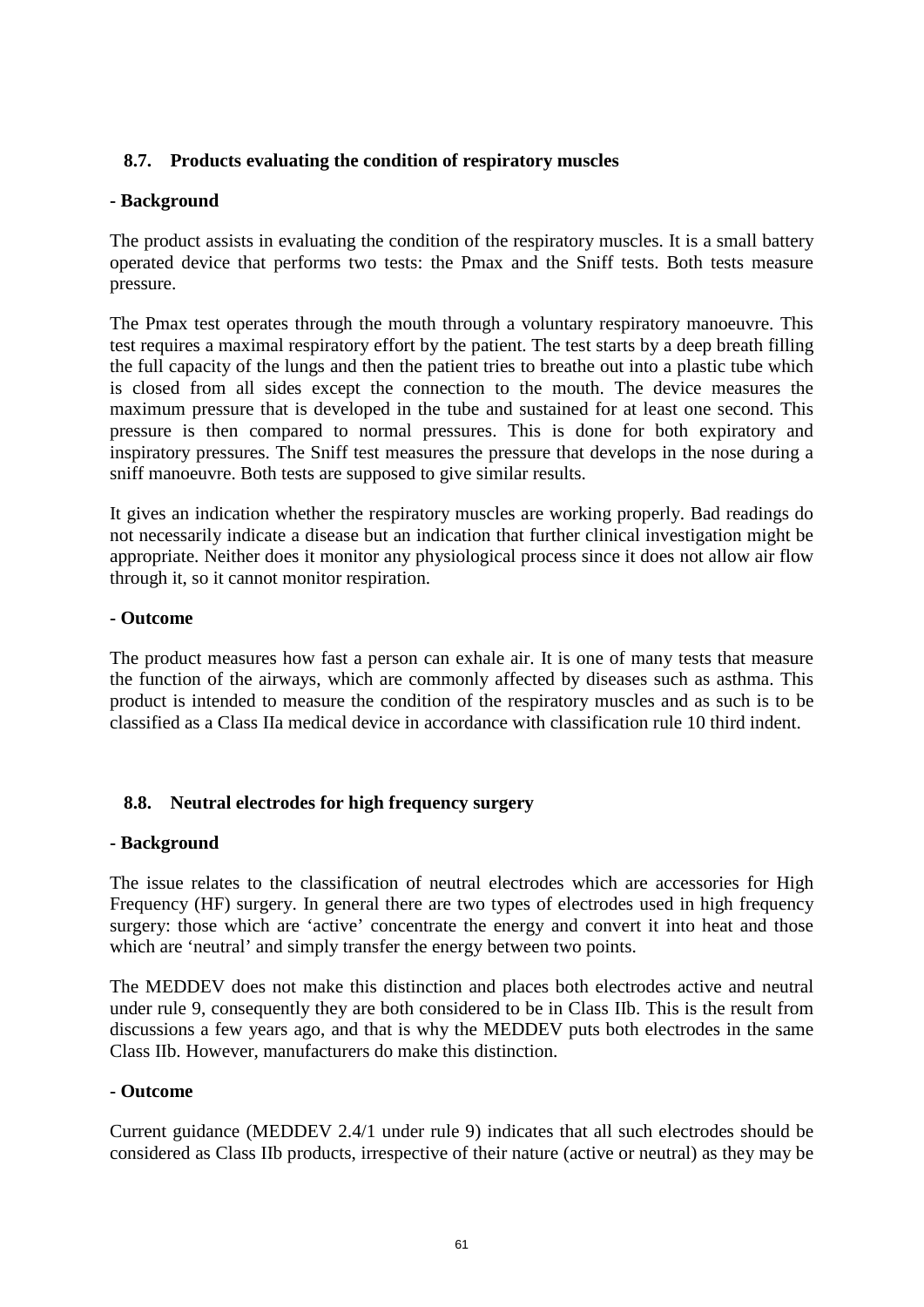potentially hazardous. It is concluded that the neutral electrodes are medical devices which involve potentially hazardous exchange of energy and should be Class IIb medical devices.

# <span id="page-61-0"></span>**8.9. Surgical instrument decontamination products**

## **- Background**

A manufacturer directed a request to the Commission services on the classification of a range of products. The products in question are surgical instrument decontamination products.

## **- Outcome**

These products should be classified according to Rule 15 of Annex IX of Directive 93/42/EEC. This rule has been further developed in MEDDEV 2.4/1, according to which this rule covers substances used principally in a medical environment to disinfect medical devices.

Examples listed in the MEDDEV 2.4/1 include disinfectants specifically intended for instance for endoscopes or haemodialysis equipment, sterilizers specifically intended to sterilize medical devices in a medical environment and washer disinfectors.

## <span id="page-61-1"></span>**8.10. Dental water line disinfectants**

#### **- Background**

A manufacturer directed a request to the Commission services on the qualification of a range of products. The products in question are Dental Water Line Disinfectants.

#### **- Outcome**

These products should be classified according to Rule 15 of Annex IX of Directive 93/42/EEC. This rule has been further developed in MEDDEV 2.4/1, according to which this rule covers substances used principally in a medical environment to disinfect medical devices.

# **8.11. Dental curing lights**

#### **- Background**

The dental curing lights are intended for curing of dental filling substances in situ.

A number of dental filling materials need for hardening (a kind of polymerisation) after application to the tooth to be treated with light. During this application of light, the energy transmitted with this light is absorbed by the filling material as well by the surrounding parts of the body (surface of the tooth, other neighboured fillings and crowns, internal part of the tooth surrounding the filling which is warming up, gum if the filling is close to the gum). It is not possible to avoid the surroundings of the filling to be treated together with the filling; this is an undesired but unavoidable and accepted side effect.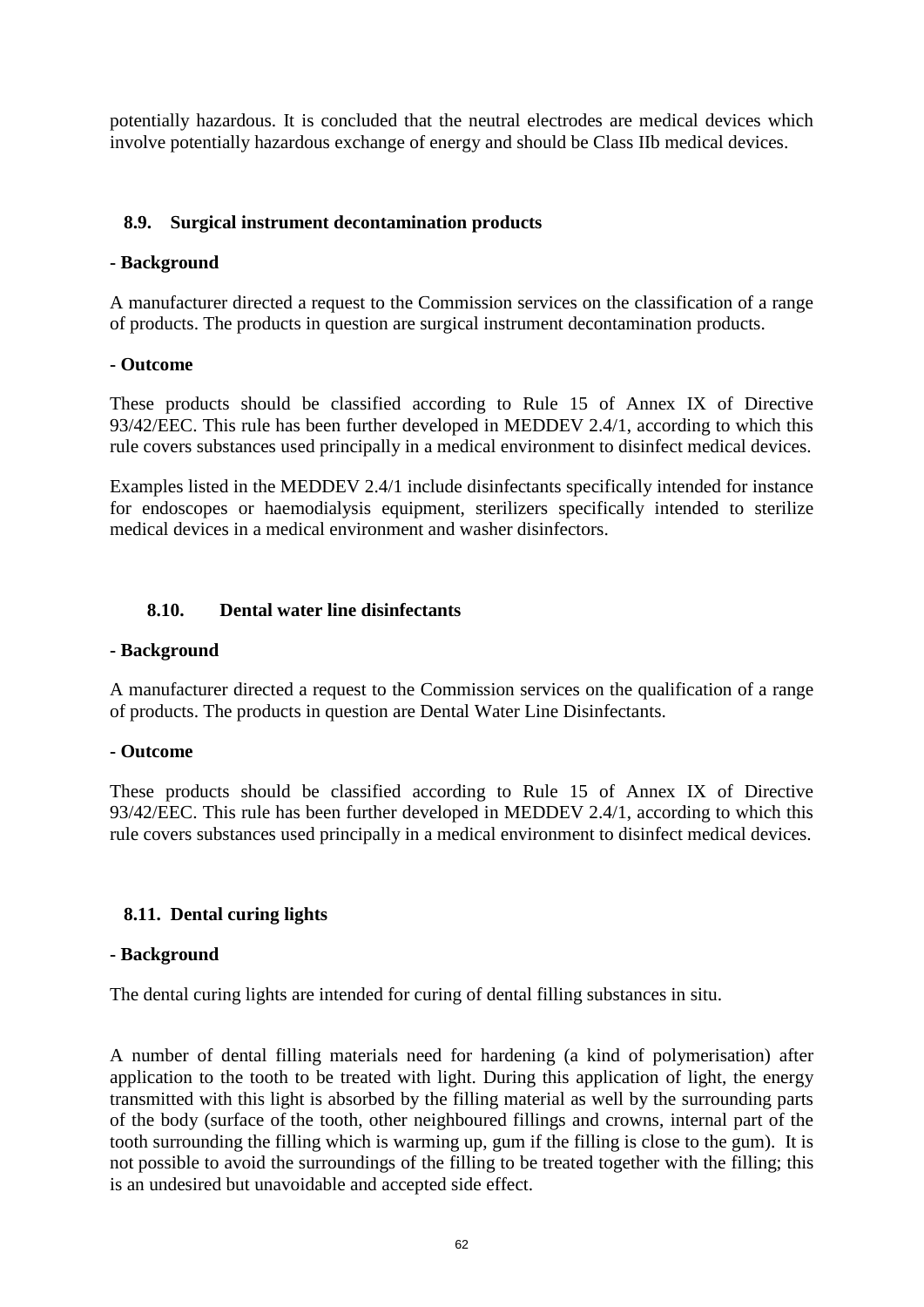Because of the considerable changes in the design of the lights, it is questioned whether a reclassification would be needed.

# **- Outcome**

It is confirmed that no reclassification is needed and that these products shall be considered as Class I medical devices in accordance with classification rule 12. Also, the guidance MEDDEV 2.4/1 on classification lists the example of "dental curing light" under classification rule 12.

# **8.12. Bacterial/viral filter for use on patient undergoing pulmonary function testing**

## **- Background**

The product is a bacterial/viral filter indicated for single use on patients undergoing pulmonary function testing and its main function is to avoid secretion and moisture deposition in the equipment, reducing the need of frequent decontamination procedures. The equipment is a spirometer, a class IIa active medical device, according Directive 93/42/EC.

The manufacturer states that the product should be classified as class I, because the product does not interfere at all with the diagnostic function of the test machine, and because the energy used by the active device (spirometer) is not exchanged with the patient. In consequence the manufacturer applies the rule for devices not intended for connection to an active medical device.

# **- Outcome**

The product is an invasive device since it is partially inserted inside a natural body orifice (patient's mouth).

The product is intended for transient use, as the duration of contact seems to be usually less than 60 minutes and is intended for connection to a Class IIa active device (spirometer).

On the basis of the above and taking classification rule 5 into account, this device should be classified as Class IIa medical device.

# **8.13. Hydrocolloid plaster for blisters**

#### **- Background**

Blisters are resulting from frictional forces that mechanically separate epidermal cells and dermal cells and the separation fills with a fluid. The epidermal cells will be weakened. The blister management could be done by protecting the blister without puncture it or puncturing the blister with a sterile needle and removing the skin on the blister area before placing the plaster.

Hydrocolloids are more effective than ordinary first aid plasters and claim that they promote rapid healing. Indeed, some of hydrocolloid dressing mentions the principle known as moist wound healing to provide the ideal treatment for blisters. Moisture enhances wound re-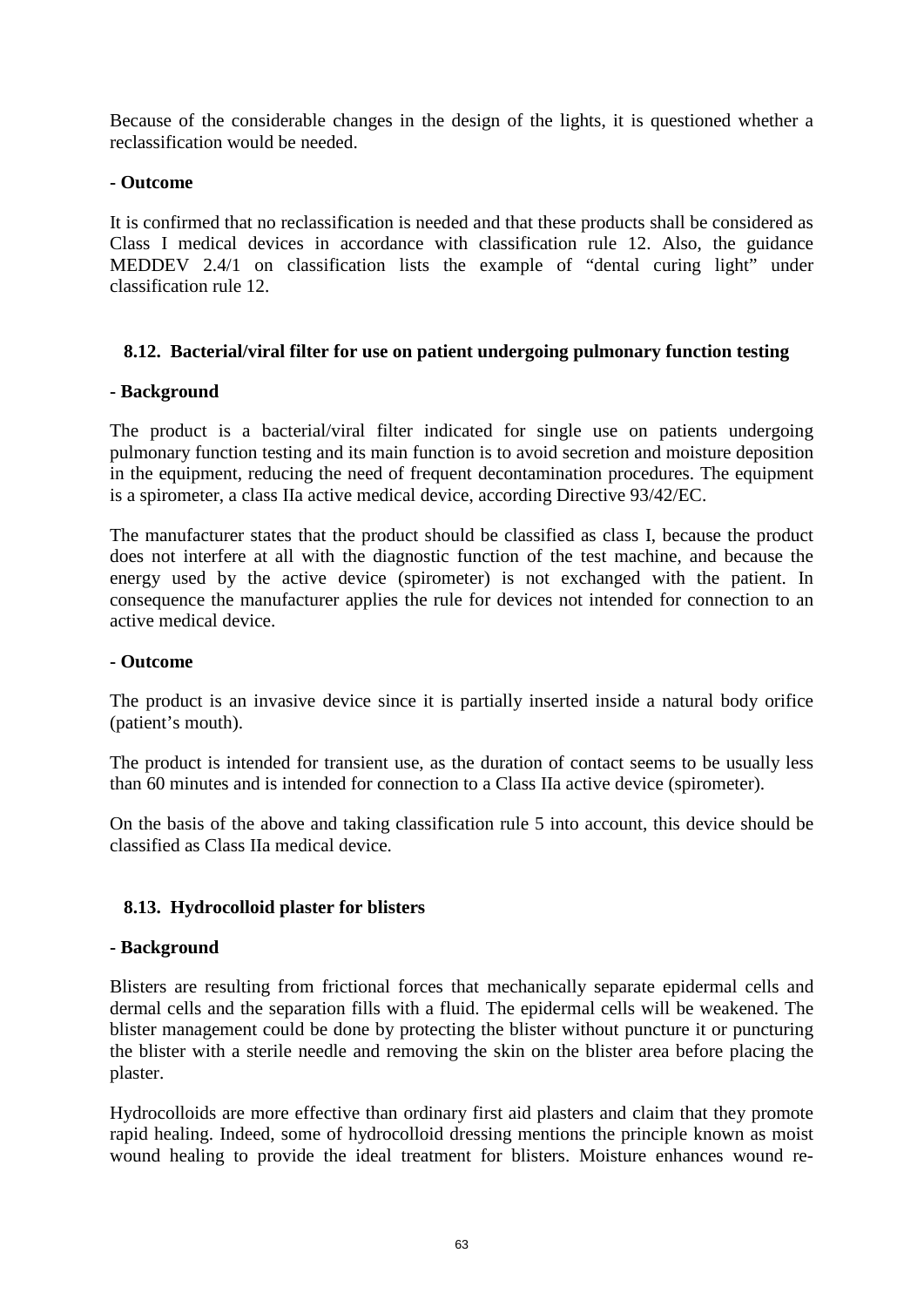epithelization since occlusive dressings that maintain moisture and warmth were optimal for healing.

## **- Outcome**

A blister is injured skin.

Hydrocolloid acts by its proprieties on the microenvironment of the blister and is not placed on a blister to act simply as a mechanical barrier for absorption of exudates.

On the basis of the above and taking classification rule 4 and guidance MEDDEV 2.4/1 – rev 8, part 2 into account, it is considered that hydrocolloid which claims promoting rapid healing should be classified as class IIa medical devices.

# **8.14. Movement monitor for babies**

## **- Background**

The manufacturer claims that this product is recommended for all babies, especially during their most vulnerable first 6 months, to help guard against life-threatening events such as Apnoea and Sudden Infant Death Syndrome (SIDS or Cot Death).

A little vibrating motor is used to [stimulate babies in neonatal wards](http://www.respisense.com/en/design.php##) that suffer apnoea episodes and can indicate if they are rhythmic or general movements. If the baby becomes dangerously inactive, this product will provide a small tactile stimulation even before human intervention. If breathing effort stops, slows down too much or becomes too shallow the built-in stimulator will gently stir baby to breathe, failing which a loud alarm will alert the nearest adult and consequently should be help by a doctor. The problem is to know whether this product could be considered as a general product or as a medical device or as an active medical device.

#### **- Outcome**

This product is intended to help preventing life-threatening events such as apnoea and Sudden Infant Death Syndrome (SIDS or Cot Death). Taking this medical purpose into account this product fulfils the definition of a medical device.

This product is to be connected with a source of electrical energy and could then be considered as an active medical device. According to classification rule 10, this product should be classified as Class IIb medical device.

#### **8.15. Medical devices containing silver**

#### **- Background**

There are many medical devices being placed on the market containing silver (*e.g.* wound dressing containing silver, coated catheters or secondary bandage to cover primary dressings…). The claims for these products are usually that the silver is acting as an antimicrobial agent in an ancillary manner.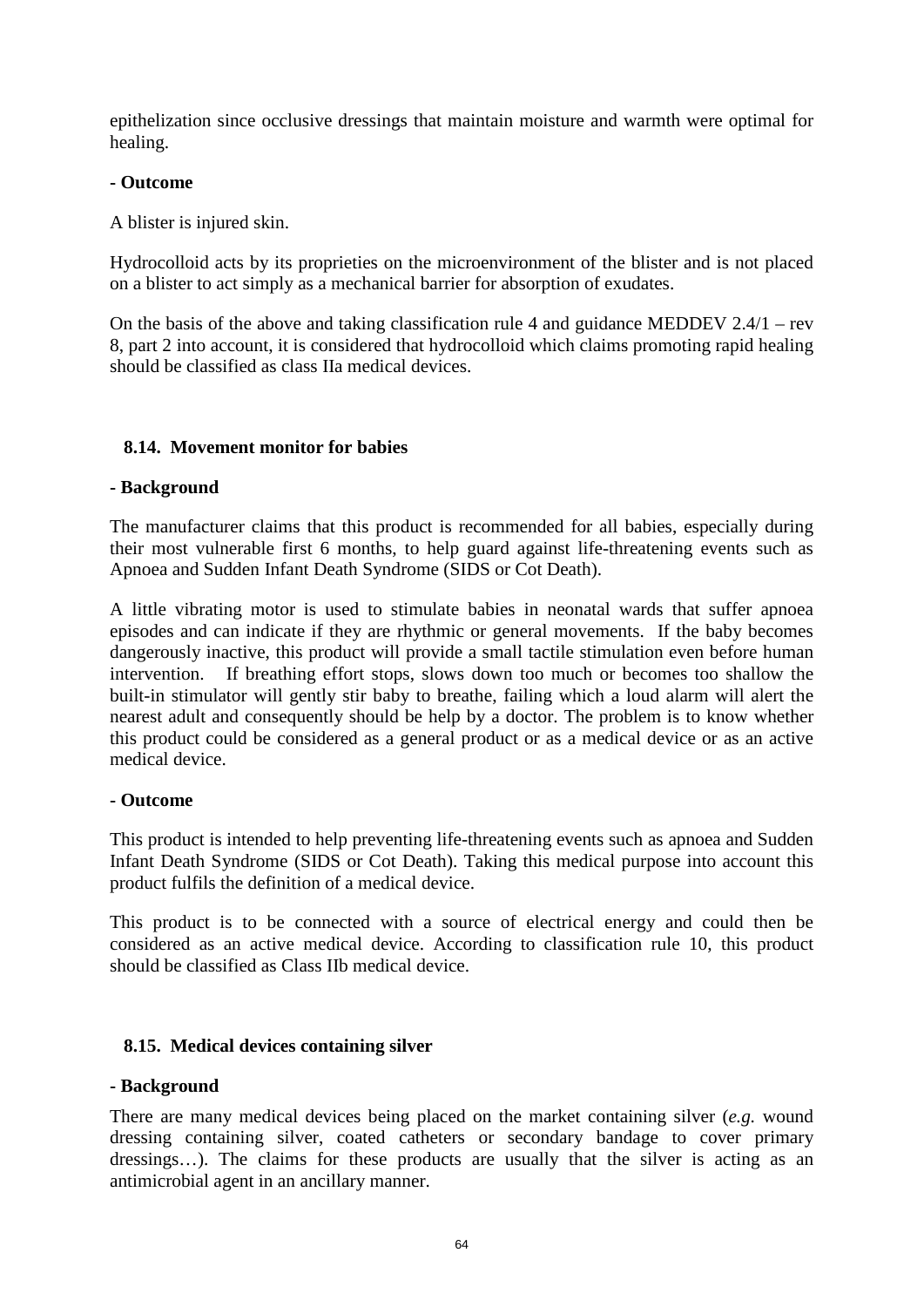Silver is well known as an antimicrobial agent and is active at low levels. It is considered to be a medicinal substance in its own right when such claims are made.

The question is whether or not silver containing medical devices should be classified as class III medical devices under classification rule 13 of Annex IX.

# **- Outcome**

In general, medical devices containing or coated with silver, specifically those making antimicrobial claims, should be considered as Class III medical devices under classification rule 13 of Annex IX. This is because in order for the silver to act as an antimicrobial agent, it has to be in an available form and therefore would be liable to act on the body.

The Directive 93/42/EEC states that if a device incorporates as an integral part a medicinal substance and that this substance is liable to act on the body with ancillary action to that of the device then the device should be classified as class III medical device. The Directive does not state that the medicinal substance must be intended to act on the body. The fact that the silver is not intended to reach the body or act on the body does not preclude the silver from being liable to act on the body.

There may be some exceptions to this:

If a device does not come into direct contact with the body (for example a secondary bandage intended to cover primary dressings) then a lower classification might be possible, provided that the manufacturer has clear data to support the claims being made and the fact that the silver is not liable to act upon the human body.

If it is claimed that the silver in the product will not act on the body or that it is intended to maintain specific characteristics of the device and would therefore not have any ancillary action, the manufacturer must demonstrate the claim via clinical and scientific data, using suitably rigorous testing to prove that the silver does not leach out of the device. If there is clear data to support such a claim then a product could potentially be classified in a lower class. In the absence of valid data to support such a claim then the product would remain Class III under rule 13.

# **8.16. Ethyl chloride spray for local refrigeration anaesthesia**

# **- Background**

A manufacturer of a spray for local anaesthesia containing ethyl chloride wants to place this product on the market as a medical device. Several other products with a similar intended use and mode of action are already placed on the market as medical devices but with some discrepancies regarding their classification.

In some countries, ethyl chloride is regulated as a medicinal product because of its toxicity and its narcotic properties.

Ethyl chloride is used as local anaesthetic in minor operative procedures and is used also to alleviate pain associated with bruises, contusions, etc…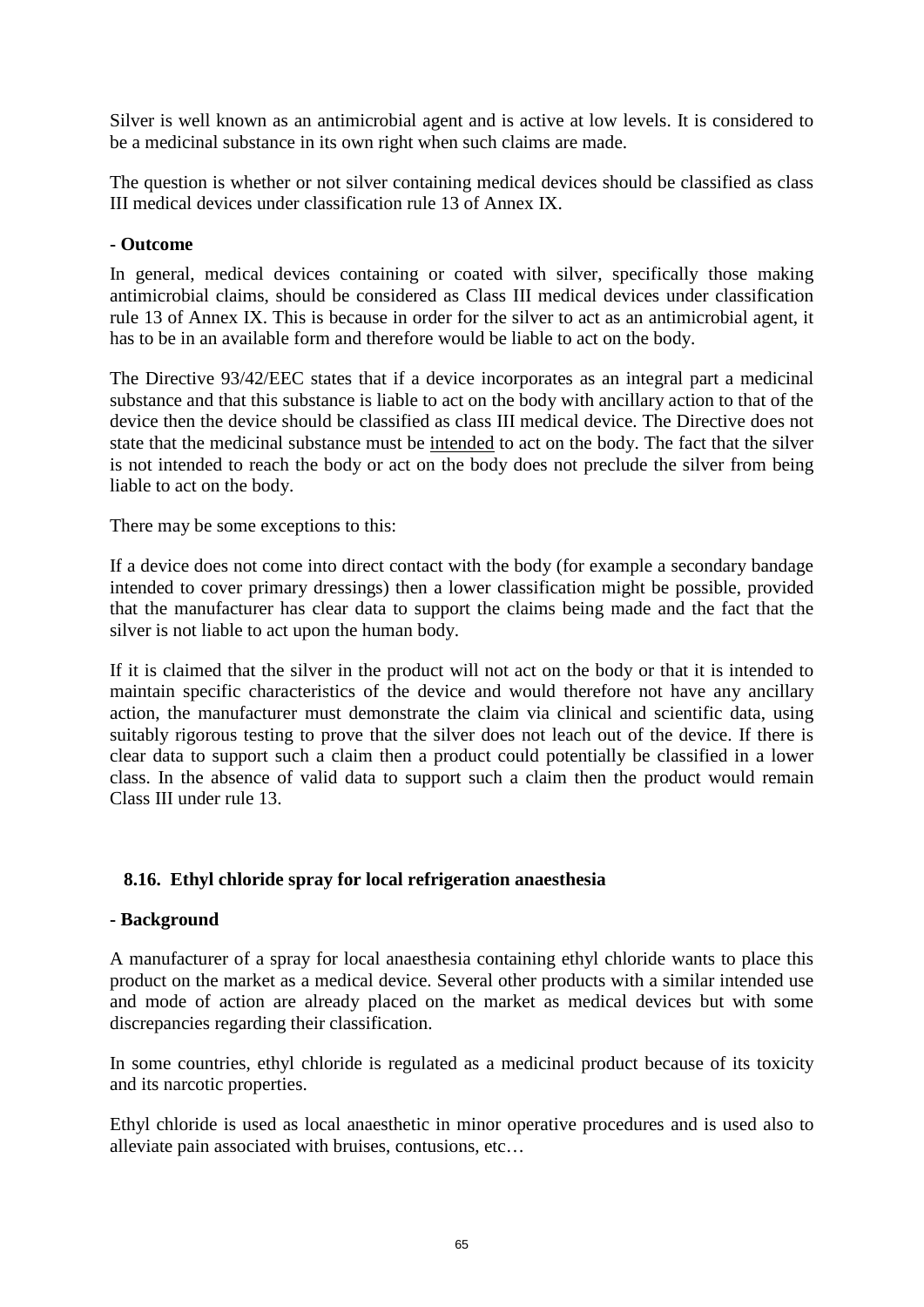The rapid vaporization of ethyl chloride when applied as a spray to the skin produces freezing of superficial tissues to -20°C, which results in insensitivity of peripheral nerve endings and a local anesthesia.

## **- Outcome**

In the present case the principal mode of action of ethyl chloride is not pharmacological, immunological or metabolic and therefore this product could be qualified as a medical device.

As stated in MEDDEV 2.4/1 rev.9, medical devices using pre-stored gases and/or vacuum as a power source are regarded as active devices. Consequently this product could be qualified as an active medical device and, according to rule 9 of Annex IX of Directive 93/42/EEC, could be classified as Class IIa medical device.

# **8.17. Pathogen inactivation system for platelets**

#### **- Background**

These specific systems for storing platelets are used to protect patients against transfusiontransmitted disease by inactivating pathogens in platelets. The system is designed to inactivate viruses, bacteria, other pathogens and white blood cells in platelets intended for transfusion. This system is composed of a blood bag, a chemical compound and if necessary an illumination device. The compounds have a high affinity for nucleic acids of viruses, bacteria and others pathogens and prevent the replication of the pathogens by damaging the nucleic acid. The chemical compounds could be psoralen-derivatives, riboflavin, ethylene imines and methylene blue. Psoralen-derivatives and riboflavin require a photo-activation by an illumination device to be active.

After the pathogen inactivation process, the chemical compounds could be removed and the platelets are transferred to the final blood bag where they are stored until transfusion.

The question is on the classification of such devices, the blood bag with chemical compounds and the illumination device,

#### **- Outcome**

According to MEDDEV 2.1/3 rev 3, "systems intended for the collection, storage and preservation of blood or blood components and as an ancillary function, the treatment of blood or blood components where this effect is achieved outside the human body, are classified as devices provided that any residual material is not intended to achieve its intended effect when the blood or cells are reintroduced into the body, *e.g.* systems incorporating chemicals activated by light to reduce the viral load where the quantity of chemical remaining has no intended effect when transfused".

According to MEDDEV 2.4/1 rev 9, blood bags are class IIb except if they " have a function greater than for storing purposes and include systems for preservation other than anticoagulants the other rules (*e.g*. rule 13) may apply". Therefore, if the compound has an ancillary pharmacological or metabolic action, the blood bag with the compound has to be classified as Class III medical device under rule 13.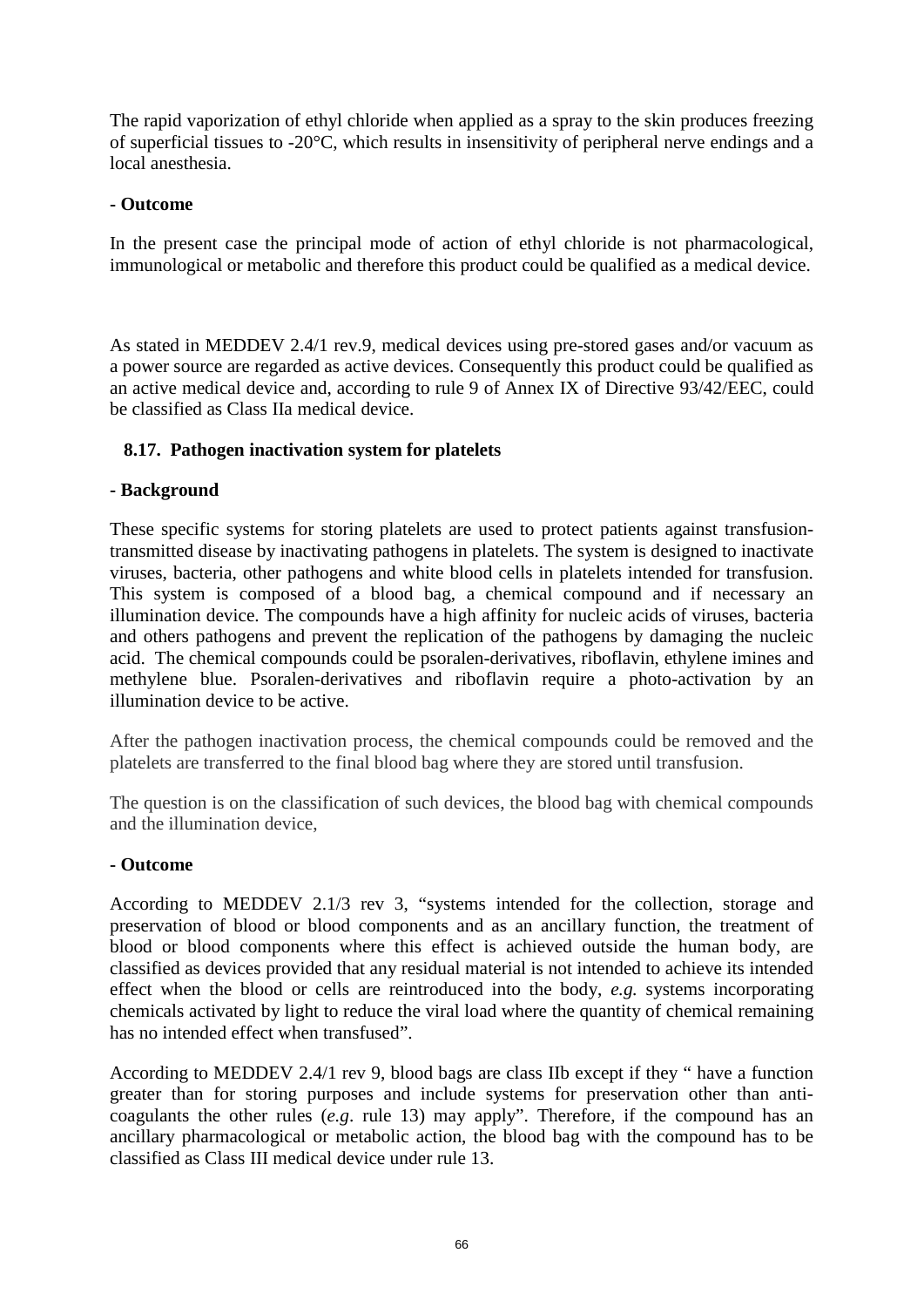In the present case, the compound which inactivates pathogens is used to provide an antimicrobial effect and not for the purpose of the preservation of the solution. This antimicrobial effect is considered to be a pharmacological action and therefore the blood bag with the compound should be classed class III under rule 13.

The illumination device is considered to be an accessory of the device as it enables the action of the blood bag with the chemical compound and therefore could be classified as Class IIa medical device under rule 3, as the illumination process modifies the biological composition of blood and consists on exchange of energy.

## **8.18. Pre-transfusion confirmatory tests**

#### **- Background**

Pre-transfusion devices are made of a support on which anti-A and anti-B reagents are applied. Those devices are used by nurses and doctors for the pre-transfusion compatibility testing at the patient's bedside. The purpose is to verify the ABO system compatibility between the recipient and the red blood cell component to be transfused immediately before transfusion to prevent any incidental incompatibility.

The simultaneous comparison of agglutination between the recipient's blood and the blood of the donor's bag allows a last verification of the ABO system compatibility between recipient and donor. These devices are considered as In vitro Diagnostic medical devices. The question is whether these devices are falling under Annex II list A of Directive 98/79/EC, which includes *"Reagents and reagent products, including related calibrators and control materials, for determining the following blood groups: ABO system…".*

#### **- Outcome**

Although the Pre-transfusion devices are not specifically used for the determination of the ABO system blood groups, those devices include anti-A and anti-B reagents used for the determination of the ABO system blood groups, which are falling under Annex II list A. Therefore, these devices are falling under Annex II list A of Directive 98/79/EC.

# <span id="page-66-0"></span>**8.19. Eye drops regulated as medical devices**

#### **- Background**

The ocular surface is a physiological complex fundamental in the maintenance of a good visual function, so its integrity must be properly safeguarded irrespective of the use of contact lenses. The use of substances that increase the retention time of the lubricants, tend to increase the contact time between the lubricant and the ocular surface.

According to point 3.1.2.2 of MEDDEV 2.4/1 rev.9 on the Concept of continuous use, if it cannot be demonstrated that components of the device are totally eliminated in the interval between uses, this is also considered as an immediate replacement.

The continued use in situations where there is no lasting relief of symptoms as well as the continuation of aggressive conditions (environmental or not / or due to a number of medical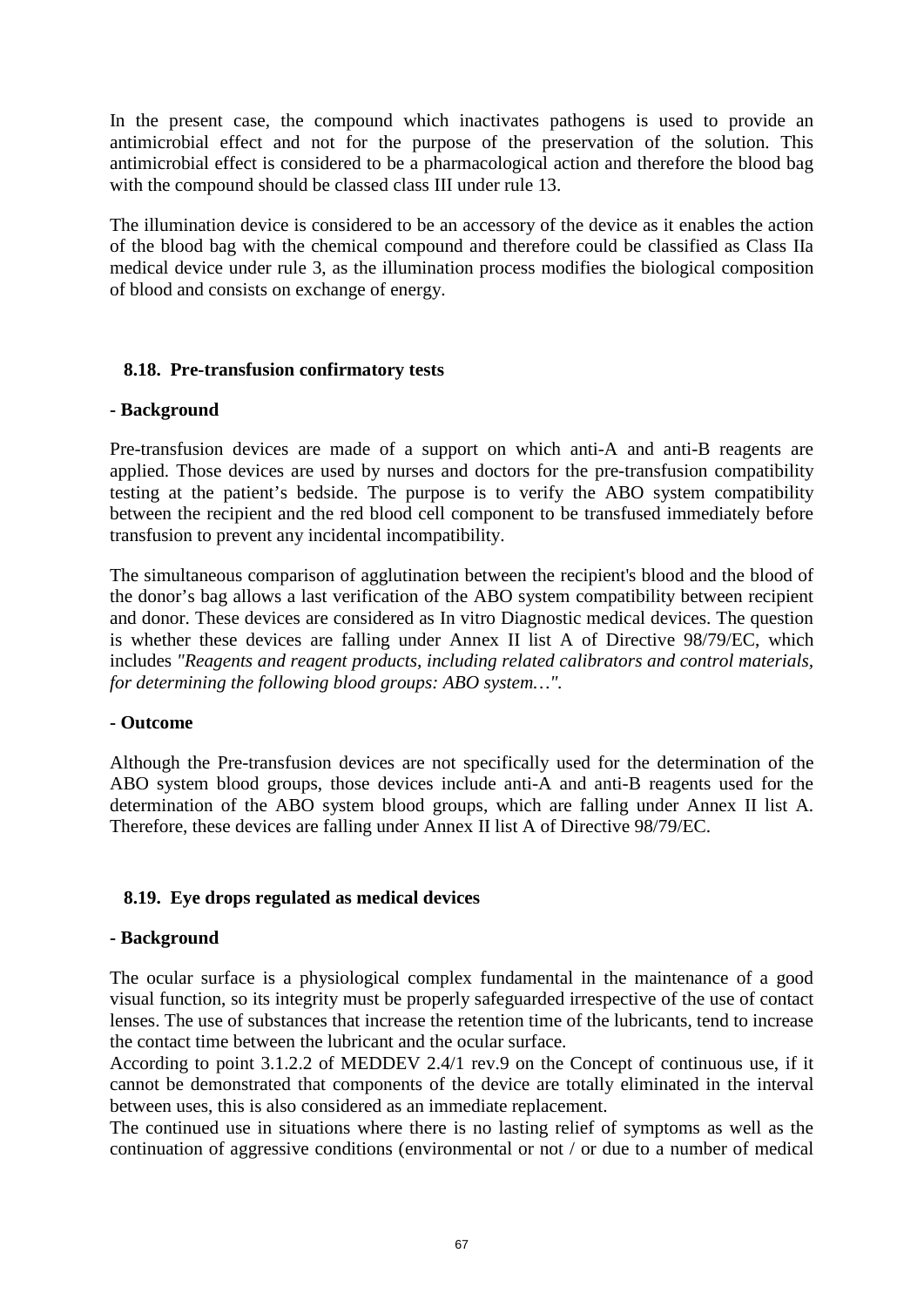conditions) can lead to the permanent and / or high frequency use (with products whose rate of elimination is unknown), setting the conditions for the continued use of these lubricants. Considering eye lubricants as examples of medical devices (in which there is no demonstration of their total elimination between applications) destined for continuous use.

#### **- Outcome**

According to rule 15 of Annex IX of Directive 93/42/EEC, all devices intended specifically to be used for disinfecting, cleaning, rinsing or, when appropriate, hydrating contact lenses are in Class IIb, and in MEDDEV 2.4/1 rev.9, comfort solutions are given as an example to rule 15.

When qualified as medical devices, eye drops intended for the lubrication of the eyes, should be classified on a case-by-case basis, and would be class IIa or class IIb, in accordance with classification rule 5 of Annex IX of Directive 93/42/EEC, depending on if they are intended for short or long-term use.

# **8.20. Wound irrigation solutions containing antimicrobial agents**

## **- Background**

Irrigation solutions intended for mechanical rinsing are regarded as being medical devices. Topical disinfectants for use on humans are not considered to be medical devices but rather medicinal products. A number of irrigation solutions intended for mechanical rinsing contain ingredients such as chlorhexidine, cetrimide, iodine, hypochlorous acid (HOCl), free chlorine (chlorine/chloride ion Cl2/Cl-), hydrogen peroxide, hypochlorous acid, hydrogen peroxide, chlorine dioxide, sodium hydroxide, sodium chloride and sodium carbonate. Many of these ingredients have an antimicrobial effect on the body. A question arose with regard to the qualification of these products as medical devices and their classification.

#### **- Outcome**

MEDDEV 2.1/3 rev.3 states that irrigation solutions for mechanical rinsing are considered to be medical devices unless the principle intended purpose is to provide a local antimicrobial effect. The majority of wound irrigation solutions with antimicrobial action are intended primarily as wound irrigation solutions to mechanically rinse the wound whilst also reducing the bacterial load. The antimicrobial effect may be considered as an ancillary action.

Antimicrobial agents or substances are generally considered to be medicinal substances when intended for a medical purpose. Therefore a wound irrigation solution containing an antimicrobial agent, irrespective of the amount of the antimicrobial substance liable to act on the body, will be considered to be Class III according to classification rule 13.

# **8.21. Contact lenses**

#### **- Background**

There are three main types of contact lenses:

- Daily disposable (single use) contact lenses: these single use devices are worn only during the waking period of one day and then disposed of;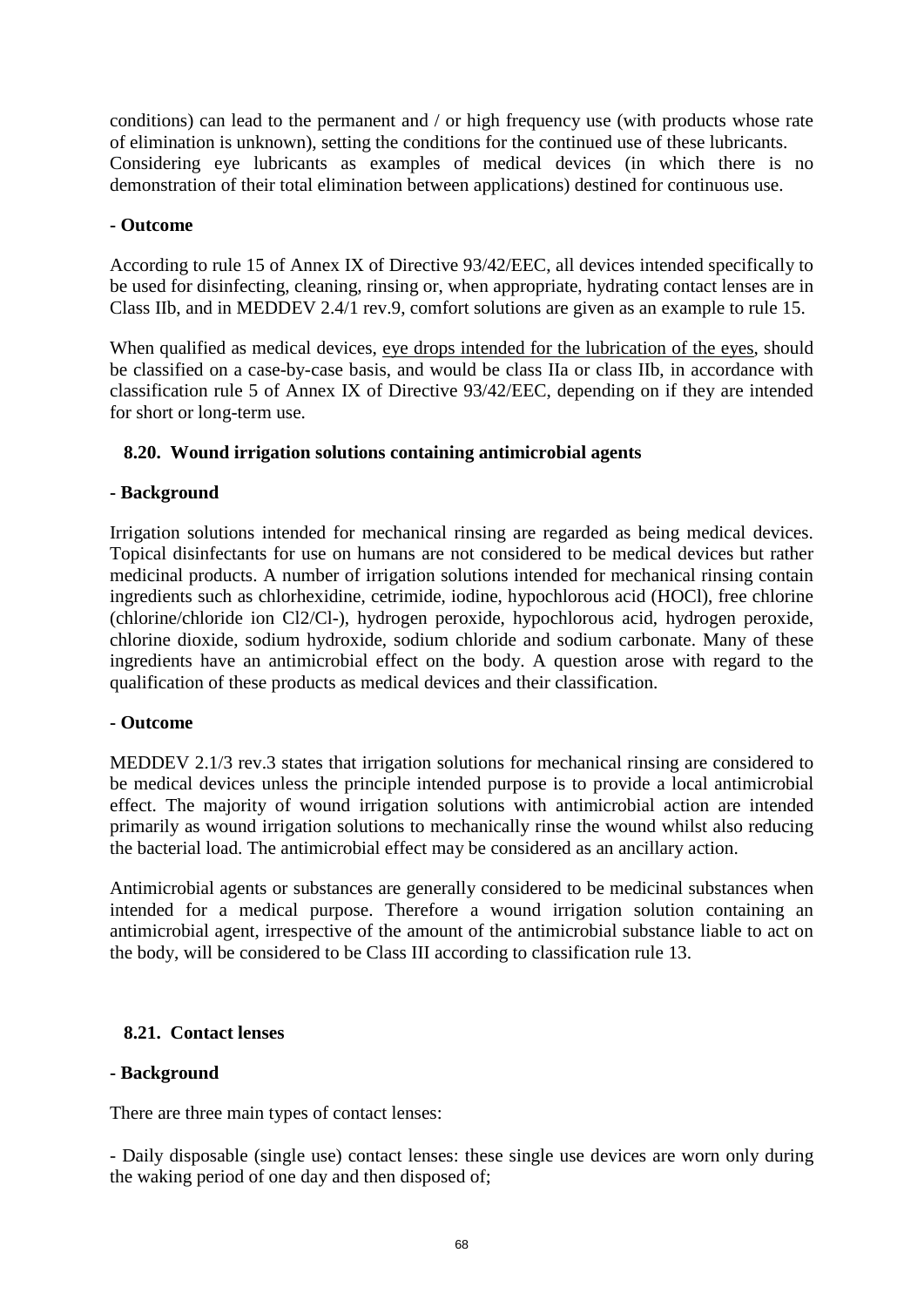- Contact lenses for daily wear (planned replacement): these contact lenses are reusable devices. They are worn only during waking periods; taken out overnight for cleaning, disinfected during the sleeping period, and put back in the eye the following day;

- Contact lenses for extended or continuous wear: these lenses are worn continuously during successive waking and sleeping periods.

#### **- Outcome**

The overnight period when lenses are cleaned and disinfected is considered as a discontinuation of the device use. For the determination of the duration of use, only the specified time period of uninterrupted wear of the lens (e.g. 16 hours) needs to be taken into account.

On the basis of the above, contact lenses are classified as follows**:**

- Daily disposable (single use) contact lenses are classified as class IIa medical devices according to classification rule 5,  $2<sup>nd</sup>$  indent;

- Contact lenses for daily wear with discontinuation of use overnight are classified as class IIa medical devices according to classification rule 5,  $2<sup>nd</sup>$  indent;

- Contact lenses for overnight wear with discontinuation of use during the day are classified as class IIa medical devices according to classification rule 5,  $2<sup>nd</sup>$  indent;

- Contact lenses for continuous wear for up to 30 days are classified as class IIa medical devices according to classification rule 5,  $2<sup>nd</sup>$  indent:

- Contact lenses for continuous wear for more than 30 days as classified as class IIb medical devices according to classification rule 5, 3rd indent.

#### **8.22. Paraffin oil for IVF/ART procedure**

#### **- Background**

Paraffin oil is placed over the culture media containing the human embryos during an ART or IVF procedure. The paraffin oil overlay is intended to protect the culture medium from evaporation in the incubator, to reduce gas, temperature and pH fluctuation in the medium surrounding the embryos. Besides, the paraffin oil eases the examination of embryos during culture under the microscope.

#### **- Outcome**

The paraffin oil protects the medium and embryo from environmental conditions by creating a physical barrier like containers for organs or body tissues and is intended to be used for IVF/ART procedure. When intended to be used for IVF/ART procedure, the paraffin oil should be qualified as a medical device.

Besides, it has been established that the paraffin oil by its relative close contact between the oil and the embryo could interfere on the embryo development.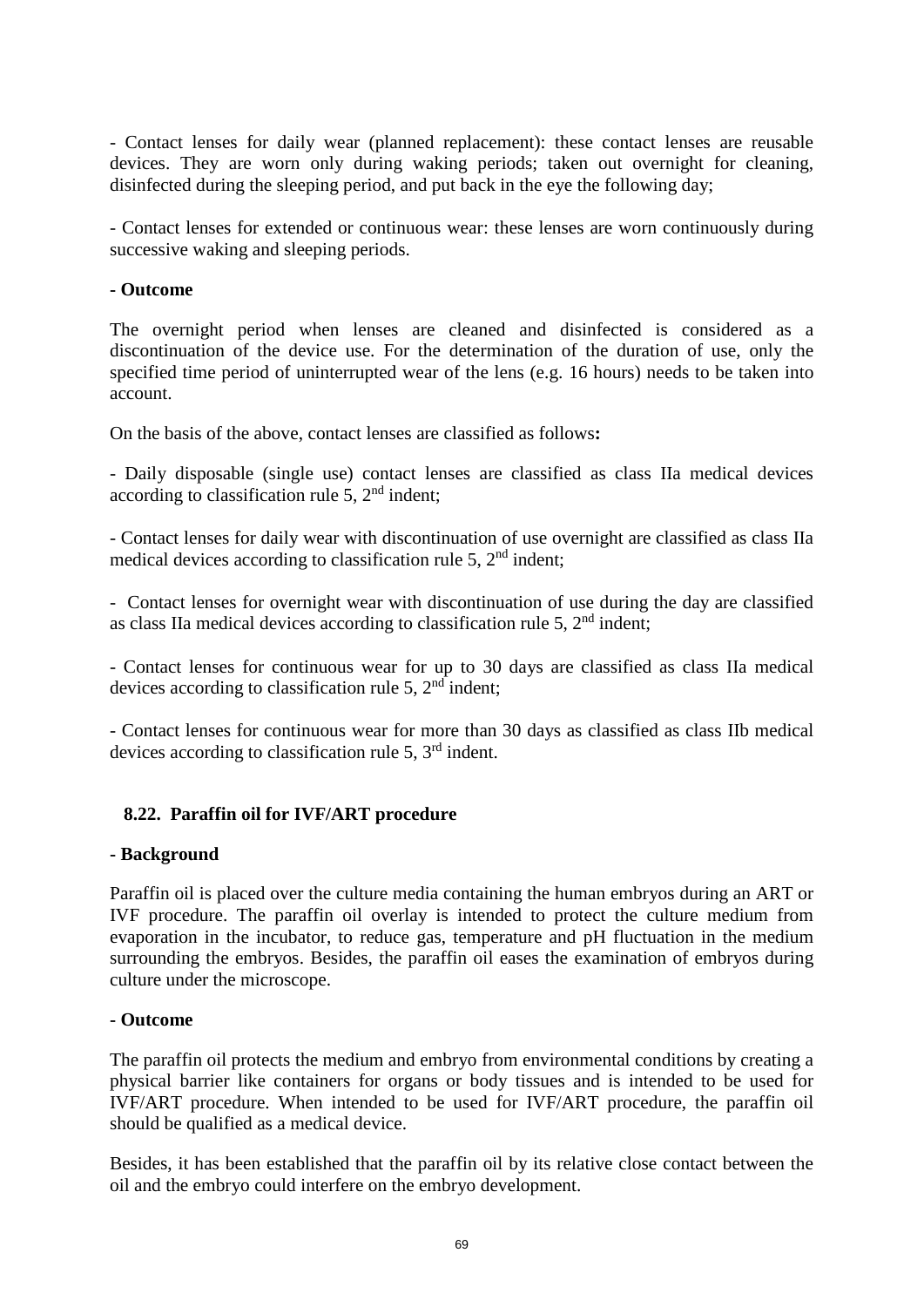Thus, by similarly with containers for organs or body tissues, the paraffin oil should be classified as a Class IIa medical device in accordance with classification rule 2 second indent.

# **8.23. Dental abutments**

## **- Background**

Three parts make up an "artificial" tooth: the crown or cap, the dental abutment, and the implant.

This entry refers to final dental abutments which are usually called dental implant abutments or prosthetic abutments for dental implant and does not cover healing abutments which are placed during a variable time before a final abutment.

Dental abutments are connecting elements between the dental implant and the crown. The implant is inserted directly into the bone of the jaw. The abutment is fixed to the implant and is in contact with the gum, in the surgical cavity. In the final stage of getting the dental implant, the crown is built above the gum around the other part of the abutment.

The question arises as to whether dental abutments should be classified as Class IIa or IIb medical devices.

#### **- Outcome**

MEDDEV 2.4/1 rev. 9 relating to the rule 8, first hyphen, of Annex IX to Directive 93/42/EEC states that examples of medical devices to be placed in the teeth such as bridges and crowns, dental filling materials and pins and dental alloys ceramics and polymers are to be classified as Class IIa medical devices.

Since they are directly placed in the gum, dental abutments should be considered as implantable devices, as well as dental implants.

According to rule 8 of Annex IX to Directive 93/42/EEC, dental abutments should be classified as Class IIb medical devices.

#### **8.24. Autologous Platelet Preparation System**

#### **- Background**

This product is a system which is used in the preparation of autologous platelet rich plasma (PRP) for injection/application in/on the skin surface or wound and is claimed to promote accelerated healing and rejuvenation. The system comprises several devices such as preparation tubes and filters, syringes, hypodermic needles and blunt needles. Each of these devices is CE marked.

The patient's blood is drawn into the preparation tube which contains a gel and an anticoagulant solution (ACD). The preparation tube is then centrifuged to separate the patient's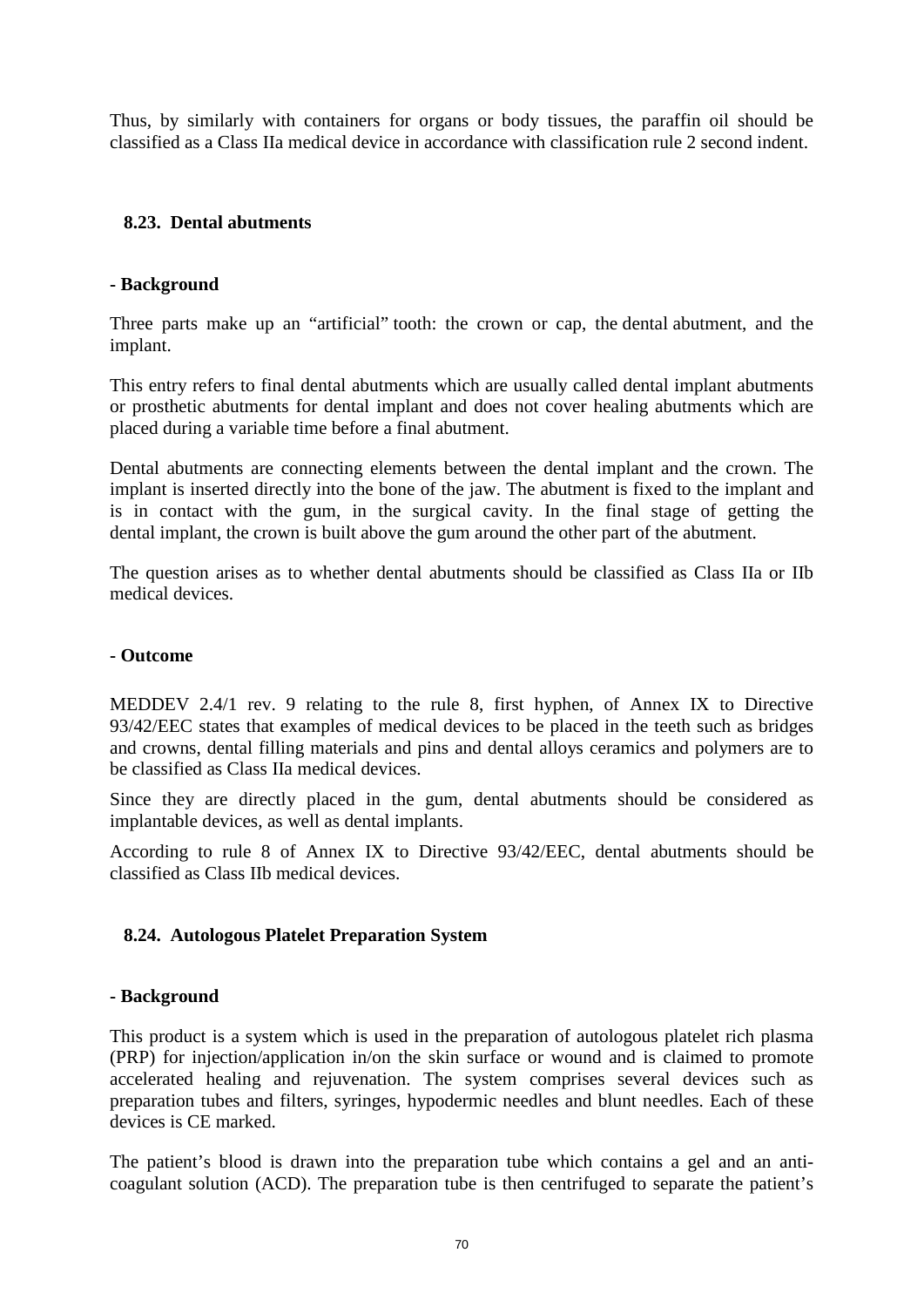blood sample into two phases: red blood cells (erythrocytes) and plasma, which contains the platelets. The gel, which has a specific gravity between that of the plasma and red blood cells, acts as a barrier to prevent the two phases reconstituting.

The plasma phase consists of two 'layers': a top layer of Platelet Poor Plasma (PPP) and a bottom layer of Platelet Rich Plasma (PRP). The PPP is removed by inserting a blunt needle syringe into the plasma and then discarded. The remaining PRP is extracted through a filter sleeve, which is placed within the preparation tube, using the blunt needle syringe. The blunt needle is removed from the syringe and replaced with a hypodermic needle which is then used to inject the PRP into the patient.

The manufacturer has classified and CE marked the preparation tube, containing the gel and anti-coagulant solution (ACD), as a Class IIa medical device under Rule 3 as he means the tube to be a non-invasive device modifying the composition of blood (with the aid of centrifugation) and intended for infusion into the body.

Anti-coagulant solution (ACD) is considered to be a medicinal product as defined in Article 1 of Directive 2001/83/EC and according to Rule 13 of Annex IX of Directive 93/42/EEC 'all devices incorporating, as an integral part, a substance which, if used separately, can be considered to be a medicinal product as defined in Article 1 of the Directive 2001/83/EC, and which is liable to act on the human body with action ancillary to that of the devices, are in Class III'.

However, as per MEDDEV 2.4/1 Rev. 9, this rule does not cover those devices incorporating substances which under other circumstances may be considered as medicinal substances, but which are incorporated into the device exclusively for the purpose at maintaining certain characteristics of the device and which are not liable to act on the body.

The appropriate classification of the preparation tube, containing the gel and anti-coagulant solution (ACD) was queried, specifically the appropriateness of Rules 3 and 13. The appropriate classification of the filter sleeve was also queried.

# **- Outcome**

Anti-coagulant solutions (ACD) and preservative solutions for human blood have a European Pharmacopeia monograph of 0209 and would be considered to be a medicinal product as defined in Article 1 of the Directive 2001/83/EC.

Considering the anti-coagulant solution (ACD) is mixed with the blood during manipulation of the patient sample, the anti-coagulant solution (ACD) is liable to act on the human body when PRP is introduced in or used on the human body.

Therefore, the platelet preparation tubes, containing the anti-coagulant solution (ACD), may be classified as a Class III medical device under Rule 13 in the case where either the PRP infusion that the patient receives contains medicinal substances or in circumstances where the manufacturer cannot appropriately demonstrate that such medicinal substances have been completely removed from the PRP infusion. In the case where this can be demonstrated, the second indent of Rule 3 of Annex IX to Directive 93/42/EEC may apply due to the treatment process consisting of a centrifugation step.

Analogy to Rule 18 of the above mentioned Annex which classifies blood bags, including those containing or coated with an anticoagulant, as Class IIb medical devices was made. This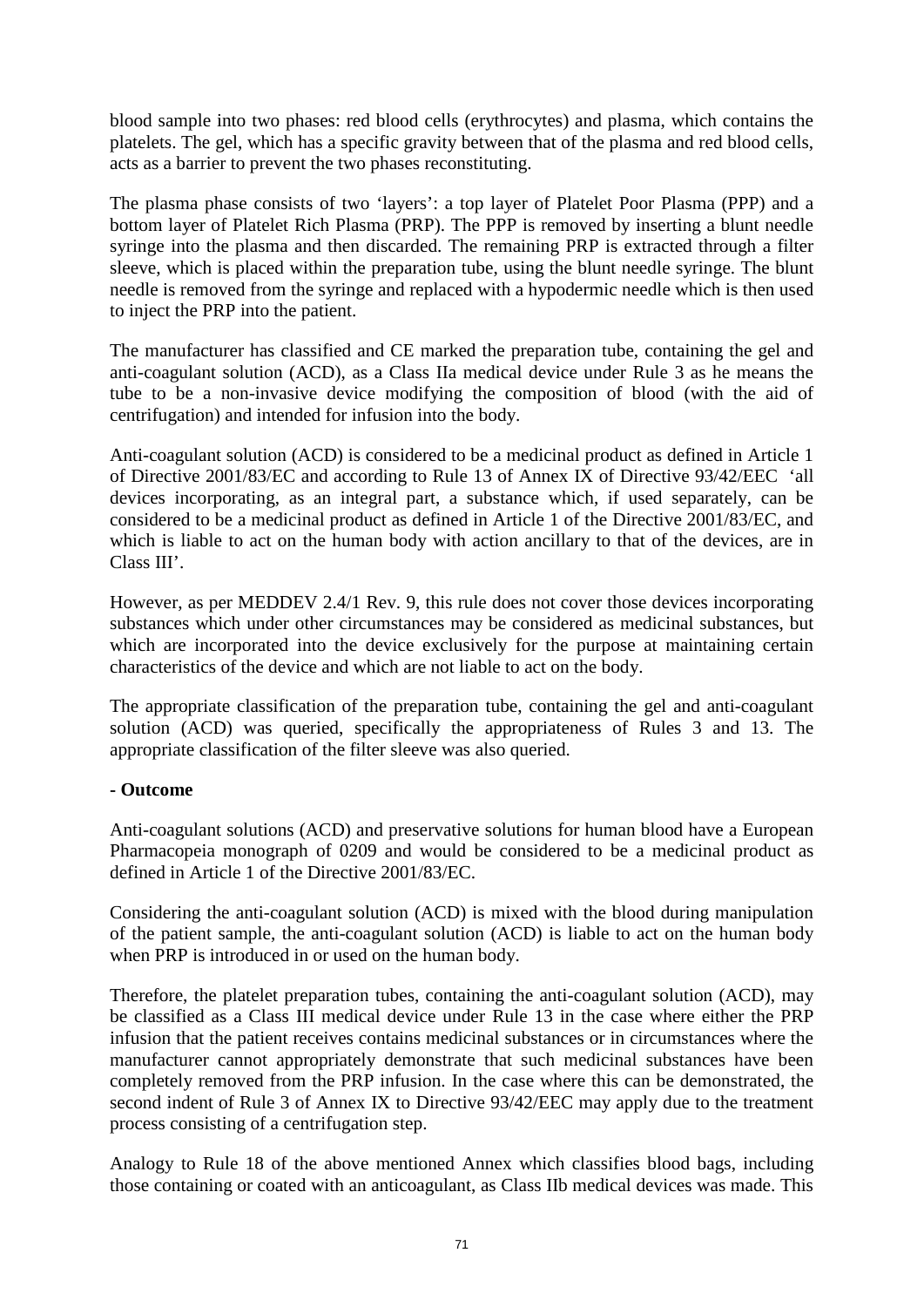rule, however, is a special derogation rule which is exclusively applied to blood bags and cannot be extended to other product which may contain an anti-coagulant solution.

Sleeve filters should be classified as a Class IIa medical device under Rule 3 of Annex IX of Directive 93/42/EEC according to which all non-invasive devices intended for modifying the biological or chemical composition of blood, other body liquids or other liquids intended for infusion into the body are in Class IIb, unless the treatment consists of filtration, centrifugation or exchange of gas or heat, in which case they are in Class IIa.

In the scenario where the system is placed on the market containing one or more medical devices not bearing valid CE marking the system shall be treated as a device in its own right. In the same manner, where the manufacturer of the system changes or modifies the IFU for the medical devices included in the system, or creates a new IFU in order to claim the production of PRP, the system shall be treated as a device in its own right. The applicable conformity assessment procedure shall be determined by the medical device component with the highest classification i.e. the platelet preparation tubes containing the anti-coagulant solution (ACD). Therefore, the entire system would be classified as a Class III medical device under Rule 13 where either the PRP infusion that the patient receives contains medicinal substances or in circumstances where the manufacturer cannot appropriately demonstrate that such medicinal substances have been completely removed from the PRP infusion.

## **8.25. Antimicrobial Photodynamic Therapy (APDT) systems**

#### **- Background**

Photodynamic laser-based disinfection systems, activated by a topical photosensitiser, are intended for the decolonization of potentially-pathogenic bacteria, including methicillinresistant S. aureus (MRSA), from the oral cavity or anterior nasal passages.

The topically applied photosensitizer, such as methylene blue or toluidine blue, stains bacteria by binding with microbial cell wall components. Light, at a specifically defined wavelength, is absorbed by the topically applied photosensitiser molecules in the presence of oxygen. This causes the photosensitizer molecules to undergo excitation and electronic state transitions, converting the sensitizer to its photoactive triple state. The excited photosensitiser immediately transfers energy to surrounding molecular oxygen, thereby producing reactive oxygen species (ROS) which are responsible for lethally disrupting the microbial cell wall. These ROS products are very short-lived, and the ROS-production process ceases immediately upon deactivation of the laser.

#### **- Outcome**

Photosensitiser solutions used in APDT systems, such as those containing methylene blue or toluidine blue, for disinfection for a medical purpose do not qualify as medical devices. This decision is based on the following:

- their primary action is not physical,
- their activation to provide an anti-bacterial function is not achieved via physical means,
- their composition,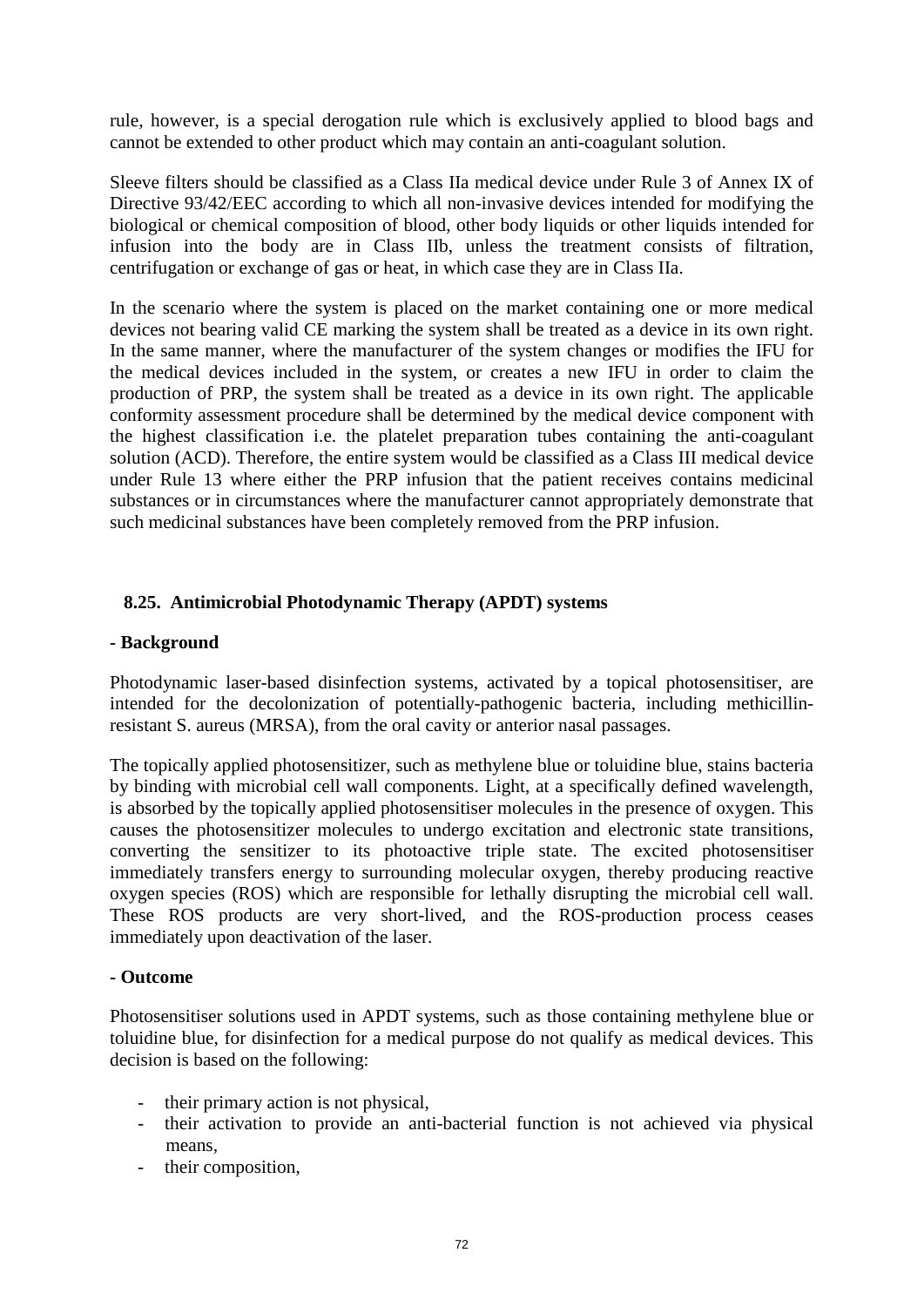- they are typically sold separately from the laser.

Lasers used in APDT systems for disinfection for a medical purpose do qualify as medical devices. Such lasers are classified as active therapeutic devices under Rule 9 and are Class IIa, unless energy is transferred in a hazardous manner, in which case they are Class IIb.

The laser (i.e. laser generator) and photosensitiser system, when used for a medical purpose, are not considered to be an integral product at the time of use and, therefore, cannot qualify as a Class III medical device under Rule 13.

#### <span id="page-72-1"></span>**8.26. Tissue expanders used in the breast**

#### **- Background**

The product is intended by the manufacturer to be introduced under the skin in the breast area, during a breast reconstruction or breast augmentation when there is not enough skin to accommodate a permanent implant.

The tissue expander consists of an expansion envelope with fill tube and an inflation valve. The device is filled every week or fortnight with saline solution causing the skin to stretch and grow until the achievement of the required volume. Once the skin has expanded sufficiently (generally in 6 to 9 months), the device is removed and a permanent breast implant is placed.

The directive 2003/12/EC required that the breast implants should be classified as class III medical devices.

The question under consideration is since the breast expanders are introduced in the breast area should these devices be covered by Directive 2003/12/EC.

#### **- Outcome**

The breast expander is implanted into the body by surgical intervention and is intended to remain in place after the procedure for at least 30 days, the tissue expander is an implantable device.

Considering that this implantable device is placed in the breast tissue, it should be considered that a breast tissue expander is a breast implant.

Thus, by application of the Directive 2003/12/EC, the breast tissue expander should be classified as a class III medical device.

#### <span id="page-72-0"></span>**8.27. Dura guard for use with a craniotome**

#### **- Background:**

The cranial dura mater is the outermost layer of the meninges which cover the brain. It lines the interior of the skull. The outer surface of the cranial dura mater adheres closely to the inner surface of the cranial bone.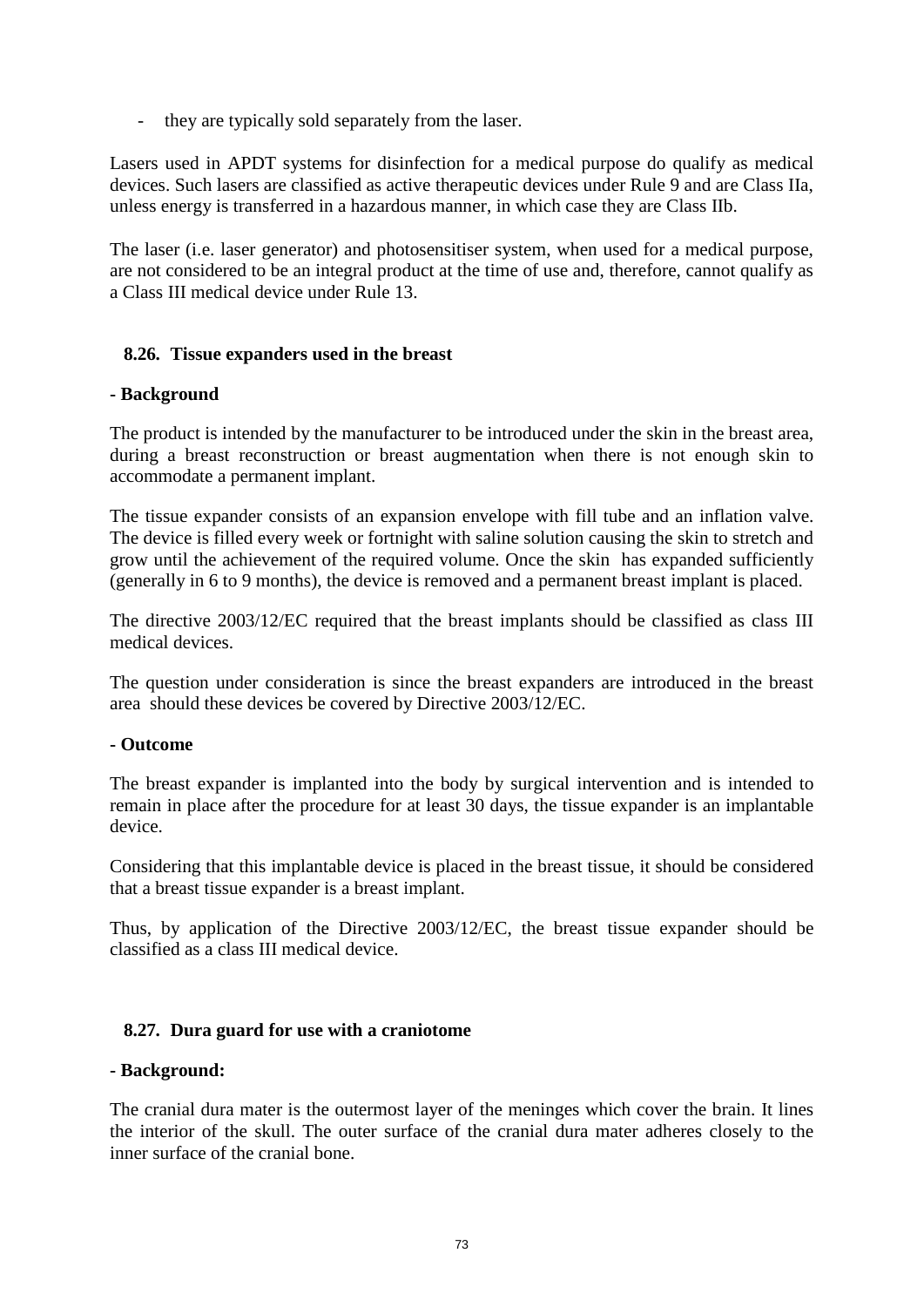The dura guard device is intended to be attached to the craniotome during a craniotomy procedure to prevent the drill of the craniotome from damaging the dura mater.

#### **- Outcome:**

The dura guard device is for use with a craniotome and is a device in its own right which is specifically intended by its manufacturer to protect dura mater during a craniotomy procedure.

To achieve its protective function, the device will come in contact with the inner surface of the cranial bone. The outer surface of the cranial dura mater is in contact with the inner surface of the cranial bone.

As the dura guard will get into contact with the inner surface of the cranial bone it will also come in direct contact with the cranial dural mater.

The contact with dura mater cannot be considered as accidental. Therefore, in normal conditions of use, the dura guard device is specifically for use in direct contact with the central nervous system (dura mater) and should be classified as a class III medical device in accordance with rule 6 of annex IX of Medical Devices Directive.

#### <span id="page-73-0"></span>**8.28. Heart bypass cannulae**

#### **- Background**

Open heart surgery is performed with the use of the heart-lung machine, also called cardiopulmonary bypass machine that can interrupt the circulation by taking over the functions of the heart and lung while the heart is stopped. The blood is shunted thanks to different catheter/cannulae in contact with the heart or the central circulatory system. The surgery is performed for a duration of under 6 hours.

The aortic cannula is inserted in the aorta and is intended to carry oxygenated blood from the haemofilter to the heart. The venous cannula is inserted in the vena cava and/or the right atrium and is intended to drain non-oxygenated blood from the heart to the reservoir.

#### **- Outcome**

The aortic cannula and the venous cannula are specifically intended to be used in cardiopulmonary bypass surgery, in a context of a defect of the heart (stopped heart).

They are intended to channel the blood from the heart or the central circulatory system and back into the central circulatory system in order to replace heart function.

In order to establish circulation, a cardiopulmonary bypass circuit is created and the venous and aortic cannulae are parts of the essential elements of the circuit.

It is considered that maintenance of blood circulation using a circuit whose parts are in direct contact with the central circulatory system and/or the heart constitutes control of a heart defect.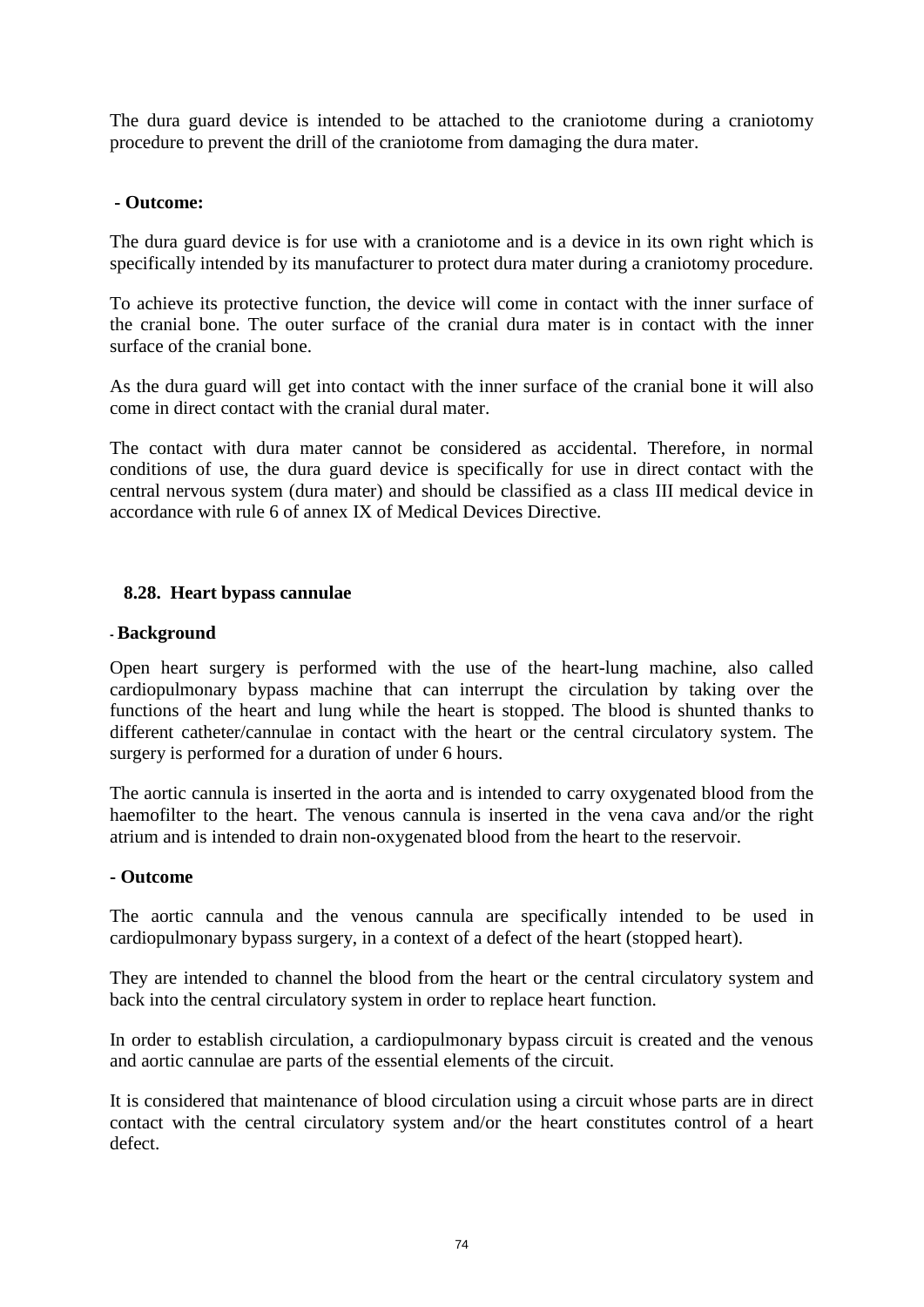Besides, the Meddev 2.4/1 rev.9 quotes "thoracic catheters intended to drain the heart" as examples of class III medical devices per rule 7.

On the basis of above, aortic perfusion cannulae and venous drainage cannulae should be classified as class III devices per rule 7 of Annex IX of Directive 93/42/EEC.

#### <span id="page-74-0"></span>**8.29. Liquid nitrogen for cryopreservation of cells and tissues of human origin for medical purpose**

#### **- Background**

Liquid nitrogen, packaged in closed pressurized containers available in different sizes or in fixed closed pressurized tanks connected by a vacuum pipe to cryogenic containers, is used for preservation of cells and tissues of human origin, intended to be re-implanted or re-used in the human body. Liquid nitrogen has a medical purpose, even if direct contact with biological material does not occur.

#### **- Outcome**

Liquid nitrogen for cryopreservation of tissues and cells of human origin, intended to be reimplanted or re-used in the human body, should be regulated as medical device although there is no direct contact with tissues and cells.

For this intended use liquid nitrogen should be classified in class IIa based on rule 2.

#### <span id="page-74-1"></span>**8.30. Whole body and partial body cryotherapy chambers**

#### **- Background**

Cryotherapy chambers deliver intense cold (around –110°C) to the body for short periods of time (around 3 minutes). The whole body could be exposed (Whole Body Cryotherapy - WBC) or the body with the exception of the head (Partial Body Cryotherapy - PBC).

Cryotherapy chambers which are medical devices are intended by their manufacturers to be used for pain relief, limitation of oedema post-surgery, treatment of rheumatologic pathologies and muscular injuries, and/or for reduction of inflammation.

#### **- Outcome**

WBC and PBC devices generate a temperature around -110<sup>o</sup>C. The site of action of the WBC and PBC devices is the whole body, including the extremities such as feet, hands and, for whole body cryotherapy, the head, which are particularly sensitive to the cold. According to contraindications given by the manufacturers, use of such devices may affect the vital physiological functions of the patient. Their use entails potential hazards: asphyxiation, hypoxia or oxygen deficiency, as well as frostbite, burns and eye injury.

As these devices exchange energy with respect to the human body in a potentially hazardous way, they should be classified as active therapeutic devices class IIb according to rule 9.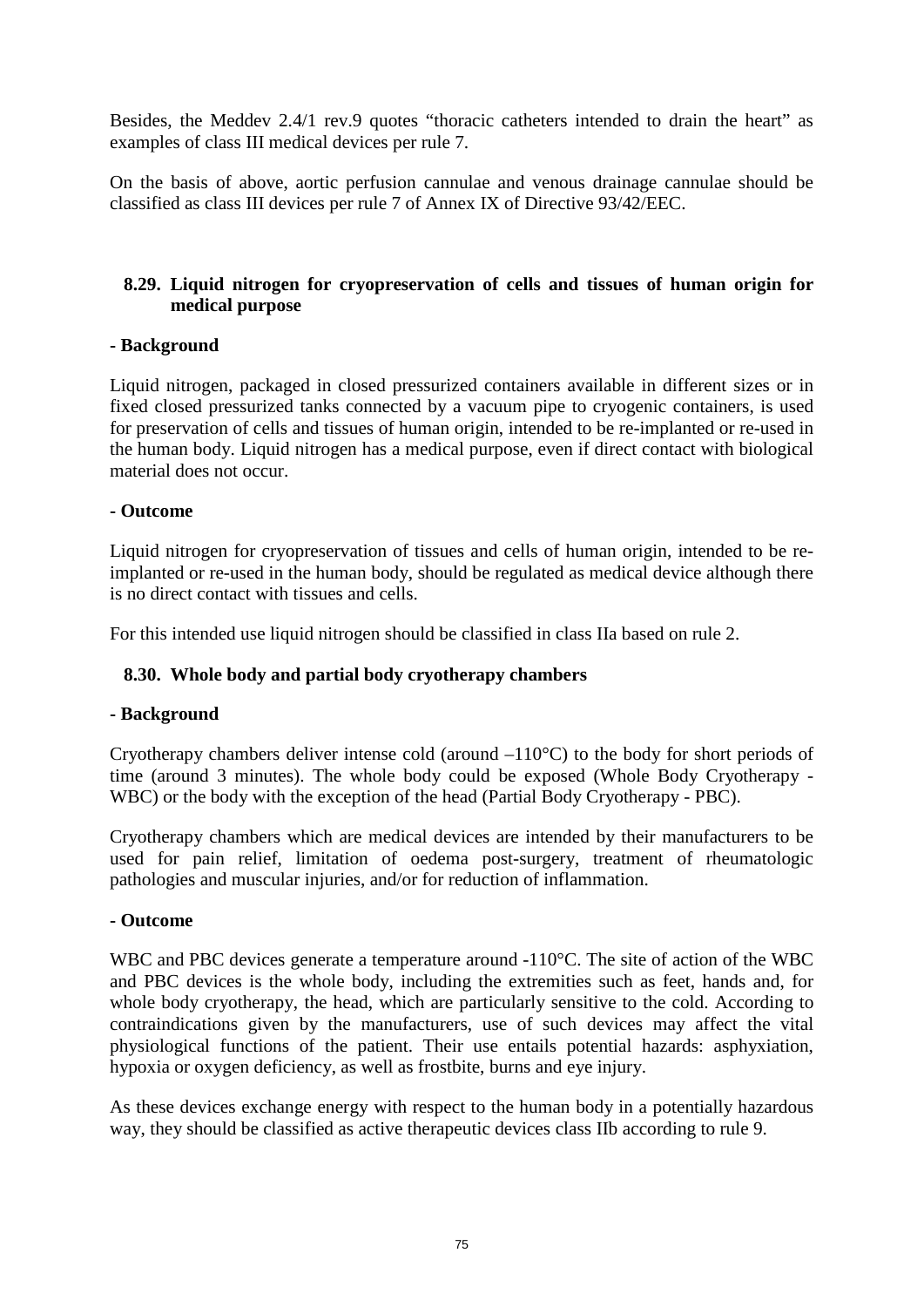#### <span id="page-75-1"></span>**8.31. Trial hip prosthesis heads or stems**

#### **- Background**

Trial hip prosthesis heads or stems are medical devices intended to be used during surgery to determine the exact size of the prosthesis before the implantation of the definitive implant. They are surgically invasive devices for transient use.

The definition in the Directive 93/42/EEC on medical devices of "reusable surgical instrument" is "instrument intended for surgical use by cutting, drilling, sawing, scratching, scraping, clamping, retracting, clipping or similar procedures[...]".

#### **- Outcome**

Evaluating the appropriate size of a prosthesis prior to implantation cannot be considered as a "similar procedure" to those mentioned in the definition of surgical instruments. Consequently, trial prostheses do not fit the definition of reusable surgical instruments.

Thus trial prosthesis heads and stems are surgically invasive devices but not reusable surgical instruments. Consequently they should be classified as class IIa devices as per rule 6.

#### <span id="page-75-0"></span>**8.32. Lubricants intended for alleviation of vaginal dryness**

#### **- Background**

Water- or silicone- based lubricants intended by their manufacturer for the alleviation of vaginal dryness during sexual intercourse should be qualified as medical devices, since they are intended for replacement of a physiological process and thereby comply with the definition of medical device.

#### **- Outcome**

After sexual intercourse, it is expected, or at least likely, that part of the lubricant will remain in the body for more than 60 minutes and not more than 30 days. This is an inherent characteristic of the product and is considered part of its intended (normal) use and not as accidental use (as stated in section 3.2 of MEDDEV 2.4/1 rev. 9).

Lubricants intended for the alleviation of vaginal dryness during sexual intercourse are therefore invasive devices intended for short term use (more than 60 minutes and not more than 30 days), unless demonstrated otherwise by the manufacturer. According to Rule 5, these lubricants should be classified in class IIa.

In case the manufacturer can provide sufficient evidence to prove that the lubricant does not remain in the human body beyond 60 minutes after application, the lubricant may be considered to be intended for transient use and should then be classified in class I (Rule 5).

\*\*\*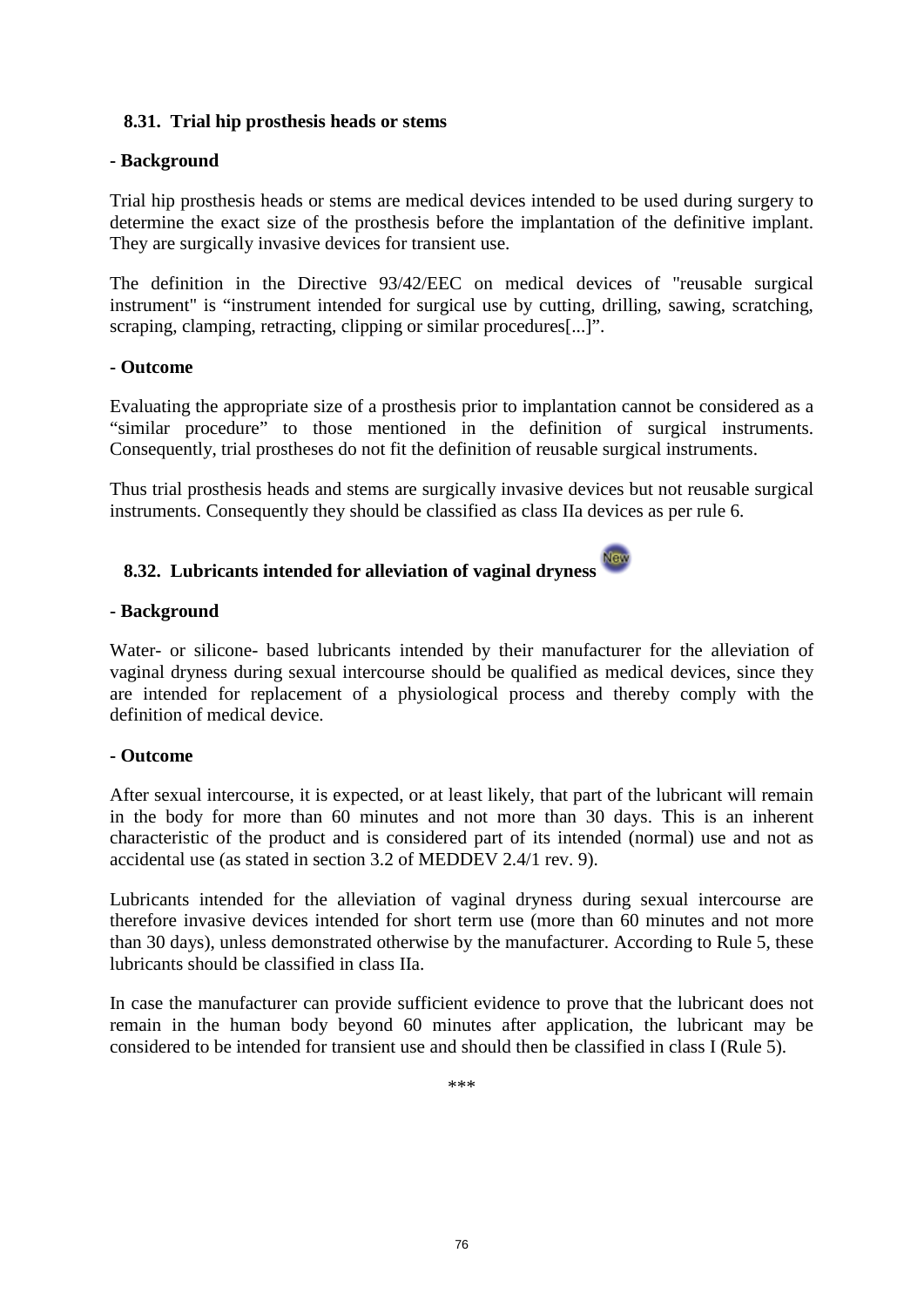#### **9. SOFTWARE AND MOBILE APPLICATIONS**

#### **Introduction**

Software and mobile applications that fall under the definition of a medical device or an *invitro* diagnostic medical device are regulated by the respective Directives 93/42/EEC<sup>[11](#page-76-0)</sup> or 98/79/EC[12.](#page-76-1)

In the context borderline cases, the MEDDEV Guidance 2.1/6, entitled "Guidelines on the qualification and classification of stand-alone software used in healthcare within the Regulatory Framework of Medical Devices" and released by the Commission services in January 2012, is the most relevant document which provides practical advice to manufacturers, organisations and public authorities on how to determine when a software falls under the definition of a medical device or of an *in-vitro* diagnostic medical device. Such criteria apply also to mobile applications.

#### <span id="page-76-3"></span>**9.1. A mobile application for processing ECGs**

#### **- Background**

This application -or app- (software program) allows clinicians to review a patient's ECG history during routine check-ups and see a full presentation generated by the analysis algorithms. ECG-related and supplementary data can be received wirelessly, for example from the hospital ECG management system.

The app's intended use is to allow for more timely and accurate diagnosis and treatment of the patient.

#### **- Outcome**

This app, which is not incorporated to a medical device, uses signal data from an external source and processes it to an ECG waveform thereby performing an action on data other than just storage, for the medical benefit of individual patients.

In accordance with the guidance document MEDDEV 2.1/6 rev.  $1^{13}$  $1^{13}$  $1^{13}$ , such a mobile app for viewing ECGs should be qualified as standalone class IIa medical device, according to Rule 10 of Annex IX to Directive 93/42/EEC.

 $\overline{a}$ 

<span id="page-76-0"></span><sup>11</sup> OJ L 169, 12.7.1993, p.1.

<span id="page-76-1"></span><sup>12</sup> OJ L 331, 7.12.1998, p.1.

<span id="page-76-2"></span><sup>13</sup> [http://ec.europa.eu/health/medical-devices/documents/guidelines/index\\_en.htm.](http://ec.europa.eu/health/medical-devices/documents/guidelines/index_en.htm)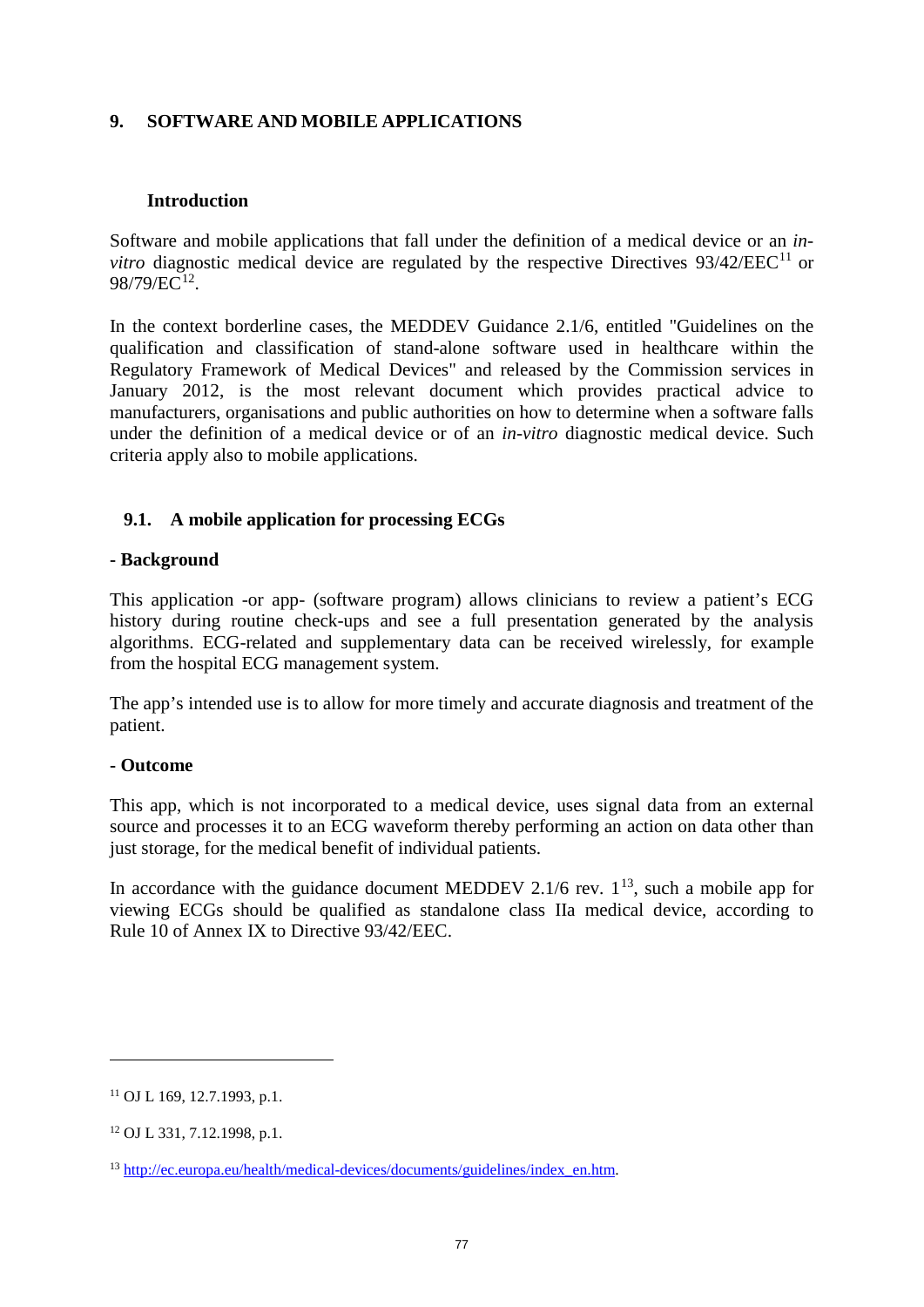#### <span id="page-77-0"></span>**9.2. A mobile application for the communication between patient and caregivers while giving birth**

#### **- Background**

This app allows storing data on each moment of contraction during delivery, after a healthcare professional established that a woman is in the process of giving birth. Users can make notes and take pictures for the purpose of exporting them to an external website also providing documentation for a later stage.

The app's intended use is to improve the quality of communication between the patient and caregivers.

#### **- Outcome**

This app, which is not incorporated in a medical device, performs an action on data limited to storage and simple search.

In accordance with the guidance document MEDDEV 2.1/6 rev.1, a mobile app for the communication between patients and caregivers while giving birth should not be qualified as a medical device.

#### <span id="page-77-1"></span>**9.3. A mobile medical application for viewing the anatomy of the human body**

#### **- Background**

This app allows users to view illustrations of the anatomy of the human body. In addition, it introduces the reader to anatomical terminology, positioning and medical imaging.

#### **- Outcome**

Although the app is not only performing simple data search it is not used directly for the medical benefit of the individual patients. In light of this, this app should not be qualified as a medical device.

#### **9.4. Qualification of software for interpretation of a guideline**

#### **- Background**

The product in question consists of a software application which allows for faster consulting/reading of an international guideline regarding the Classification of Malignant Tumours (TNM) issued by the UICC (International Union Against Cancer), in the view of classification of cancer by anatomic disease extent.

Three variables are introduced into the system:

- the size of the primary tumour and whether it has invaded nearby tissue (described as T0, T1, T2, etc.);
- regional lymph nodes that are involved (indicated as N0, N1, N2, etc.);
- metastasis (M0 or M1).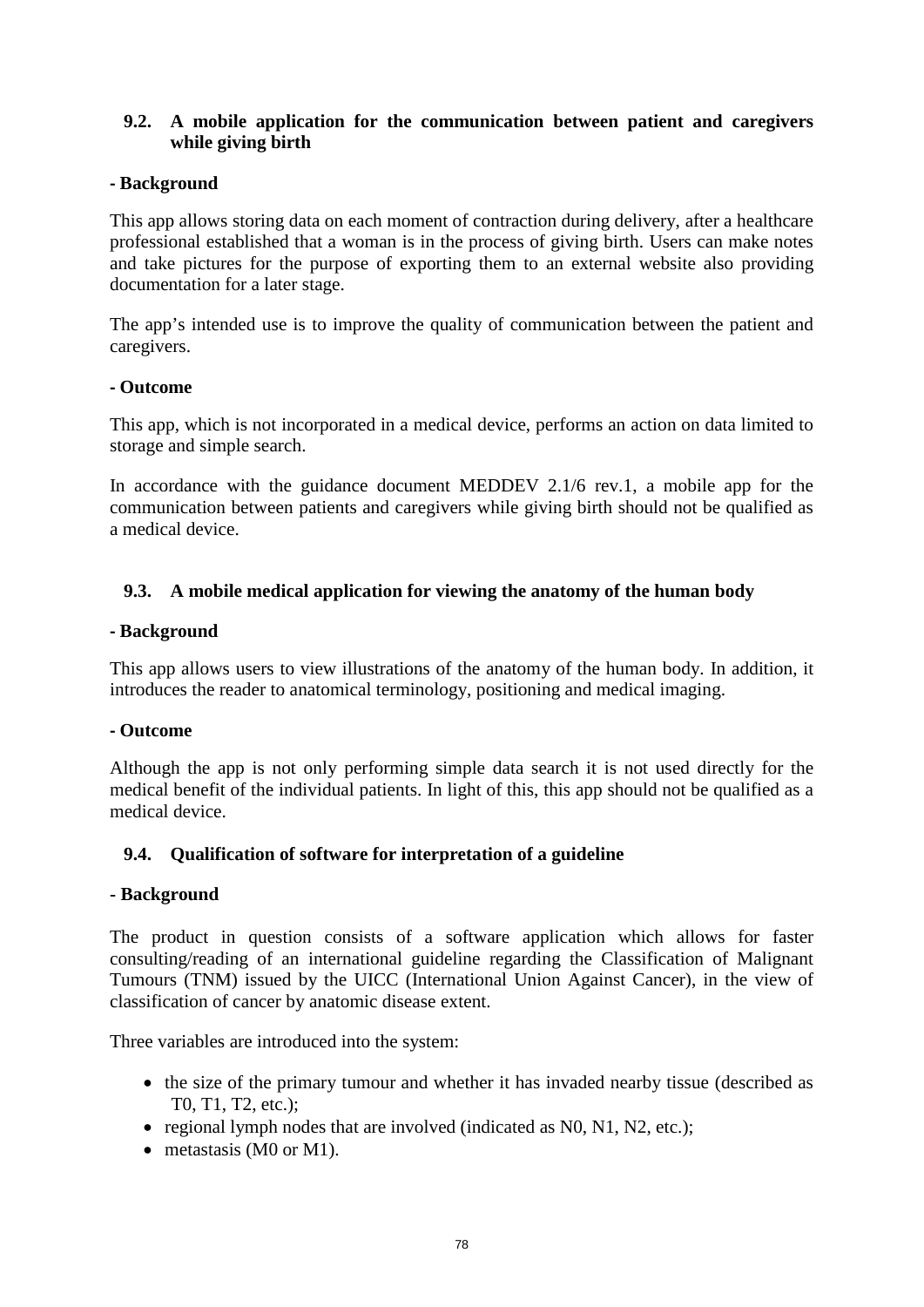According to the selection of these 3 categories/variables, the application indicates the disease's stage of development (cancer extent), according to the above mentioned guideline.

According to the manufacturer this information software simply facilitates the search and use of an international guideline which physicians usually consult via electronic file, or in paper format.

#### **- Outcome**

The software does not perform an action on data other than simple search function, as per in MEDDEV Guidance 2.1/6.

The product does not therefore fulfil the definition of medical device, according to Directive 93/42/EEC, and should not be qualified as such.

#### **9.5. Qualification and classification of software for delivery and management of cognitive remediation and rehabilitation programs**

#### **- Background**

This software is designed to deliver and manage cognitive remediation and rehabilitation programs and is intended to be used for the treatment of a variety of neurotrauma, neurodegenerative and neuropsychiatric conditions.

The software contains different [programs](http://ie.scientificbraintrainingpro.eu/programs#programs) designed for targeted stimulation of cognitive functions, by using interactive games and exercises. Such cognitive functions include executive functions (reasoning and strategy), verbal memory, visual memory, spatial memory, auditory memory, processing speed. This software also allows the clinician to plan, monitor and assess the patient's progress throughout the treatment plan.

#### **- Outcome**

Based on the intended purposes, namely the treatment of disease, injury or handicap, this software should be qualified as a medical device. When such software qualifies as a medical device it shall be classified as class I medical device according to rule 12 of Directive 93/42/EEC.

#### **9.6. Classification of software for information management and patient monitoring**

#### **- Background**

The product in question is a software-based system that includes an informatics management and patient monitoring platform. The informatics management component of the software is intended to route and store medical device data and device diagnostic information from supported bedside devices to the electronic medical record and clinical information system. The patient monitoring platform is intended to allow health care professionals remotely consult a patient's status and remotely review other standard or critical near real-time patient data, waveforms and alarms in order to utilize this information to support clinical decisions and deliver patient care in a timely manner.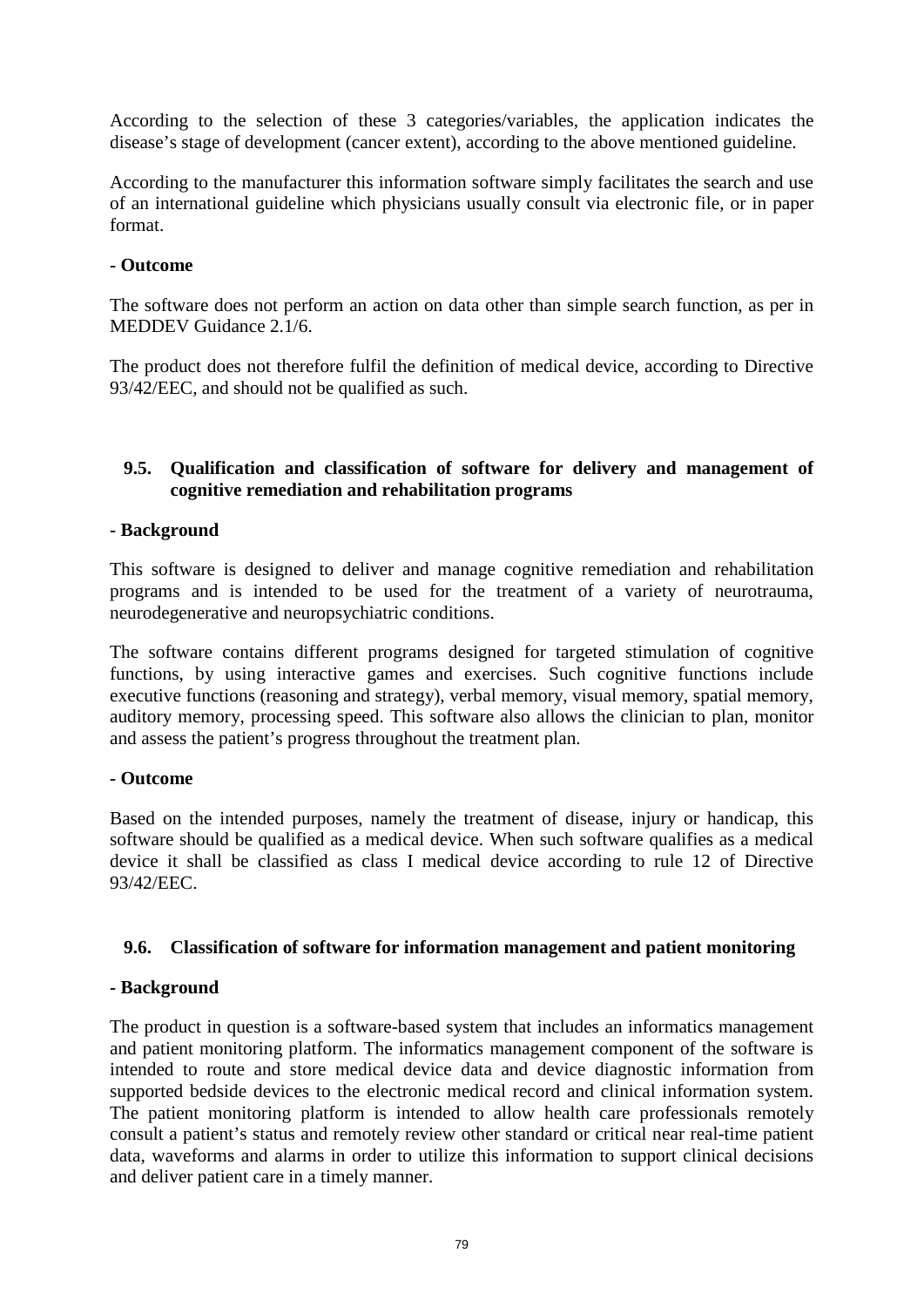The patient monitoring platform has the following functions:

- 1. view collated patient information and track changes in patient history;
- 2. generate audible alerts when an alarm is coming through the system;
- 3. generate trend graphs which include red-shading when an alarm is sounding;
- 4. set patient specific "filtering rules" based on alarm severity and alarm type. These alarm rules support the ability to suppress specific alarms, delay specific alarms and separate rules for visual, audio, and paging of alarms;
- 5. send SMS and e-mails and filter alarm forwarding to 3rd party annunciation systems.

#### **- Outcome**

This system is intended to be used in intensive care wards with ventilators, pulse oximeters and other devices used for monitoring patients, although similar systems could be used with devices for monitoring non-vital physiological processes. Per MEDDEV 2.12/6 clinical information systems are not qualified as medical devices. The patient monitoring platform contains a number of different functions, each of which must be assessed when determining whether the software meets the definition of a medical device using the criteria described in MEDDEV 2.1/6.

Per MEDDEV 2.1/6 "if the software does not perform an action on data, or performs an action limited to storage, archival, communication, "simple search" or lossless compression (i.e. using a compression procedure that allows the exact reconstruction of the original data) it is not a medical device". This is applicable for the listed functions performed by the patient monitoring platform with the exception of the alarm filtering function.

The software is not considered to be "generating" an alarm as it is the bedside device that generates the alarm based on its analysis of patient physiological data. The bedside device also assigns a severity to that alarm. While this software does not generate the original patient alarm, it applies user-defined filtering rules to each alarm category (e.g. severity) received by the software. This filter function is considered to be performing a search of the nearly "live" data received from the bedside device that results in a specific action being taken on that alarm i.e. alarm is delayed. The action of the filter function is not considered a "simple search" of archived data. The delay to the alarm that results from the filter function is considered to lead to the generation of new or additional information that contributes to the monitoring and follow-up of the patient connected to the bedside device. If an alarm is noted on the system the users are instructed to interact with the bedside device, which would be considered to be influencing the use of the bedside device.

Therefore this software, having one of its functions qualified as medical device, complies with the definition of a medical device and should be qualified as such. When classifying this device implementing rule 2.3 of Annex IX applies.

#### <span id="page-79-0"></span>**9.7. Mobile application for managing pictures of moles**

#### **- Background**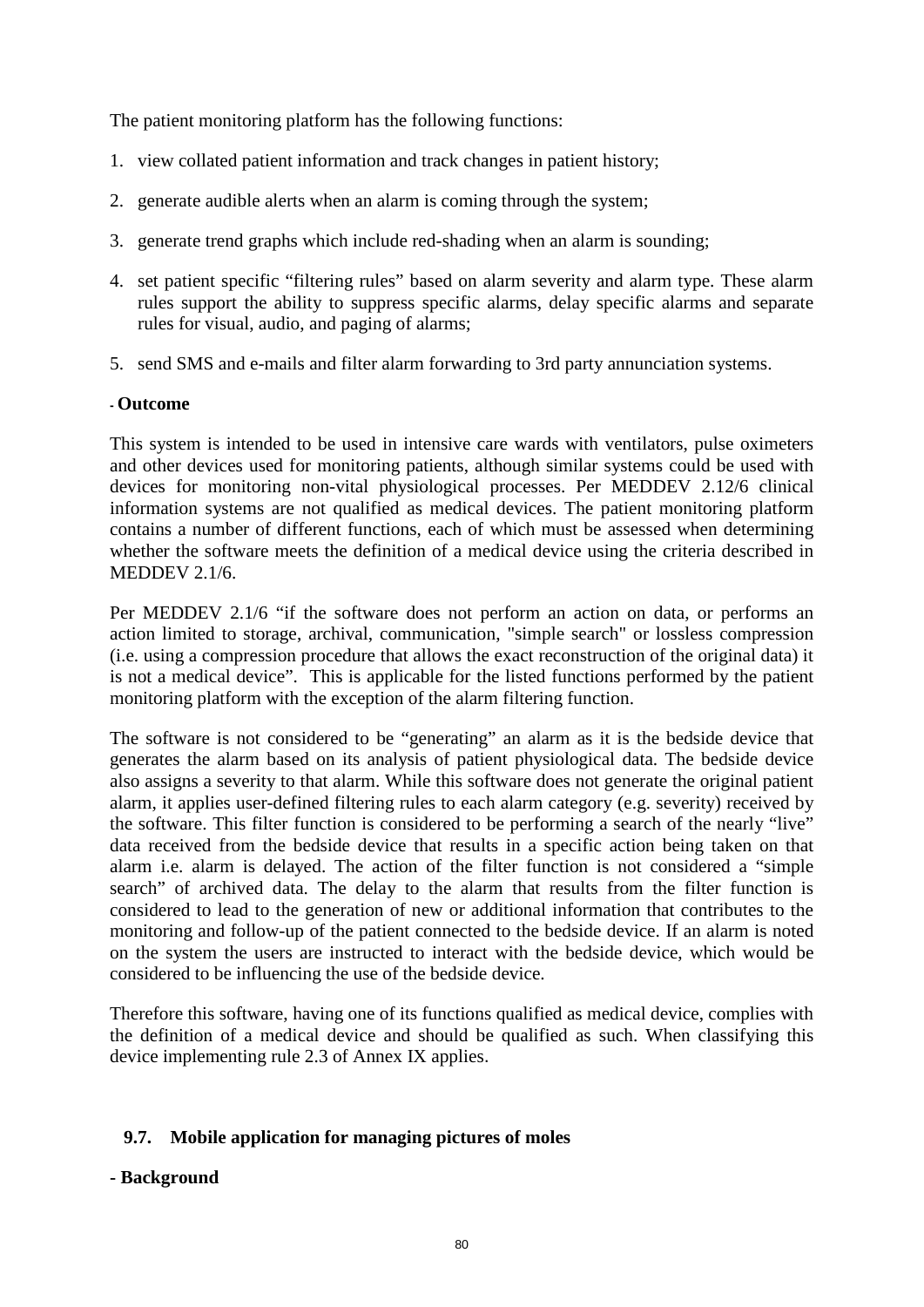This app allows users to take pictures of moles on the skin and subsequently store them for the purpose of managing these picture and showing them to a doctor when it is suspected that visible characteristics of the mole change over time.

#### **- Outcome**

This app, which is not incorporated in a medical device, does not perform an action on data other than just storage. In accordance with the guidance document MEDDEV 2.1/6 rev. 1, this mobile app should not be qualified as standalone medical device software.

#### <span id="page-80-0"></span>**9.8. Mobile application for the assessment of moles**

#### **- Background**

This app allows users to take pictures of moles on the skin and subsequently store and compare them. Based on image processing algorithms, the app provides detailed assessment of the scanned moles. Additionally, the app assesses the probability that the scanned mole is a melanoma in order to support early diagnose of skin cancer.

#### **- Outcome**

This app, which is not incorporated in a medical device, uses computer image processing technology to make assessments of the moles, whereby performing an action on data other than just storage, for the medical benefit of individual patients. In accordance with the guidance document MEDDEV 2.1/6 rev. 1, a mobile app for the assessment of moles should be qualified as standalone class I medical device, according to Rule 12 of Annex IX to Directive 93/42/EEC.

#### <span id="page-80-1"></span>**9.9. Product intended to facilitate conception based on basal body temperature**

#### **- Background**

The product in question measures the basal body temperature (BBT) orally, records it and uses the daily BBT and menstruation days to track the menstrual cycle and predict ovulation. Once it has enough data from the user, it calculates the user's fertility status based on a validated statistical algorithm as claimed by the manufacturer. The fertility status of the current day is reflected by one of three indicator lights: red (fertile), green (infertile) or yellow (learning phase/cycle fluctuation).

The temperature sensor, the activation button (interface), the processor (storing of data and fertility status calculator) and the menstruation and fertility status indicators are all integrated into a single piece of equipment. The product is battery-driven. It does not display the user's temperature and is not intended to allow direct diagnosis or monitoring of vital physiological processes, i.e., it is not intended to be used as an electronic thermometer.

It is claimed by the manufacturer to facilitate conception by predicting ovulation.

#### **- Outcome**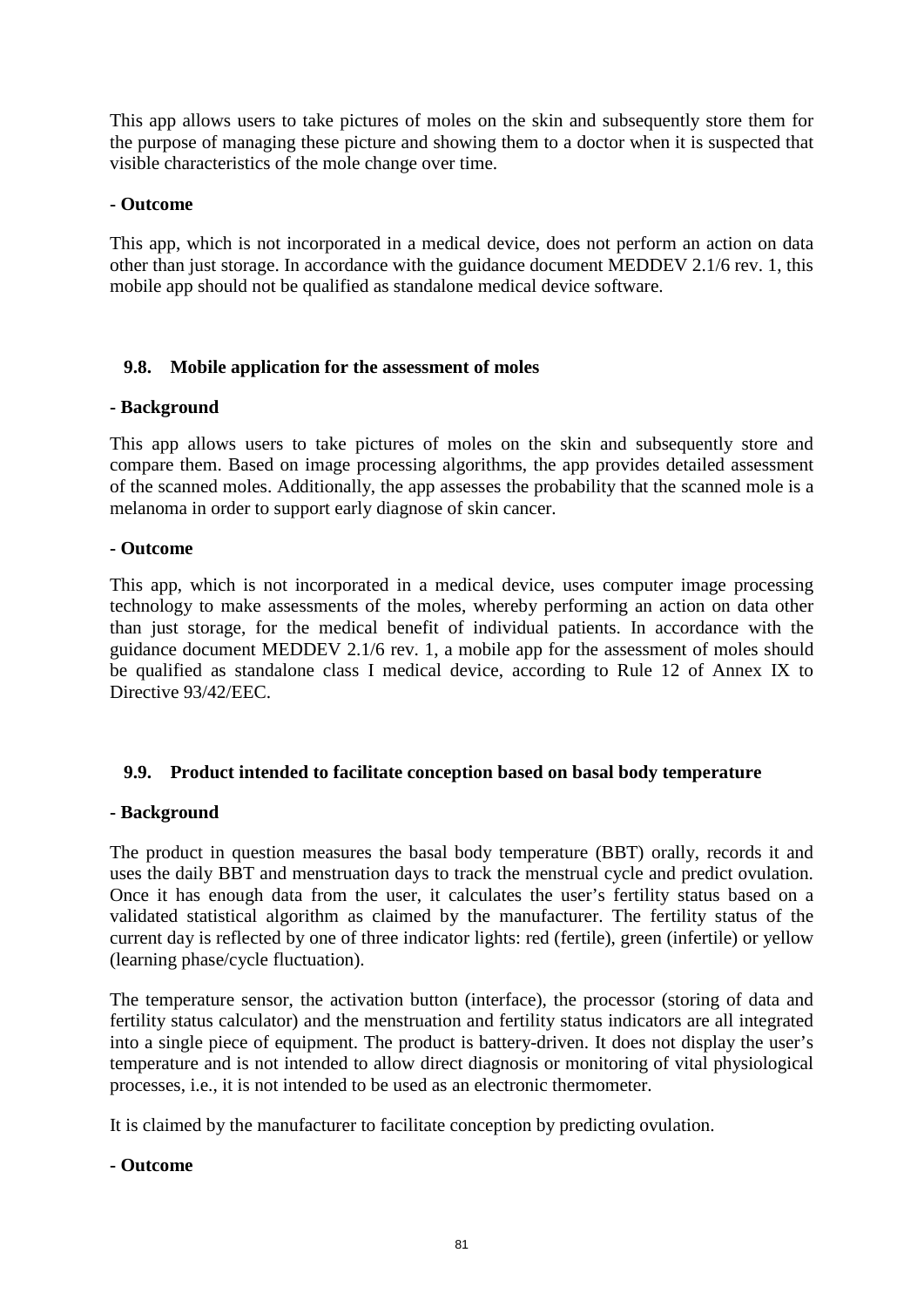The product is intended by the manufacturer to facilitate conception and should be qualified as a medical device.

According to clauses 1.2 and 1.4 of chapter I, Annex IX MDD, this device is considered to be an invasive active medical device and should be classified as class I according to rule 12.

#### <span id="page-81-0"></span>**9.10. Product intended to facilitate conception and enable contraception based on basal body temperature**

#### **- Background**

The product in question measures the basal body temperature (BBT) orally, records it and uses the daily BBT and menstruation days to track the menstrual cycle and predict ovulation. Once it has enough data from the user, it calculates the user's fertility status based on a validated statistical algorithm as claimed by the manufacturer. The fertility status of the current day is reflected by one of the three indicator lights: red (fertile), green (infertile) or yellow (learning phase/cycle fluctuation).

The temperature sensor, the activation button (interface), the processor (storing of data and fertility status calculator) and the menstruation and fertility status indicators are all integrated into a single piece of equipment. The product is battery-driven. It does not display the user's temperature and is not intended to allow direct diagnosis or monitoring of vital physiological processes, i.e., it is not intended to be used as an electronic thermometer.

The product in question is claimed by the manufacturer to facilitate conception and prevent pregnancy.

#### **- Outcome**

The product is intended by the manufacturer to (i) facilitate conception or (ii) prevent pregnancy, and should therefore be qualified as a medical device.

According to clause 4.2 of chapter III, Annex IX MDD, all devices used for contraception or the prevention of the transmission of sexually transmitted diseases are in Class IIb (rule 14). The explanations of rule 14 in the MEDDEV 2.4/1 Rev. 9 emphasize that "the intended uses relate to special cases of human vulnerability that cannot be covered by the normal criteria of time, invasiveness and organic function." Unwanted pregnancy is a case of human vulnerability.

According to clauses 1.2 and 1.4 of chapter I, clause 2.5 of chapter II and clause 4.2 of chapter III, Annex IX MDD, and in consideration of the above-mentioned rationale, this device is considered to be an invasive active medical device and should be classified as class IIb according to rule 14.

#### <span id="page-81-1"></span>**9.11. Stand-alone software application for conception and contraception purposes using data entered by the patient**

#### **- Background**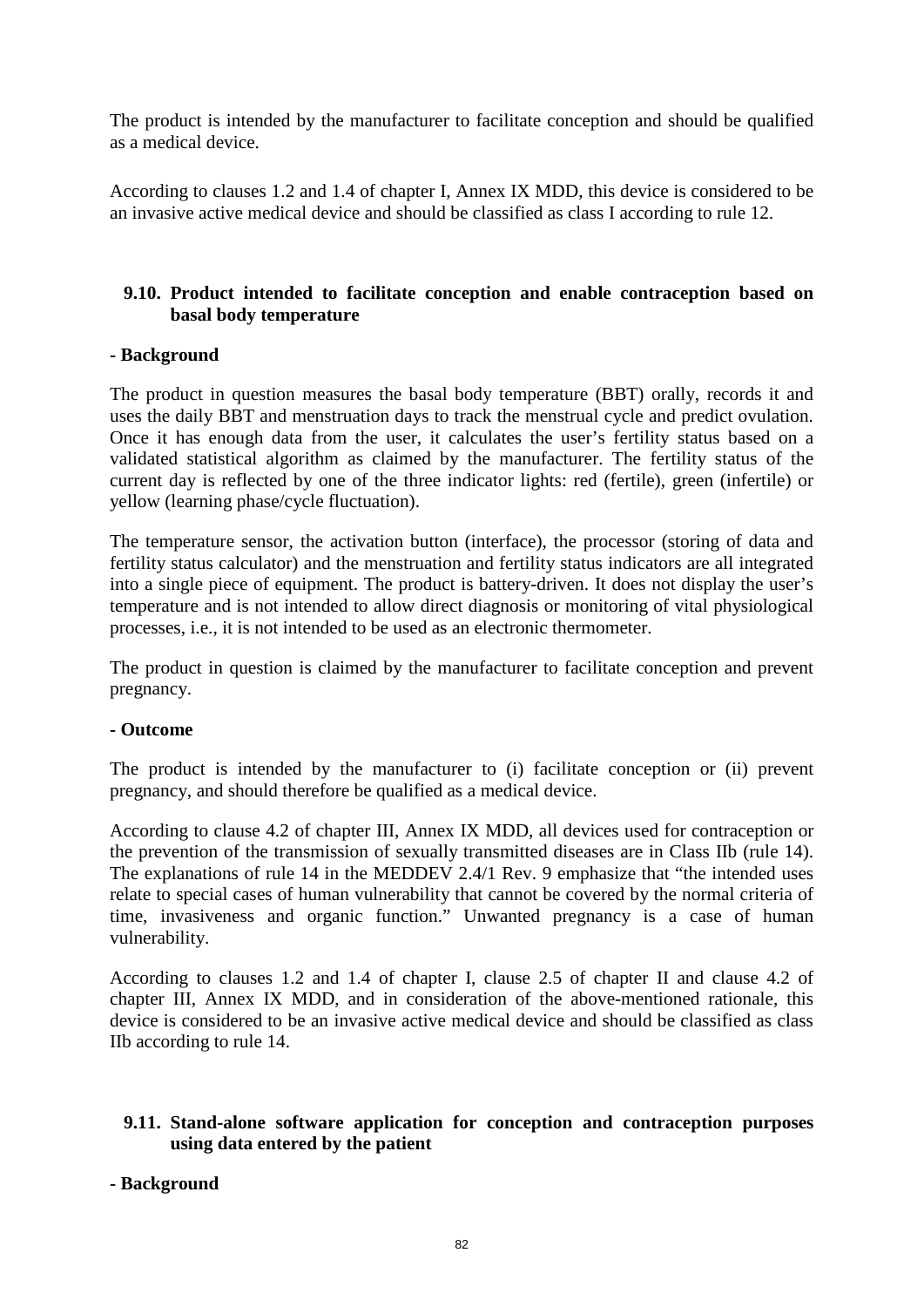The product in question is claimed by its manufacturer to be a natural method of birth control. It is a stand-alone software application which combines the calendar/rhythm method, the body basal temperature (BBT) method and the cervical mucus method to both (i) prevent pregnancy and (ii) target the most fertile time for getting pregnant. The user enters her data (first day of menstruation, BBT measured with a common thermometer and consistency of the cervical mucus) and obtains the fertility window.

#### **- Outcome**

The product is intended by the manufacturer to (i) prevent pregnancy or (ii) facilitate conception, and should be qualified as a medical device.

According to clause 1.4 of chapter I, clause 2.5 of chapter II and clause 4.2 of chapter III, Annex IX MDD, this stand-alone software is considered to be an active medical device and should be classified as class IIb according to rule 14.

#### <span id="page-82-0"></span>New **9.12. Medication decision support software**

#### **- Background**

The product is software intended to be used by healthcare professionals for optimising patient medicinal therapy by identifying possible contraindications, medicinal product interactions and need for dosage adjustments.

The software uses a patient's clinical data and applies a number of rules, of varying complexity, to generate an output. The simplest rules may depend on a single condition being met. These typically use data relating to prescribed medication that is stored in the internal dataset. Other rule-based principles may be more complex and may depend on several conditions being met for a recommendation to be made. Certain rules can have preference for one condition over another.

The output information from the software is used by the healthcare professional to refine and optimise the individual patient's medicinal therapy treatment plan e.g. to give advice to remove a particular medicinal product to avoid possible interactions, to highlight adverse reactions to medicinal products, to provide treatment options for previously untreated conditions etc.

#### **- Outcome**

The software is intended to be used for the purpose of prevention, monitoring, treatment or alleviation of a disease and should therefore be qualified as a medical device.

\*\*\*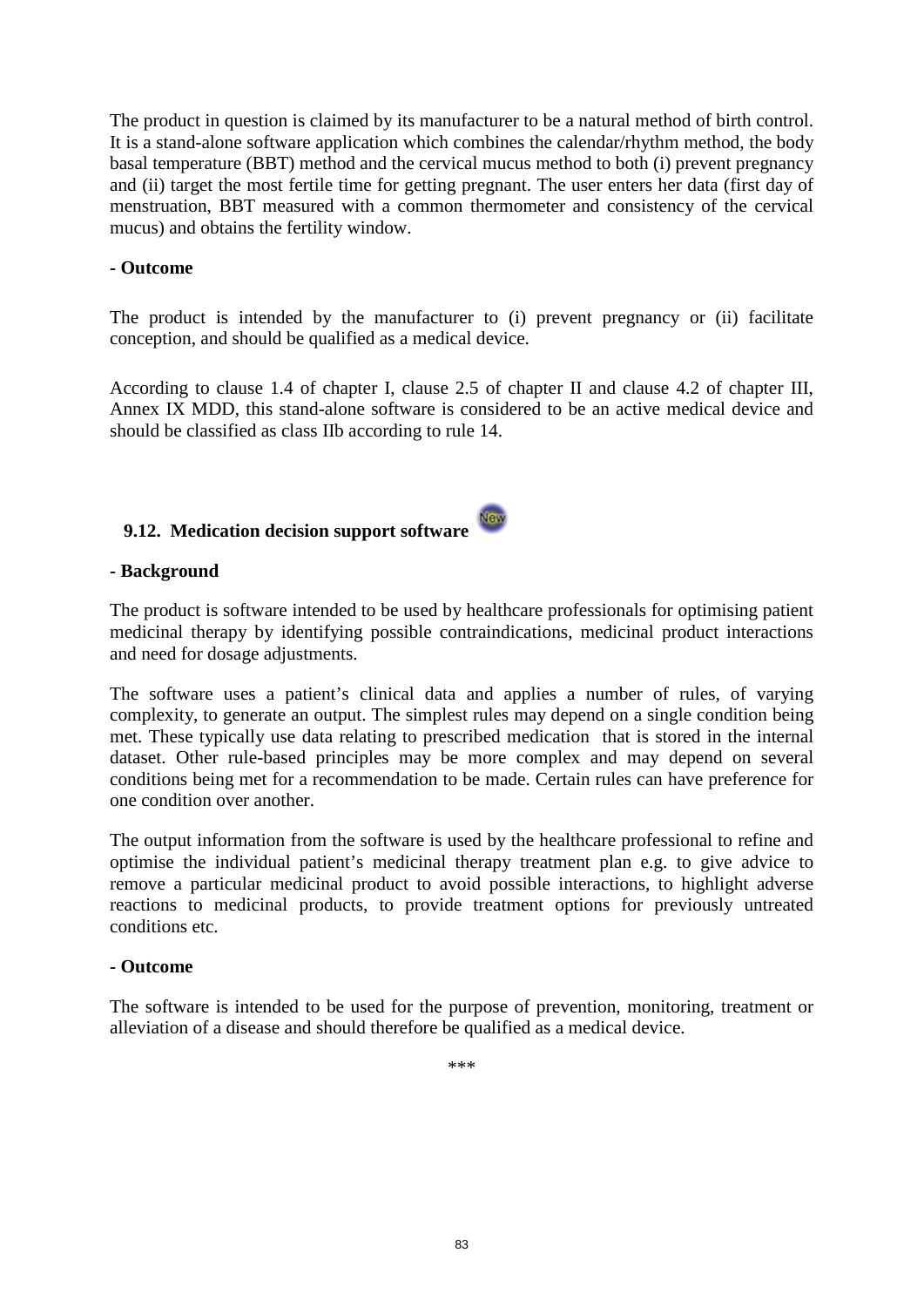#### **10. APPENDIX**

Below are listed the examples mentioned in the [MEDDEV 2.1/3 rev](http://ec.europa.eu/consumers/sectors/medical-devices/files/meddev/2_1_3____07-2001_en.pdf) **2** that have not been included in the [MEDDEV 2.1/3 rev](http://ec.europa.eu/consumers/sectors/medical-devices/files/meddev/2_1_3_rev_3-12_2009_en.pdf) **3**.

These examples will be subject to further discussion in the future and will be added to the relevant sections of this Manual.

However at present these products are regulated as per MEDDEV 2.1/3 rev 2.

Therefore, in order to avoid any gap in the guidance for manufacturers and notified bodies, information on their current qualification according to MEDDEV 2.1/3 rev 2 can be found below:

#### **10.1. Products currently qualified as medical devices according to MEDDEV 2.1/3 rev 2**

- Products containing collagen where adhesion of platelets to the surface triggers platelet adhesion and aggregation

#### **10.2. Products qualified as accessory to medical devices according to MEDDEV 2.1/3 rev 2**

- Challenge tests specifically intended to assess the tolerance to a given medical device, or its constituents (*e.g.* injectable collagen).

#### **10.3. Products currently qualified as medicinal products according to MEDDEV 2.1/3 rev 2**

- Haemofiltration substitution solutions,

#### **10.4. Products qualified as medical devices incorporating a medicinal substance with ancillary action according to MEDDEV 2.1/3 rev 2**

- Blood bags containing anticoagulant or preservation agents

- Haemostatic devices enhanced by the incorporation of collagen, where the primary action of the device is mechanical even though there may be ancillary action due to the presence of collagen having demonstrable action with platelet receptors resulting in platelet adhesion through a pharmacological process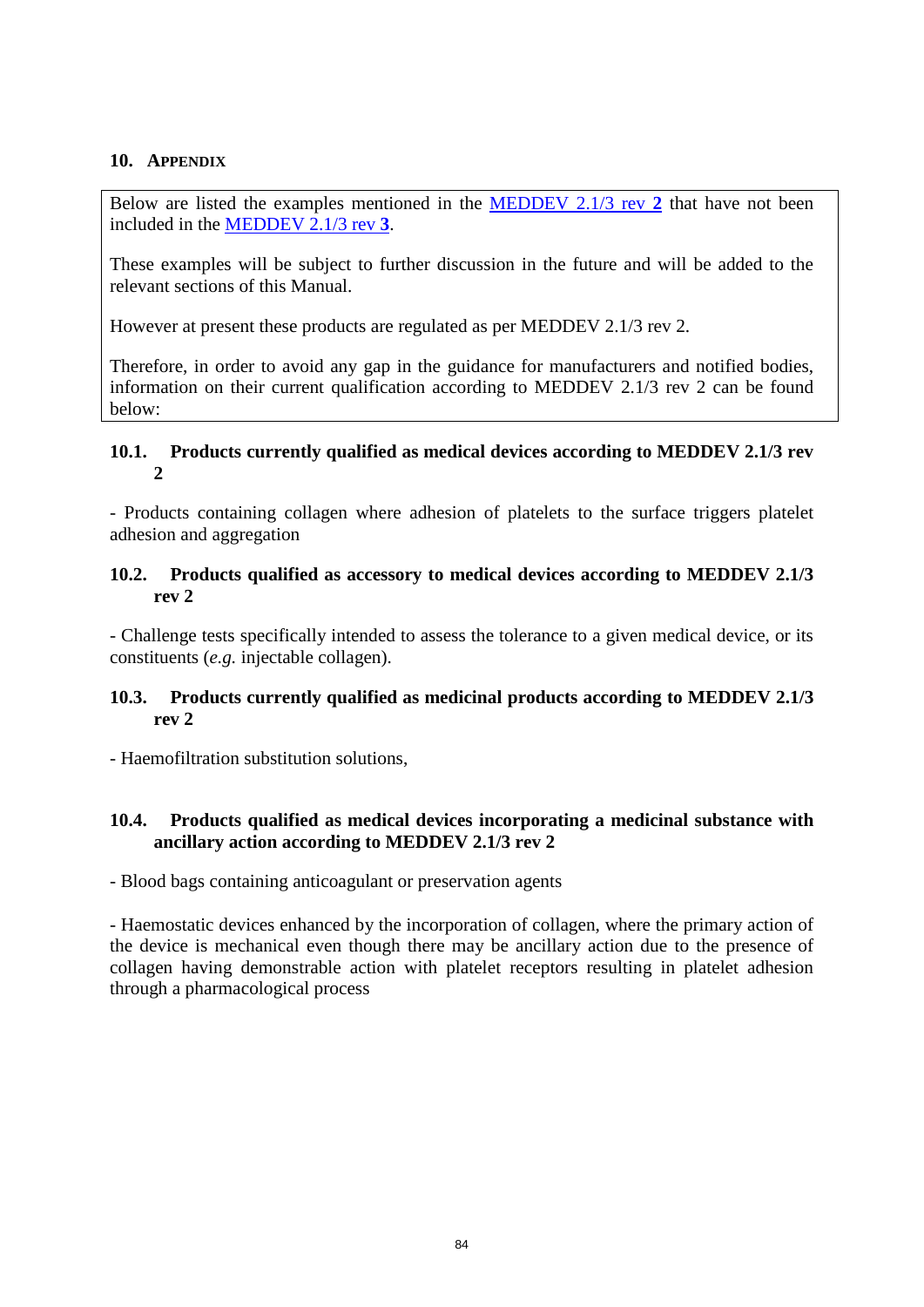### **11. INDEX**

### **A**

| - A mobile application for the communication between patient and caregivers while<br>giving birth |  |
|---------------------------------------------------------------------------------------------------|--|
|                                                                                                   |  |
|                                                                                                   |  |
| - Agents for transport, nutrition and storage of organs intended for transplantation  16          |  |
|                                                                                                   |  |
|                                                                                                   |  |
|                                                                                                   |  |
|                                                                                                   |  |
| - Autopsy saw                                                                                     |  |

### **B**

| - Bedwetting alarm                                                                                       |  |
|----------------------------------------------------------------------------------------------------------|--|
|                                                                                                          |  |
|                                                                                                          |  |
|                                                                                                          |  |
|                                                                                                          |  |
|                                                                                                          |  |
| - Brushes and sponges for washing/cleaning nails, hands and/or harms in hospitals (prior<br>to surgery). |  |

### **C**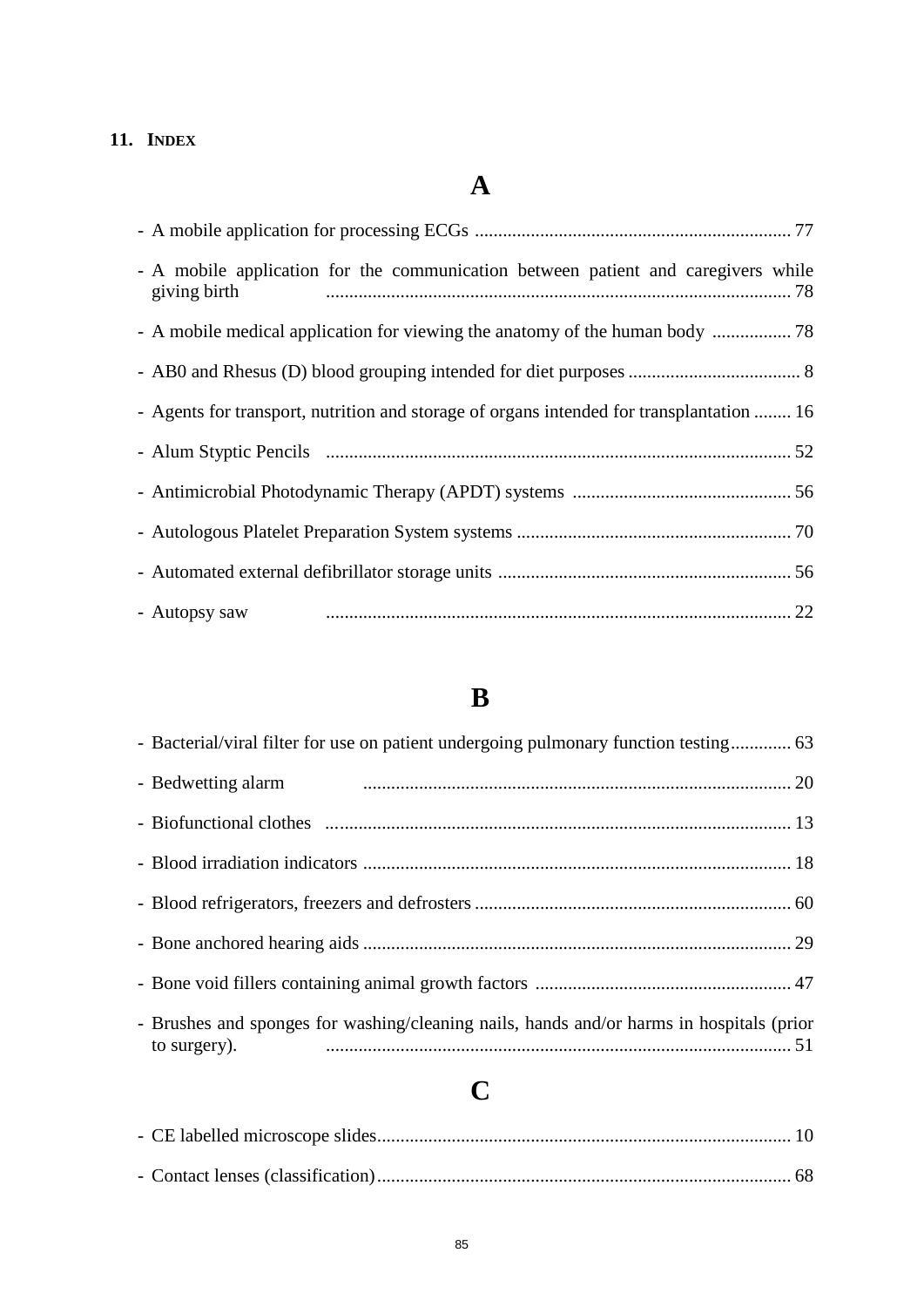### **D**

| - Dental abutment manufactured about the contract of the contract of the contract of the contract of the contract of the contract of the contract of the contract of the contract of the contract of the contract of the contr |  |
|--------------------------------------------------------------------------------------------------------------------------------------------------------------------------------------------------------------------------------|--|
|                                                                                                                                                                                                                                |  |
|                                                                                                                                                                                                                                |  |
|                                                                                                                                                                                                                                |  |
|                                                                                                                                                                                                                                |  |
| - Dentistry products with aluminium chloride used in haemostasia  44                                                                                                                                                           |  |
|                                                                                                                                                                                                                                |  |
|                                                                                                                                                                                                                                |  |

### **E**

| - Eye drops intended for related to the alleviation of 'soreness', 'discomfort' or |  |
|------------------------------------------------------------------------------------|--|
|                                                                                    |  |

### **F**

| - Fluid collection bowl |  |  |
|-------------------------|--|--|
|-------------------------|--|--|

## **G**

| - Gallipots |  |
|-------------|--|
|             |  |
|             |  |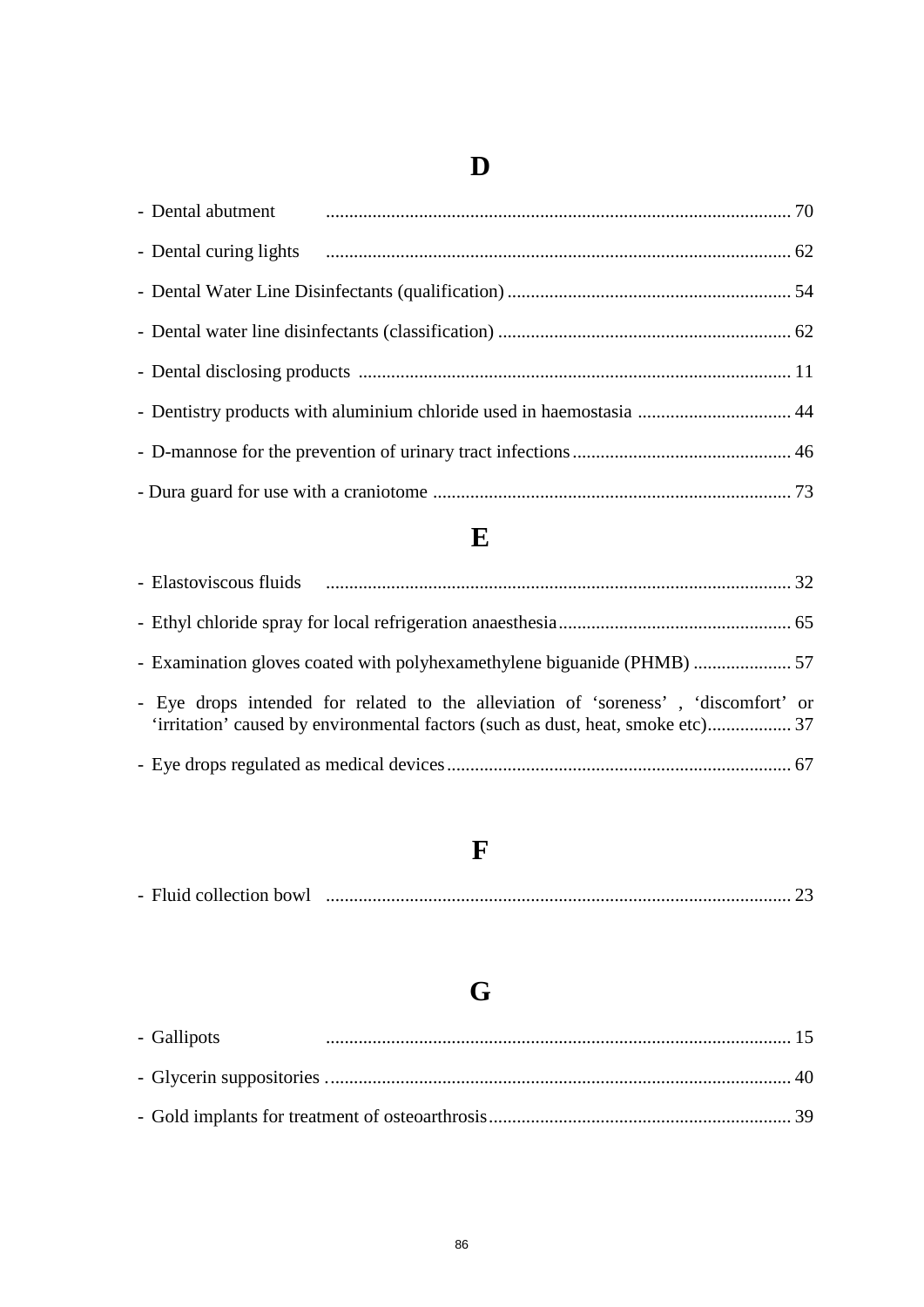### **H**

### **I**

| - In-Vitro Fertilisation (IVF) and Assisted Reproductive Technologies (ART) products |  |
|--------------------------------------------------------------------------------------|--|
|                                                                                      |  |
|                                                                                      |  |
|                                                                                      |  |
| - Insect repellent                                                                   |  |

### **J**

### **K**

## **L**

| - Liquid nitrogen for cryopreservation of cells and tissues of human origin for medical<br>purpose |  |
|----------------------------------------------------------------------------------------------------|--|
|                                                                                                    |  |
|                                                                                                    |  |

### **M**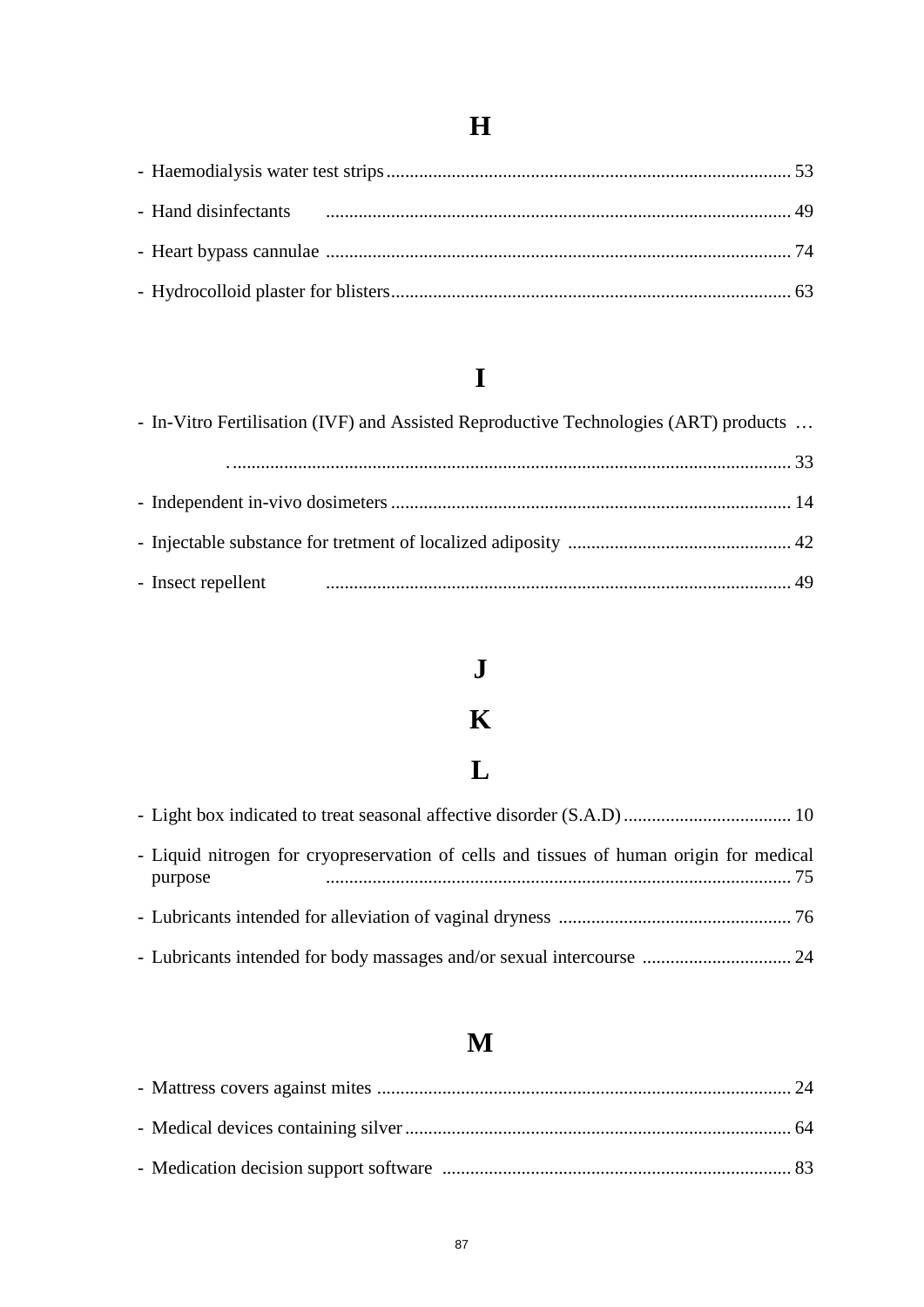| - Mixer    |                                                                                             |  |
|------------|---------------------------------------------------------------------------------------------|--|
|            |                                                                                             |  |
|            |                                                                                             |  |
| chickenpox | - Mousse for rapid relief from irritation, itching, burning and sensitivity associated with |  |
|            |                                                                                             |  |
|            |                                                                                             |  |
|            |                                                                                             |  |

 $\frac{1}{\sqrt{2}}$ 

### $\overline{\mathbf{N}}$

### $\overline{\mathbf{O}}$

| - Odour Neutralizers |  |
|----------------------|--|
| - Oxygen delivery    |  |

### $\mathbf P$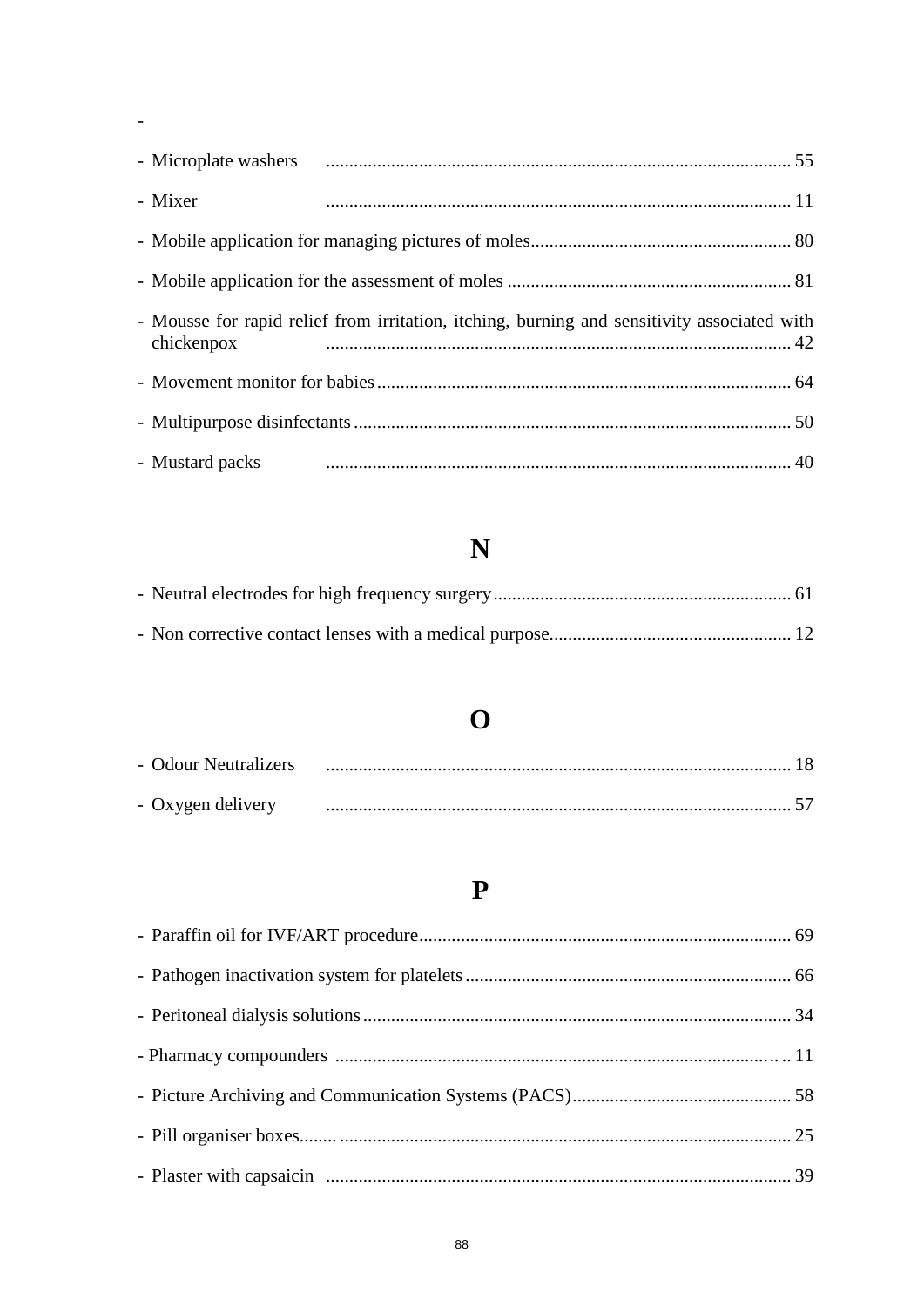| - Product intended to facilitate conception and enable contraception based on basal body |  |
|------------------------------------------------------------------------------------------|--|
| - Product intended to facilitate conception based on basal body temperature  81          |  |
|                                                                                          |  |

# **Q**

## **R**

| - Radiation shields |  |  |
|---------------------|--|--|
| - Rugby helmet      |  |  |

### **S**

| - Sample receptacles and sampling devices which are intended to be used for the<br>collection by the lay user of samples, which are subsequently examined by third persons |  |
|----------------------------------------------------------------------------------------------------------------------------------------------------------------------------|--|
| - Shoe covers                                                                                                                                                              |  |
|                                                                                                                                                                            |  |
|                                                                                                                                                                            |  |
| - Software for delivery and management of cognitive remediation and rehabilitation<br>programs                                                                             |  |
|                                                                                                                                                                            |  |
|                                                                                                                                                                            |  |
|                                                                                                                                                                            |  |
|                                                                                                                                                                            |  |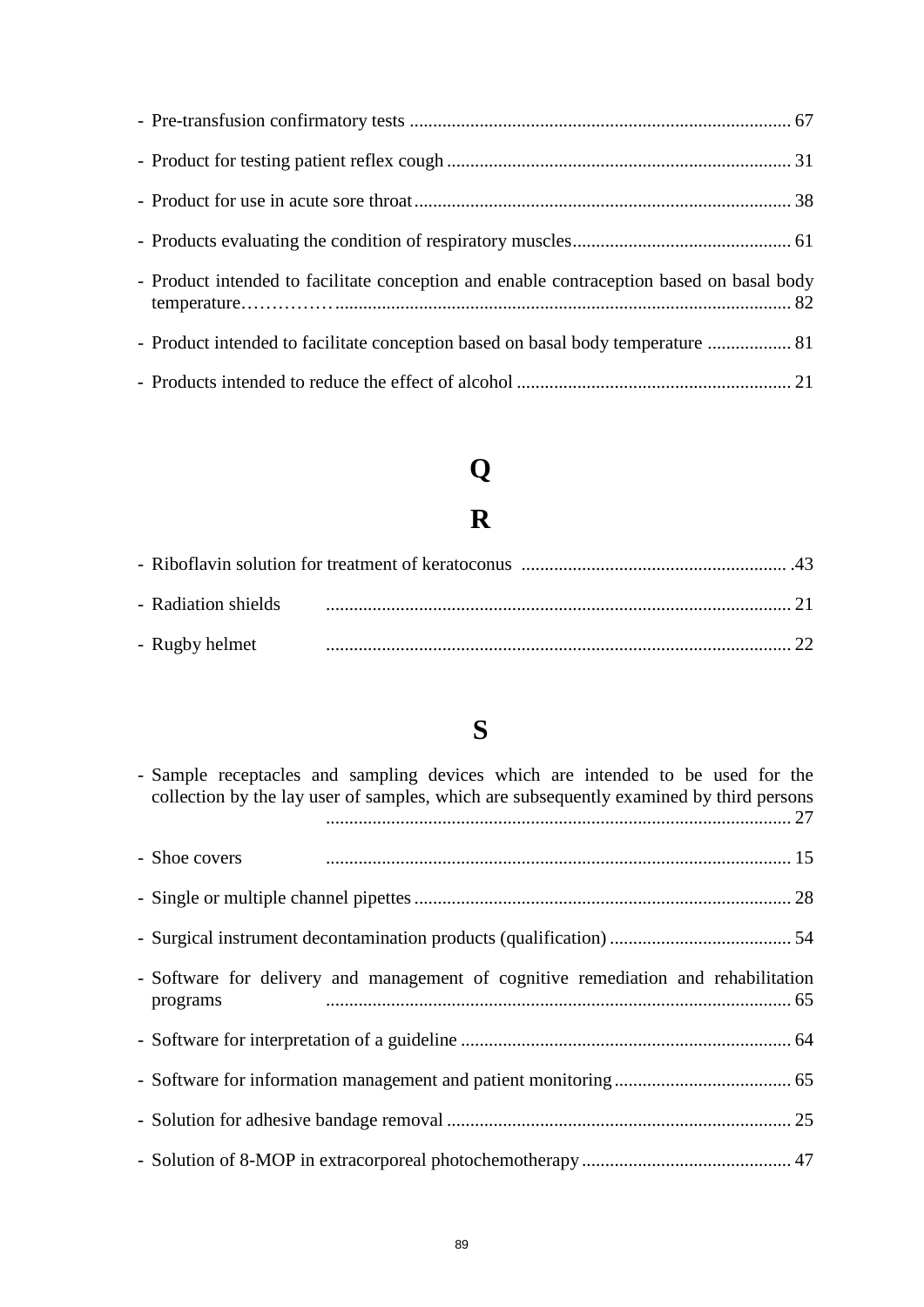| - Stand-alone software application for conception and contraception purposes using data |  |
|-----------------------------------------------------------------------------------------|--|
|                                                                                         |  |
|                                                                                         |  |
|                                                                                         |  |
|                                                                                         |  |
| - System for the determination of bacterial contamination in blood products  14         |  |

### **T**

### **U**

| - Urine Diverter / Funnel Element for Mid-Stream Urine Collection  16 |  |
|-----------------------------------------------------------------------|--|
|                                                                       |  |

### **V**

### **W**